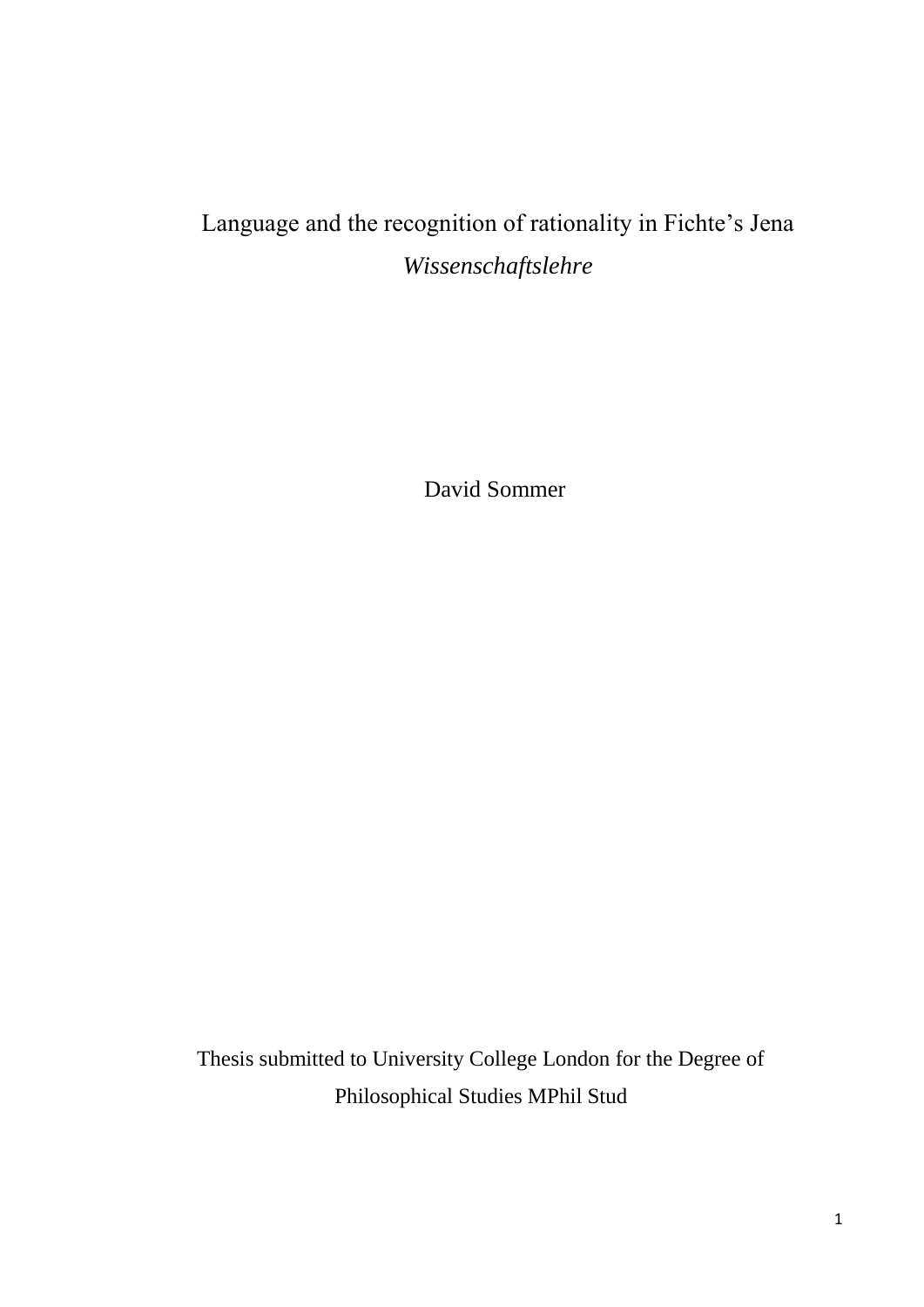#### *Abstract*:

This thesis examines a variety of texts from Fichte's Jena *Wissenschaftslehre* in order to argue that his 1795 essay *On the linguistic capacity and the origin of language* and associated texts from 1794 to 1796 contain an alternative account of the intersubjective recognition Fichte calls *Anerkennung,* and the reciprocal interaction in which it is realized called the summons (*Aufforderung*). Fichte introduces these concepts in the *Foundations of Natural Right* (1796) in the context of arguing that the self-consciousness of rational individuals depends on a rational influence by other human beings. His deduction of the concept of the summons and the criterion of the recognition of rationality are contrasted with a reconstruction of the alternative linguistic account, against the systematic background of the Jena *Wissenschaftslehre*. This is attempted in four main chapters. The first chapter provides an overview of the *Wissenschaftslehre*, with respect to its aims, method, and basic principles, its depiction of finite human activity as well as its relation to the kind of inquiry Fichte pursues in his essay on language. The second chapter summarizes the deduction of the summons in the *Natural Right*  and examines the concepts of 'subtle matter' and the human body as a sign of freedom. The third chapter argues that the Wissenschaftslehre contains two conflicting accounts of the self-constitution associated with the summons. In the fourth chapter, Fichte's deduction of language is systematically reconstructed in order to show that it contains an account of the cultivation of reason by means of the development of our communicative capacities. It is concluded that this developmental conception of the summons provides an alternative, and superior, criterion for rationality than the account given in *FNR*, and that this conception essentially concerns language.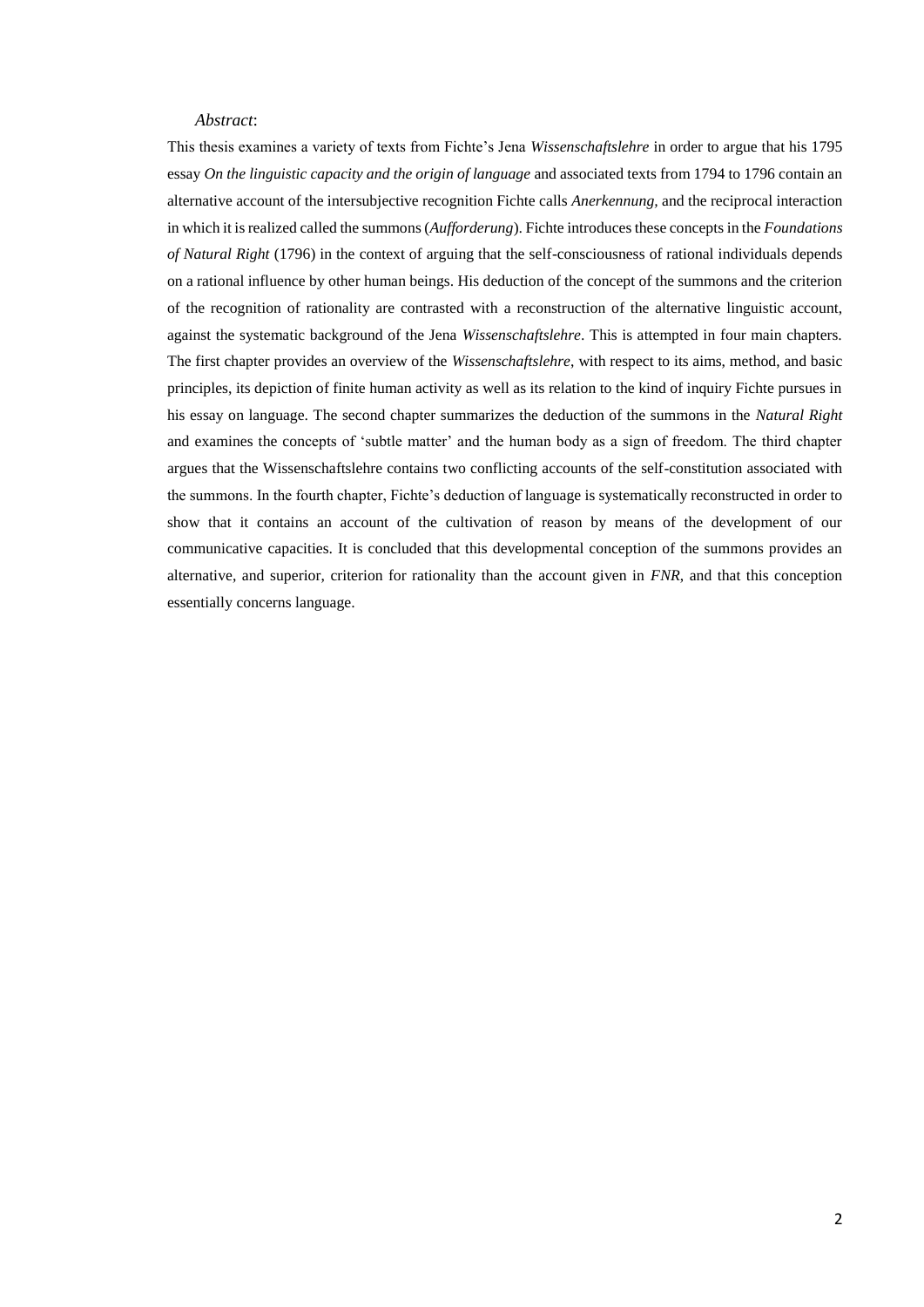# TABLE OF CONTENTS

| 1.                                                                                    |
|---------------------------------------------------------------------------------------|
|                                                                                       |
| 1.1.1.                                                                                |
| 1.1.2.<br>The I as posited in the first synthesis, and the synthetic method10         |
|                                                                                       |
| The representation of theoretical and practical activity 14<br>1.2.1.                 |
| 1.2.2.                                                                                |
|                                                                                       |
| The general problem with pragmatic history19<br>1.3.1.                                |
| 1.3.2.                                                                                |
| 2.                                                                                    |
| 2.1. Demonstration of the necessity of the summons26                                  |
| 2.1.1.                                                                                |
| Necessary inferences from the summons29<br>2.1.2.                                     |
| 2.2. Demonstration of the possibility of the summons31                                |
| 2.2.1.                                                                                |
| Deduction of subtle matter and the body as a sign of freedom32<br>2.2.2.              |
| 2.2.2.1. Deduction of the body as articulated as dual organ33                         |
| 2.2.2.2. The mereological argument concerning practical activity35                    |
| 2.2.2.3. The mereological argument concerning theoretical activity37                  |
| 2.2.3. Problems with subtle matter and the mereological arguments39                   |
| 2.3. Application of the summons and the empirical criterion of rationality:42         |
| The anthropological argument from differential dispositions42<br>2.3.1.               |
| 2.3.2.                                                                                |
| Tensions between instantaneous and developmental accounts in FNR 44<br>3.             |
|                                                                                       |
| 3.2. Instantaneous and developmental claims in the corollaries to FNR§6:46            |
| 3.3. Spiritual development as the refinement of the productive imagination:49         |
| 4.                                                                                    |
|                                                                                       |
|                                                                                       |
|                                                                                       |
| 4.3.1.                                                                                |
| 4.3.2.<br>The development of language from the <i>Ursprache</i> to arbitrary signs 62 |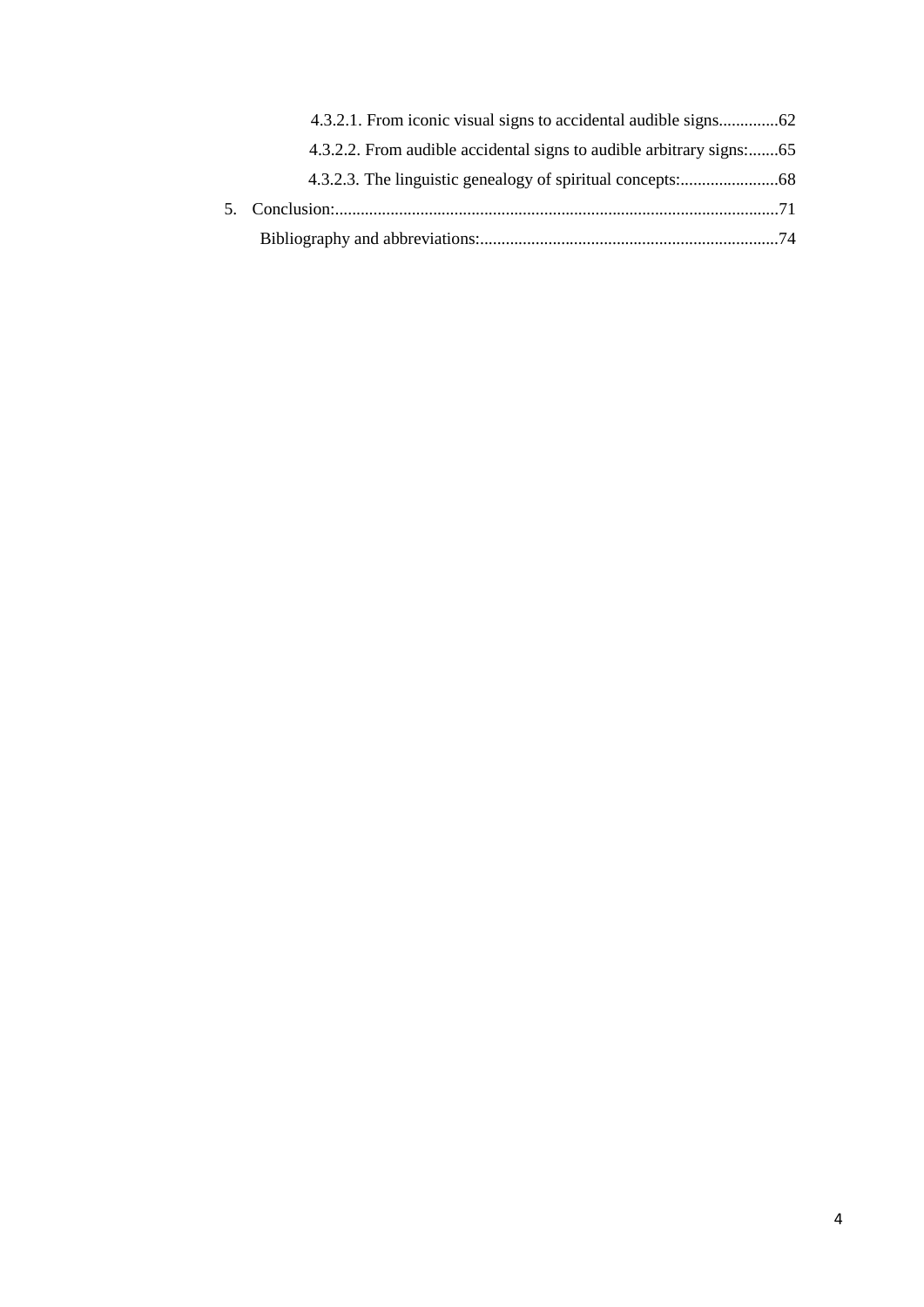# *Introduction*

Johann Gottlieb Fichte formulated the first form of his philosophical project the *Wissenschaftslehre*  during his time at Jena, from 1794 to 1799. The body of text written in this period has therefore come to be known as the 'Jena Wissenschaftslehre'. A central theme of this early system, which will occupy me in this thesis, is that an intersubjective relation is required for an individual's selfconscious awareness of its free and rational capacities. While this condition is already present in *Grundlage der gesamten Wissenschaftslehre* (1794), it finds its most explicit formulation in the first part of the *Foundations of Natural Right*<sup>1</sup> (*Grundlagen des Naturrechts*) (1796). Fichte there refers to the rational influence which leads to the required mutual recognition (*Anerkennung*) between rational beings as the *summons* (*Aufforderung*)*.* Although Fichte parenthetically identifies the reciprocal interaction involved in the summons with linguistic communication, he does not further elaborate on the nature of language or on how this communication is realized. Instead, he postulates the necessity of two kinds of 'subtle matter' (empirically realized by air and light) serving as the medium of rational influence, and provides an account of the human body as a sign (given through the medium of light) of rationality and freedom.

Fichte's neglect of the topic of language in this context has been highlighted by scholars. In *Recognition* (1992), Robert Williams states that Fichte's references to an "intelligent communication<sup>"2</sup> in the FNR "implies that the summons has a linguistic component", but claims that "Fichte does not spell this out, or provide examples"<sup>3</sup> . Holger Jergius points out that in FNR, Fichte postulates the necessity of a language alongside the necessity of the other subject as a freely controllable medium of recognition<sup>4</sup>. However, he notes that the linguistic medium at work in this deduction is that of air (rather than a system of signs)<sup>5</sup>. F. Scott Scribner extensively discusses the notion of subtle matter and its relation to the summons in *Matters of Spirit* (2010). He believes that through his notion of 'subtle matter', Fichte attempts to account for "communicative recognition an influence that would proceed across the registers of material and immaterial worlds"<sup>6</sup>. The attempt is claimed to be unsuccessful, as Fichte's references to subtle matter "expose the shortcomings of his intersubjective account" and "highlight the difficulties of a strictly selfconscious, reflective model of subjectivity"<sup>7</sup> . This criticism recalls Habermas' depiction of this issue*.*  Habermas claims that in the central argument of FNR*,* Fichte lays "claim to language as a medium" of intersubjective influence and recognition, but that he is "unable to exhaust the explanatory

<sup>&</sup>lt;sup>1</sup> Henceforth 'FNR' or 'Naturrecht'.

<sup>2</sup> Williams 1992, 59

<sup>3</sup> Ibid, 68

<sup>4</sup> Jergius 1975, 69

<sup>5</sup> Ibid, 69

<sup>6</sup> Scribner 2010, 15

<sup>7</sup> Ibid, 45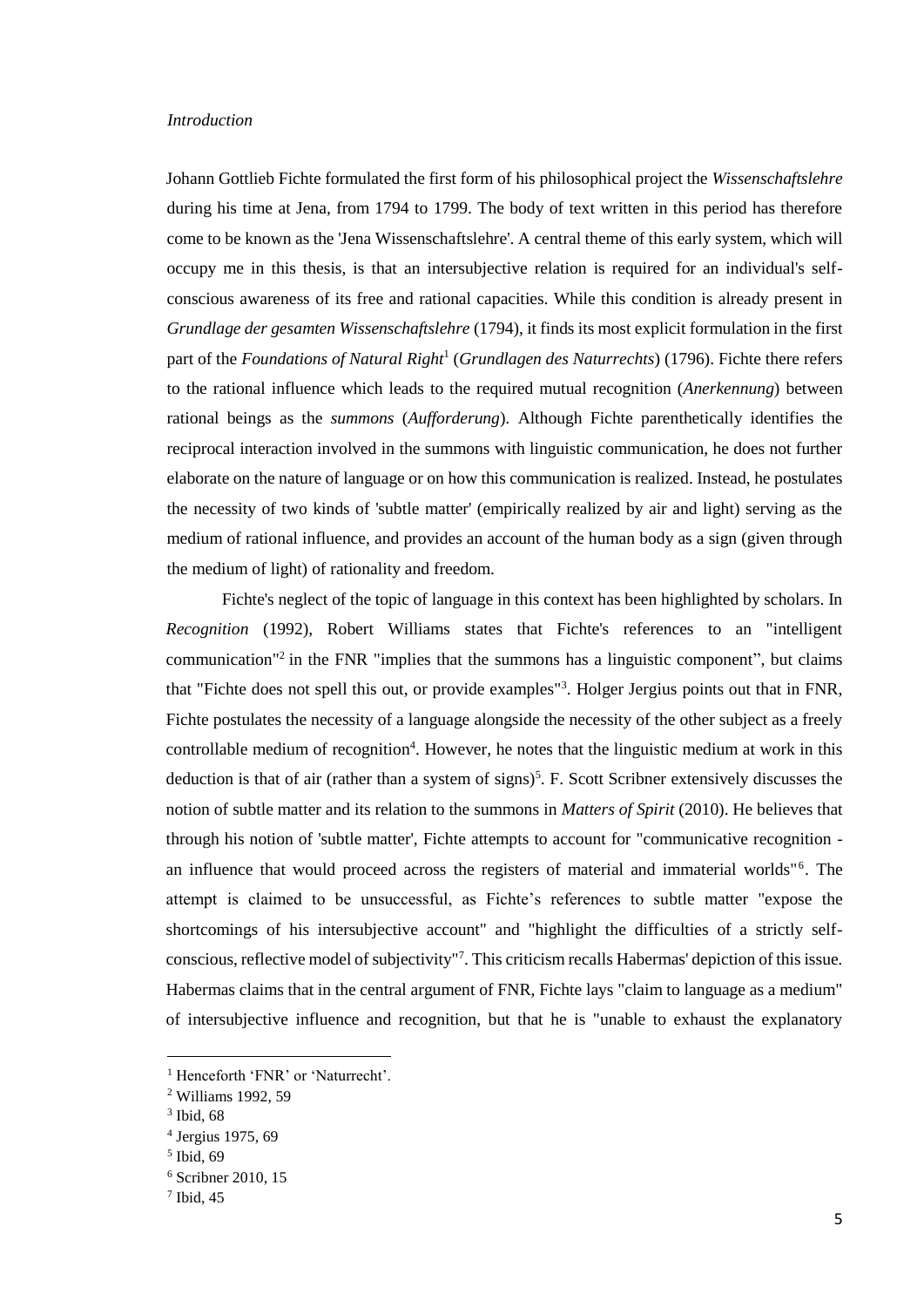potential of this solution" as he "peers right through language as though it were a glassy medium without properties"<sup>8</sup>. Intersubjective relations can therefore not be understood in this context as conditioning the cultivations of one's powers, but as merely constituting legal restrictions<sup>9</sup>.

While these commentators are right concerning the depiction of the summons in the *Naturrecht*, Fichte did in fact further elaborate the issue of language in a short treatise titled *Concerning the linguistic capacity and the origin of language* (*Von der Sprachfähigkeit und dem Ursprung der* Sprache)<sup>10</sup> which was published in the *Philosophisches Journal einer Gesellschaft Teutscher Gelehrten* in 1795<sup>11</sup>. Fichte defines language as the communication of thought by means of arbitrary [w*illkürliche*] signs, and claims that it must be necessarily developed by human beings due to the highest principle of reason. He provides an *a priori* deduction of how signs that initially signify their object by means of resemblances come to be developed into a truly linguistic system of signs relating arbitrarily to what they express. Fichte wrote the essay on language in the winter semester of 1794-5 shortly after presenting and publishing *Some Lectures concerning the Scholar's Vocation* (September 1794). In both works, Fichte is concerned with certain kinds of social activity that are shown to be necessary for the development of human beings striving after selfdetermination. This topic is elaborated on further in three lectures that "belong to the series of public lectures"<sup>12</sup> on 'Morality for Scholars' Fichte gave in the winter semester, but which he never presented or published, titled "Concerning the Difference between the Spirit and the Letter within Philosophy". The development of human beings is here portrayed as requiring the cultivation of a capacity Fichte calls the productive imagination, and identifies with 'spirit' (*Geist*). Another key text in my analysis of the linguistic aspect of the summons is Fichte's lecture notes on Ernst Platner's philosophical aphorisms. Written around Easter of 1796, these notes mirror the overall argument of the *Sprachfähigkeit*, as well as key passages of *Concerning the spirit and the letter* and *FNR,* and explicitly identify language with the summons. Günter Zöller remarks on the "vast overlap between the two sets of material" found in FNR's deduction of the summons and the notes on Platner, and points out that "the section on the origin of language in the Platner lectures contains the material corresponding to the theory of solicitation in the *Naturrecht*" 13 .

It is the aim of this thesis to argue that these texts of the early Jena Wissenschaftslehre address the same explanatory context in which FNR posits the necessity of the summons, and that

<sup>8</sup> Habermas 2005 161

<sup>9</sup> Ibid, 161

<sup>10</sup> Henceforth '*Sprachfähigkeit*'

<sup>11</sup> The only extensive discussion of this text is Surber's *Language and German Idealism*. I will not discuss Surber's analysis here as he takes Fichte to be primarily concerned with the arbitrary nature of signification rather than any "pragmatic aspects of communication" (Surber, 38). I will however cite his translation of the *Sprachfähigkeit* and Platner notes.

<sup>12</sup> EPW, 185

<sup>13</sup> Zöller 2006 , 102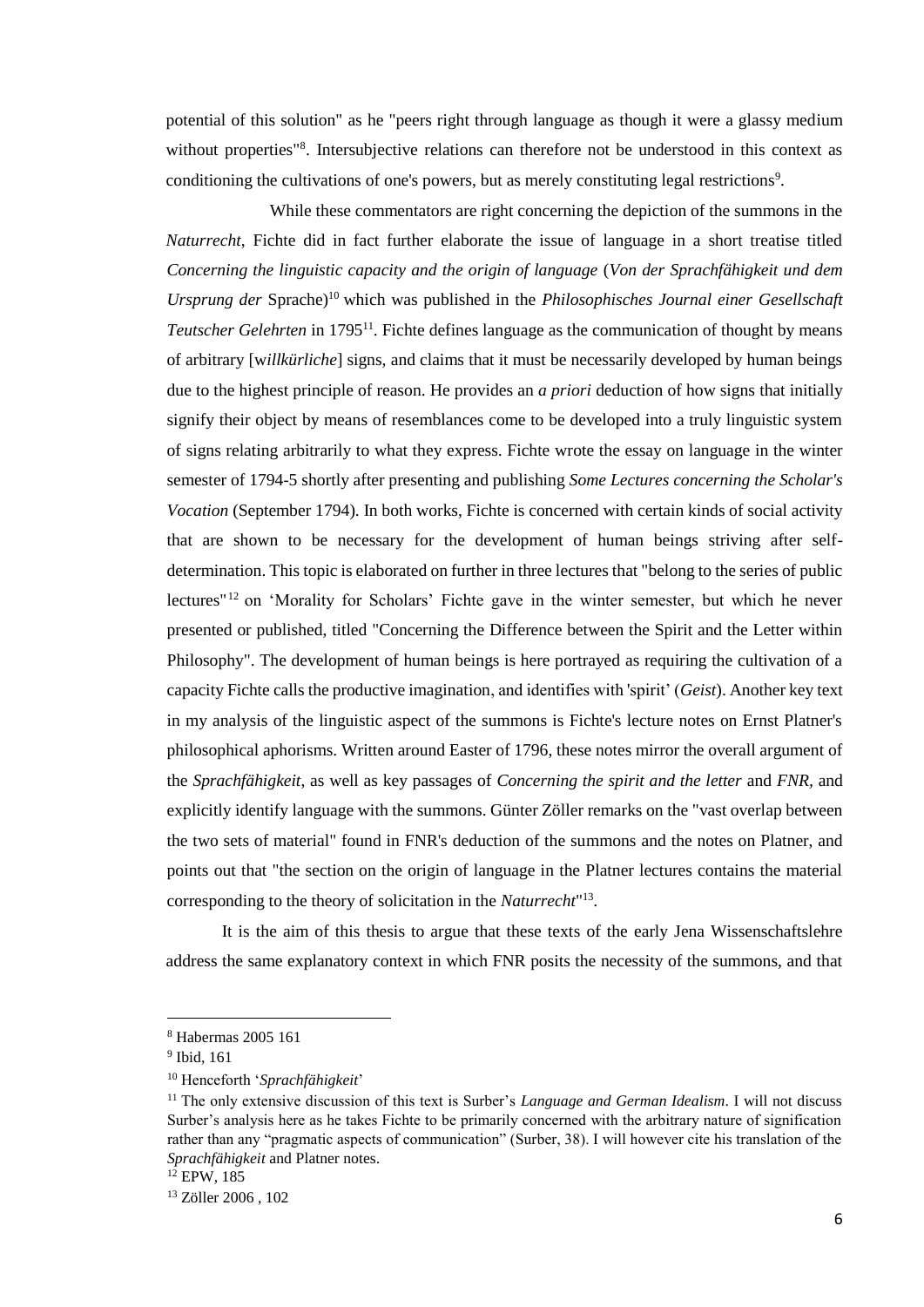they contain an alternative conception of how this influence is realized and recognized by human individuals, in the form of language. This will be attempted over the course of four chapters, by elucidating the particular explanatory context in which Fichte postulates an intersubjective mediation as a necessary condition for the self-constitution of a particular kind of selfconsciousness, and examining the different ways in which he proclaims to resolve this issue in FNR and the deduction of language.

The first chapter will provide an overview of the *Wissenschaftslehre*, with respect to its aims, method, and basic principles  $(\S1.1)$ , its depiction of finite human activity  $(\S1.2)$  as well as its relation to the kind of inquiry Fichte pursues in the *Sprachfähigkeit* (§1.3). Different conceptions of the I will be shown as both implicitly and explicitly operative within the Jena WL, and will be differentiated in order to render intelligible the different perspectives on human activity assumed by Fichte(§1.2.2). Most importantly, I will distinguish between the philosophical and ordinary consciousness, and further between two types of ordinary self-consciousness (this difference consisting, broadly, in whether they have grasped themselves as rational through the summons) (§1.2.2). The particular perspective characterizing the *Sprachfähigkeit* will be broadly outlined by reference to the other texts of the winter semester, and characterized as concerning finite human beings apart from their relation to other rational beings, and the necessary developments they must undergo in order to realize themselves as free rational agents  $(\S1.3.1)$ . This kind of account will be defined as a 'developmental' account of the self-constitution through intersubjective mediation, as opposed to an 'instantaneous' account found in FNR (§1.3.2). The second chapter concerns how the topics of intersubjectivity and the recognition of rationality are treated in the first part of the *Naturrecht* through the concept of the 'summons'. After summarizing the exposition and demonstration of the necessity of the summons  $(\S1.1)$ , I will critically examine the concepts and arguments Fichte puts forward in order to explain how the summons can be manifested and recognized in experience (§1.2.  $\&$  §1.3.), and show that these concepts and arguments are beset by various problems. In the third chapter, the textual tensions between instantaneous and developmental viewpoints in *FNR* will be examined (§3.1  $\&$  3.2), and the developmental account of the summons will be elucidated by reference to Fichte's suggestion that the summmons is to be identified with the upbringing [*Erziehung*] of children. By relating this account to passages from the texts of the winter semester and the Platner notes, the spiritual development through the summons will be explained as the cultivation of the capacity of productive imagination through communicative activity (§3.3). The fourth chapter concerns the deduction of language in the *Sprachfähigkeit*. After a discussion of the definition of the main concepts and methodological claims (§4.1.), I will reconstruct the deduction of language by reference to the main steps of the method of FNR. First, the necessity of language will be demonstrated by reference to the nature of human drives (§4.2.). Second, its possibility will demonstrated by reference to the nature of human sensibility (§4.3), and I will examine each of the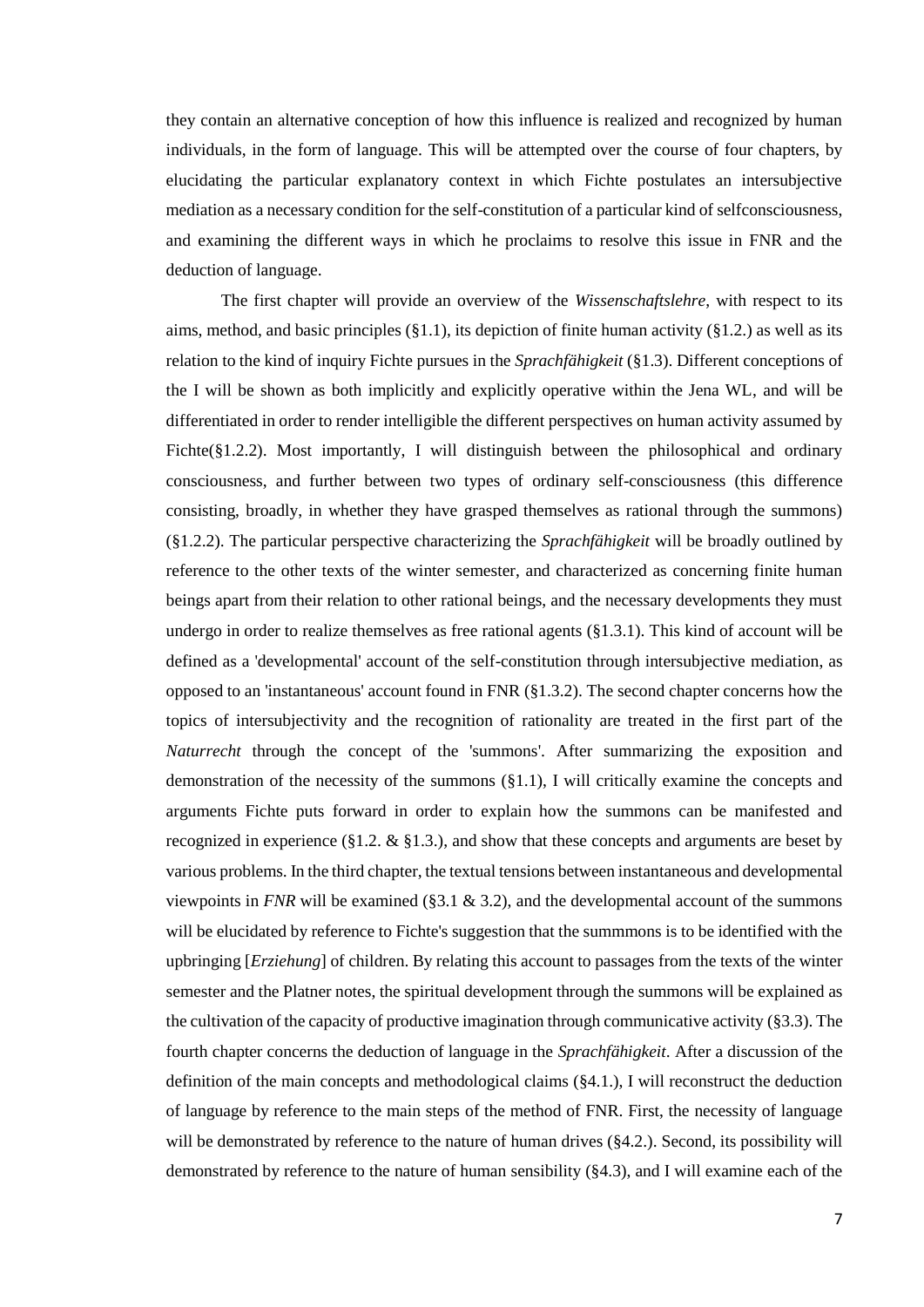main steps of Fichte's *a priori* history of the development of signs (§4.3.2). Finally, I will claim that his linguistic genealogy of spiritual concepts contains a criticism of the notion of subtle matter (§4.3.2.3)

I will conclude that this alternative account of the summons is superior to the account of FNR, and that Fichte's conception of the linguistic capacity proves to be of great insight to the understanding of the necessary relation between self-consciousness and mutual recognition proclaimed by the Jena Wissenschaftslehre.

- 1. The systematic context of the *Sprachfähigkeit*
	- 1.1. The Wissenschaftslehre: basic principles and method

Fichte's overall philosophical project, the *Wissenschaftslehre*, provides the framework in which any conceptual investigation must take place if it is to constitute what he considers a real philosophical science. The *Sprachfähigkeit* is no exception, and it constitutes an instance of a 'genetic' deduction of a necessary concept, such as his investigation into the concept of 'right' given in FNR. Like this text, Fichte's inquiry into language assumes the foundational principles first established in *Foundations of the entire Wissenschaftslehre* (1794) and later reformulated in the lectures referred to as the *Wissenschaftslehre Nova Methodo* (1798). In his essay on language, Fichte states the highest principle in an imperative form as a demand to the human being to always be in unity, or harmony, with itself. While this is not uncommon in the other texts of the WL, it is indicative of a certain dialectical context and associated with a particular perspective on the I. I will therefore provide an outline of the foundational principles of the Wissenschaftslehre in light of which I will argue for the different systematic import attaching to different formulations of the highest principle of reason. Hence, this section will locate the general relation of the *Sprachfähigkeit* to the WL, as well as the general character of the therein adopted philosophical perspective and the kind of human activity it observes. By discussing the different perspectives of 'philosophical' and 'ordinary' consciousness, I will suggest two different approaches to self-constitution that are at odds with one another in Fichte's text, which I will call the 'instantaneous' and 'developmental' accounts of self-constitution. In the next section, the specific dialectical context and the determinate activity to be explained through the perspective examined in the first section, as well as the more specific method of deduction, will be discussed.

# 1.1.1. The I as first metaphilosophical principle of philosophical reflection

The *Wissenschaftslehre* is presented as an idealist philosophical inquiry which aims to exhibit a lawful system of interdependent propositions that are grounded in a single basic principle. Although Fichte gives it many different renditions, this principle asserts that the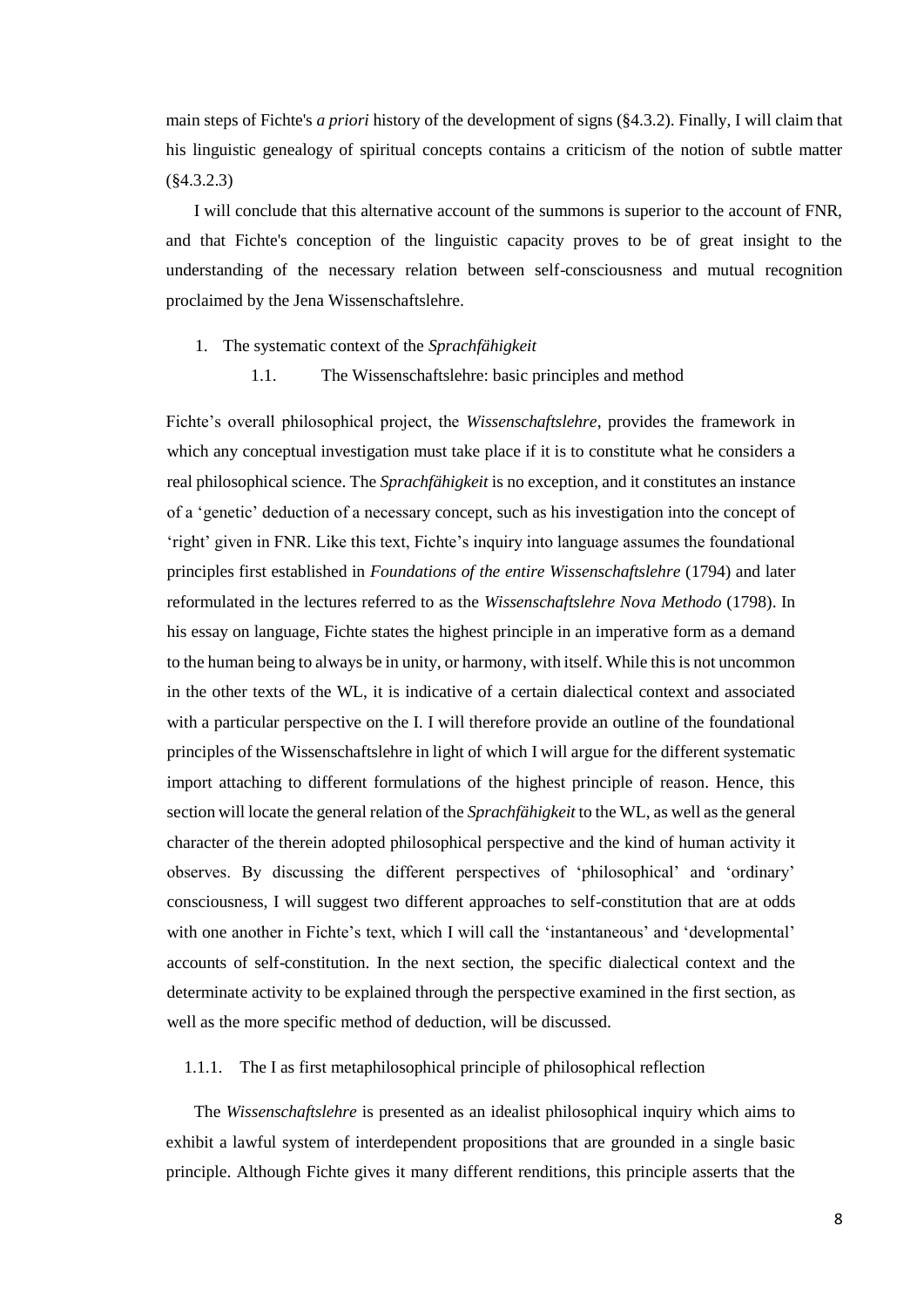intellect or 'I' is essentially self-sufficient and self-conscious, which constitutes its unity or harmony. Its self-sufficiency consists in the independency of its determinations from anything besides the I's activities. To enter into his system, Fichte typically asks the reader or listener to engage in a kind of partial consideration or abstraction he calls 'philosophical reflection', which characterizes a 'philosophical consciousness' that is crucially distinct from, but dependent on, the 'ordinary' consciousness attending to empirical objects.

Fichte claims that all of our ordinary conscious states ("determinations of consciousness"<sup>14</sup>) reveal (upon reflection) two fundamentally distinct aspects: some of our states are "are accompanied by a feeling of freedom"<sup>15</sup> and "depend merely on our free choice [Willkür] $16$ , others "are accompanied by a feeling of necessity"<sup>17</sup>. Fichte ascribes the first kind of determinations to "our imagination and our will" and identifies the second kind as cognitions<sup>18</sup>. Consciousness thus necessarily contains both volitional and representational states. Representational states appear to us as depending on "something that exists independently of our own efforts"<sup>19</sup>, and which constrains our efforts to represent it truthfully. As Wayne Martin points out, the feeling of necessity Fichte ascribes to representational states marks the "objectivity or referential character of consciousness"<sup>20</sup>. Experience is to be identified with "the system of representations accompanied by a feeling of necessity", and it is the task of philosophy to explain experience<sup>21</sup>. On Fichte's view, Transcendental Idealism achieves this task by distinguishing the volitional aspect of experience as revealing its subjective element, the I, and the representational aspect as referring to the not-I, understood as 'being', and explaining the determinations of the latter as grounded in the former. This, he claims, explains the representational character of our experience without introducing any passivity of the I towards any extra-experiential thing in itself. The reflective process providing the elements for this explanation isolates the subjective aspect of experience by attending to it in exclusion of its empirical determinations within representational states. As such, the I is characterized only as activity, but the particular activity constitutive of it is to be revealed by following Fichte's demand to reflect on the concept of the I: "Think of yourself  $[\dots]$  and notice how you do it<sup> $n22$ </sup>. He claims that everyone "will find that in the thinking of this concept his activity as an intelligence reverts into itself and makes itself its own object"<sup>23</sup>.

 $15$  Ibid, 8

<sup>&</sup>lt;sup>14</sup> Fichte 1994, 8

<sup>16</sup> WLnm, 12

<sup>&</sup>lt;sup>17</sup> Fichte 1994, 8

<sup>18</sup> Ibid, 7-8

<sup>&</sup>lt;sup>19</sup> Ibid, 7

<sup>20</sup> Martin 1997, 20

<sup>&</sup>lt;sup>21</sup> Fichte 1994, 7

<sup>22</sup> SW I, 485

<sup>23</sup> Ibid, 485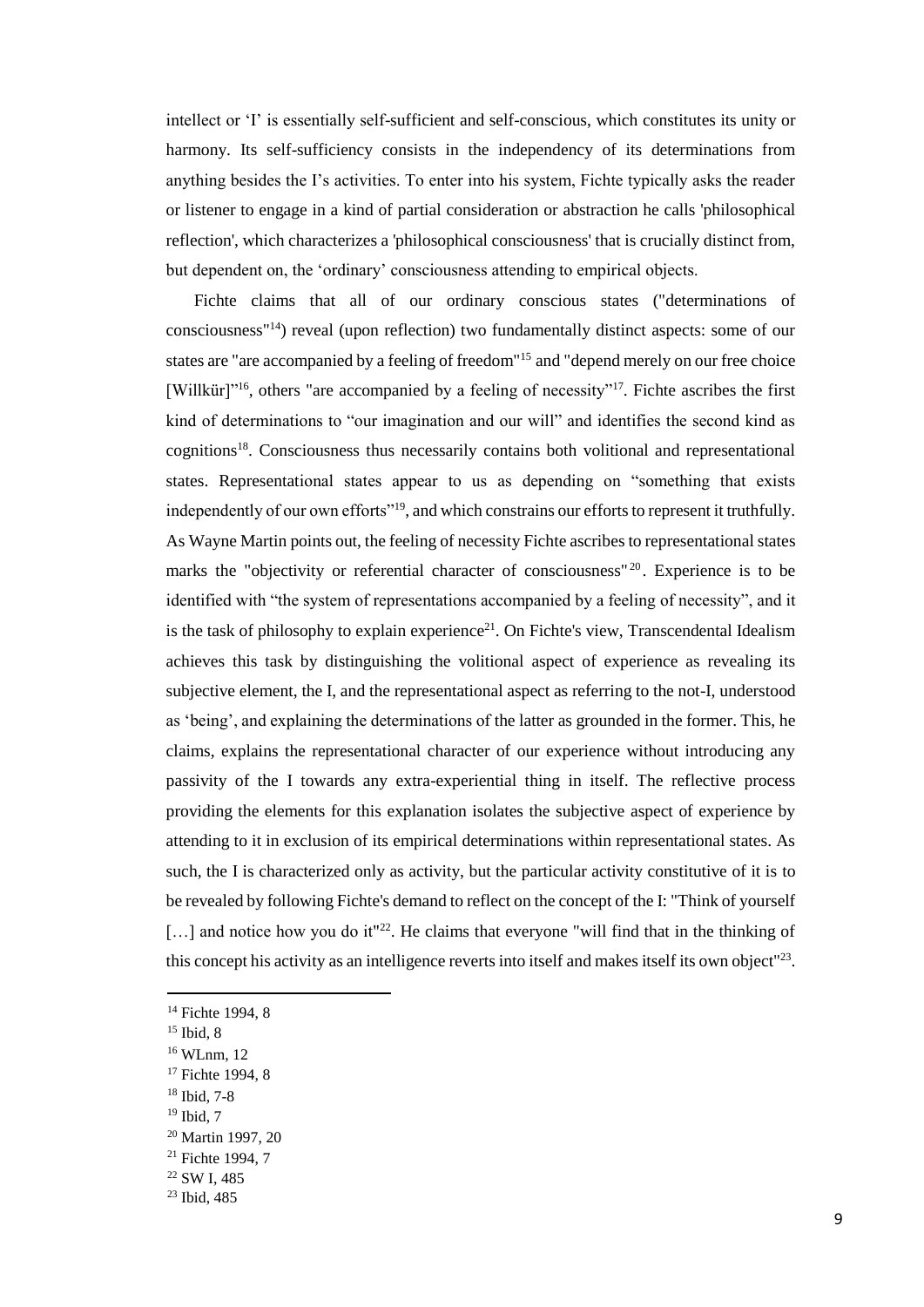This self-reverting activity is what Fichte calls (in a twist on Kant) 'intellectual ituition': "intellectual intuition is the immediate consciousness that I act and of what I do when I act"<sup>24</sup>. Awareness of the I as intellectual intuition, an activity that is its own object, is not a fact [*Tatsache*] of empirical consciousness but an act [*Tathandlung*] performed in philosophical consciousness<sup>25</sup>.

# 1.1.2. The I as posited in the first synthesis, and the synthetic method

As the philosopher herself is not just a rational, but also a finite being, she must not just intuit the I, but think it in order to grasp it discursively. In all finite thought, consciousness is only possible through reflection, and reflection through limitation <sup>26</sup> . What is presented in intellectual intuition is an immediate unity of subject and object which the philosopher must analytically differentiate into distinct elements to be united by successive syntheses which follow necessarily from reflecting on, and attempting to determine, the concept of the I. Consequently, Fichte asserts in the *Grundlage* that the ascription of absolute selfidentity constitutes only one of three equiprimordial acts of 'positing' corresponding to three basic principles (*Grundsätze*), which together form the essential activity structure of the finite self and the fundamental ground of all further propositions to be deduced by the WL:

- (GL§1) The I posits itself absolutely.<sup>27</sup>
- (GL§2) The I posits itself in opposition to a not-I.<sup>2829</sup>
- (GL§3) The I posits a limit I in opposition to a limited not-I / The I posits the I and not-I as mutually determining each other $29$ .

While Fichte himself does not provide any definition of 'positing', Paul Franks appropriately calls it Fichte's "maximally general term designating the mind's active relationship to its objects of judgment"<sup>30</sup>. Hence, the first act of positing, the *Tathandlung* which begins the WL, is that of self-positing in which the subject's activity is its own object: "The I posits itelf […] It is at once the agent [*das Handelnde*] and the product of action [*Handlung*]; the active [*das Thätige*], and what the activity [*die* Thätigkeit] brings about<sup>131</sup>. The pervasive ambiguity between the act and the product of judgment frequently noted by Kant commentators is enthusiastically embraced and generalized by Fichte to all manifestations of reason. In this

<sup>24</sup> Ibid, 463

<sup>25</sup> SW I, 98

<sup>&</sup>lt;sup>26</sup> Fichte 1982, 237

<sup>27</sup> SW I , 96

<sup>28</sup> SW I, 103

<sup>29</sup> SW I, 109, 247

<sup>30</sup> Franks, 359

<sup>31</sup> SW I, 96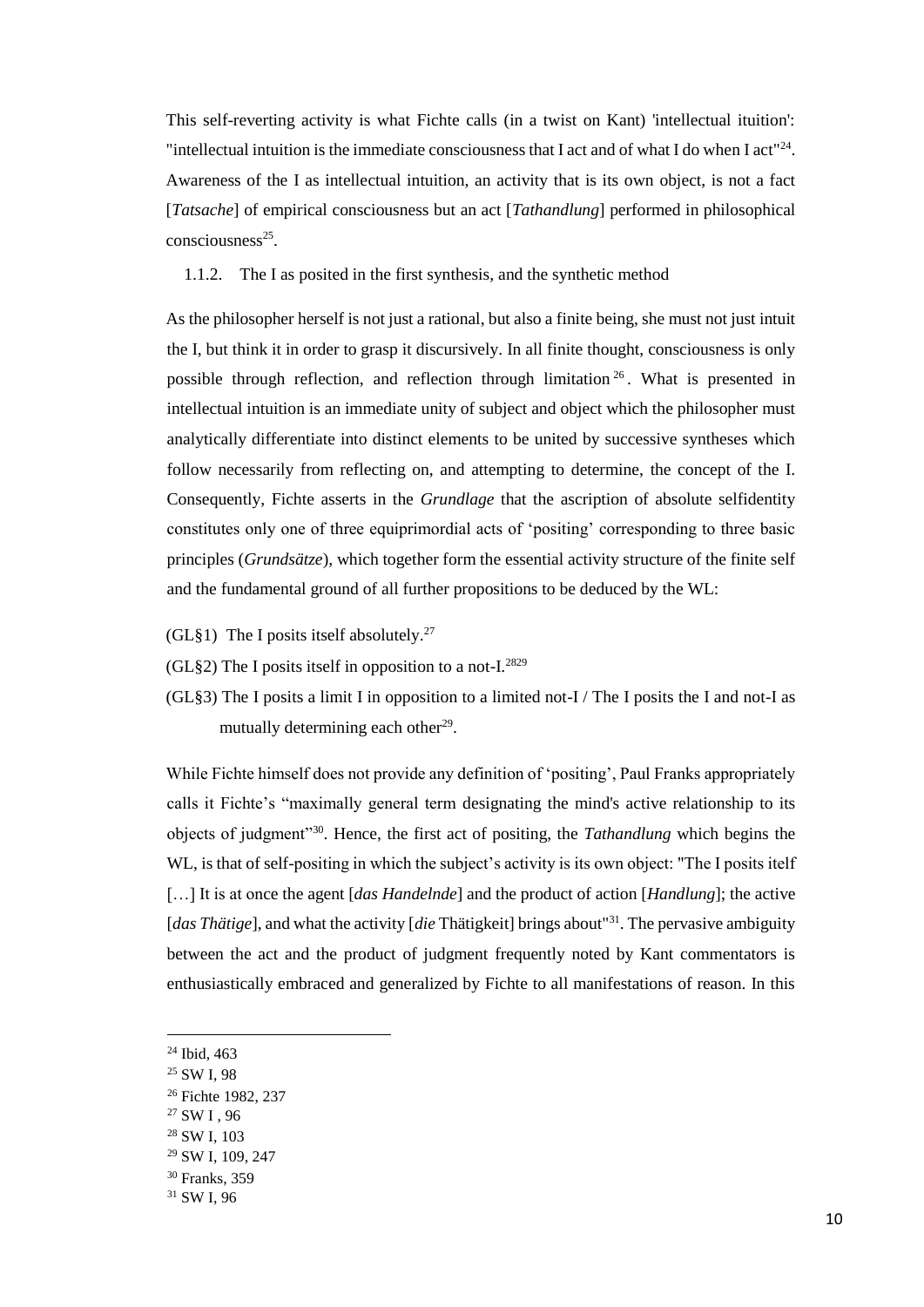vein, the 'formal' and 'material' constraints by which the above stated principles are characterized applies equally to acts and the judgments expressing their principle. In *Concerning the Concept of a Wissenschaftslehre* (1794), Fichte addresses the manner in which this distinction applies to judgment understood as result or product of a judging: *That* something is known constitutes the form, and *what* is known constitutes the content of a judgment<sup>32</sup>. In FNR, the distinction is applied to judgment understood as an act when Fichte defines whether an activity is free or constrained by reference to its form and its content<sup>33</sup>. These terms seem to mark two types of condition. Those related to form concern "that the activity occurs" at all, whereas those related to its content "concern that the activity, once it occurs in a particular case, proceeds in a certain way"<sup>2</sup> .

The first principle is absolutely unconditioned both with respect to form, as it does not depend on any prior acts of positing, and with respect to content, since the I exists in virtue of this very positing. The second principle expresses an act that Fichte calls *entgegensetzen*, oppositing or counterpositing, which necessarily accompanies any act of positing if this act is to be grasped determinately. The counterpositing of the not-I marks an original limitation of the  $I$  – original in the sense that it too is formally unconditioned and not subject to further deduction. However, this principle is conditioned with respect to its content (or matter), which is the I posited in the first principle. Fichte identifies the contentfulness of the principle here with it asserting a determinate (rather than general, or bare) limitation. The third principle is conditioned with respect to form, as it presupposes the first two acts of positing, but unconditioned with respect to content, as it posits the I and not-I as determinable in a different manner than these previous acts. It posits them as mutually determinable and thus united in one consciousness<sup>34</sup>. The determination it asserts can go either way – the I can determine, or limit, the not-I and vice versa. The two possible determinate formulations of this principle are the branches where theoretical and practical philosophy separate from the main root of transcendental philosophy. I will only state the abstract main formulations of these here and Section §1.2 will further elaborate on these two principles when theoretical and practical activity are described.

GL§3a. *Principle of Theoretical Philosophy*: The I posits itself as determined by the not- $I^{35}$ 

<sup>32</sup> SW I, 49

<sup>&</sup>lt;sup>33</sup> FNR, 18. A more specific way of applying the formal/material distinction to characterise the ways in which an act is free or constrained is elaborated in the *System of Ethics a*nd will be further discussed in §4.1.

<sup>34</sup> SW I, 247

<sup>&</sup>lt;sup>35</sup> SW I, 127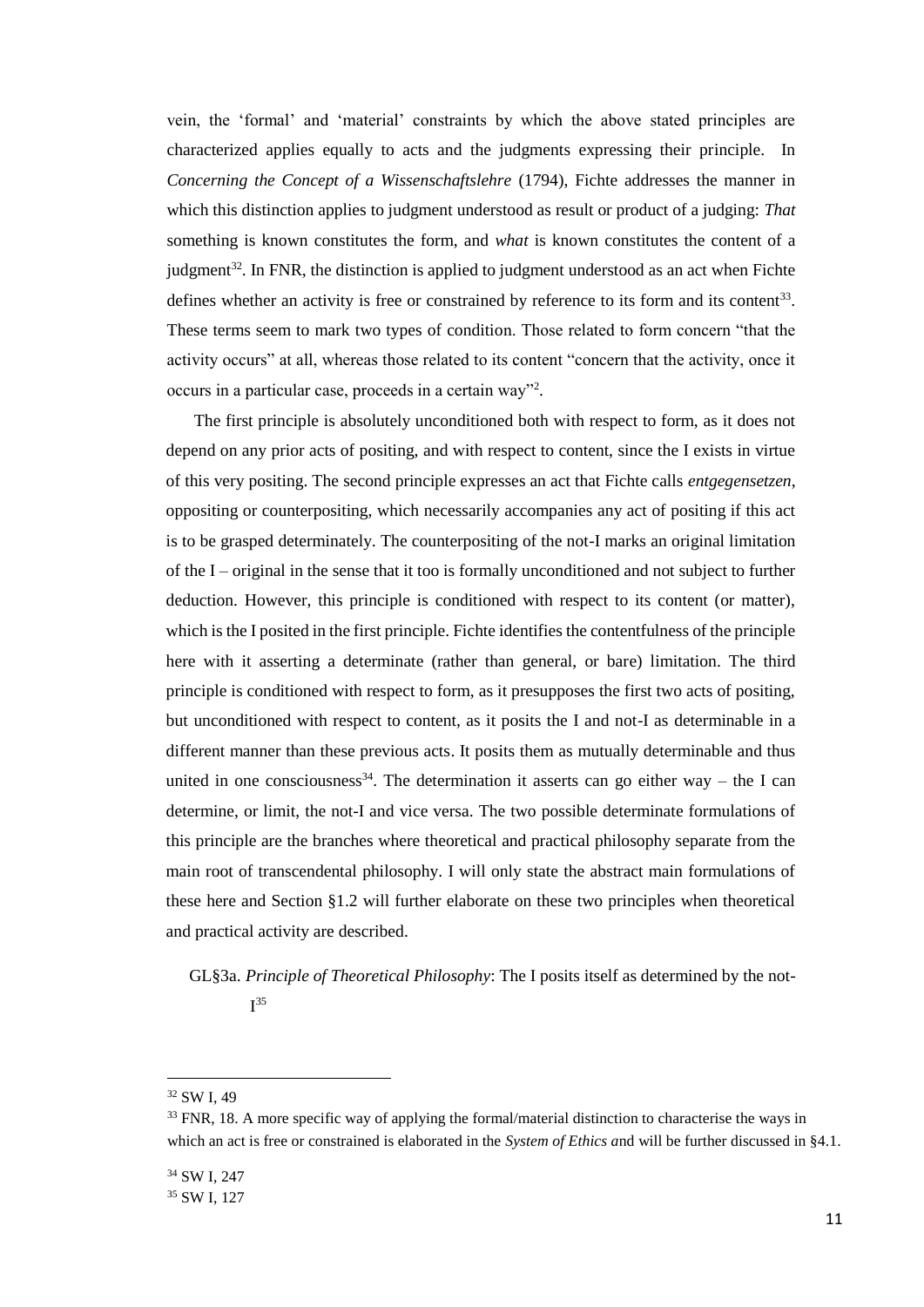GL§3b. *Principle of Practical Philosophy*: The I posits itself as determining the not-I 36

The third principle "thus expresses the first and fundamental synthesis […] if further synthetic a priori propositions are to be possible, then they must already be implicitly contained in the first synthesis"<sup>37</sup>.

This fundamental synthesis exhibits the first systematic instance of what Fichte calls the highest principle of all synthetic thought - the law of reflective opposition (*Reflexionsgesetz des Entgegensetzens*)*.* He does not give a definite statement of this principle, but its general meaning can be explained as follows<sup>38</sup>: For a finite being, all determination is limitation. For some x to be determinately thought, we must think a determinable C of which x is one of a multiplicity of possible instances. In order to relate x to C as one of its determinate instances, we must oppose it to some y which is a different instance of C. In determining the manner in which x and y are both C but different from one another, we think them determinately. Those features of x by which I intelligibly grasp it as an instance of C are brought out by the contrast to y in which C figures as the measure of sameness and difference. The determinable C therefore serves simultaneously as a principle of differentiation and individuation.

This principle is at work both in the perspective ascribed by Fichte to the philosopher and to ordinary consciousness. Finite rationality, which can only reflect on something determinate, must raise determinations of the I to conscious awareness by opposing itself to a not-I. It must then think the two as united under a higher determinable, and thus proceeds synthetically. Fichte states that in this process, the finite being is aware of its activity only as determinate: "all of my action is a transition [Überschweben] from determinable to determinate" <sup>39</sup> . Therefore, synthetic thought crucially depends on the capacity for 'imagination' which Fichte defines as "the faculty of grasping the determinable, which thinking is incapable of, due to being merely discursive"<sup>40</sup>. He thus claims that the faculty of imagination is immediately deduced by pointing out the necessity for all consciousness of passing from determinability to determinacy<sup>40</sup>. In the activity of uniting opposed elements in

<sup>36</sup> SW I, 248

<sup>37</sup> Förster, 187

<sup>&</sup>lt;sup>38</sup> My rendition is closer to Fichte's depiction of the law of sufficient reason in GL. According to Fichte, this logical law has two formulations depending on whether S is to serve as a ground of distinction between x and y or a ground of conjunction. In the first way, we proceed analytically, in the second synthetically. (SW I, 111)

<sup>39</sup> AA IV, 2 (142-145)

<sup>40</sup> AA IV, 2 (214)

<sup>40</sup> AA IV, 214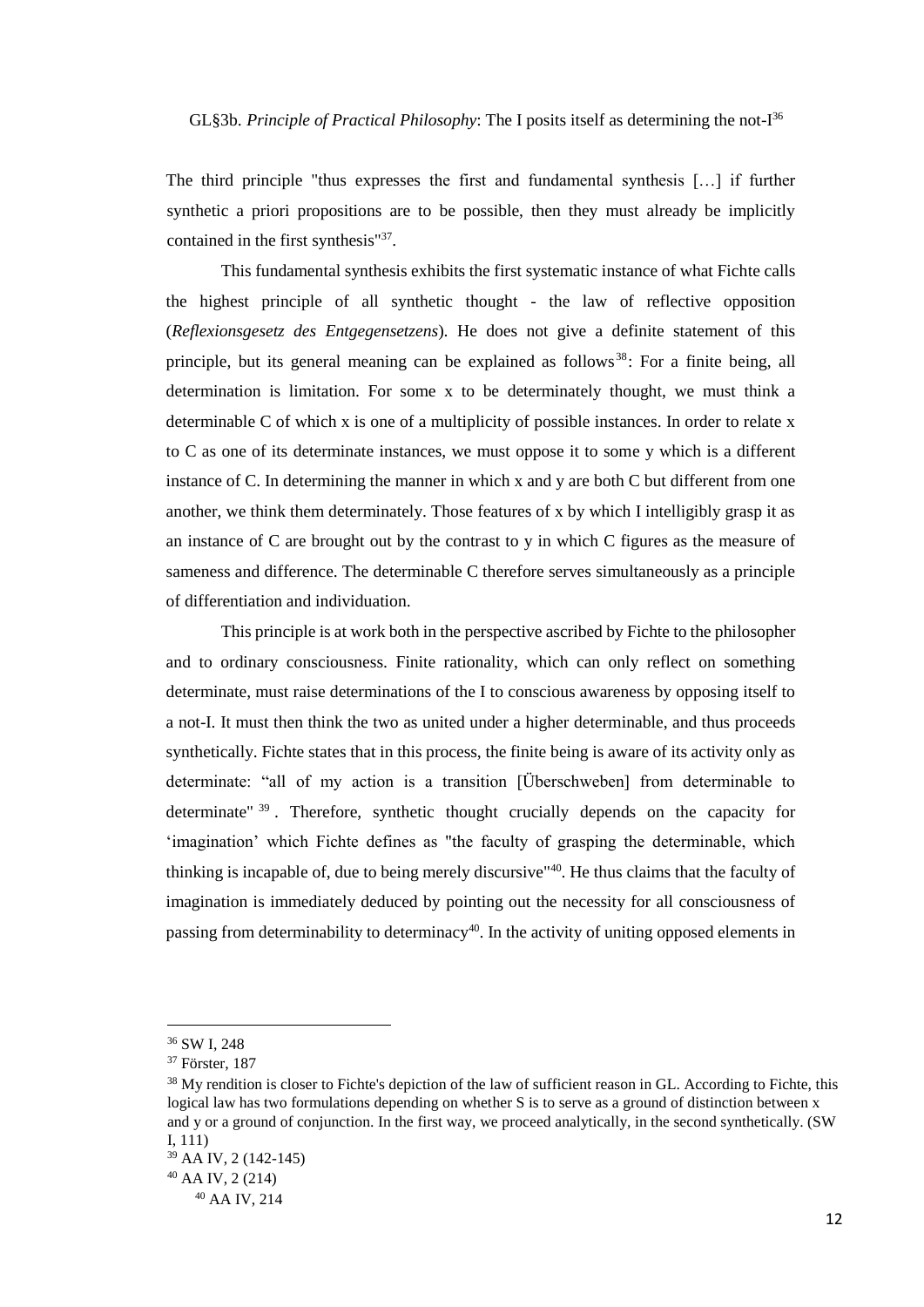consciousness, it allows the I to 'oscillate'<sup>41</sup> "between determinacy and determinability"<sup>42</sup>, the respective moments of which are named as 'real' and 'ideal' activity. Ideal activity (IA) is the positing of the determinable sphere that is to be limited by real activity (RA), which is the selection of a determinate choice amongst other equally possible courses of theoretical or practical activity. By reference to these shared capacities and rules of the philosophical and ordinary perspective, some of their main differences can be elaborated further. Both the philosopher and the ordinary consciousness think thoughts determinately, by means of RA that brings IA to rest. However, the objects of their reflection differ: "from the point of view of common consciousness, there are only objects and no concepts"<sup>43</sup>. Concepts are taken to represent the I's determinate ways of acting by which objective representations are thought<sup>44</sup>. They are not things, but ways of judging things<sup>45</sup>. Philosophical consciousness turns one's attention away from the empirical objects of ordinary consciousness and reflects "instead upon one's own consciousness of these same objects<sup>"44</sup>. Concepts are a different way of considering an object in that they represent an act-type that is contingently instantiated in the representation of this object, but can necessarily be manifested in other instances. A capacity is a different way of considering an act by contrasting it with a sphere of alternative act-types that could also be instantiated in its place. While ordinary consciousness posits this indirectly as the representation of a capacity at rest in its determinate products  $45$ , philosophical consciousness represents both the determinable sphere of possible actions (IA), and the real activity through which the limited part of this sphere is raised to consciousness.

Transcendental and empirical consciousness therefore present necessarily distinct series of representations of the same activity, since "one and the same I cannot, with one and the same activity, simultaneously produce a not-I and reflect upon it as its product<sup>"46</sup>. Hence the concepts reflected on in the Wissenschaftslehre are operative in ordinary consciousness, but "in acting, the rational being does not become conscious of its acting [but of] what emerges for it in this acting  $[\dots]$  and this is the object of consciousness, or the thing"<sup>47</sup>. The philosopher ascends to a higher level of reflection in considering the acting apart from its

<sup>&</sup>lt;sup>41</sup> Allen Wood characterizes as "the faculty that represents a wavering between, or hovering over, alternative possibilities"(Wood, 79).

<sup>42</sup> SW I, 404

<sup>43</sup> FNR, 5.

 $44$  FNR, 6

<sup>45</sup> FNR, 53.

<sup>44</sup> Breazeale 2006, 24

<sup>45</sup> WLnm, §2, 39-40

<sup>46</sup> SW I, 374

<sup>47</sup> FNR, 4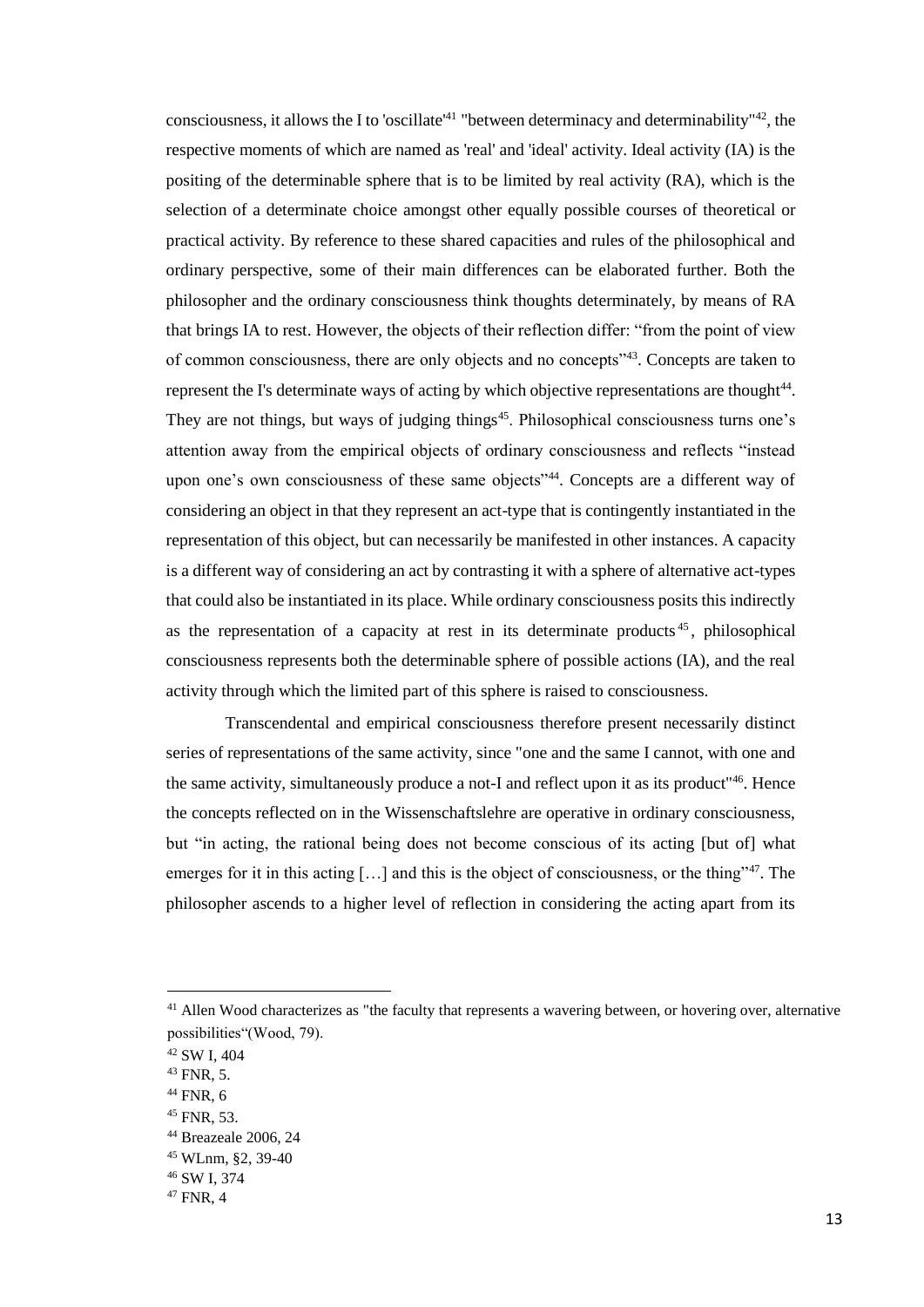contingently realized products and hence also reflects on the ideal activity of finite consciousness, which the latter only represents as limited in a certain way.

The imagination is further distinguishable by reference to its reproductive and productive capacities: "Reproductive imagination repeats something which was already present within empirical consciousness though it does not repeat it in exactly the same context" and is further capable of assembling "a new whole by combining various other ones"<sup>48</sup>. With regards to its "productive power"<sup>49</sup>, the imagination is "a capacity or faculty of the only immediately given thing in itself - the  $I^{\prime\prime50}$ . It is only through productive imagination that something comes to be present within empirical consciousness to begin with, as it produces the representation of the not-I that is to be thought as synthetically united with the I. Fichte therefore sometimes identifies the productive imagination with "spirit as such" $51$ , and Eckhart Förster calls the imagination "the fundamental faculty of the self-positing I" as it combines opposed and isolated elements "and *forms* (*bilden*) something common which as such can become an object of consciousness"<sup>52</sup>. This activity will be further elaborated in §2.2.2.1

- 1.2. The I as a striving in finite activity
- 1.2.1. The representation of theoretical and practical activity

*Ichheit* as the original unity of subject and object can only be inferred, as it appears as separated in all actual consciousness<sup>53</sup>. Nevertheless, the demand for such unity or harmony between subject and object is not an absurdity when posed to this finite I. The three cognitive elements of every 'complete' representation of actual consciousness are given in the 2nd Introduction to the Wissenschaftslehre as follows<sup>54</sup>:

- I. Intellectual intuition "That whereby the representation is related to a subject and thus becomes my representation"
- II. Sensible intuition "That whereby the representation obtains a relation to an object and thus becomes a representation of something"
- III. Concept "That whereby [1 and 2] are united and thus become a representation"

<sup>48</sup> EPW, 192

<sup>49</sup> Ibid, 192

<sup>50</sup> Ibid, 192

<sup>51</sup> Ibid, 192

<sup>52</sup> Förster, 194

<sup>53</sup> SoE, 7

<sup>54</sup> Fichte 1982, 58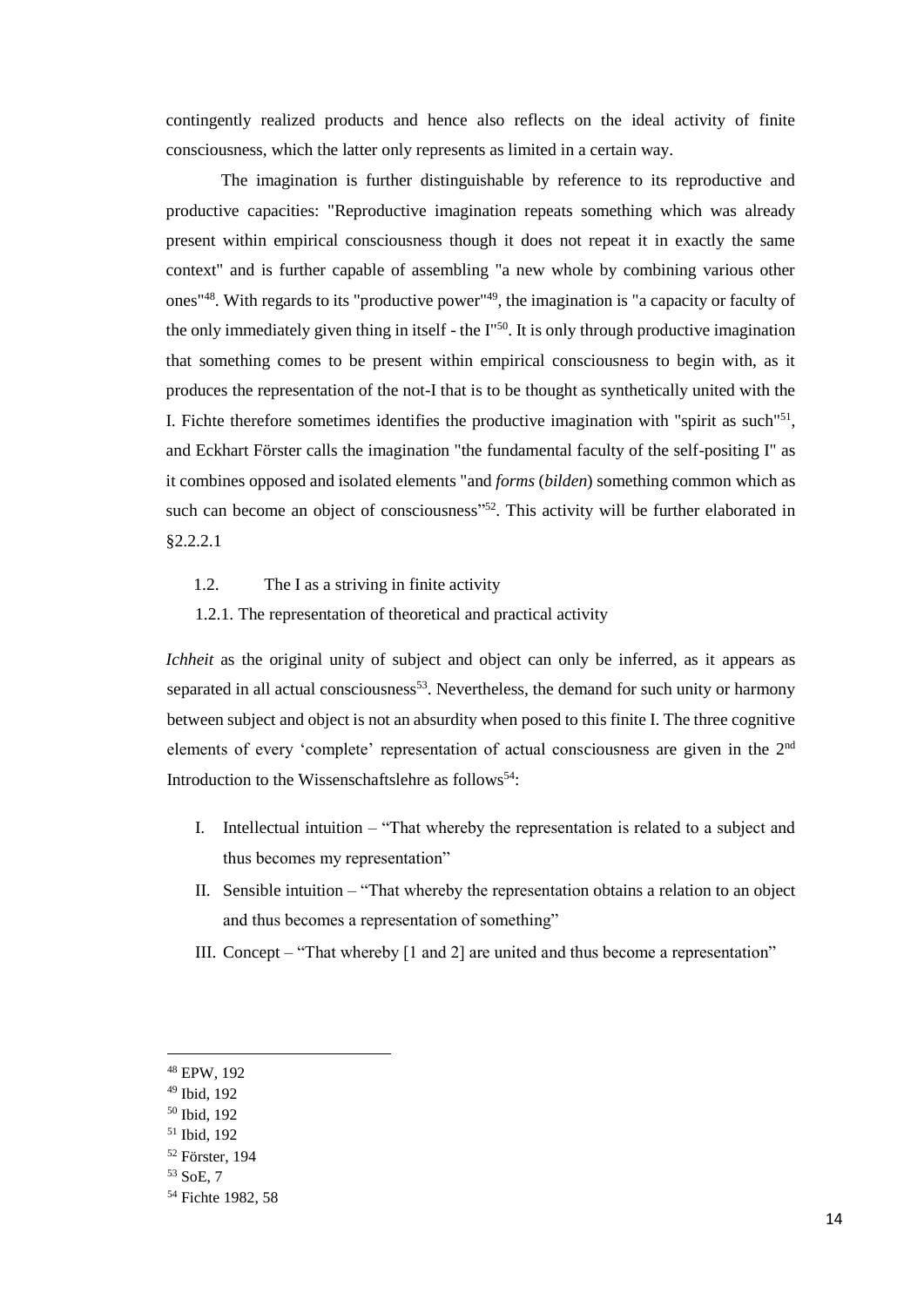Again, we here find representational correlates of the three basic principles, one immediately presenting that which is subjective, one that which is objective, and one which mediately allows us to think the two as unified. Corresponding to the two main formulations of the third principle, there are two ways for ordinary consciousness in which "what is subjective and what is objective are unified, or viewed as harmonizing"<sup>55</sup>, correlated with two types of activity I can engage in<sup>6</sup>. Either,

- (TA) I engage in cognition, in which case what is subjective in consciousness is represented as following from what is objective: "the former is supposed to agree with the latter [and] theoretical philosophy investigates how we arrive at the assertion of such harmony"<sup>56</sup>
- (PA) I act efficaciously, in which case what is objective in consciousness is represented as following from what is subjective: "a being is supposed to follow from my concept (the concept of an end [Zweckbegriff]"<sup>57</sup>, and this harmony is investigated by practical philosophy

Fichte's depiction of different ways to achieve 'harmony' between subject and object, corresponding to the theoretical and practical dimensions of human activity, closely resembles the manner in which modern philosophy of mind employs the metaphor of a 'direction of fit' to distinguish and relate belief and desire as having respectively a mind-toworld and world-to-mind direction of fit. On Fichte's view, the ultimate fit to be achieved between subject and object is of course the self-identity that characterizes the I of philosophical consciousness, which is progressively approached through the dynamical interaction of TA and PA. In theoretical reason, the ideal activity primarily identifies an effect as a limitation on the cognitive capacity by a not-I by providing a determinable sphere of possible sensible objects to which this effect can be intelligibly attributed. Real activity produces an intuition of an object by limiting this sphere through determining a particular object which can be thought as sensibly influencing the subject. Fichte therefore describes this kind of activity as a *nachbilden* or imitating<sup>58</sup>. The I is supposed to be limited in such a way that it can accurately represent the object, this representation being called a Nachbild, an imitation or, literally, an 'after-image', of the object by Fichte. Fichte refers to a *Nachbild*  as a "cognitive concept"<sup>59</sup> which is actively produced by the I, but must allow the I to harmonize with the sensible object it represents. In practical reason, what is supposed to

<sup>55</sup> SoE, 7

<sup>56</sup> Ibid, 7

<sup>57</sup> Ibid, 8

<sup>58</sup> EPW 279, WLnm 54, SW I 375

<sup>59</sup> SoE, 7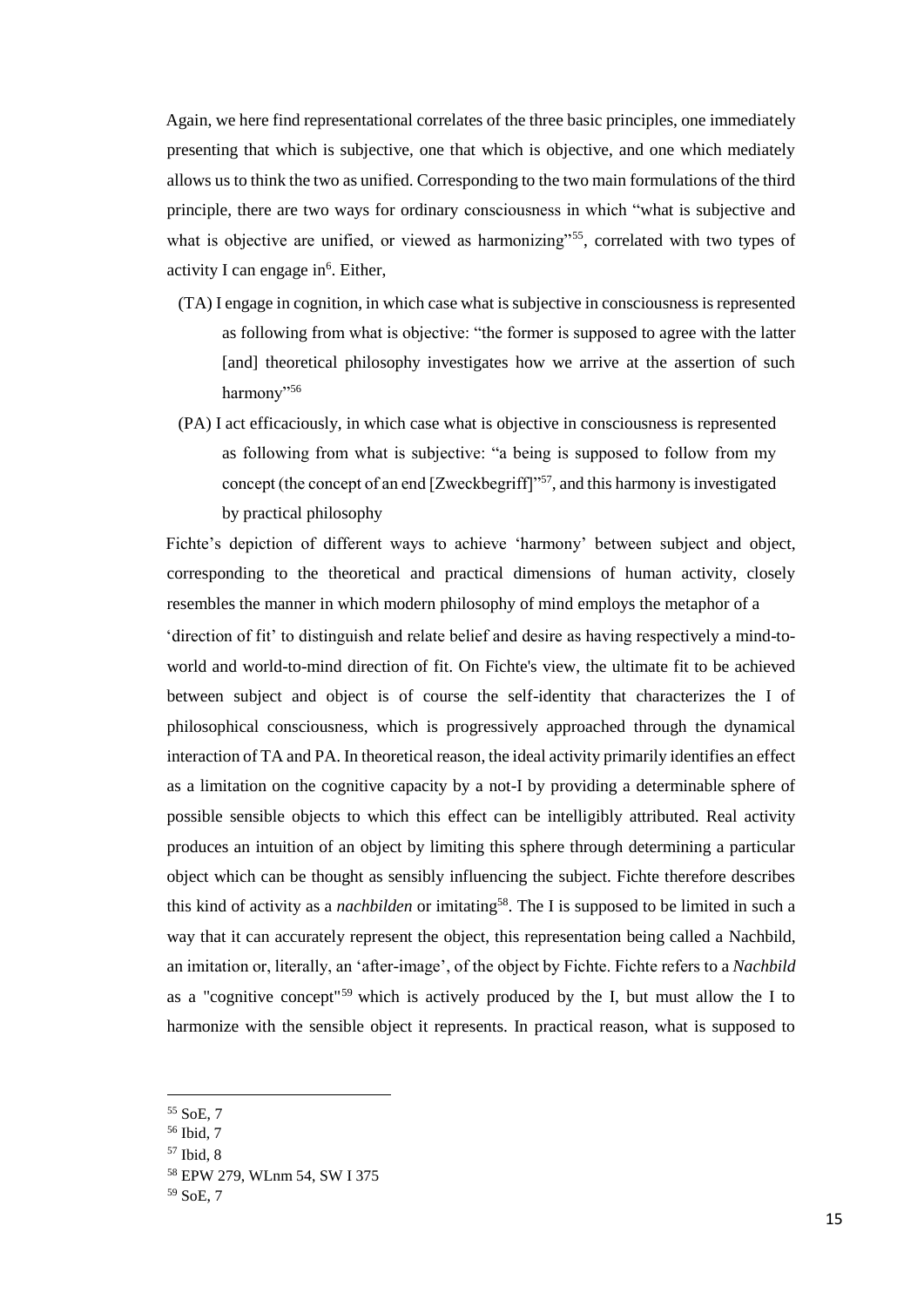result from the I's activity is action, and the representation of this end is coined a '*Vorbild*', a prototype or, literally, 'before-image' of its product.

1.2.2. The different appearances of the I in the Jena Wissenschaftslehre

Philosophical reflection reveals a complex structure of activities that the individual must manifest, but is not necessarily aware of. This brings us back to the question of the relation of the series of transcendendental and empirical consciousness: "do these acts of combination which the *Wissenschaftslehre* ascribes to the I [….] really occur in [empirical] consciousness?"<sup>60</sup>. In empirical consciousness, the reconciliations treated by the philosopher in the progressive syntheses of concepts appears as a 'striving' towards selfdetermination, a fundamental disposition or drive to actively overcome any objective obstacles to our free activity. To this conditioned, embodied agent the unconditioned nature of the I is not explicitly present as an isolated intellectual intuition, but as an (at least implicit) imperative to be self-determined, that is, as an 'idea'. The different ways in which the I appears in these two series is expressed by Fichte in the *Grundlage* as follows:

"In the I, as intellectual intuition [I1a], there is merely the form of Ihood, the selfreverting activity […] The I exists in this form [*Gestalt*] [I1a] only for the philosopher [I2c]. And insofar as one grasps it in this form [I1a], one thereby raises oneself to the level of philosophy. But the I is present as an idea [I1b] for the I itself, I.e., for the I the philosopher is observing. The philosopher does not portray this as his own I [I2c] but rather as the idea of the natural, albeit completely cultivated *[ausgebildeten]* human being [I2b]"<sup>61</sup>

The two main versions of the I in Fichte's philosophy can therefore be further differentiated in accordance with the particular roles they serve in his texts that will be of importance here:

- I1. 'I' as the pure will/reason, or form of all willing, or an intellectual intuition.
	- a. Posited as a first principle of consciousness, as well as of metaphilosophical and philosophical reflection ('pure Will', 'I-hood', 'subject-objectivity')
	- b. Posited as the unachievable idea or telos of human activity (the highest good)
- I2. 'I' as the individual agent, whose determinate acts and states contain an intellectual intuition as a necessary constituent, thought in combination with a sensible intuition.
	- a. As the individual finding itself immediately conscious in willing (real efficacy related to sensible constraint, action in accordance with a concept of an end)

<sup>60</sup> SW II, 4651

<sup>61</sup> SW1, 515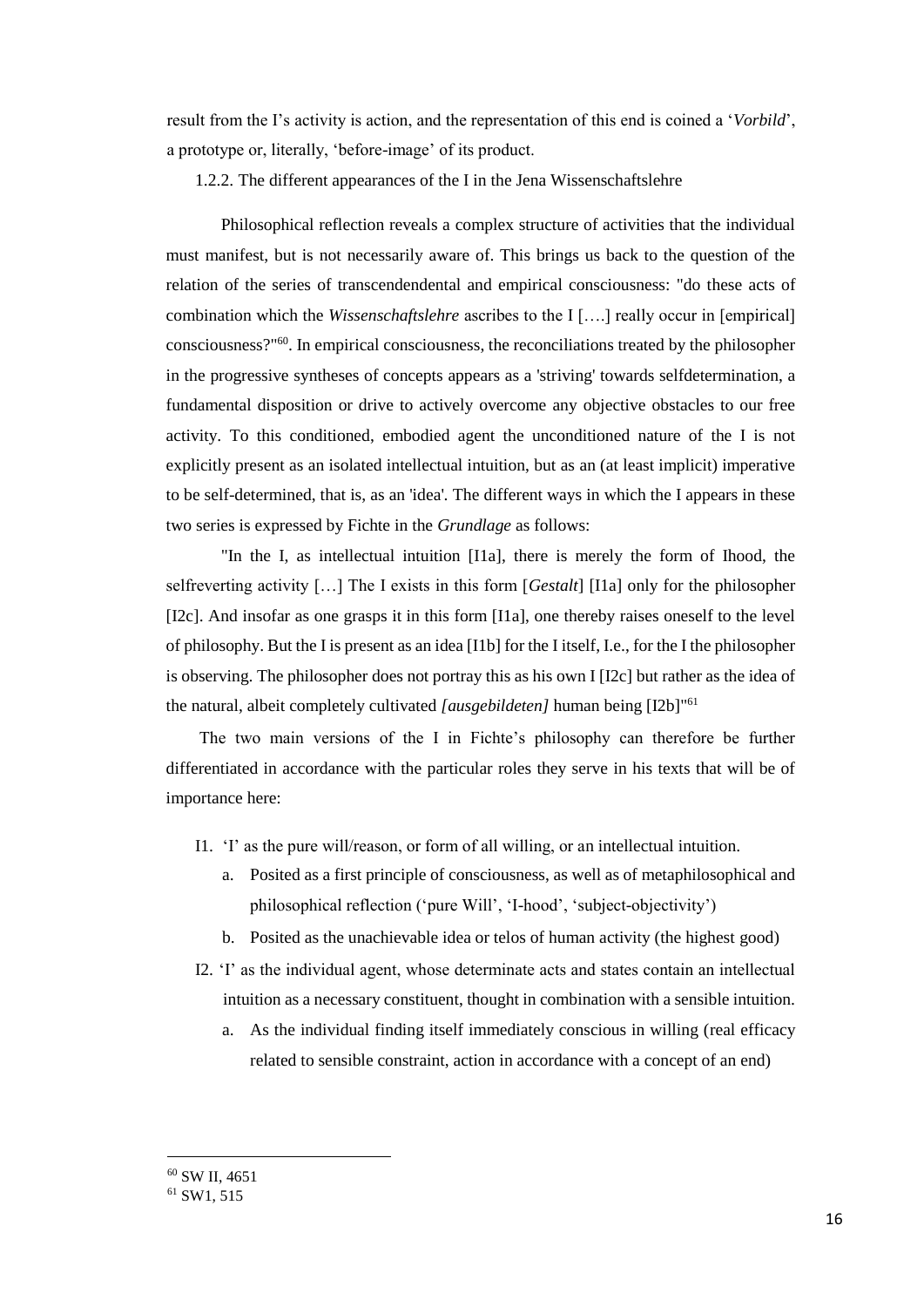- b. As the individual finding itself as one rational being amongst another (free efficacy related to rational constraint, action in accordance with the concept of a concept of an end)
- c. As the idealist philosopher attempting to ground the constrained activity of I2 in I1

The relation of I2 in general to the different formulations of I1 is brought out nicely by Günter Zöller: "Individual consciousness is systematically positioned between the preindividual domain of the origin of all mental life (and its objects)<sup>62</sup> and the supraindividual domain of the ultimate, yet unreachable end $63$  of all human efforts" $64$ . The identity of subject and object is only necessarily asserted when we are dealing with I1. Its first formulation as I1a isolates the characteristic nature of intellectual intuition, and thus the rational self, by means of philosophical abstraction performed by I2c. I1b, while not empirically realizable, occurs implicitly and explicitly in empirical consciousness as the final end of all activity. It is essential to empirical consciousness that no such absolute identity can be achieved by I2, as its activities must instead manifest an absolute tendency, or striving, towards this identity. The empirical I remains forever constrained by a not-I, and is thus always engaged in this striving. The relation of the different versions of  $12^{65}$  can be brought out as follows: While I1 is absolutely independent of a not-I, I2a depends on a not-I in the form of the original, undeducible *Anstoss* (check)<sup>66</sup>, and I2b depends on the not-I in the form of the deducible *Aufforderung* (summons). I2a and I2b are asymmetrical insofar as the latter presupposes the former, and the free efficacy through which the latter operates therefore includes the real efficacy of the former, but not vice versa. Both I2a and I2b stand in an asymmetrical explanatory relation to I2c. The philosopher must be a rational free being and capable of reflecting on her efficacy, both in order to abstract the I (as I1) from its empirical representations, and in order to explain the system of these representations by reference to the I (as I1). The acts performed by I2a and I2b therefore relates to those of I2c as the series of ordinary consciousness to that of philosophical consciousness. While the series of representations posited by a finite subject of I2a and I2b are the determinate dynamic manifestations of PA and TA that make up its empirical career, I2c reflects on a series of representations that characterizes these actions at a higher level of determinability and reveals

<sup>62</sup> Here represented by I1a

<sup>63</sup> Here represented by I1b

<sup>64</sup> Zöller 1998, 58

<sup>65</sup> While the I as I2a does not appear explicitly within the GL passage above, the distinction between I2a and I2b is central to my reading of the Jena WL, and arguably implicit in the passage as the distinction between a cultivated and uncultivated human being.

<sup>66</sup> SW I, 213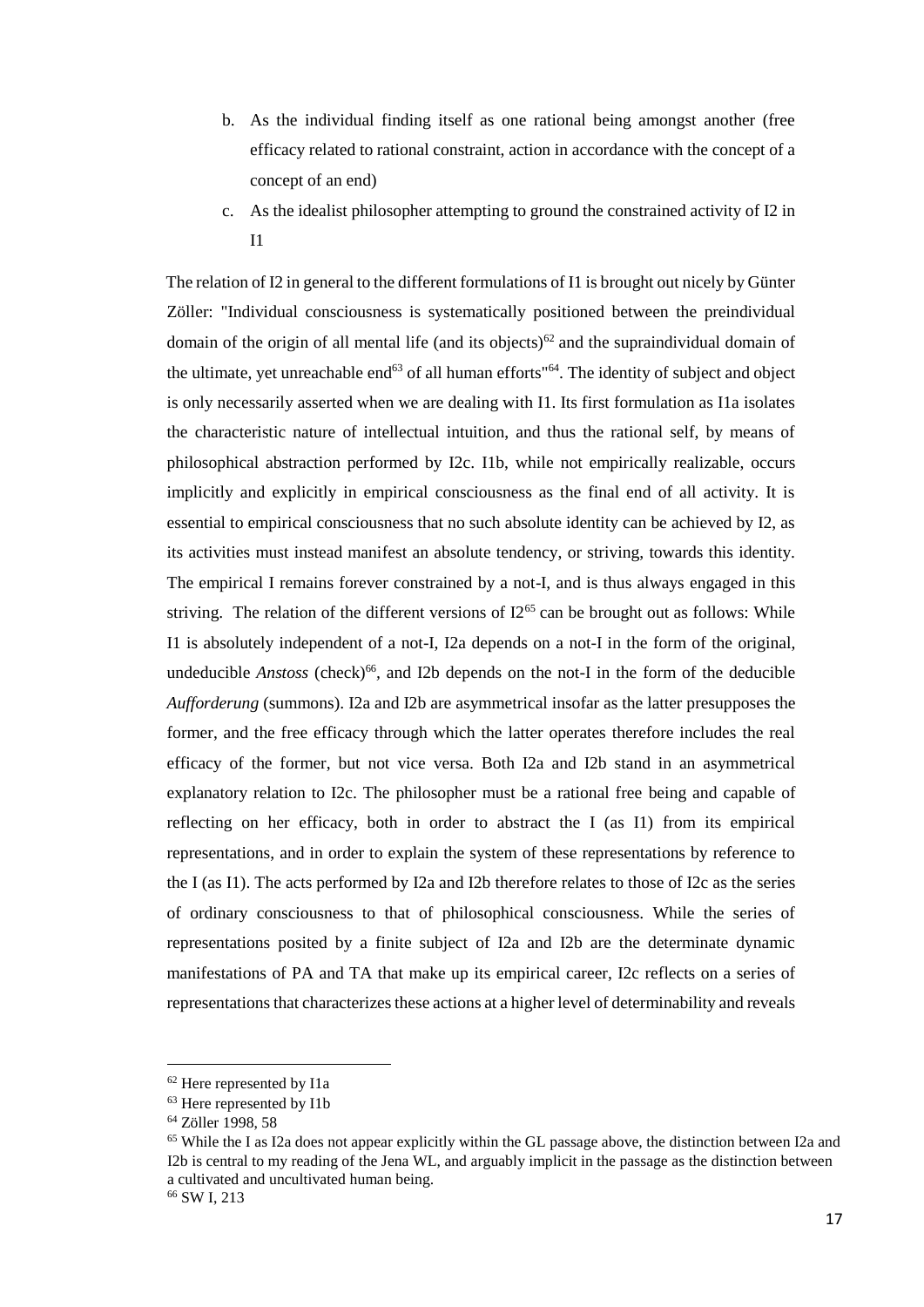them to be necessarily grounded in the self-reverting activity of I1. I will return to how these complex explanatory correspondences pose problems for determining how I2a and I2b are related after giving an expository account of these two types of individual agency.

The original limitation of the I by a sensible not-I is what Fichte calls the *Anstoss*. Like the positing of the I, the not-I in this sense is original in that it constitutes a necessary condition of all consciousness and is not further deducible. When examined transcendentally, the *Anstoss* is analysable into a manifold of 'feeling', simple determinations of the intellect that Fichte describes as the preconscious matter of all experience which the I can alter, but not ultimately create or annihilate<sup>67</sup>. These feelings are raised to consciousness by being ascribed to a not-I and thus represented as determinate effects limiting the practical activity of the I, grasped as the sphere of volitional states found to be in discord with these representational states. The causes of these effects are represented as "a system of objects, I.e. a world that exists independently of the  $I^{\prime\prime}{}^{68}$ , and which the I can intuit through its system of sensibility. The I as willing and as intelligence are therefore originally opposed, as it is the function of representation to posit the I as determined by the not-I. My striving towards selfdetermination, the general form of which is that nothing shall be in disharmony with the pure  $I<sup>69</sup>$ , can only be felt as a determinate drive insofar as it is frustrated<sup>70</sup>. Objects are therefore represented as that which limits the practical activity of the I in some particular manifestation of its drive to self-harmony. The capacity to real efficacy is revealed in altering some sensible manifold in accordance with an end through a continuous sequence of subjective and objective states. The body, being immediately determinable by the will, constitutes the I as an "immediate cause"<sup>71</sup> in the sensible world as will be further discussed in  $\S 2.2$ . How this efficacy is realized is not down to the I, but depends on the properties of the objects we intend to modify and the effort required to bring about the desired properties: "what ordinary consciousness tells us therefore is this: in executing our ends we are bound to a certain order of means"<sup>72</sup>. As I2a, I thus find myself as confronted with a world that I did not create and that is not purely determinable by my will. I am conscious of determinate objects that require determinate actions on my part if I intend to change them in some manner and thereby manifest my drive towards I1b efficaciously in the sensible world. There is thus no consciousness prior to I2a, as we find ourselves immediately as willing, that is, as possessing a power of real efficacy to alter sensible determinations in accordance with our volition.

<sup>67</sup> FNR, 29

l

- <sup>68</sup> FNR, 24
- <sup>69</sup> Schrader, 31
- <sup>70</sup> WLnm 71

<sup>72</sup> SW IV, 95

<sup>71</sup> SW IV, 98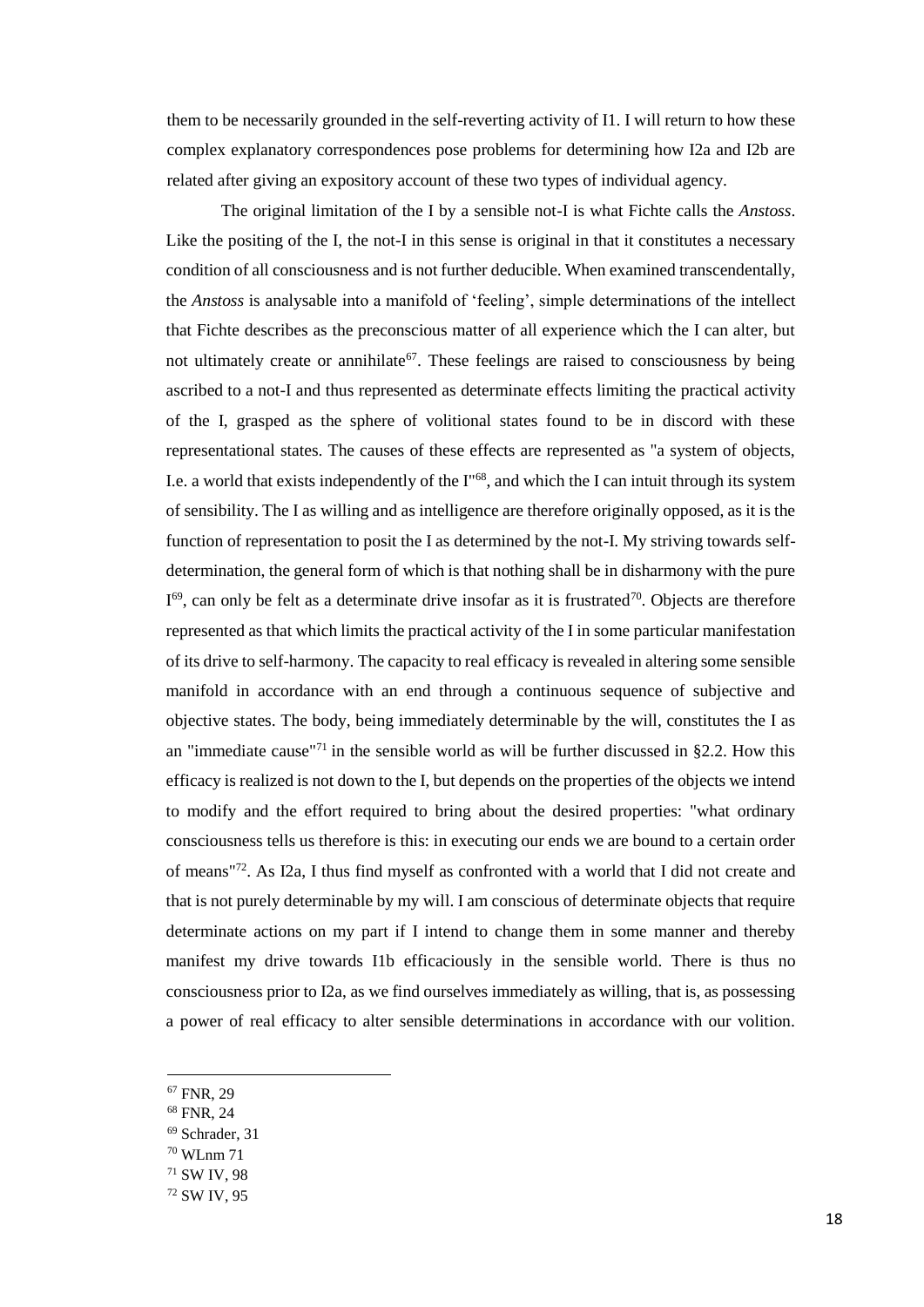Fichte claims that our ability "to have an effect upon the world" is a fact of consciousness known to everyone<sup>7374</sup>.

The limitation of the I through which it is determined as I2b, and thus as possessing what Fichte calls a free efficacy, comes through the recognition of the *Aufforderung,* often translated as 'summons'. The Aufforderung resembles the Anstoss insofar as it is to be posited as a limitation on the activity of the I that is necessary for the I to raise a particular, and important, kind of activity to consciousness. Unlike the Anstoss, this limitation is not original, nor is it sensible, but instead confronts the I with an effect that can only be attributed to another rational being outside of me, and that therefore constraints me in a distinctively rational manner. Whereas I2a is thus a consciousness of myself as an efficacious embodied being in a world of sensible objects, the kind of self-consciousness I2b enables is consciousness of myself as one rational, finite individual amongst others, efficacious in a spiritual (or intellectual) manner. The conditions of this achievement are deduced first in the *Foundations of Natural Right*, and its necessity is assumed in texts such as the *Sprachfähigkeit* and *Scholar's Vocation*, and will be discussed in the following sections. First, however, the relationship between I2a and I2b, as well as their relation to the series of philosophical reflection, requires further clarification.

# 1.3. Finite activity and pragmatic history

It is clear that Fichte takes the highest principle, as it appears primarily to the practical finite agent, to have the imperatival teleological form of I1b, and that the self-constitution of the empirical individual is to constitute a progressive development in accordance with this principle. In some sense, the syntheses of the Wissenschaftslehre exhibit the act-types necessarily instantiated by empirical individuals in their striving towards the independence characteristic of I-hood. This 'pragmatic history' of the mind relates to the life and mind of ordinary individuals in complex ways that are difficult to concern. As the rendition of the highest principle in the *Sprachfähigkeit* is given as an imperative, the general relation of *a priori* and *a posteriori* matters, and their particular application to the recognition of rationality will be examined.

<sup>73</sup> SoE, 5-7

<sup>74</sup> SoE, 7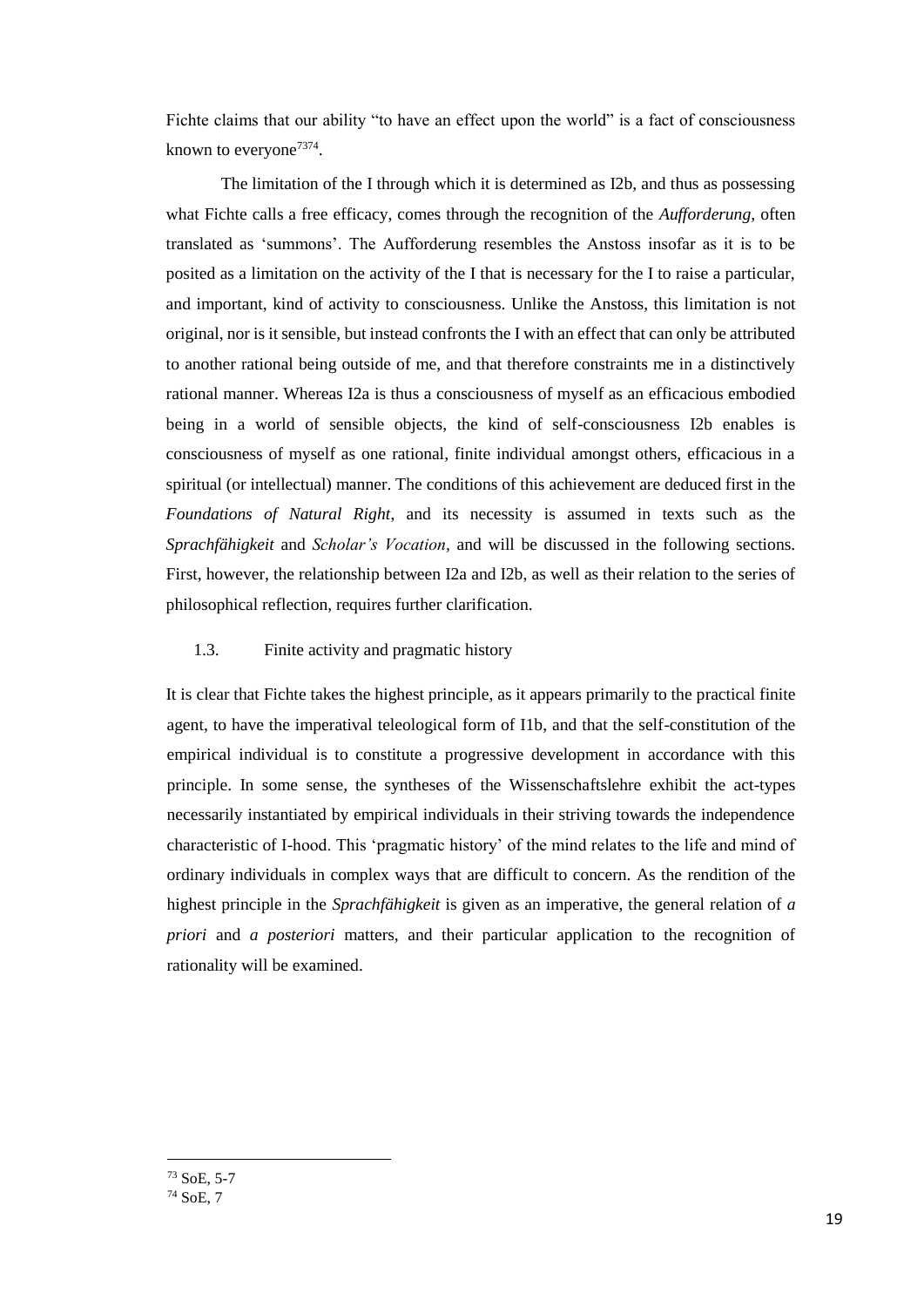# 1.3.1. The general problem with pragmatic history: the relation of transcendental to empirical consciousness

Prior to 1795, Fichte called the series of acts exhibited by the Wissenschaftslehre "a pragmatic history" of the mind, and after came to refer to it as a genetic presentation of it<sup>75</sup>. The general problem with the dual series of representations figuring in this history concerns their general explanatory and justificatory relations. The series of acts posited by idealism are not to be viewed as spatiotemporal occurrences, but "necessary thinkables, something ideal; for instance the pure I is nothing real in this [empirical] sense, as the I occurring in experience is the person  $\frac{76}{6}$ . Nevertheless, it is not merely a heuristic device, but represents the original system of the I's necessary selfconstituting acts. Which concepts must be shown to be a necessary condition of consciousness by means of genetic proof is a matter on which Fichte gives different programmatic statements.

Wayne Martin points out that Fichte expresses his project in its "maximally ambitious form" (Martin, 26) in *Concerning the Concept of a Wissenschaftslehre.* There Fichte states that "the most specific as well as the most general" laws, and that even "the construction of the smallest blade of grass […] must be derivable" *a priori* from the highest principle<sup>77</sup>. The correspondence between the series in its maximally ambitious form is affirmed again in the *Annals of Philosophical Tone* (1797), where it is claimed that *a priori* and *a posteriori* are just two perspectives on the same act<sup>78</sup>.

Daniel Breazeale states that the relationship of *a priori* and *a posteriori* reflection on experience is an ambiguity in the entire Jena project<sup>79</sup>. The question is whether "the term 'history' here refers to a series of (past?) events (*historia res gestae*) or [...]instead to the description or presentation of the same (*historia rerum gestarium*)"<sup>80</sup>. Breazeale believes that "Fichte's pragmatic history of the human mind must be understood in both these senses"<sup>81</sup>. The *Naturrecht* as well as other Jena period works employ a method "quite a bit more complex" than the above outlined synthetic method, and especially the former contains "very little in the way of a 'history' of the necessary acts of the I, and an enormous amount of sheer conceptual analysis, logical inference, dialectical argumentation, and empirical description"<sup>82</sup>. The *Naturrecht's* method of deduction does not only seek to justify its concepts through strict *a priori* synthesis, but in their applicability to real sensible things $83$ . According to Breazeale, Fichte must thus either endorse the correspondence between what is *a priori* and what is *a posteriori* in its maximally ambitious form, or he must

<sup>75</sup> Breazeale 2001, 696

<sup>76</sup> WLnm 23, AA IV, 2(26))

<sup>77</sup> SW I, 65

<sup>78</sup> EPW, 347- 8

<sup>79</sup> Breazeale 2006, 130

<sup>80</sup> Breazeale 2001, 687

<sup>81</sup> Ibid, 687

<sup>82</sup> Breazeale 2006, 121

<sup>83</sup> Ibid, 126-7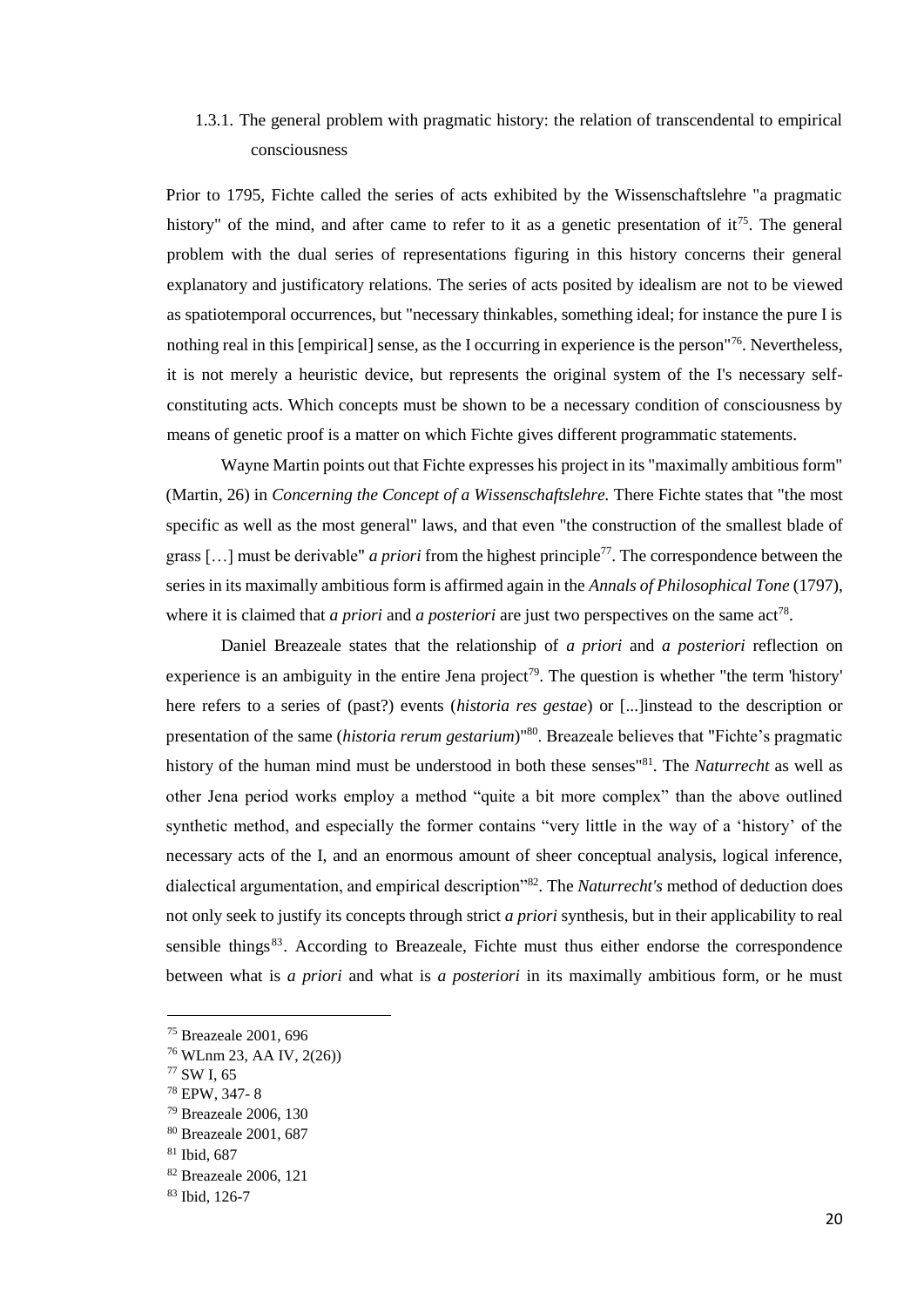abandon the ambition to derive experience in all its material determinacy and acknowledge its "radical contingency"<sup>84</sup>. Williams comes to a similar position when he claims that "the strictly theoretical transcendental deductions require further post-transcendental, or transcendental pragmatic verification in experience "<sup>85</sup>. In his discussion of the positing of the *Summons* in the *Naturrecht*, Scribner claims that Fichte revises his understanding of the relation of the transcendental perspective: "while empirical experience cannot and should not determine the content of transcendental claims, it nevertheless can determine their validity"<sup>86</sup>. He expresses a somewhat mitigated version of Williams account by claiming that pragmatic history does not require an empirical verification, but that "it is with reference to experience that transcendental claims are falsifiable"<sup>87</sup>.

Although Fichte never satisfactorily explains the relation between the series of philosophical and ordinary consciousness<sup>88</sup>, he appears to have something like this mitigated justificatory relation in mind in anthropologically infused accounts such as the *Sprachfähigkeit*. While these texts appeal to a variety of empirical claims in depicting the various determinate contexts of finitude in which human beings find themselves, they emphasize that the concepts to be deduced as necessary must neither be presupposed nor deduced from experience, but must nevertheless cohere with experience insofar as these concepts are abstractions from determinate empirical acts. Similarly, FNR depicts the criterion of the necessity of a concept for self-consciousness more narrowly as the concept being "operative wherever human beings live together, and it must be expressed, or have some designation in their language"<sup>89</sup>.

During his first semester at Jena (Winter of 94/95) Fichte held a series of lectures titled *Morality for Scholars*. The materials written for this course include the published *Scholar's Vocation* as well as the unpublished *Concerning the spirit and the letter*. Around the same time, either during the semester or during his exile in Osmannstädt, Fichte also composed the *Sprachfähigkeit*. The texts of Fichte's first winter semester in Jena observe human activity at a level in which the highest principle figures as the *telos* of the striving of individuals, portrayed as constrained in certain determinate ways and therefore manifesting this principle more determinately in the form of drives. The pure I figures here as I1b, the highest good, the vocation (Bestimmung) of humanity as such, and appears to the individual and its drives as a nested structure of 'vocations' to be pursued. Martin remarks that the *Scholar's Vocation,* "seeks to articulate […] a philosophical anthropology of sorts"<sup>90</sup>. This rational anthropological approach also characterizes the other texts of this period,

<sup>84</sup> Ibid, 130-1

<sup>85</sup> Williams, 40

<sup>86</sup> Scribner, 108

<sup>87</sup> Ibid, 108

<sup>88</sup> Ibid, 111

<sup>89</sup> FNR, 50

<sup>90</sup> Martin, 125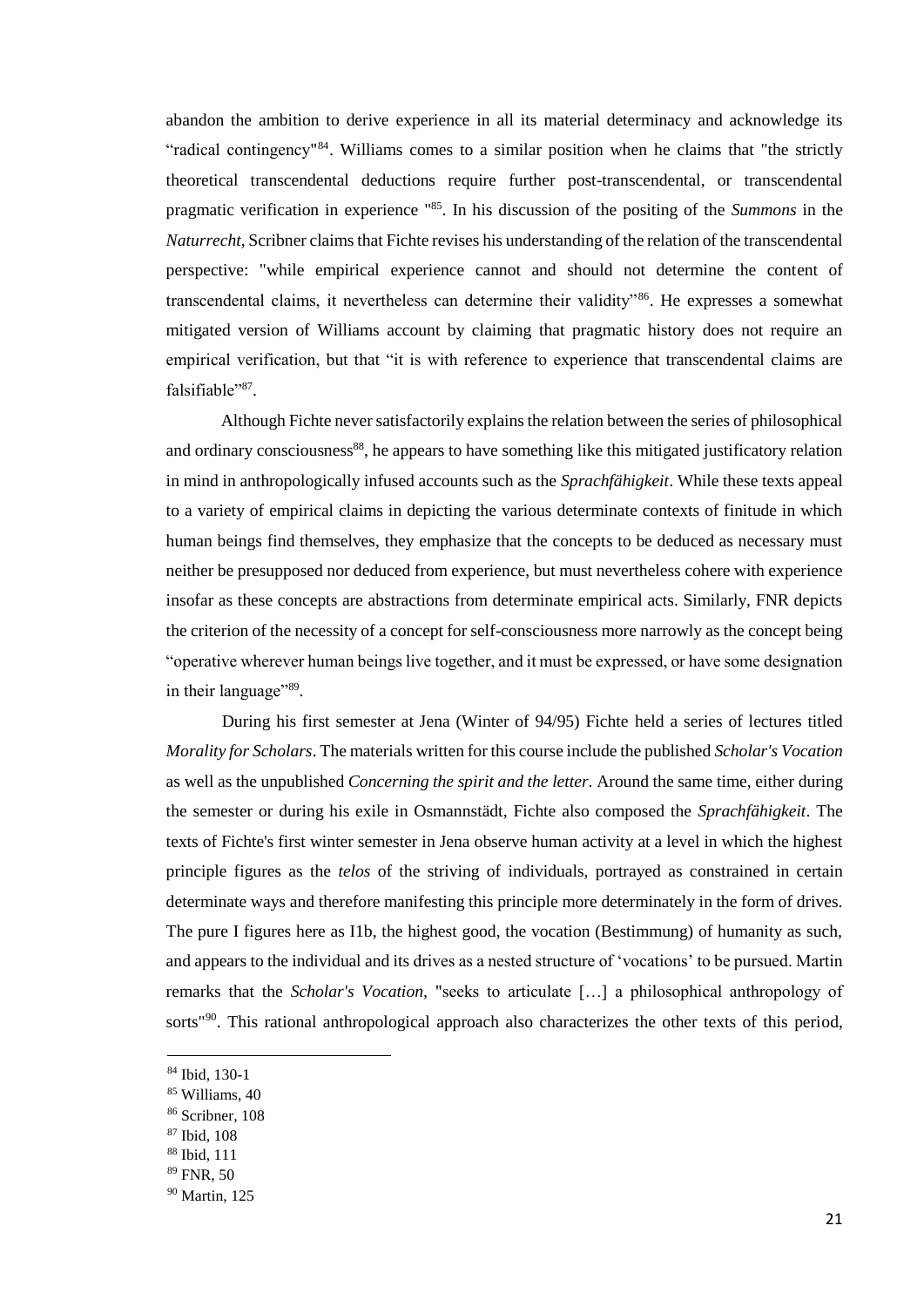including the *Sprachfähigkeit.* In each of these texts, the concept to be demonstrated as necessary is being deduced as a manifestation of the social drive, or the vocation to society (itself a particular manifestation of I1b). The human being is stated to be essentially social, and self-consciousness necessarily involves consciousness of other rational beings. Hence, Fichte frequently posits the expectation of rationality outside of me as a general manifestation of the highest principle, and claims that the individual can only acquire rationality by reciprocal interaction with others<sup>91</sup>. In the *Scholar's Vocation* and the *Sprachfähigkeit*, Fichte goes on to demand a criterion for the ascription of rationality to other beings that is assumed in this reciprocal influence. In *Concerning the spirit and the letter* and the Platner lecture notes, he identifies language as the medium of this influence, and provides a more detailed deduction of this concept in the *Sprachfähigkeit.* 

The pragmatic history of those texts is both a *historia res gestae* in that the acts it describes have in fact occurred (e.g. humans do live in communities and communicate by means of language), and a *historia rerum gestarum* in the sense that it does not depict them as a series of factual chronological occurrences, but provides a rational reconstruction of why act-types such as these must occur in human development, and how human beings are capable of developing and manifesting them. They do so by imagining an 'uncultivated' kind of human individual incapable of exercising its capacities in a distinctively rational manner, and postulate specific drives that implicitly manifest the highest principle and which guide humans to strive towards self-harmony and cultivate their capacities. This generic representation of an individual characterized as I2a does not yet possess full self-consciousness in the sense of I2b, but all the capacities and drives required to attain this self-consciousness. In this sense these texts approximate to Kant's definition of the 'pragmatic' character of an inquiry<sup>92</sup>, which consists in examining "what man, considered as a freely active being, makes of himself or what he can and should make of himself $93$ . They consider the progressive development of reason in human activity with regards to specific necessary concepts, and depict the general ways in which an individual of type I2a must cultivate the basic capacities of reason in order to ascend to the awareness of itself as I2b (as will be shown in §3).

The topic of intersubjectivity is addressed at length in the *Naturrecht*, where Fichte claims that the I can only posit itself as a free rational being (I2b) by finding itself mutually determined in relations of right to other rational beings. While the texts of the winter semester, the Platner notes, and the *Naturrecht* significantly overlap in explanatory context and material, the latter advances a series of novel claims as well as differing on some important claims of the other texts. The

<sup>91</sup> SW VI, 306; Fichte 1996a 123; Fichte 1996b 160; EPW 196

<sup>92</sup> As given in *Anthropology from a pragmatic point of view* (1798) with which "Fichte became acquainted in manuscript form during his stay in Königsberg in the summer of 1791" (Breazeale 2001, 687). The commonalities and differences between Kant's and Fichte's conception of 'pragmatic history' are closely examined in Breazeale 2001.

<sup>93</sup> Breazeale 2001, 688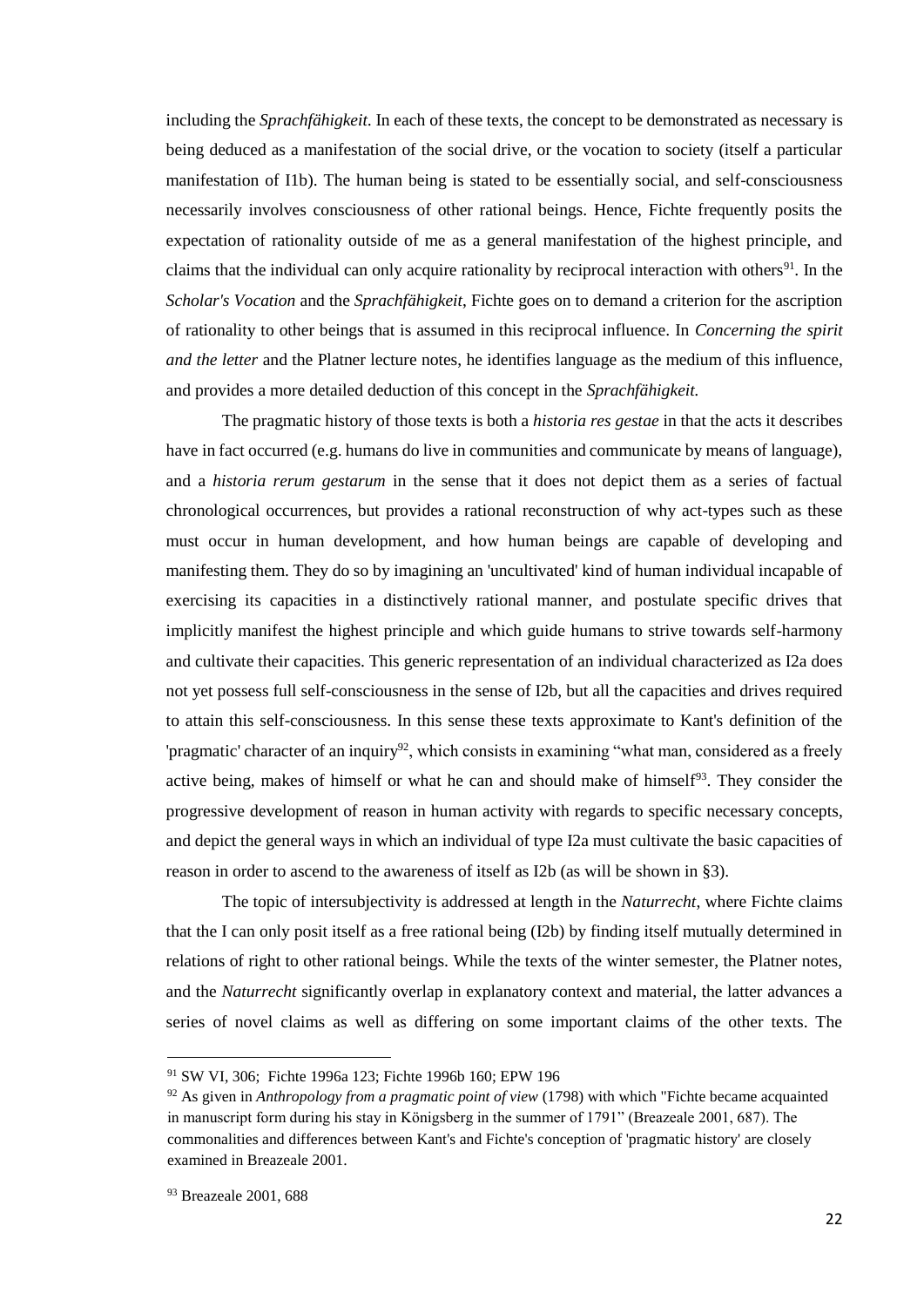*Naturrecht* provides a lengthy account of the influence through which an individual comes to grasp its free efficacy, as well as of the criterion for rationality outside ourself. In contrast to the role afforded to linguistic communication in the texts of the winter semester, he here depicts the recognition of rationality as immediate manifested in the human body as a sign of freedom and rationality. While the instantaneously acquired quasi-aesthetic<sup>94</sup> influence strongly differs from the developmental process depicted in the *Morality for Scholar's* lectures and the texts on language, the *Naturrecht* contains further claims conflicting with the instantaneity claimed for the body's recognition in which the summons is identified with the process of upbringing. Before I will examine the conflicting claims, the particular problem of how the transcendental and empirical series relate will be elucidated by reference to the instantaneous and developmental construal of self-constitution as I2b.

# 1.3.2. The particular problem of pragmatic history: the relation between I2a and I2b

We have seen that the acts observed by I2c are related to those of I2a and I2b in asymmetrical explanatory and possibly justificatory relations. Furthermore, their correlation is not one-to-one. The philosophical consciousness contains something that does not occur within common sense<sup>95</sup>. The unity of a set of syntheses in a determinate act of empirical consciousness does not entail its unity in the series of transcendental acts, and the multiplicity of acts in transcendental consciousness does not entail their separate instantiation in experience. This leaves open the actual manner of the correlation constituting the different spheres of activity of I2a and I2b, that is, how these act-types are taken to be concretely instantiated in ordinary consciousness: is their separation and ordering merely a heuristic abstraction of elements that are necessarily united in ordinary consciousness, or do individuals find themselves, for example, at some temporal point *t1* determined as I2a and have to undergo a concrete development in order to recognize themselves as I2b at some later point *t2*? Furthermore, if the summons describes an empirical influence in space and time through which an individual comes to grasp itself as I2b, is this influence manifested as an event or a process?

If we consider I2a and I2b as different partial consideration of the same determinate being, treated at different levels of determinability (first considered as determinable in a relation of sensible influence to an empirical object, second as rationally determinable in a relation of spiritual influence to another rational individual), then Fichte does not in fact claim that there are individuals (in the sense of conscious human beings) who instantiate the capacities of I2a but not I2b. These steps are merely abstractions from the highly determinate structure of ordinary consciousness, presented as chronological only for the purposes of philosophical reflection. Let us call this approach the 'instantaneous account', of which a stronger and weaker version can be distinguished. The strong

<sup>94</sup> Cf. Scribner 2006, Scribner 2010, Nuzzo 2006

<sup>95</sup> AA IV, 2 (26-27), WLnm 24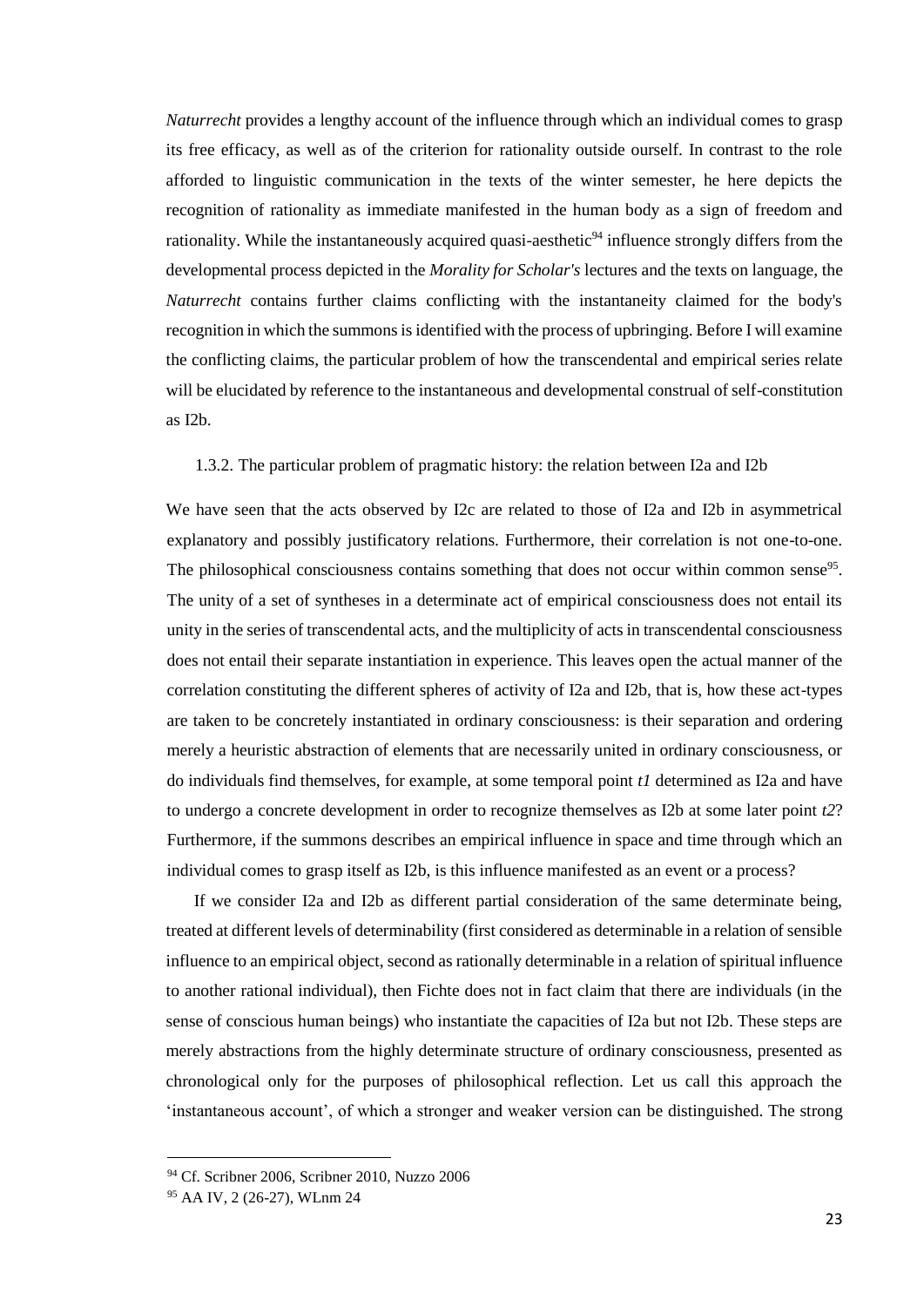version claims that self-constitution of a rational being occurs, as it were, in a single but complex act, many aspects of which we must render intelligible as philosophers, and which we can artifically separate as I2a and I2b, for example. The weaker version claims that although individuals can at one point instantiate I2a and come at a later time to be I2b, the *summons* marks an instantaneous event. Any account of this kind is limited insofar as the self-constitution of an individual remains always incomplete, represented imperatively as the unobtainable self-identity of I1b. Development and selfcultivation remain necessary manifestations of self-constitution, as the vocation of the human being is to determine itself to be self-determining, which proceeds in an endless striving towards its end. An instantaneous account must therefore present these progressions as achievements characterizing the empirical career of subjects who already recognize themselves as I2b.

If, however, we take the philosopher's discursive representation of the recognition of rationality as an unfolding series of act-types to correspond in some stronger sense to a temporal chronology of these acts in the development of an individual consciousness, we can conceive of an individual instantiating I2a but not I2b. In this sense the different versions of I2 are different necessary levels of the ontogeny of each actual conscious individual human being, who finds herself immediately as I2a and becomes I2b through a determinate process of striving in accordance with I1b involving the 'summons'. I will refer to this approach as the 'developmental account'. Fichte's extensively comments on the matter in his *corollaries* to the fifth theorem of FNR, but while he presents this section as explicit support for the (weak) instantaneous account, it contains many claims that instead seem to point at the developmental alternative. In any case, there is a limit to this correlation, as we have seen that I2a finds itself as already efficaciously willing in a sensible, spatio-temporal world. A developmental account of self-consciousness will therefore not concern itself, for example, with a hypothetical empirical being that has not acquired any awareness of spatial or temporal relations, as Fichte would deem this impossible.

The next section (§2.) concerns the method of the FNR and its depiction of the intersubjective relation that is the *Aufforderung*, as well as the criteria for the recognition of rationality Fichte provides in the form of subtle matter and the human body. This section is followed by §4, an examination of the tensions of instantaneous and developmental claims in FNR, and the rival account given in other texts of the period. The discussion of the texts from the winter semester 9495 will reveal the therein pursued account to be distinctively developmental, concerning the manner in which an I posited as I2a can come to recognize itself as I2b by cultivating its communicative capacities.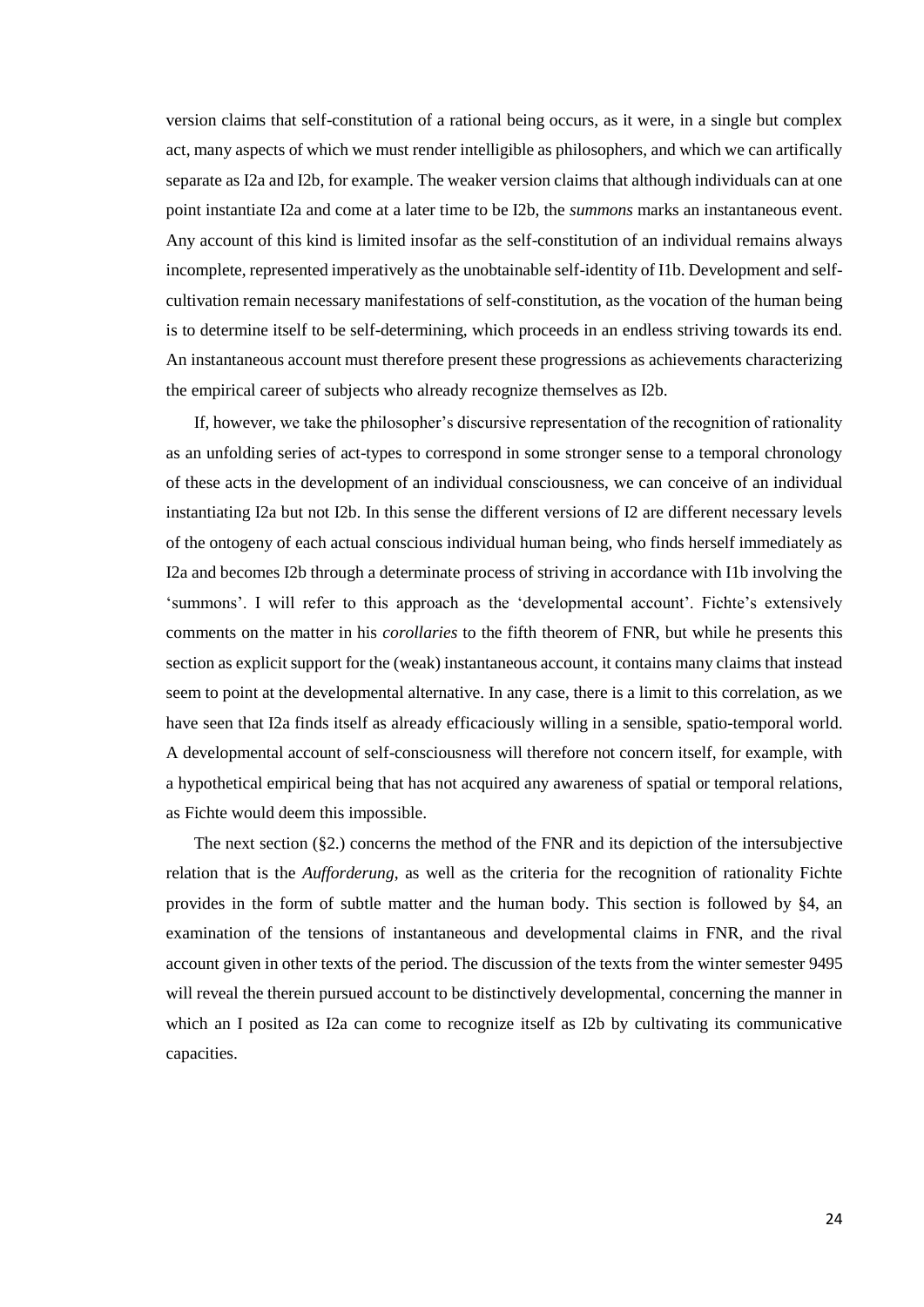#### 2. The Recognition of rationality in the *Naturrecht*

The methodology outlined and employed by Fichte in FNR is proclaimed by him to constitute 'real' [reele]<sup>96</sup> rather than merely 'formulaic' philosophy<sup>97</sup>. Real philosophy seeks to provide a 'deduction' of a concept within the basic framework of the *Wissenschaftslehre*, where 'concept' is understood as a "certain modification of thought, a certain way of judging things"<sup>98</sup>. The term 'deduction' is used by Fichte in this context in a wide and a narrow sense. The narrow sense of 'deduction' refers to the demonstration that a concept is necessary for rational human beings. As such it is distinguished from demonstrating its possibility, an argument establishing that reason contains the enabling conditions of realizing this concept, which Fichte terms the demonstration of the applicability of the concept, followed by its application. The latter application is akin to the Kantian schematism<sup>99</sup>, and serves to further determine the concept in describing "the way it must be realized in the sensible world"<sup>100</sup>. The wide sense of 'deduction' embraces all three of these tasks, and therefore has three main divisions corresponding to them. By performing such a deduction, the philosopher describes the concept as a "determinate action" with respect to its form and content, and thereby "simultaneously provides proof of the concept's necessity, determines the concept itself, and shows its application"<sup>101</sup>. In FNR, the concept of right is shown to be a necessary condition of self-consciousness (in the sense of I2b) through a series of intermediate notions, such as free efficacy and the summons, on which self-consciousness immediately depends. Briefly put, self-consciousness of myself as a rational being depends on conscious awareness of my ability to act efficaciously in the sensible world in accordance with freely set ends. I can only recognize myself to be a rational being capable of free efficacy if I can recognize myself as one amongst other rational beings, and to do so I must be able to think of myself as being related to other rational beings in a distinctively rational manner. Here the intersubjective relation in question is that of right, which constitutes a necessary condition for selfconsciousness as it determines normative limitations on the free efficacy of a rational being when confronted by another being capable of free efficacy, which distinguish both of them as possessing a causality distinct from that of other beings in the natural world. This causality is understood as well as realized in understanding a particular kind of influence caused by

<sup>&</sup>lt;sup>96</sup> In that it refer to an (intellectual) intuition

<sup>&</sup>lt;sup>97</sup> Which arbitrarily deduces analytic relations between concepts.

<sup>98</sup> FNR, 53.

<sup>&</sup>lt;sup>99</sup> "In both cases, something that is nonsensible in origin is given a sensory form in order to become empirically real" (Zöller, 81)

 $100$  FNR, 12

<sup>&</sup>lt;sup>101</sup> Ibid, 9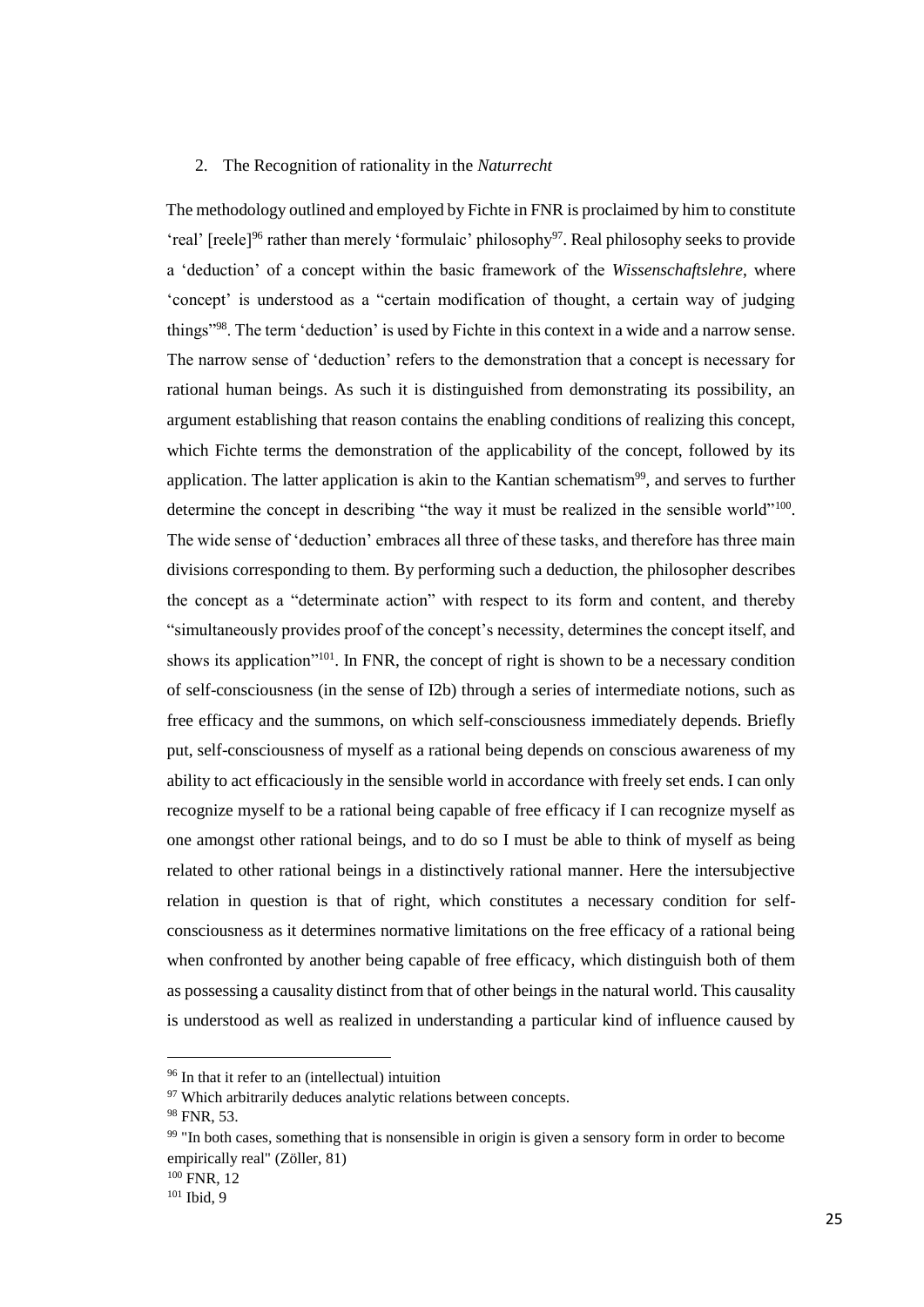the other rational being called the summons (*Aufforderung*). It is consequently also the task of the deduction of right to deduce the necessity, and possibility, of this summons and the mutual recognition (*Anerkennung*) of rationality it allows for. In the lectures on Ernst Platner's aphorisms, Fichte situates linguistic communication within this very same explanatory context. There, Fichte establishes the necessity of recognizing other rational beings, and goes on to claim that ""I can infer that there is a free being outside of me only through the communication of some knowledge"  $102$ . As "no immediate influence is possible"<sup>103</sup>, and "something can only be communicated by a sign" <sup>104</sup>, rational beings come to recognize one another by means of employing signs. Contrary to FNR, the sign by which this communicative influence is established is not merely the human body, but language as defined in the *Sprachfähigkeit*: "To this extent, man is never without language, without arbitrary signs, nor can he be without them"<sup>105</sup>. Language, understood as the communication of thought by means of arbitrary signs, is postulated by Fichte to play the same role the summons and the relation of right have in FNR.

In this section I will summarize parts of this deduction in order to explain the crucial notion of the summons. This will further allow me to indicate the specific dialectical context relevant to the *Sprachfähigkeit* insofar as this section will establish the requirement of an intersubjective relation for self-consciousness, as well as the basic properties of this relation. Rather than treating the entirety of the deduction in the wide sense, I will focus on the first two steps, the demonstration of the necessity and possibility of the concept of right, insofar as they reveal the nature and necessity of intersubjectivity and the summons. It will be shown that Fichte argues that the medium of the summons is something he calls 'subtle matter', and that the criterion for rationality is the human body functioning as a sign of freedom. Furthermore, the account of this recognition is instantaneous rather than developmental. It will be argued that the notions of subtle matter and the body as a sign of freedom exhibit systematic tensions and weaknesses that the account of language will ultimately be shown not to possess.

<sup>102</sup> Fichte 1996², 156

<sup>103</sup> Ibid, 156

<sup>104</sup> Ibid, 156

<sup>105</sup> Ibid, 156 Fichte seemingly contradicts this claim in a footnote to the *Sprachfähigeit* that "language has been held to be much too important if one believed that without it no use of reason at all would have occurred" (Fichte 1996a). However, the history of language in §4.2 will show that although human beings manifest reason without arbitrary signs, they must develop such signs in order to posit themselves as I2b.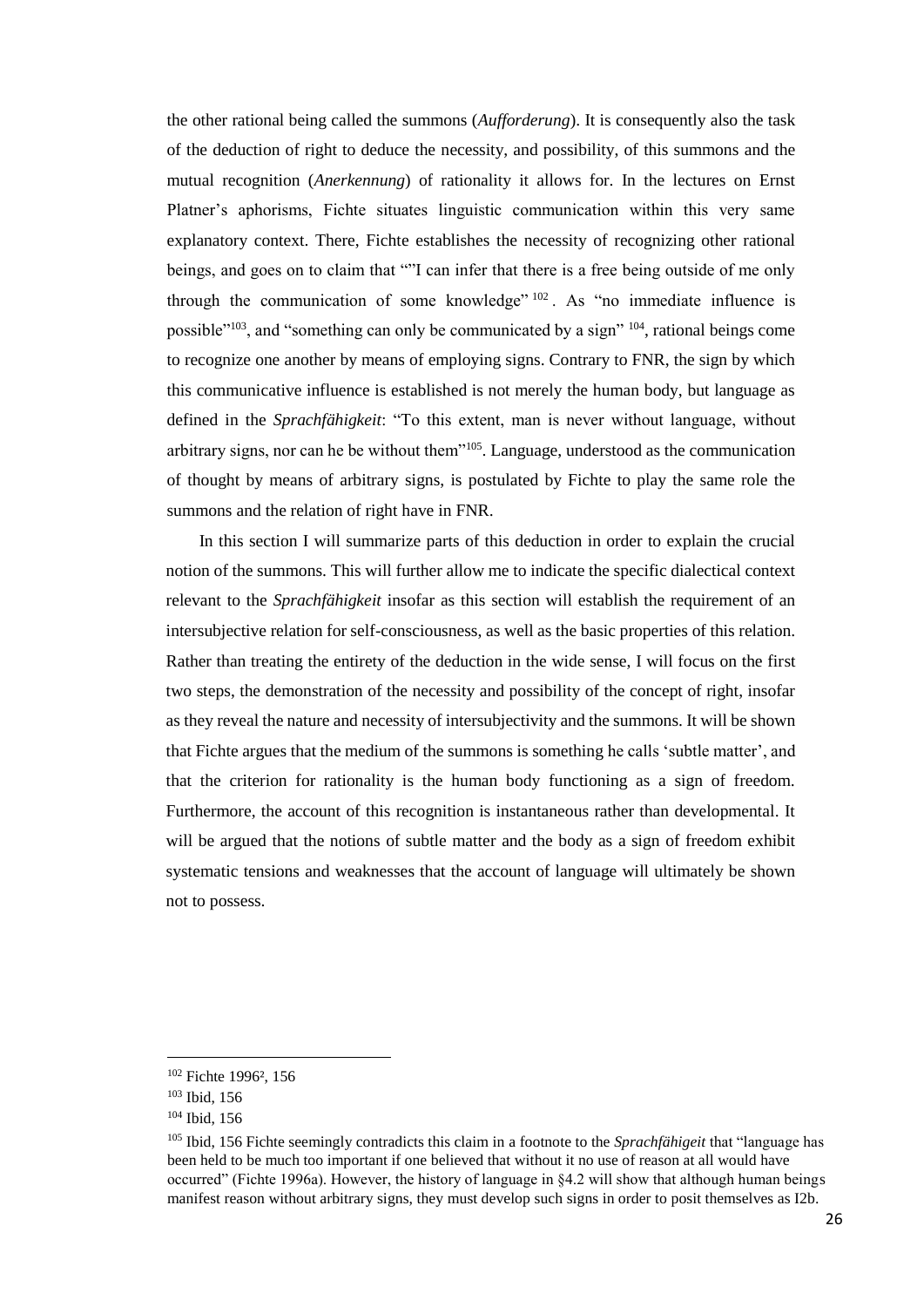2.1. Demonstration of the necessity of the summons (deduction in the narrow sense)

The deduction of the concept of right proceeds in three main 'theorems' and inferences from them:

- (FNR§1) First theorem: A finite rational being cannot posit itself without ascribing a free efficacy to itself
- (FNR§2) Inference: A finite rational being cannot posit its capacity to exercise a free efficacy without positing and determining a sensible world outside of itself
- (FNR§3) Second theorem: The finite rational being cannot ascribe to itself a free efficacy in the sensible world without also ascribing such efficacy to others, and thus without also presupposing the existence of other finite rational beings outside of itself
- (FNR§4) Third theorem: The finite rational being cannot assume the existence of other finite rational beings outside it without positing itself as standing with those beings in particular relation, called a relation of right

The first two steps of the deduction restate and crucially elaborate on the previously discussed basic requirement that the I finds itself immediately as willing: "what is being claimed is that the practical I is the original I of self-consciousness"<sup>106</sup>. The manifestation of willing or practical reason, of our capacity to set practical ends and realize them, is here referred to as 'efficacy' and, if reflectively thought, 'free efficacy'. Self-ascription of this capacity depends on there being a sphere in which these ends – and consequently my efficacy - are realized, which is turn ascribed to a world of sensible objects posited in opposition to the I. Hence, I and Not-I are opposed as the determinable sphere of free actions and the determinate sphere of sensible objects that resist them. Within the deduction, this concept precedes the synthesis through which we can think 'free efficacy', and is therefore identifiable as I2a. Fichte claims that the attempt to grasp oneself as free in this dialectical context, and thus ascend to the selfconsciousness of I2b, generates a contradiction that is to be resolved by the second and third theorem: If the I has to grasp itself as free, it must make its efficacy the object of a reflection. However, "the nature of an object is such that, when it is comprehended by a subject, the subject's free activity is posited as constrained. But this object is supposed to be the subject's own efficacy", which is of course to be comprehended as something "absolutely free and self-determining"  $107$ . The nature of the objective element of cognition is such that it

<sup>106</sup> FNR, 20.

<sup>107</sup> FNR, 31.

<sup>110</sup> FNR, 31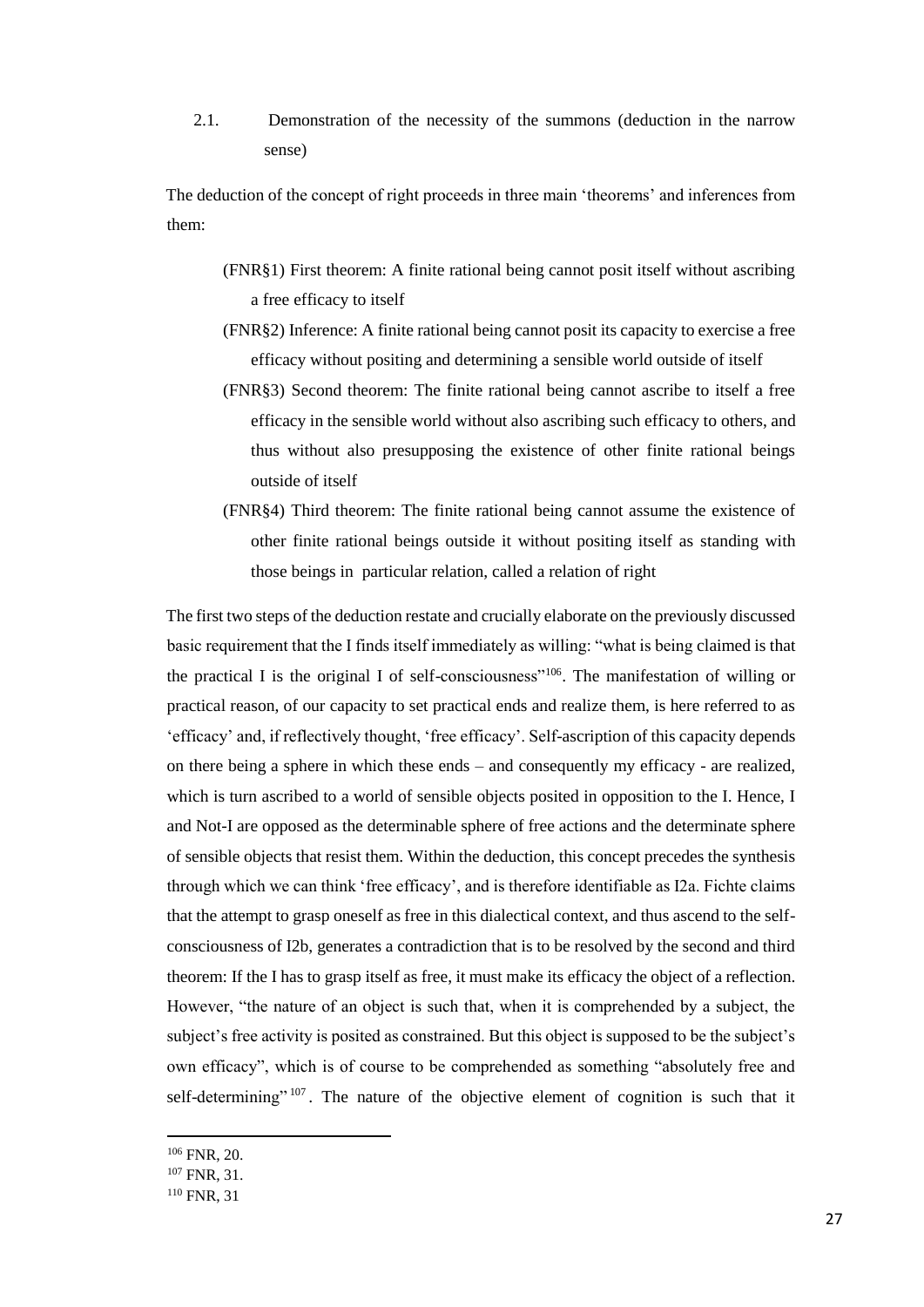constrains the subjective element. A thought of an object presents the latter determinately by limiting a determinable sphere posited as Not-I, and thus constraining the I. As long as we cannot conceive of an object for reflection that does not have the cognitive significance of a constraint on one's activity in this manner, we therefore cannot reflect on our activity without either contradicting the nature of the subject or of the object. How, then, can we posit an object that is "nothing other than the subject's efficacy?"<sup>110</sup> .

#### 2.1.1. Exposition of the summons

Fichte gives us an 'expository' account of the synthesis to be achieved here. First, he states that "both [subject and object] are completely unified if we think of the subject's beingdetermined as its being determined to be self-determining, i.e. as a summons [eine Aufforderung] to the subject, calling upon it to resolve to exercise its efficacy"<sup>108</sup>. The object to be grasped is thus the highest principle in imperative form as depicted by I1b. While this provides a broad characterization of the constraint that the summons must exercise, Fichte asserts further basic conditions of how free efficacy, as the object of this synthesis, must be given and represented. The object "must be given in sensation, and in outer, not inner sensation<sup>"109</sup> as it is to pose a constraint on the subject's real activity. Recognition of the summons therefore contains, as one of its necessary moments, the perception of an influence in sensible intuition. Furthermore, insofar as "the subject comprehends the object, so too does it possess the concept of its own freedom and self-activity, and indeed as a concept given to it from the outside<sup>"110</sup>. This acquired concept is grasped as something that is not posited as actually existing, but something that has the status of an imperative for the subject. The concept of my free activity that I grasp in the summons presents this freedom to me as something that ought to exist. Crucially, this imperative does not necessitate the subject's reaction to the summons in any particular way. In this way, the relevant influence obviously differs from any merely mechanical effects apprehended in sensible intuition. The subject finds itself summoned by it "insofar as it finds itself as something that could exercise its efficacy but that can just as well refrain from doing so<sup>"111</sup>. Either way of acting presupposes the capacity to realize free efficacy on the part of the summoned subject, and in grasping the summons the subject thus realizes this efficacy regardless of how it chooses to react. If this ambiguous employment of the concept of 'realizing one's free efficacy' is to be consistent, we must understand an action of summoning not as presenting the addressee with a choice to

<sup>108</sup> FNR, 31

- <sup>109</sup> FNR, 32
- <sup>110</sup> FNR, 32

<sup>111</sup> FNR, 32-33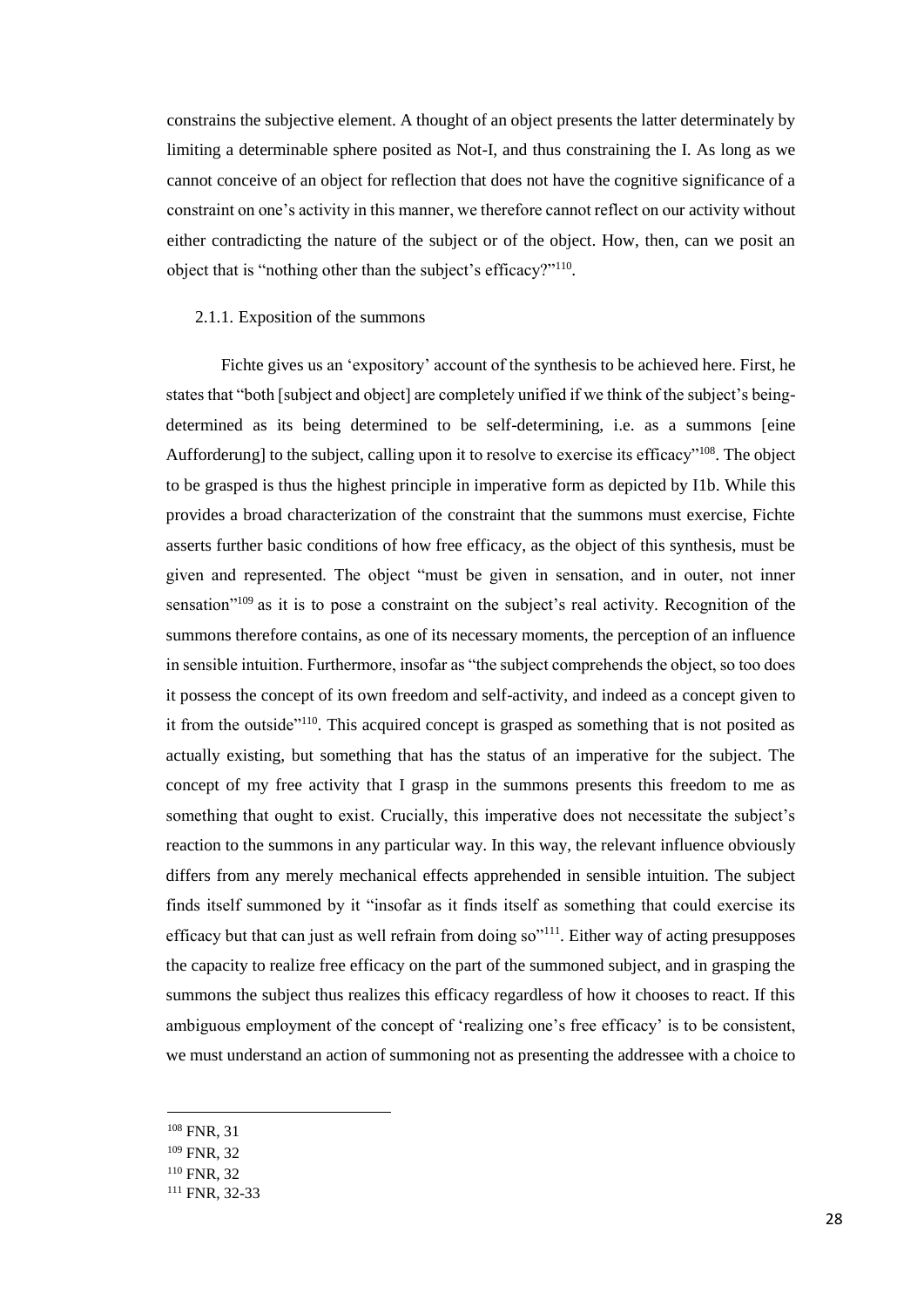either act freely or not, but as demanding a determinate free action the refusal of which is an equally free choice<sup>112</sup>.

The characterization of the summons as a demand to realize one's free efficacy is a representation at the level of determinability, which in practice appears as the sphere of possible determinate free actions, e.g. to pass over the salt or to keep it. Hence to act in accordance with the demand, or to refuse to act, are both determinate limitations of the determinable sphere of free efficacy.

### 2.1.2. Necessary inferences from the summons

After this 'expository' characterization of the summons, Fichte postulates a number of necessary inferences drawn by the subject "in consequence of this influence"<sup>113</sup>: First, insofar as the subject posits a limitation it posits something that is "outside itself as the determining ground of this influence"<sup>114</sup>. A limitation is the representation of a feeling as an effect not immediately grounded in the subject's volition but posited in conflict with it, and hence requires the representation of an external cause. As this effect is posited as a determinate influence, it must be accompanied by the positing of a determinate cause.

Necessarily, the question arises "what kind of ground" can produce such an effect and "what characteristics must belong to it"<sup>115</sup>. Fichte identifies the above depicted content of the influence, that is, the summons, as the end of the postulated causality, which is therefore fundamentally understood as purposively aiming to determine the subject to free efficacy. As we have seen, this means that the influence in question does not immediately causally necessitate the subject to act in accordance with some particular end, but mediately represents the concept of this end to the subject as a possible course of action. It therefore determines the subject's capacity to construct the concept of an end that can be practically realized. Thus, the purposive influence of the summons aims at the subject's comprehension of the concept of the end that is to be realized through its free efficacy. In comprehending and reacting to the summons, I draw on my capacity to construct ends and freely choose whether to act in accordance with them. Consequently, "the purposiveness of the summons is conditional on the understanding and freedom of the being to whom it is addressed"<sup>116</sup>. The subject's rational capabilities are a formal condition of the summons, a condition without which it could not occur and that is intrinsically tied to its realization. According to Fichte, this condition must therefore also characterize the cause of the influence insofar as this cause must possess a

<sup>&</sup>lt;sup>112</sup> This conception of willing will be shown in §4 to correspond to what Fichte calls 'Willkür'

<sup>113</sup> FNR, 34

<sup>114</sup> FNR, 34

<sup>115</sup> FNR, 34

<sup>116</sup> FNR, 35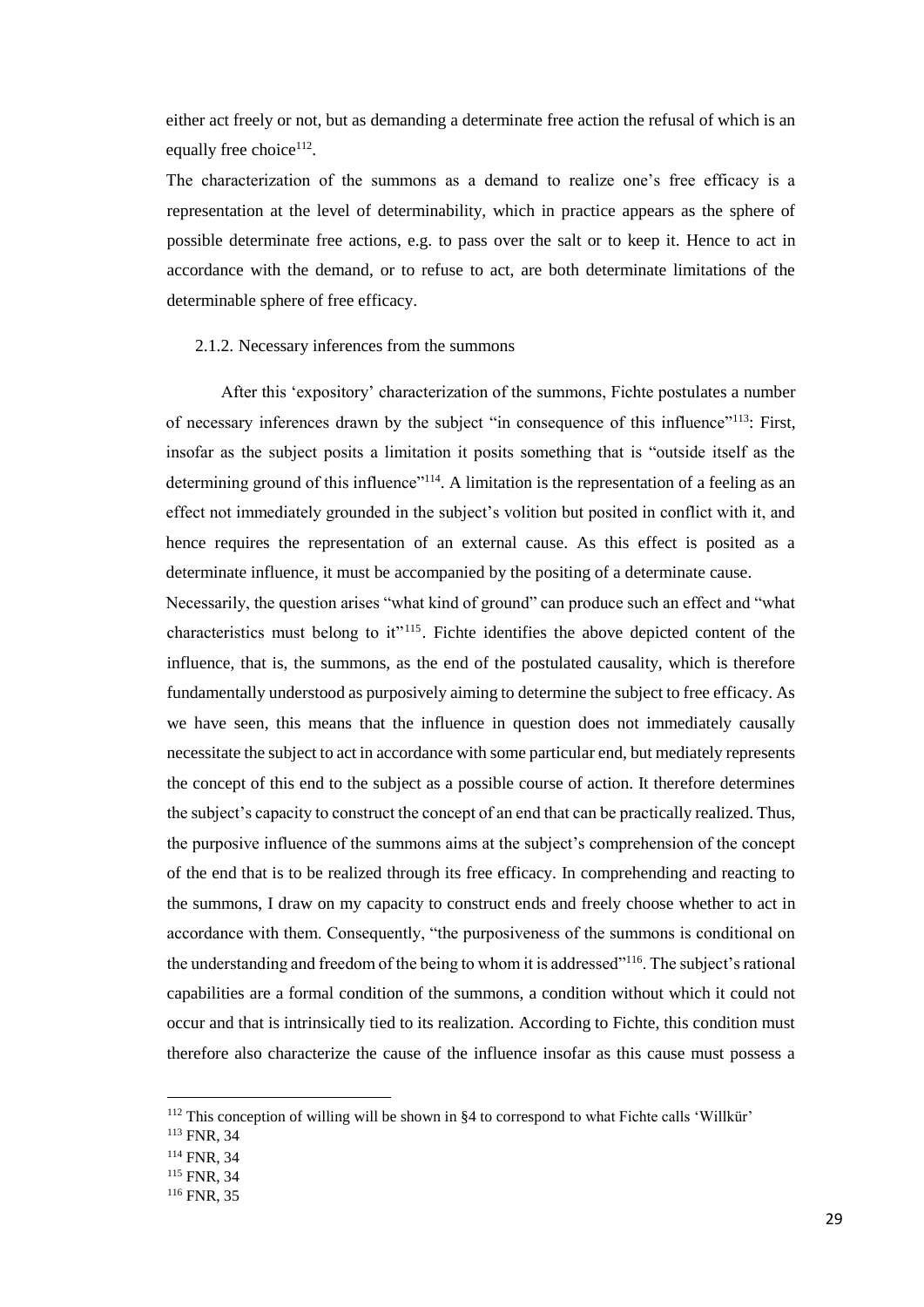concept of the end that it demands of the subject. As "it is impossible to ascribe to [nature] the capacity to grasp the concept of an end $117$ , the particular purposiveness of the summons cannot be ascribed to any natural causality. "A rational cause", on the other hand, necessarily "constructs for itself the concept of a product that is to be realized through its activity"<sup>118</sup>. Therefore, the possibility of understanding the summons, which is in turn a condition for the possibility of its occurrence, requires the ascription of this effect to a rational cause itself capable of understanding<sup>119</sup>. Fichte emphasizes that other ways of rendering the action of this rational cause intelligible must be excluded if it is to constitute the summons: "it would have to be impossible to think that the action had any other end […] unless it were intended as one that intended to produce cognition"<sup>120</sup>.

Consequently, the summons is a reciprocal determination of an I and not-I which are thereby both thought as rational beings capable of free efficacy, under the concept of 'individuality', which marks the determinate instances of the determinable sphere of rational beings, or rationality as such. In order for the summons to succeed, both beings must determine the other in this manner - recognition of rationality must be mutual recognition (*Anerkennung*): "The concept of individuality is a reciprocal concept, i.e. a concept that can be thought only in relation to another thought [and which] (with respect to its form) is conditioned […] by an identical […] thought. This concept can exist in a rational being only if it is posited as completed by another rational being […] it is a shared concept within which two consciousnesses are unified into one"<sup>121</sup>.

In WLnm, Fichte describes this ideal activity and its product as follows: "the determinable is a realm of rational beings outside of me"<sup>122</sup>. Reflective opposition posits an I and not-I under this determinable by relating and distinguishing them by reference to their distinctively rational capacities: "I am the determinate, (and since I am opposing to myself a sphere of the rational) I as individual. We here must contrast the determinable and the determinate; they are opposed in this: the determinate is I, the determinable is […] not-I, both are equal in that they are both equally spiritual  $[geisting]$ <sup>123</sup>. This description is somewhat misleading, as the determinable identified as the sphere of spiritual, or rational beings as such, is not itself counter-posited to the I, but both I and not-I, *R1* and *R2*, must be understood as limitations of that determinable sphere – two instances of individuality. Fichte expresses this

l

<sup>118</sup> FNR, 36

<sup>&</sup>lt;sup>117</sup> FNR, 36

<sup>119</sup> FNR, 36

<sup>120</sup> FNR, 37

<sup>121</sup> FNR, 45

<sup>122</sup> WLnm §13, 150

<sup>123</sup> WLnm §13, 149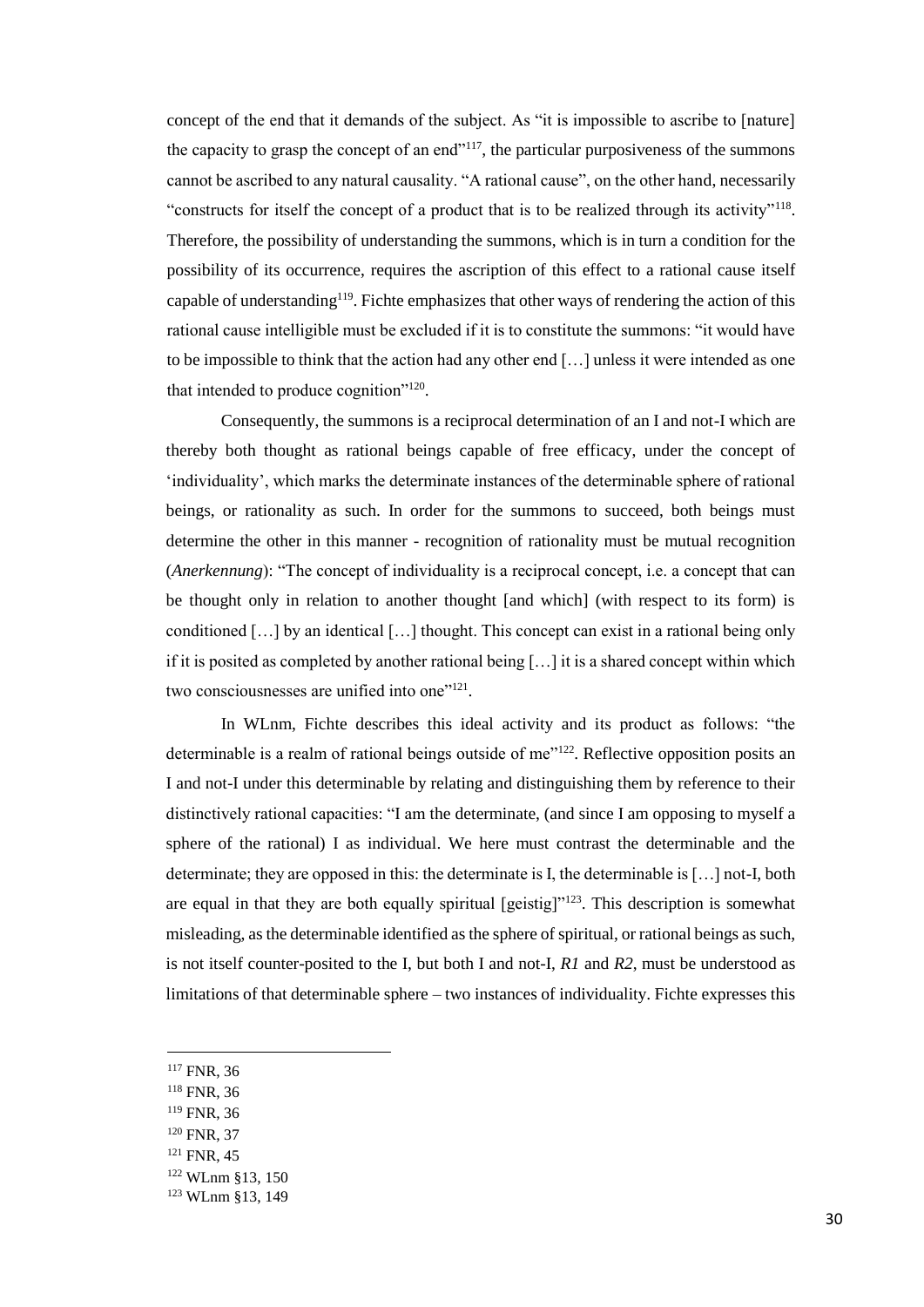better in WLnm by stating that the determinable sphere is related to the determinate individual as a "measure of the purely spiritual" and that the "the I is a determinate part of this measure" <sup>124</sup>. Grasping the summons therefore allows us to determine ourselves specifically with regard to our spiritual rather than sensible characteristics, and ascend to the level of reflection I2b. Just as an instance of volitional consciousness (an instance of PA) is the determinate limitation of the determinable sphere of my real efficacy  $(I2a)$ , the effect  $e$ grasped as the summons (and the action that is the response to it), is a determinate instance of consciousness thought as a particular limitation (in the form of free efficacy) of the rational individual I2b, which in turn is a determinate limitation of the highest determinable sphere that of rational beings, or reason or the pure will as such<sup>125</sup>. Let us add this concept of the I to the list of formulations given in §1.2.2.: (I3) As the determinable sphere of rational beings posited by the individual agent in positing herself as a determinate rational individual I2b. Whereas instances of I2a and the not-I it opposes to itself are determinate under the concept of sensibility or matter, and constitute *phenomena*, instances of I2b are determinates of the intelligible realm of I3 and constitute *noumena* – beings not efficacious in virtue of merely sensible properties, but due to their manifestation of a different order of causality <sup>126</sup>.

- 2.2. Demonstration of the applicability of the summons and rationality
- 2.2.1. Deduction of the body as articulation

The second main division of the deduction of the concept of right concerns its applicability and begins with a demonstration of the necessity of the body, which I will only summarize here briefly with respect to its relevance for the applicability of the concept of other rational beings grasped through the summons. It picks up from the first main division's proof that a rational individual cannot posit itself as such without "exlusively ascribing to itself a sphere for its freedom"<sup>127</sup> by sketching the conditions under which this self-ascription can be realized. As the I under consideration here is not the formal suprapersonal I but a particular "determinate, material I, or a person"<sup>128</sup>, the sphere posited by the I as the domain of its possible free actions is not the world as such, but a determinate part of that world. Specifically, it is that part of the world which is immediately determinable by my will. This is the body as a whole of moveable, interdependent parts, what Fichte calls 'articulation' [*Leib*]. As usual, we find here an interdependence between the determinate particular

<sup>124</sup> WLnm, 149

<sup>125</sup> WLnm §16, 179

 $126$  WLnm §19. This is of course the noumenal causality of freedom postulated by Kant in the third critique as necessarily beyond demonstration through theoretical reason.

<sup>127</sup> FNR, 53

<sup>128</sup> FNR, 54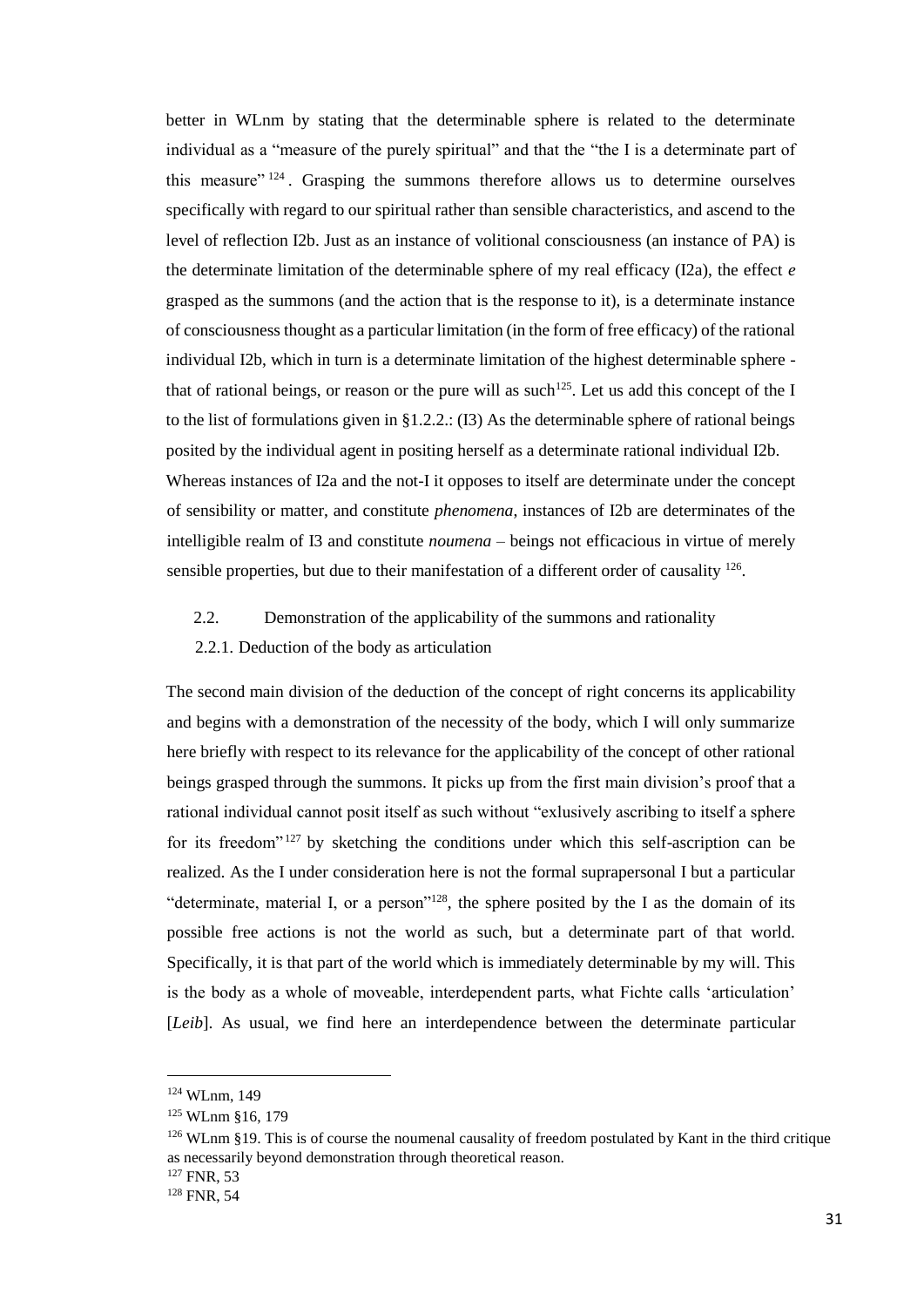movement of my body parts and the apprehension of my body determinable as a whole in the sense that I understand which parts are moving by opposition to the rest of others. Further, my body is posited in opposition to the sensible world apart from it, the specific objects with which I interact and the resistance they pose to my possible and actual movements, as 'matter' or 'stuff'. I and not-I are both posited as limitations of the sensible world, distinguished by whether they are subject to immediate change by my will or whether they resist my will and require further effort on my part if they are to agree with my ends. Any actual resistance is determined as determinate in that I cannot grasp myself as entirely constrained, but only in a particular way that always leaves room for alternative free action (or else I am dead or unconscious)<sup>129</sup>. Matter, in the form of solid objects, is thus that to which we necessarily attribute the resistance we encounter to our actions as embodied beings, and what we can alter by means of such actions. The crucial point is that, although we necessarily posit a distinction between the subjective and objective aspects of such experiences by their relation to our willing, any causal influence between myself as a body and some sensible matter is to be conceived of as merely sensible or physical: "the body must have physical power to resist the impression of such matter, if not immediately by willing, then mediately by skill, i.e. by applying the part of the body's articulation that is still free. But then the organ of this causality must itself be composed of such resistant, solid matter"<sup>133</sup>, and the determinate way in which I grasp myself as efficacious in these contexts is as 'stuff' rather than free efficacy. It is the limited representation of efficacy expressed by I2a.

# 2.2.2. Deduction of subtle matter and the body as a sign of freedom

Similarly to how §5 of FNR demonstrates, by reference to the human body as articulation, the applicability of the conceptual structure involved in  $\S1-2$  of the initial deduction, that is, the I as a free efficacy operative in the sensible world, §6 deals with the applicability of the concept of another rational being and its distinctive influence on me $130$ . In FNR, this influence is said to be possible by means of two concepts: that of the human body as a sign of freedom, and of 'subtle matter' as the medium for the distinctive kind of influence that is formally and materially characterized as the summons.

The initial exposition and inferences depicting the summons have shown, positively, that this influence must be given in sensible intuition and be grasped as an imperative to free efficacy. Negatively, they have shown that this influence must exhibit a different kind of causality than the mechanical interaction of sensible objects. It can only be understood as a

<sup>129</sup> FNR, 68

<sup>133</sup> FNR 68

<sup>130</sup> As §7 provides a proof that in light of §5&6 the concept of right can be applied, I will not discuss it here.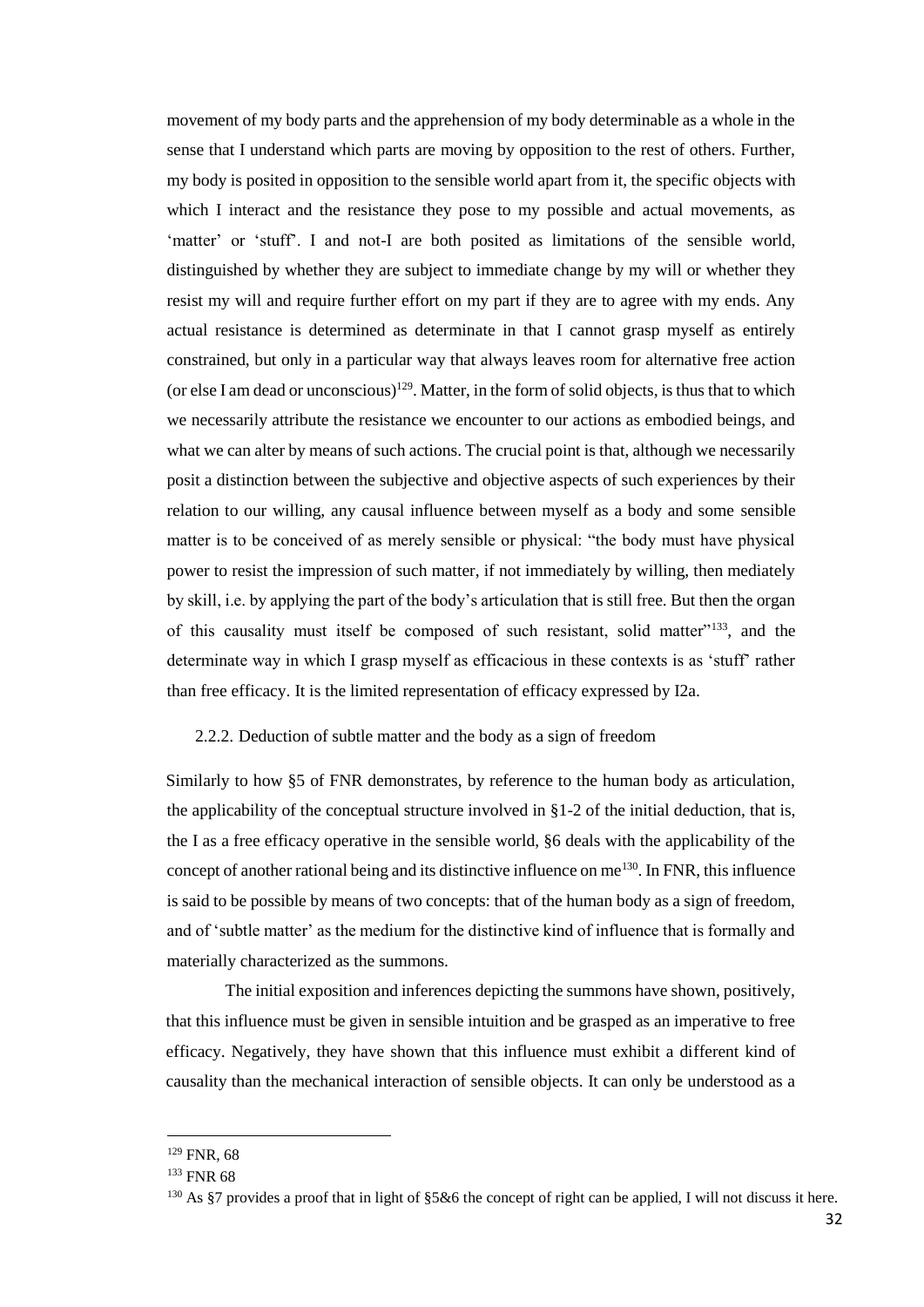distinctively rational and purposive causality, and its effects must not pose the kind of resistance and material constraint constitutive of the not-I conceived of as matter, as these reveal the I to be efficacious (I2a), but do not explicitly reveal efficacy to be free and rational (I2b). Consequently, Fichte extends the account of the body as articulation in order to account for the positing of an efficacy that is not constrained by resistant matter. He claims that this necessarily entails the positing of a different kind of matter he refers to as 'subtle matter' that interacts with the body as dual articulation.

# 2.2.2.1. Deduction of the body as articulated as a dual organ

"Any activity of the person is a certain way of determining his articulated body; thus to say that an activity of the person is restricted means that a certain determination of his articulated body has been rendered impossible"<sup>131</sup>. Fichte claims that this restriction can only be grasped by representing this action as possible in a different way. This is a different claim from the above mentioned requirement that a constraint of the articulated body must always be partial. Here Fichte claims one and the same action in which we encounter seemingly insurmountable constraint, such as failing to open a gate by pushing against it, must be both posited as possible and impossible. To think of the I's activity as both limited and free in affection, we must posit "a double manner of determining the body's articulation, […] a double organ, the two sides of which relate to each other" in several ways<sup>132</sup>. The two sides are the 'higher organ' and the 'lower organ', which are modifiable respectively by subtle and resistant matter. Their modifications, or determinations, are schemata functioning either as representing actions or object, depending on whether the I engages in TA or PA. They are further functionally distinct insofar as the higher organ can be "modified by the will"<sup>133</sup> without a corresponding modification of the lower organ. In these cases, Fichte speaks of the higher organ as restraining the lower. This relation of the two organs is manifested in intuition. Modification of the higher organ can also lead to a modification of the lower, which is manifested in action.

I suggest that the terminology of double articulation and the double organ is a way of elaborating the distinctive kind of imitation and constraint by which the same schemata that can represent action as its 'Vorbild' or prototype can represent external objects and their effects on the sensible body in the form of a 'Nachbild' or imitation. A schema is a line drawn by the productive imagination, representing activity in general <sup>134</sup>. In Fichte's focus on practical activity, the drawing of a line is interpreted as a schema for activity itself. Space is

<sup>&</sup>lt;sup>131</sup> FNR, 60

<sup>132</sup> FNR, 60

<sup>&</sup>lt;sup>133</sup> FNR, 61

<sup>134</sup> WLnm, 110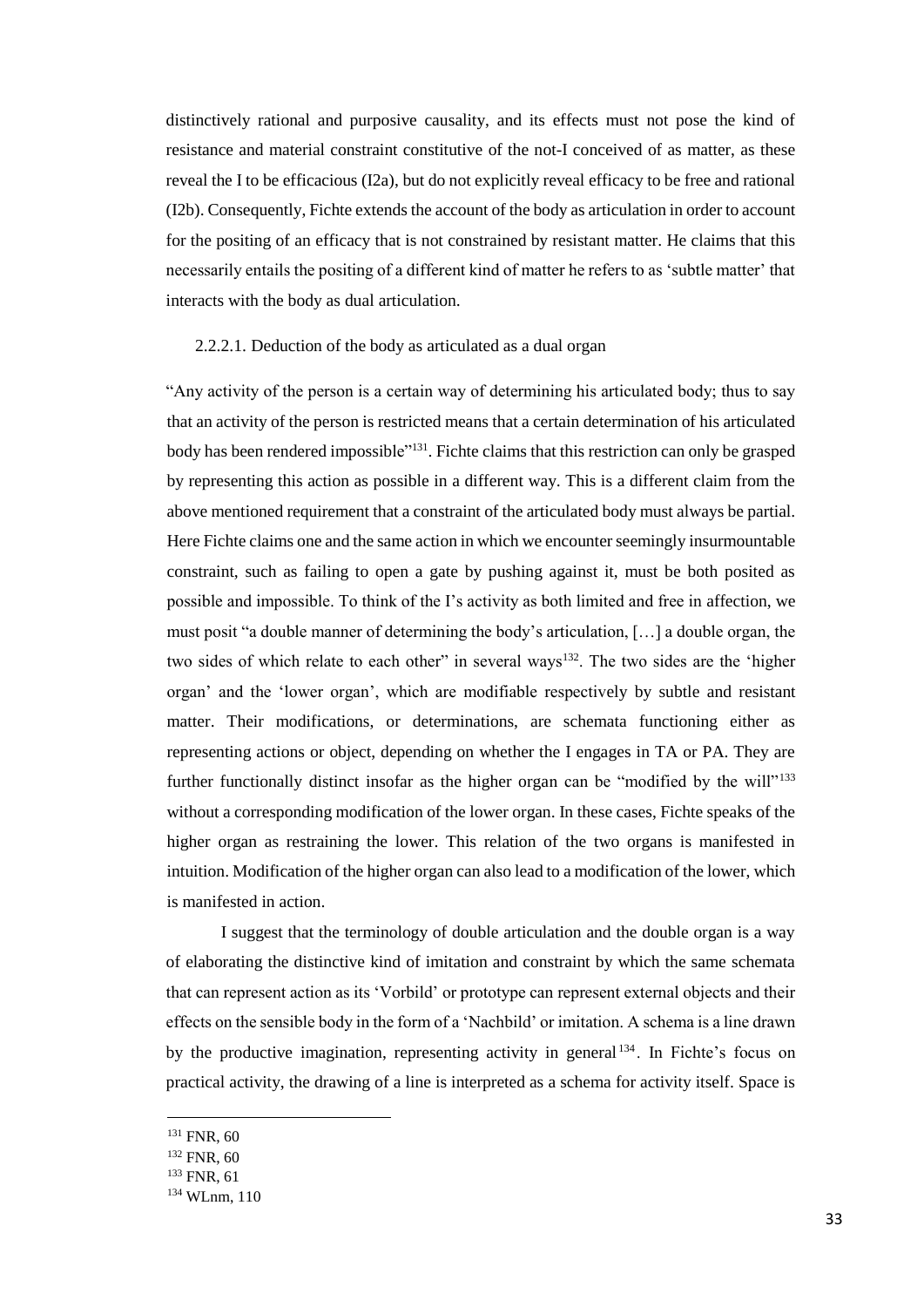understood as egocentric<sup>135</sup>, and the schema of empty space (space as infinitely determinable) in inner sense are lines proceeding infinitely in all possible directions in which I can move<sup>136</sup>. The schema of a determinate action represents the bodily movements and effort required to bring about the determinate end of that action. Let us refer to the schema of the action of pressing against the gate as *a1.* In the case of practical activity, *a1* figures as the concept of the end of the action, and my will therefore immediately determines my higher organ in accordance with this concept, which in turn influences the lower organ. This means that my body is determined to press against the gate. In this case, *a1* represents what has above been called a Vorbild. If the lower organ is constrained by resistant matter, this matter is intuited as an external object affecting the I by being posited as a determinate sensible not-I in causal influence with the body. This requires a free act of reflection in which the I determines its higher organ to 'imitate' the restrained activity of the lower organ. This imitation produces a schema of the object by reference to the limitation encountered in action. For example, I find myself frustrated in the effort to push open the gate, encountered as resistance to my tactile perception in accordance with the end of moving beyond it, and decide to step back and look at it. Fichte depicts visual perception as a tracing of the object's outlines accompanied by an anticipation of tactile resistance, which produces a schema of this object by drawing lines in the imagination: "a person cannot see if he does not first accept an influence upon himself and then internally reproduces the form of the object, that is, actively constructs the object's outline"<sup>137</sup>. Schemata of determinate objects in space are therefore lines which limit space in accordance with how my movement is (actually or possibly) limited by these objects. In seeing an object, intuition "projects something outward […] before the hand (which is slower) can copy the outline of the shape<sup>"138</sup>. Fichte therefore also compares the activity of the productive imagination in seeing an object with the movements of sculpting this object<sup>139</sup>.

Any determinate effect must therefore be understood through a determinate way of employing the articulation of my body, by a reflection on the constrained action *a1*  accompanied by a construction in the productive imagination. Schemata of bodily movements and their effects are represented in a different manner in order to recognize effects contrary to my will as caused by objects: "something has been produced in the person that he himself is able to produce, but that is now produced in such a way that he must ascribe it not to his own efficacy, but to the efficacy of a being outside of himself $140$ .

<sup>135</sup> WLnm, 122

<sup>136</sup> Wlnm, 111

<sup>137</sup> FNR, 60

<sup>138</sup> WLnm, 55

<sup>139</sup> FNR, 78

<sup>140</sup> FNR, 61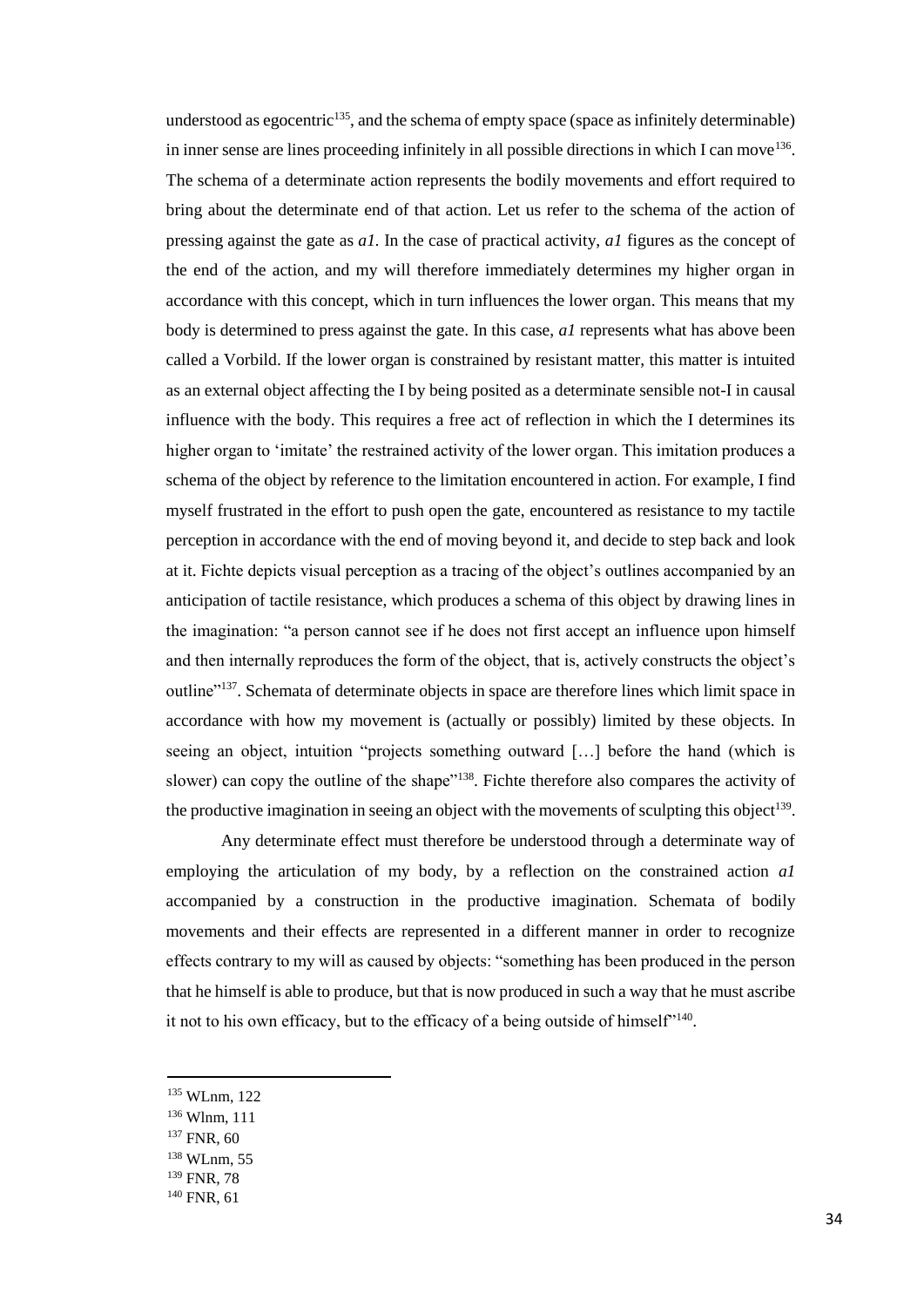This schema is 'projected outward' by the I and posited as a sensible not-I to which the effect encountered as limitation is ascribed. "What has been produced in the person's [lower] organ is freely reproduced by him through his higher organ"; In this case, the schema functions as what has above been called a 'Nachbild', an imitation of external objects represented in perception.

# 2.2.2.2. The mereological argument concerning practical activity

In these interactions of higher and lower functions of the double organ, action schemata serve explicitly in willing and implicitly in intuiting, our practical capacity being represented as limited directly in PA and indirectly in TA. In order to infer the necessity of subtle matter from this double articulation, Fichte makes some claims about how the mereological properties of resistant matter relate to the resistance it poses to the I's activity. In PA, I influence resistant matter by means of the lower organ which is itself composed of such matter. I cannot immediately determine the gate to open by willing it, but it must mediately be altered by temporally extended efficacious action. The argument by which Fichte seeks to prove the necessity of subtle matter from such considerations, which I will here call the 'Mereological argument concerning practical activity', runs as follows: (MPA) Mereological argument concerning practical activity

- P1. The summons must be posited as an external influence given in outer sensation
- P2. The summons must be posited as influencing the I without compulsion
- P3. Influences given in outer sensation are ascribed to the causal activity of resistant matter
- P4. Resistant matter influences the I by compulsion
- C1. Therefore, the summons cannot be attributed to the causal activity of resistant matter

The MPA establishes further intermediate premises about how the parts of material object relate to one another in order to determine more closely what properties of resistant matter preclude it from being the determinable sphere in which the determinate effects of the summons must be manifested. This allows him to preserve the truth of P1, P2 and P4 in face of P3:

- P5. Matter is resistant if its parts are composed and related in such a manner that they cannot be immediately altered (moved, separated, recombined) by the will, but mediately through real efficacy.
- P6. If a resistance encountered in outer sensation cannot be removed immediately by the will, the object is understood as influencing the I by compulsion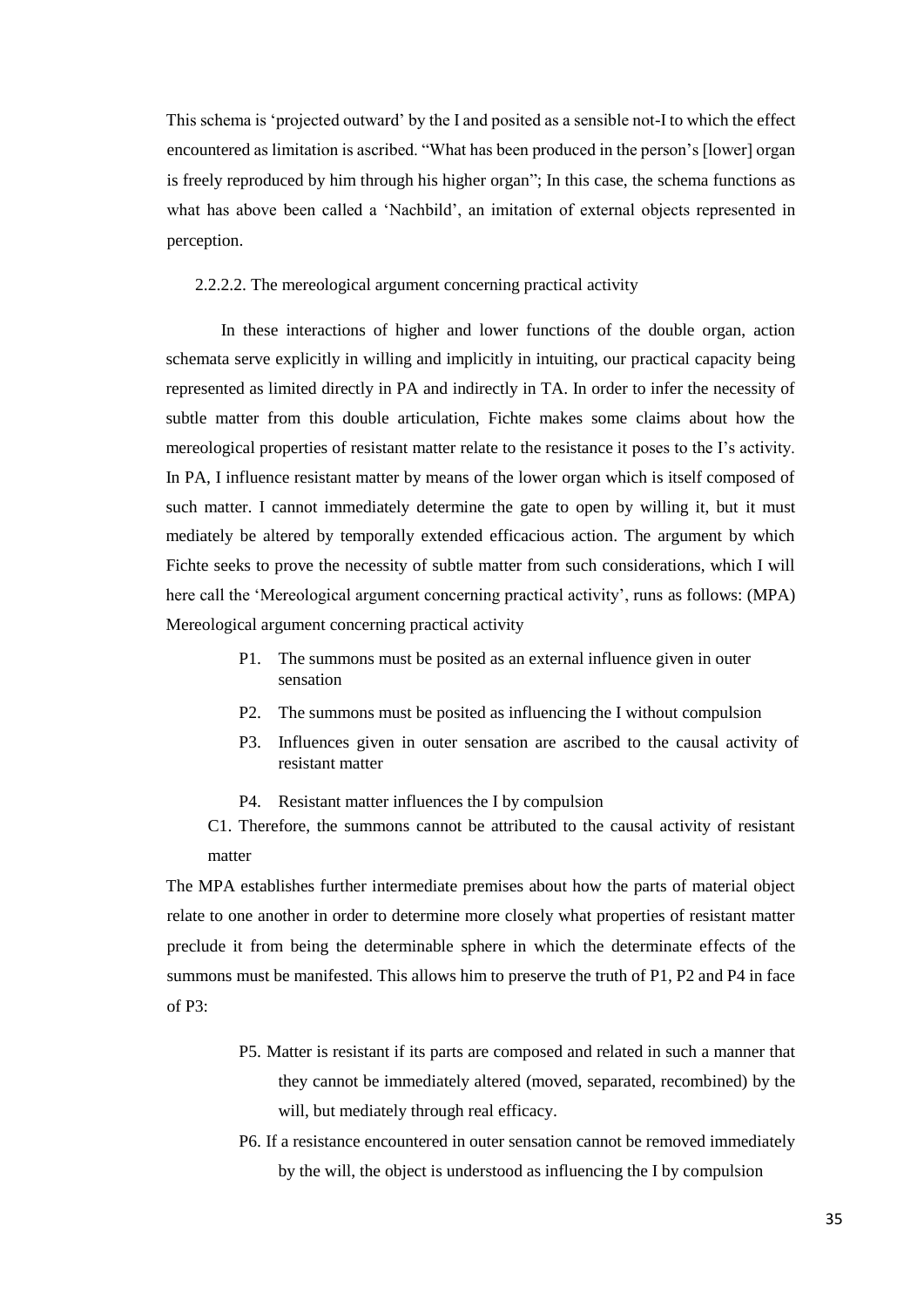C2: Therefore, the matter manifesting the summons must be composed and related

in such a manner that they can be immediately altered by the will (via P2, P5, P6) Fichte defines this strange concept of 'subtle matter' almost entirely in opposition to resistant matter in order to allow for a kind of influence that is effortless but manifested in a perceptible medium. Scribner points out that what Fichte needs to explain at this step in his dialectic is "how, in recognition, an immaterial intellectual or spiritual awareness could have a material or causal-like influence upon another rational being (as distinct from any other sort of being)"<sup>141</sup>. Subtle matter is the "quasi-empirical explanation of that obscure communicative dynamic [called] the *Aufforderung*", and introduced to resolve this task by designating "a middle term […] that could mediate between material and immaterial worlds by embodying characteristics of each"<sup>142</sup>. Subtle matter is quasi-empirical in the sense that it bears all the functions of the matter of sensible experience besides the resistance that ultimately defines the latter. It interacts with the articulated body, modifies it and can be modified by it in return, albeit through an immediate exercise of the will akin to the control we have over the articulated body itself. It is also quasi-empirical in the sense that it is identified with elements of the empirical physical world, air and light<sup>143</sup>, while being postulated entirely on *a priori* grounds. Fichte goes on to postulate two types of subtle matter, matter A and matter B. Type A is "a medium for the reciprocal influence of rational beings upon one another"<sup>144</sup> and can be "modified by the movement of the higher organ itself"<sup>145</sup>, whereas type B is "immovable and imperturbable amidst the constant motion of matter A"<sup>146</sup>. The reason for this distinction appears to be akin to the philosophical distinction between a substance and its accidents, insofar as Fichte's worry is that if there was only a single kind of subtle matter in constant motion, the other human being could not appear to me as one and the same throughout the varying modifications of this matter. Hence, Fichte claims that the human body must be able to "exercise an influence in a state of rest", and that type B of subtle matter is the medium "in which our shapes are imprinted"<sup>147</sup>. This medium is light, and "appearances in light can be modified by us only mediately, I.e. only to the extent that the shape [of the body] itself can be modified"<sup>148</sup> .

In FNR, the communicative aspect of the summons is most explicitly addressed when Fichte identifies air as type A of subtle matter: "suppose that we stand in reciprocal

- <sup>142</sup> Scribner, 14
- <sup>143</sup> FNR, 71
- <sup>144</sup> FNR, 70
- <sup>145</sup> FNR, 70
- <sup>146</sup> FNR, 71
- <sup>147</sup> FNR, 71
- <sup>148</sup> FNR, 71

<sup>&</sup>lt;sup>141</sup> Scribner, 23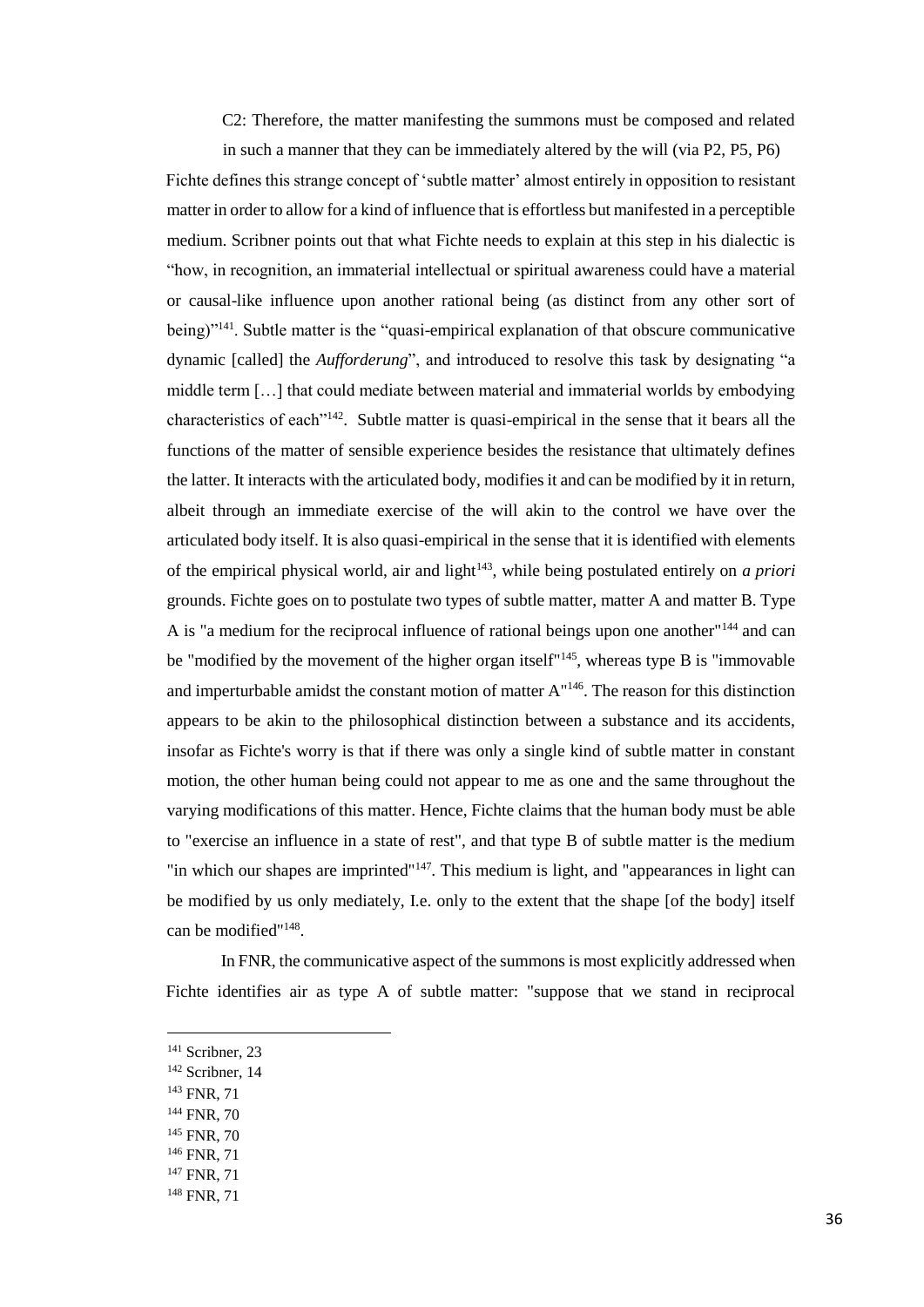interaction with one another via the moveable subtle matter (e.g. we speak with one another)" $149$ . The identification of light as the other type of subtle matter is postulated by Fichte as a prerequisite of his claim (to be elucidated below) that the human body, merely by being visible, serves as a sign of freedom. The two types of subtle matter are thus related to the sensory modalities of sight and hearing, which will play an analogous role in the demonstration of the possibility of a language in the *Sprachfähigkeit,* although Fichte here focuses on sight as he is concerned with arguing that the human body constitutes an empirical criterion of freedom and rationality. This focus is to the detriment of the reciprocal interaction via moveable subtle matter, as speech is not further elaborated on in this deduction.

# 2.2.2.3. The mereological argument concerning theoretical activity

Fichte employs the conceptual framework of reflective judgment established in Kant's third critique, in which the attribution of a *telos* to an object is closely linked to the mereological properties of that object. I will call the argument he employs the 'mereological argument concerning theoretical activity (MTA). Kant claims that that certain natural forms exhibit purposiveness insofar as their "shape or inner structure is of such a character that we must [...] base their possibility on an idea" of an end<sup>150</sup>. They are arranged in a manner that is at odds with anything that can be fully explained through efficient causation, since forms produced through "mechanical necessity" such as stones are "mere aggregates"<sup>151</sup> of their parts. We can separate such contingent wholes both in theory and practice without the nature of their parts being affected. This is not the case with plants and animals, whose parts are individuated by reference to their role in the organism as a whole and do not exist apart from their relation within this whole. In a whole that exhibit natural purpose, "the possibility of [the] parts (as concerns both their existence and their form) must depend on their relation to the whole"<sup>152</sup> […] "just as each part exists only *as a result of all the rest*, so we also think of each part as existing *for the sake of the others and the whole*, I.e. as an instrument (organ)<sup>"153</sup>. The mereological difference between the objects of efficient causation and those of final causation therefore more or less consists in the difference between a heap and a whole.

Fichte adopts this concept of organization and distinguishes between different products of nature by reference to what kind of purposive concept allows us to fully comprehend their respective mereological properties. The different functions of a plant's parts are explained by reference to the growth and reproduction of the whole. The seed is both

<sup>149</sup> FNR, 71

<sup>150</sup> Kant, 405

<sup>151</sup> Kant, 405

<sup>152</sup> Kant, 252

<sup>153</sup> Kant, 253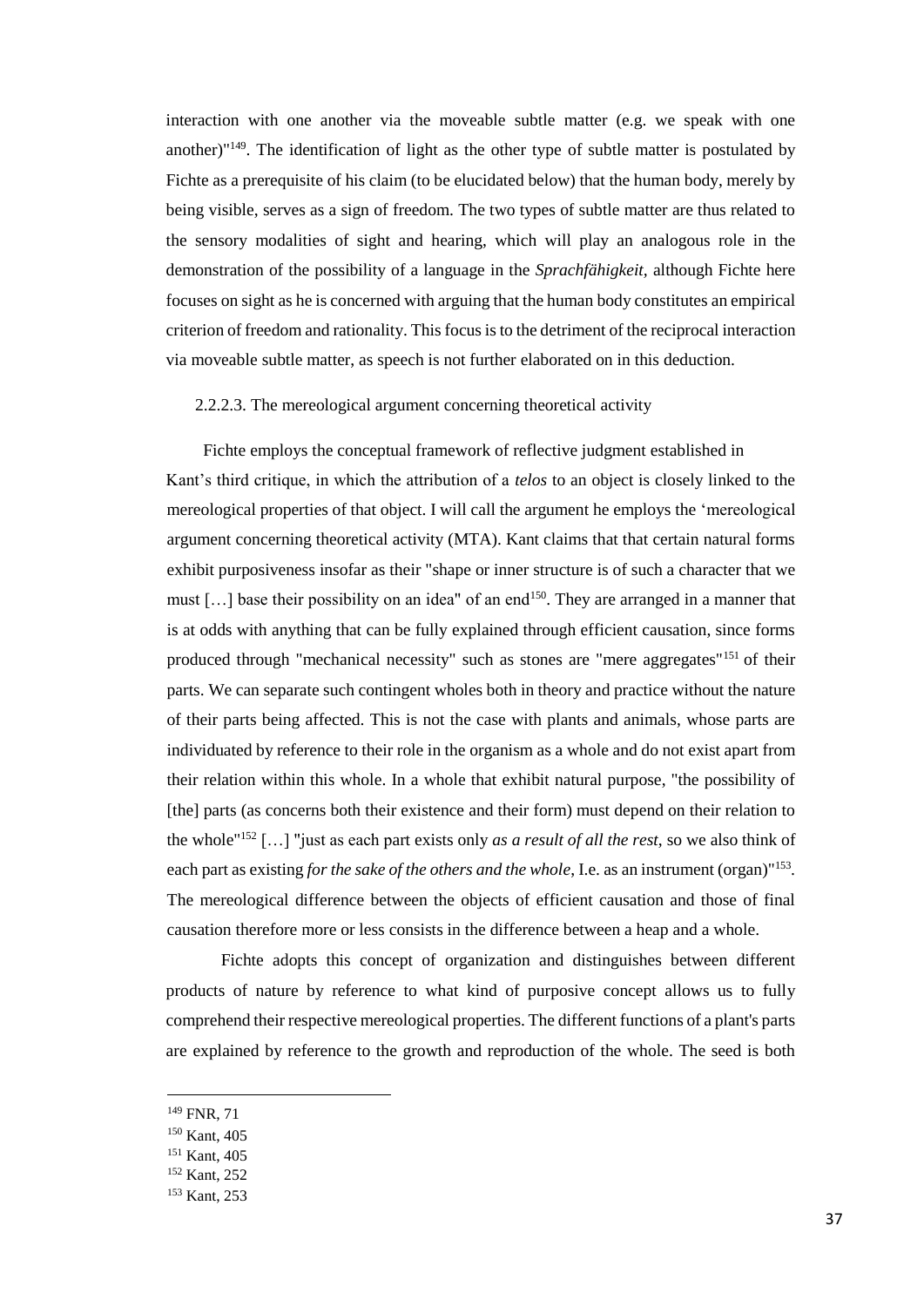beginning and end of the organizational process, which thereby constitutes a closed developmental cycle. Consequently, plants are natural wholes that can be determinately grasped under the concept of 'organization'.

Animals too are organized products of nature, since they must grow and reproduce, but animal life differs from that of plants, as the animal's body moves around freely. It therefore cannot be fully understood through a concept of organization, but requires a concept of articulation similar to that depicted in §6. The animal's articulated body must be thought as determined by reference to "some *determinate sphere* of arbitrary movement"<sup>154</sup> by which it realizes its innate skills and instincts. The 'determinate sphere' is that closed set of vital activities which circumscribes the purposive movements in which an animal can engage. By ascribing instinct to animal, we provide laws that characterize these "innate skills pertaining to bodily movements"<sup>155</sup> such as when we say that a bee is flying towards a flower in order to collect pollen. This further allows us to render the animal's articulation determinate by recognizing that it is the purpose of a bee's wings to enable it to fly etc.

A human body is fundamentally distinct from that of animal, according to Fichte, in that its parts cannot be determined by such a closed set of ends or innate instincts: "the articulation of the human body would have to be such that it could not be comprehended through any *determinate* concept at all. Its articulation would have to point not to some *determinate sphere* of arbitrary movements, as in the case of animals, but rather to all conceivable movements *ad infinitum*. The articulation would not have any determinacy but only an infinite determinability […] in short, all animals are complete and finished; the human being is only intimated and projected. The rational observer is completely unable to unite the parts of the human body except in the concept of *his equal*, in the concept of freedom given to him by his own self-consciousness"<sup>156</sup>. The MTA therefore first argues that the appearance of the human body can only be understood as a real, purposive whole, but that neither a concept of determinate organization nor a concept of determinate articulation can fully explain its structure. Secondly, it asserts that an agent faced with this appearance posits this body as infinitely determinable and must (by means of reflective judgment) unify it under the concept of freedom that characterizes the consciousness of the observer.

<sup>154</sup> FNR, 74

<sup>&</sup>lt;sup>155</sup> FNR, 76

<sup>156</sup> FNR, 74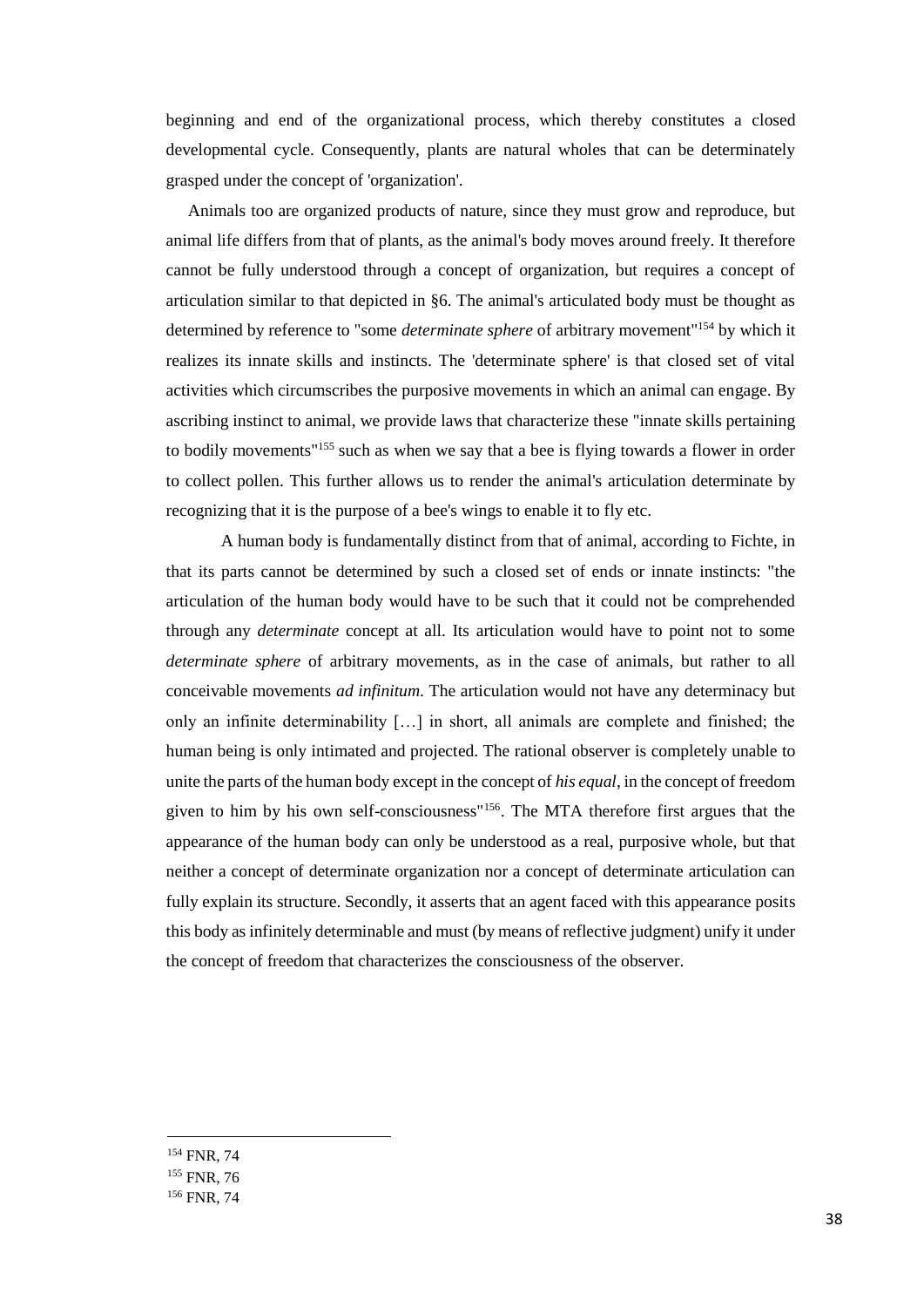# 2.2.3. Problems of subtle matter and the mereological arguments

There are three main problems with MTA. First, the summons is meant to be a determinate effect given in sensible intuition, as stated in the exposition of the concept. Here, however, Fichte claims that the only way to recognize rationality is by being confronted with an effect that displays infinite determinability as such. The problem could be mitigated if it was a determinate effect produced by the activity of the human body, some determinate act transmitted through the medium of subtle matter, which elicits the recognition of its freedom and rationality. Something akin to thus is suggested in the WLnm: The "rational being is body because it is efficacious, its body is determinable through freedom […] as matter can only be modified through divisibility and movement, his infinite modificability [*Modificabilität ins unendliche*] must consist in this; it must consist in that what must be viewed as part and as what must be viewed as whole depends on freedom"<sup>157</sup>. Here Fichte portrays the human body as exhibiting its peculiar mereology through efficacious movement that shows its articulation to be self-determined. Unfortunately, this route of argument is closed as it is precisely the body as a shape at rest that is to be grasped.

Second, and more importantly, the argument presupposes that the agent who is confronted with a human body already possesses the concept of a free being, and that this concept is given to her by her own self-consciousness. This directly contradicts the very purpose of the summons, which is to explain how this concept is originally given to the agent from the outside. If it can instead be supplied by my own subjectivity, the intersubjective relation of the summons would be superfluous. As stated in the exposition, the agent acquires, through the summons, "the concept of its own freedom and self-activity  $[\dots]$  as a concept given to it from the outside"<sup>158</sup> .

Finally, not every concept introduced by reflective judgment in the unification of a sensible manifold is constitutive of its object, as Fichte indicates in the following passage: "Every effect, once it exists, can very well be comprehended, and the manifold within it fits itself into a conceptual unity more gracefully and felicitously the more intelligence the observer itself has. Now this is a unity that the observer himself has brought into the manifold by means of what Kant calls reflective judgment" 159. Further, Fichte states that this unification always occurs "if there is to be an effect for the observer at all"<sup>160</sup>. Of course, Kant took the introduction of a purposive concept by the observer via reflective judgment to be merely regulative. The possibility of the merely regulative employment of teleological

<sup>157</sup> WLnm, 235

<sup>158</sup> FNR, 32

<sup>&</sup>lt;sup>159</sup> FNR, 35

<sup>160</sup> FNR, 35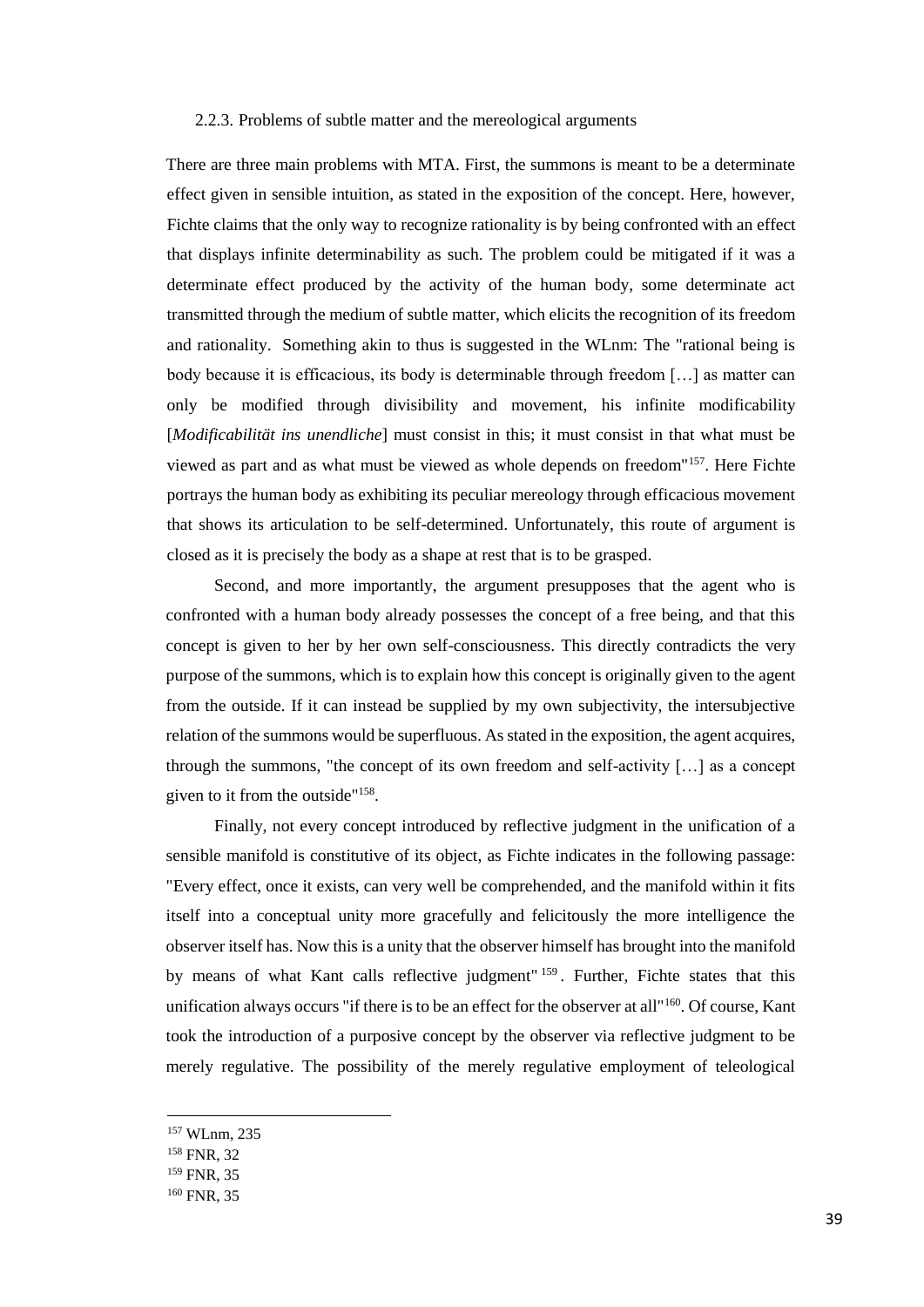concepts will be shown to pose problems in the examination of the application of the concept of rationality.

The notion of subtle manner in general proves problematic. On the one hand, the positing of a sphere of efficacy in which the activity constitutive of the summons is realized is a systematic requirement of Fichte's method. As he puts it in *The Scholar's Vocation*, "all of the concepts found within the I should have an expression or counterpart in the not-I. This is the specific character of man's drive" as a finite being<sup>161</sup>. On the other hand, his account of subtle matter is beset with textual and systematic problems, as well as suffering in plausibility due to further extra-systematic troubles.

Fichte distinguishes the respective relation of the two types of subtle matter to our will by saying that matter A can be immediately modified through the higher organ whereas our influence on matter B is mediated by movements of our body. If the modifications of subtle matter A and B play (transcendentally) the role that waves in sound and light factually play, then the distinction between matter A and B break down. While I can be seen without moving, I cannot make myself heard without any movement of my body. Moreover, Fichte has identified the reciprocal influence via matter A as speech, albeit in passing, and the production and apprehension of speech certainly requires movement. Unless the higher organ is to be a particular set of the human body parts (such as tongue, lips, larynx, and ears) rather than a particular manner of depicting the activity of the body, the two types of subtle matter do not map onto the two organs via their relation to the will.

The notion of subtle matter is also weakened by some extra-systematic considerations. The first of these concerns the kind of theory that Fichte is advancing and its general philosophical commitments. In positing the necessity of subtle matter, Fichte joins a long tradition of accounting for the influence of the human soul within the material world by means of postulating a specifically spiritual substrate, a concept known in the German world as *Feinstofflichkeit*. Despite "the total absence the term 'soul' in the Naturrecht", Zoeller points out that it is not at all the case that "the subject matter of the soul is simply missing" in that text<sup>162</sup>. Instead, "the concept of the *soul as inner sense*"<sup>163</sup> is addressed and depicted in the form subtle matter and the higher organ. Fichte himself explicitly identifies the higher organ with inner sense and the lower with outer sense in a 1798 letter to Johann Schmidt<sup>164</sup>, and claims in the WLnm that "the inner organ is soul, the outer articulation  $[Leib]$ "<sup>165</sup>. Scribner points out that the kind of *Feinstofflichkeit* which inspired Fichte's subtle matter

<sup>161</sup> EPW, 155

<sup>162</sup> Zöller 2006, 102

<sup>163</sup> Ibid, 102

<sup>164</sup> FNR 66 fn3.

<sup>&</sup>lt;sup>165</sup> AA IV, 2 (170)).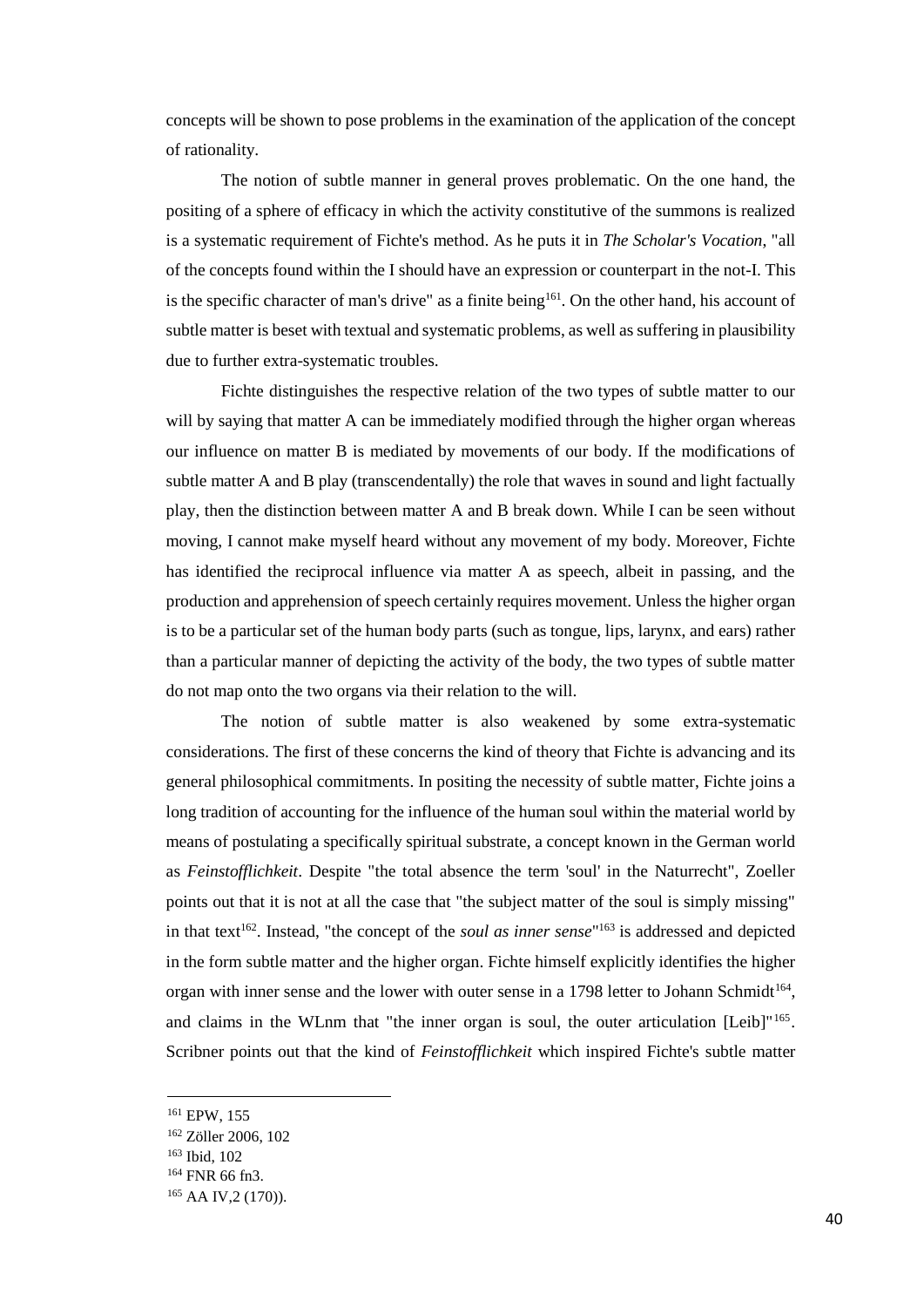derives from a 19th century pseudoscience called 'magnetic psychology', 'animal magnetism', or 'mesmerism', on which Fichte kept a notebook. According to Scribner, "magnetic psychology was a material account of spirit that theorized that the whole world was imbued with a quasi-material invisible fluid"<sup>166</sup> which serves as the medium for an "affective rapport" between spirits. In the light of the MPA, the ascription of a 'double organ' to the human body thus looks less like two aspects under which we can understand the activity of that body, and more like two radically different types of stuff coexisting in the world which only come to interact in a special organ possessed by human beings. The higher organ, considered as a mediator between resistant and subtle matter, resembles the function Descartes famously assigned to the pineal gland. If we take this resemblance seriously, the MPA poses further systematic problems as the higher organ comes to represent a special substrate for the I's free activity, something which Fichte strongly denounces<sup>167</sup>.

The second kind of problem concerns the empirical commitments of Fichte's account. Breazeale states that it is "one thing to derive the necessity of positing some medium of communication between one free individual in the sensible world and another (as a condition necessary for the possibility of the *Aufforderung* and a relation of right) and something else entirely to claim to have provided an *a priori* deduction of the necessity of precisely *three*  specific media: crude matter<sup>168</sup>, air, and light<sup> $169$ </sup>. This is an implausible move even if we leave aside the general question of how *a posteriori* and *a priori* are related within the Wissenschaftslehre. The identification of subtle matter with light and air is empirically untenable from our modern perspective acquainted with a more sophisticated science than Fichte was, as neither of these phenomena, nor the organs by which the human being interacts with them, are composed of radically different matter than the rest of the material world. Sound and vision do not have an immediacy lacked by tactile perception, and even Fichte attributes their apparent immediacy to the swiftness of habit and action associated with perceiving auditory and visual phenomena when he is not in the business of arguing for subtle matter<sup>170</sup>. Furthermore, given that magnetic psychology is now considered as just one of many odd pseudo-sciences of the early modern period, the argument may seem wrong from the outset, but the wrongness of its path can be illustrated by supposing that Fichte had drawn on the concepts of a now respected science: for example, had Fichte lived in an age engrossed with the emerging theories of electromagnetism rather than magnetic psychology, the postulation of the medium of subtle matter would be akin to the empirical claims that there

<sup>&</sup>lt;sup>166</sup> Scribner, 33

<sup>167</sup> FNR, 3fn

<sup>168</sup> Resistant matter

<sup>169</sup> Breazeale 2006, 130

<sup>&</sup>lt;sup>170</sup> FNR, 66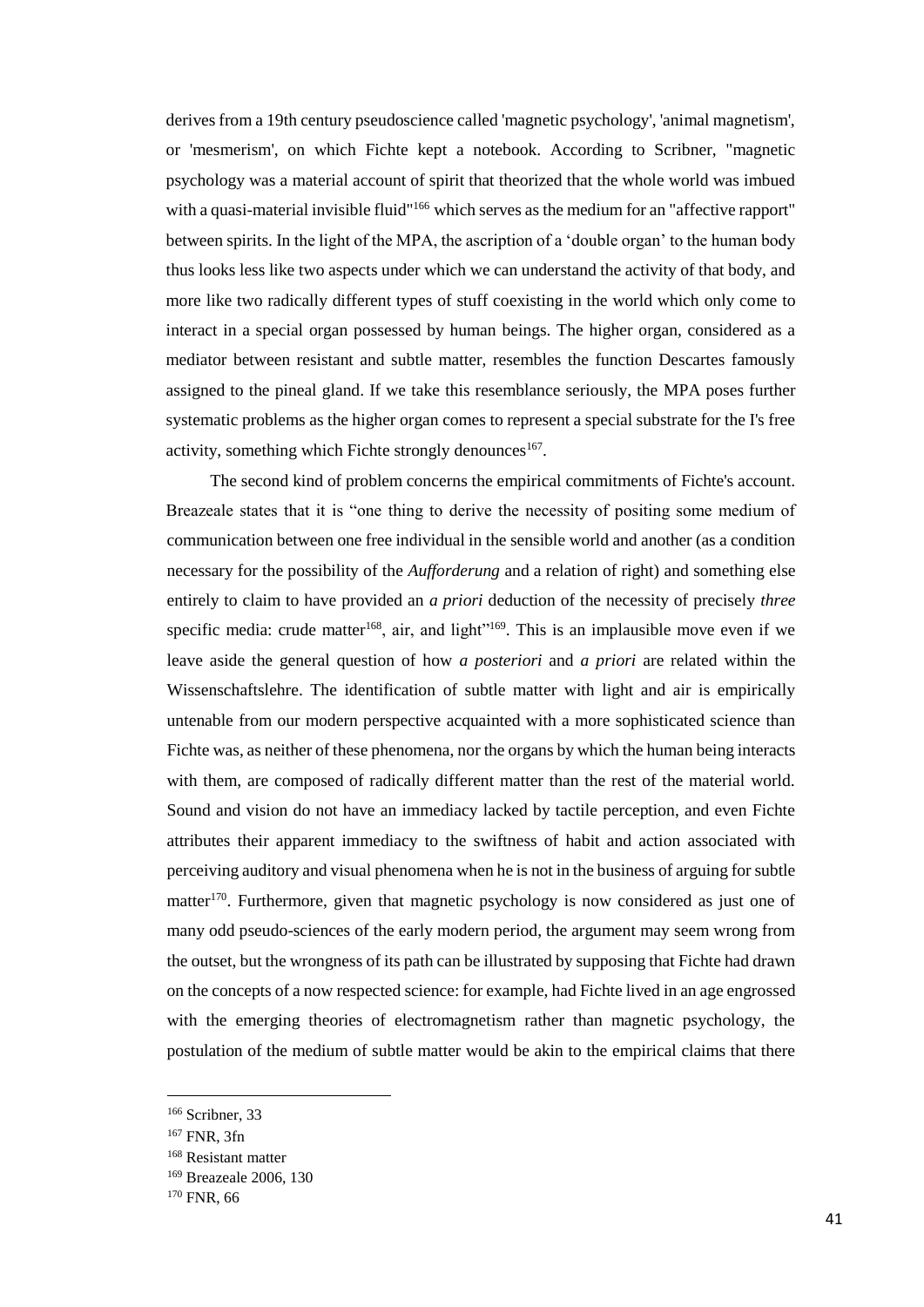must be superconductive materials besides the conductive materials exhibiting electrical resistance, that air and light are superconductive, and that our body must be partly composed of conductive (with respect to the organ of tactile perception) and superconductive materials (with respect to sight and hearing). Fichte advances a similar criticism of *Feinstofflichkeit*  theories in his genealogy of the concept of the I which will be presented in the chapter on the *Sprachfähigkeit*.

# 2.3. Application of the summons and the empirical criterion of rationality

In the corollaries to §6, Fichte turns to the "vexing question for philosophy, which  $[...]$  it has not yet anywhere resolved […]: how do we come to transfer the concept of rationality on to some objects in the sensible world but not on to others; what is the characteristic difference between these two classes of objects?"<sup>171</sup>. He claims that we must solve this question by providing an empirical criterion for rationality to establish the "applicability or reality"<sup>172</sup> of the concept of right. The section can be seen as a sketch of an application of the concept of individuality, finishing the applicability of the concept of right before Fichte turns to the systematic application of this latter concept. Although it is not so much an argument as it is a suggestive assertion, I will call Fichte's answer to the vexing question the 'anthropological argument from differential dispositions' (AADD), since Fichte acknowledges that assertions of this kind merely present the main moment of a larger 'genetic proof'' that, if it were to be developed in full, would belong to the science of anthropology<sup>173</sup>. Furthermore, as Nuzzo points out, the argument relies entirely on "anthropological and psychological observation"<sup>174</sup> .

# 2.3.1. The anthropological argument from differential dispositions

The observation, or perhaps rather the assumption, on which Fichte bases his answer is that human beings universally manifest different tendencies when confronted with human and nonhuman animals, and that these tendencies indicate an implicit understanding of rational beings, which Fichte frequently explains through an innate drive to expect rationality outside of ourselves. Fichte claims that human beings implicitly classify non-rational animals as either predator or prey, depending on whether they are disposed to hunt or flee when encountering an animal, but that they do not manifest either of these tendencies when encountering another human being, but instead expect to enter into communication and cooperation with such beings. The conative tendencies of agents thereby manifest latent

<sup>171</sup> FNR, 75

<sup>172</sup> FNR, 75

<sup>173</sup> FNR, 72

<sup>174</sup> Nuzzo, 77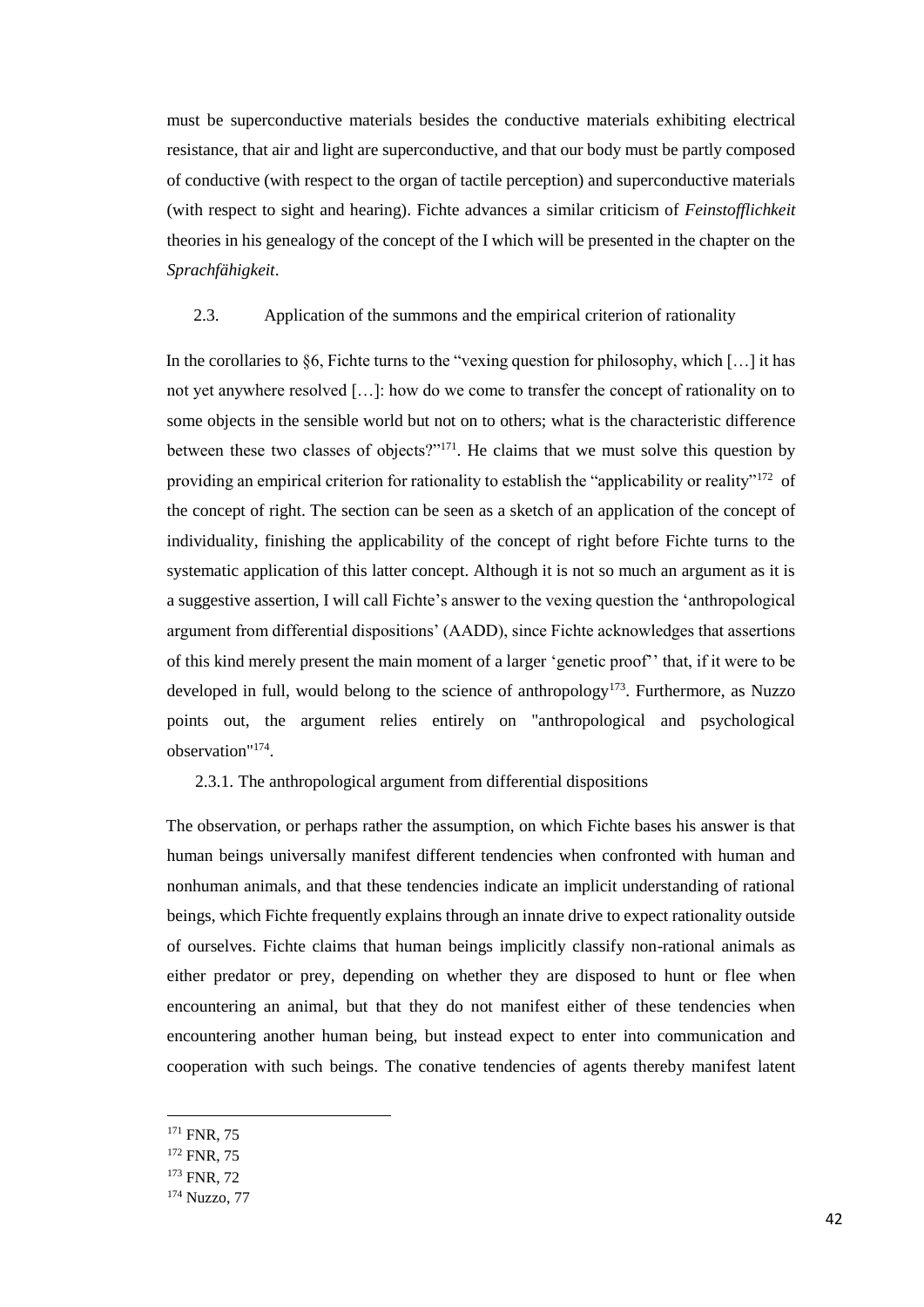cognitive capacities. In this way, agents implicitly know themselves and others to be rational, just as they on some level know themselves to be food when fleeing from a predator, and know external beings to be food when hunting them as prey. Hence, after posing the vexing question, Fichte states that "nature decided this question long ago" before contrasting the reaction of a human being to the presence of another with the reaction towards the presence of animals. The expectation towards "reciprocal communication" is said to be immediate, grounded in "nature and reason", and not mediately acquired "through habituation and learning"<sup>175</sup>. Both dispositions express the absolute tendency to self-determination of the finite agent that is manifested in the drive to find rationality outside of it: first in a drive to subordination, if the not-I is a non-rational being, and a drive to coordination, if the not-I is a rational being. This means that the agent relates to nonrational nature as an object to be brought in accordance with her ends, whereas she relates to rational beings as something that is already in accordance with rationality, and whose ends she wants to be in harmony with. The instances of the drive to subordination pertaining to the AADD, flight or fight, belong to what Fichte elsewhere also calls the 'formative drive', the tendency towards selfpreservation which we share with all other livings beings<sup>176</sup>. The drive to coordination with other rational beings is part of what Fichte calls the social drive in the *Scholar's Vocation*, which is a higher manifestation of our absolute tendency than the formative drive as it aims at the establishment of specifically rational relations to other beings. The fact that human beings tend to anthropomorphize both animate and inanimate nature is presented as evidence of this drive by Fichte at various points: in FNR he claims that "primitive peoples […] regarded almost all objects in the sensible world as living things and made them into free, first causes, such as they themselves were"<sup>177</sup>, and that this illusion is a necessary step of the progression of reason. In the *Sprachfähigkeit,* it is stated that the drive to find rationality outside of oneself "reveals itself clearly enough in the fact that man is even inclined to ascribe life and reason to inanimate things" as can be seen "in the mythologies and religious beliefs of all peoples" <sup>178</sup> . Both the AADD and the appeal to anthropomorphism do little to satisfactorily answer the vexing question: Regarding the former, the appeal to a decision by 'nature' is highly odd for the Wissenschaftslehre as a system seeking to ground everything in the actions of the I as opposed to nature. Nuzzo points out that "even though [the AADD] might be indeed nature's answer, it is evidently not the final philosophical solution to the problem"<sup>179</sup>. The evidence to anthropomorphism does further harm to the argument, as it

<sup>&</sup>lt;sup>175</sup> FNR, 75

<sup>&</sup>lt;sup>176</sup> See the discussion of SoE in §4.

<sup>&</sup>lt;sup>177</sup> FNR, 26

<sup>&</sup>lt;sup>178</sup> Fichte 1996, 123

<sup>179</sup> Nuzzo, 77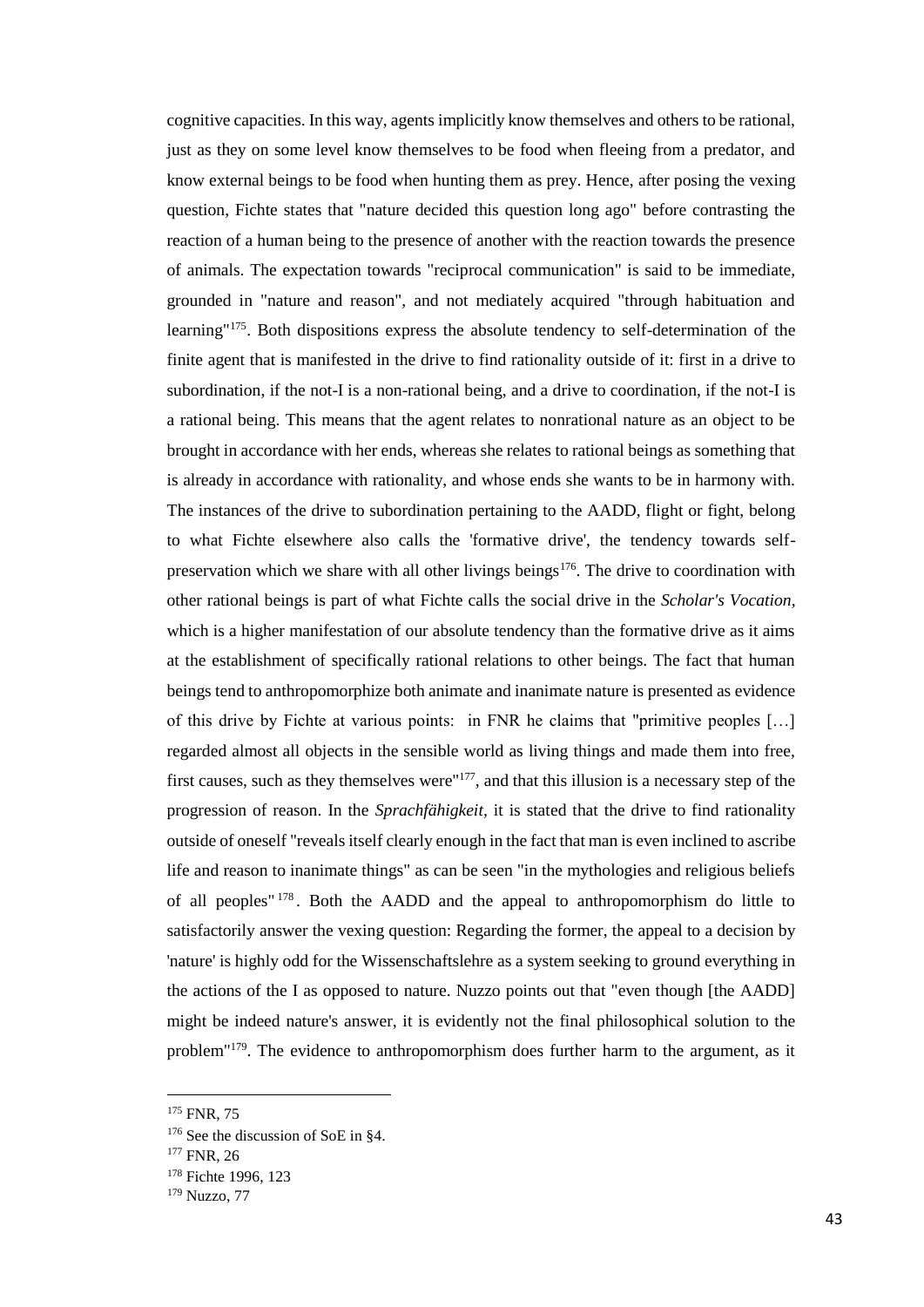shows that human beings are frequently mistaken in applying the concept of rationality to outside beings, and that their differential dispositions are thus operative even when a secure criterion for rationality is lacking.

#### 2.3.2. The ascription of sense

A further criterion is named in §6 as the ascription of 'sense' to the other: "The criterion of the reciprocal interaction between rational beings as such<sup> $180$ </sup> is that they "influence each other necessarily under the condition *that the object of their influence possesses sense;* one does not influence the other as if it were a mere thing to be modified by physical force for one's own purposes"<sup>181</sup>. Angelika Nuzzo remarks on this passage that "at this level, I do not only attribute to the other person a 'sense' analogous to mine [but] also recognize that we all share 'the same type of intuition'"<sup>182</sup>. Yet, the ascription of sensibility to the other cannot be a sufficient criterion for rationality in the way the summons reveals I and the other to be free individuals. The kind of cognition and efficacy I possess in virtue of being a sensible creature confronts me with resistant matter that exercises influence on me *qua* resistant matter. Fichte points out that the "free being's superior power over this external matter arises solely from its freedom to act in accordance with concepts"<sup>183</sup>. Understanding the other as capable of intuiting spatiotemporal objects does not by itself allow for ascription of conceptual capacities, and Fichte precisely introduces this criterion in order to posit an influence distinct from resistant matter.

Fichte claims that the ascription of sense is accompanied by a self-limitation that prohibits altering the other through force. Nuzzo thus identifies the ascription of sense to the other with the recognition that the other "is a sensible and also *vulnerable* being" that "will feel my action upon it and possibly get hurt by it"<sup>184</sup>. As the next section will show, this latter aspect of the ascription is important for the claims Fichte makes in support of an instantaneous account of the summons.

# 3. Tensions between instantaneous and developmental accounts in the *Naturrecht*

Tensions are visible at two points in the deduction of the summons. The first occurs when Fichte identifies the summons with the upbringing of children in the corollaries to FNR§3. Gabriel Gottlieb uses this passage to argue for a developmental view of selfconsciousness<sup>185</sup>.

<sup>&</sup>lt;sup>180</sup> FNR, 65

<sup>&</sup>lt;sup>181</sup> FNR, 65

<sup>182</sup> Nuzzo, 82

<sup>183</sup> FNR, 64

<sup>184</sup> Nuzzo, 82

<sup>&</sup>lt;sup>185</sup> Gottlieb, 2016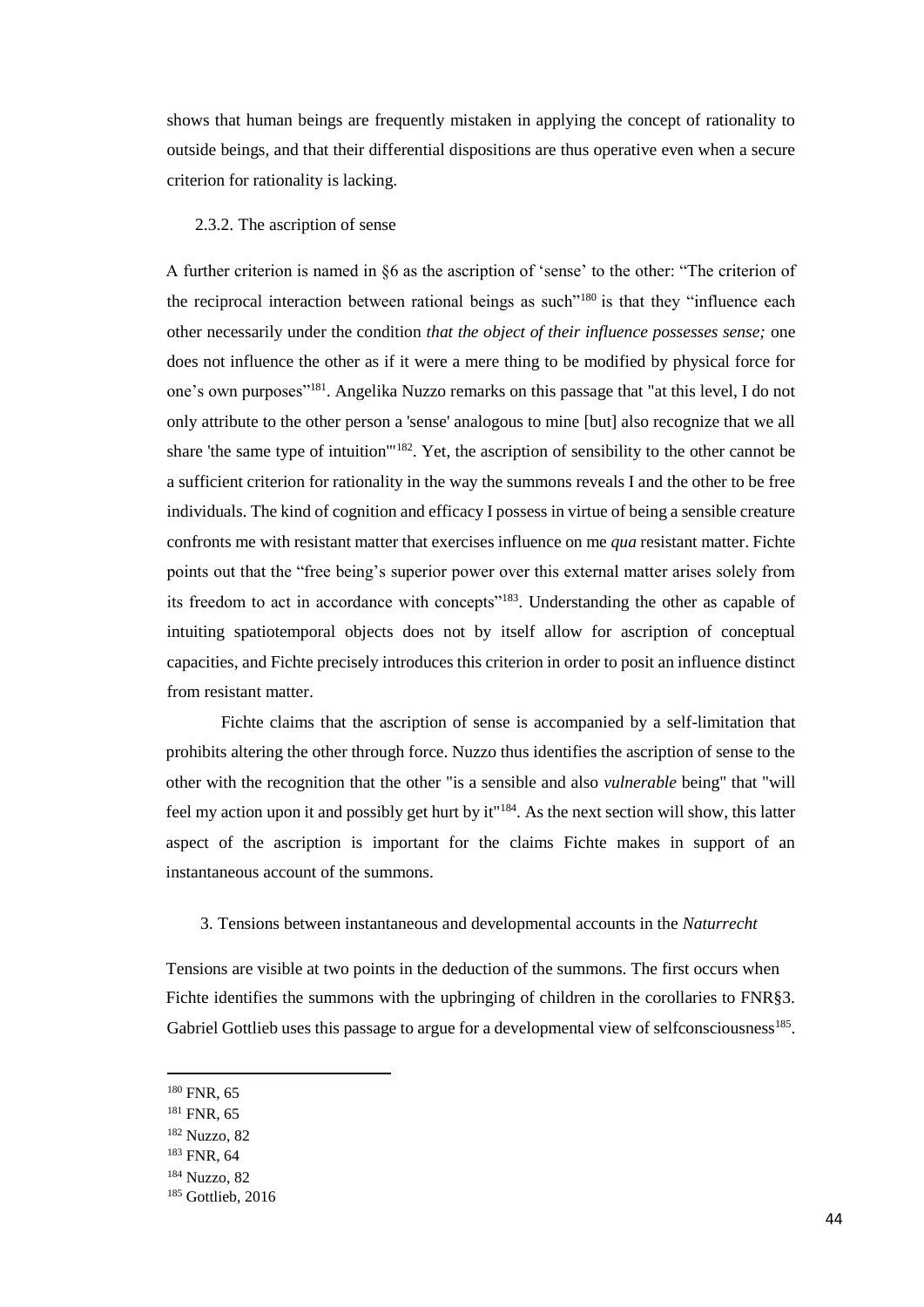Although he is more specifically concerned with the process by which human beings become political individuals, his discussion is of great value for my purposes, and I will heavily reference and quote it here. The second point are the corollaries to FNR§6 when Fichte further contrasts the adaptability and formability of the human being, who must be guided by other human beings, with the instinct-guided nature of the non-human animal. Despite his repeated insistence in this section that commitment to a developmental view betrays a conflation of the transcendental and ordinary perspective, Fichte makes a number of remarks that are at odds with an instantaneous view.

#### 3.1. The developmental view in the corollaries to FNR§3:

Fichte claims that the concept of the human being – understood as a species rather than the individual agent<sup>186</sup> - entails that "the human being  $[...]$  becomes a human being only among human beings<sup>"187</sup>. The reason for this is that "the summons to self-activity is what we call upbringing [*Erziehung*]. All individuals must be brought up to be human beings, otherwise they would not be human beings"<sup>188</sup>. Of course, upbringing is a process that takes a long time. Gottlieb argues that "the model of self- consciousness Fichte presents in *Natural Right* entails a developmental thesis"<sup>189</sup> and that those claims which appear to suggest (what I have called) an instantaneous model merely refer to the pure I reflected on by the transcendental philosopher (what I have above classified under I1a). According to Gottlieb, "upbringing is the first stage in a human subject's striving for harmony"<sup>190</sup> and "the nature of upbringing or education ( *Erziehung* ) is that of a summons between two subjects which over time initiates individual self- consciousness, where individual consciousness includes consciousness of oneself as a reason responsive human being"<sup>191</sup>. Consequently, it makes no sense to think of the summons as some kind of event by which individual self-consciousness is instantaneously constituted: "understanding *Erziehung* as an achievement that is the result of a *process* that unfolds over time supports the suggestion that the summons occurs not in only one discrete moment, but over a period of time and on a number of occasions throughout the child's rearing"<sup>192</sup>.

Fichte goes on to link the summons to communication by stating that "only free, reciprocal interaction by means of concepts and in accordance with concepts, only the giving

- <sup>187</sup> FNR, 37
- <sup>188</sup> FNR, 37
- <sup>189</sup> Gottlieb, 128
- <sup>190</sup> Ibid, 122

<sup>186</sup> FNR, 38

<sup>191</sup> Ibid, 128

<sup>192</sup> Ibid, 130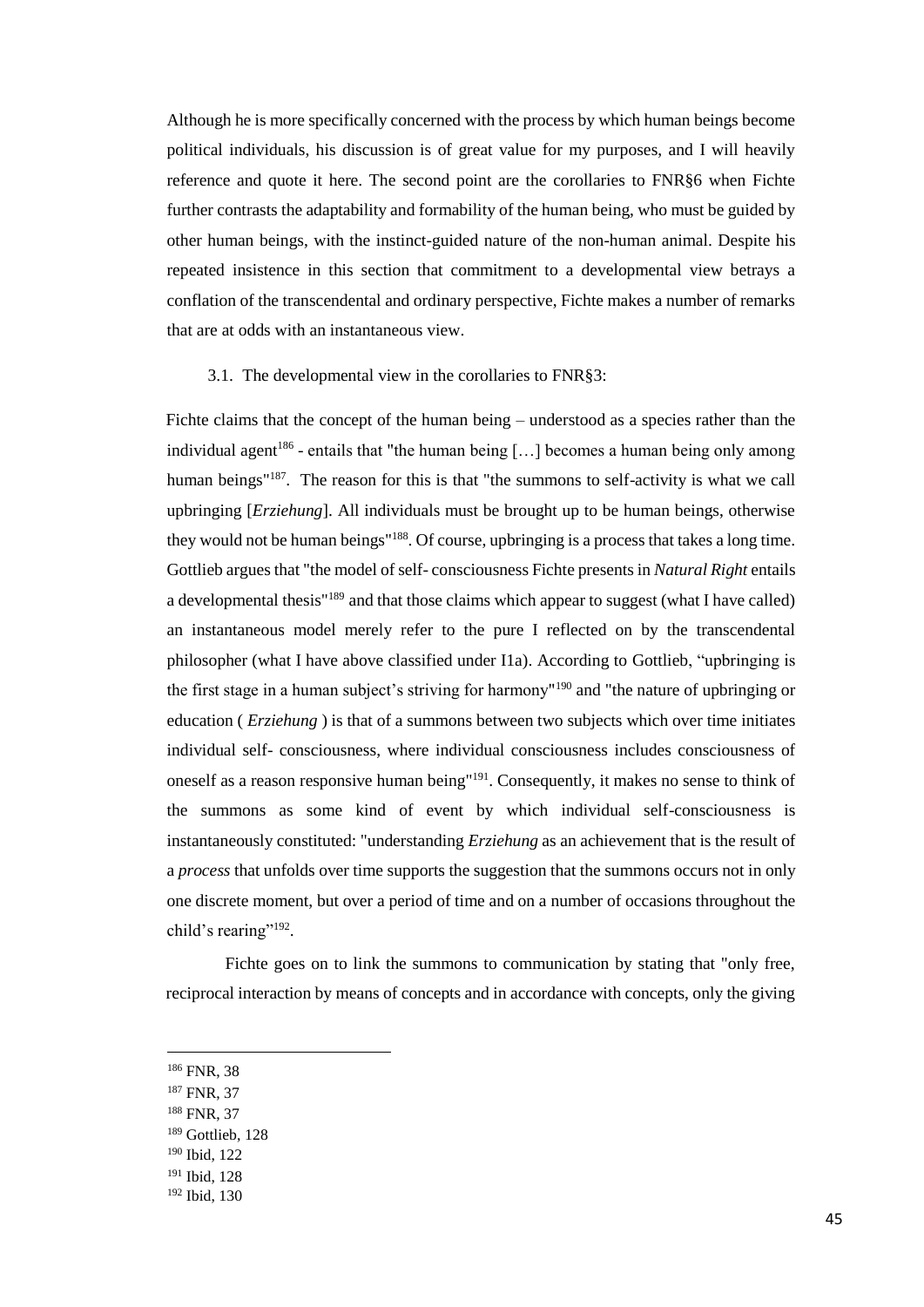and receiving of knowledge, is the distinctive character of humanity, by virtue of which alone each person undeniably confirms himself as a human being  $193$ . Not only this specific passage, but the entire section on upbringing mirrors Fichte's discussion of language in the lectures on Ernst Platner's aphorisms. Both texts initially state the intrinsically social nature of human beings, infer that we cannot conceive of human individuals in isolation, and follow a possible regress (as for every individual, there must have been at least one further individual who provided the upbringing) which terminates in the postulation of a first human couple reared by a spirit<sup>194</sup>. Although both texts refer to the necessity of reciprocal conceptual interaction, only the lecture notes explicitly identify this interaction with specifically linguistic communication (that is, by means of arbitrary signs).

All of this accords perfectly with the kind of temporal, genealogical account of how human beings come to develop which Fichte provides in the texts of the 94/95 winter semester and the Platner lectures. It is, however, in conflict with Fichte's further comments on this matter in the corollaries following the deduction of subtle matter and the body as a sign of freedom.

# 3.2. Instantaneous and developmental claims in the corollaries to FNR§6

The corollaries to §FNR6 contain three assertions of the instantaneous model of the summons, as well as several claims that at least appear to contradict these assertions. The first assertion of an instantaneous model occurs at the end of the AADD, where it is stated that the agent immediately expects reciprocal communication upon "first seeing another human being" and that this expectation is not grounded in "habituation and learning"<sup>195</sup>. The second assertion is harsh and dismissive of the developmental alternative. After his extensive deduction of the criteria of rationality of freedom, Fichte states that "one should not think and only a few need to be reminded of this – that the human being must first go through the long and difficult reasoning process we have just carried out, in order to understand that a certain body outside him belongs to a being that is his equal. Such recognition either does not occur at all, or it is achieved instantaneously, without one being aware of the reasons for it. Only the philosopher is required to give an account of such reasons"<sup>196</sup>. This passage is instantly followed by a number of claims concerning the 'incompleteness' of human beings and their necessary process of cultivation, which clash with this assertion of instantaneous recognition. It is important for the MTA that the human being is incomplete and thus utterly distinct from the animals. A little gazelle may run like a racehorse mere days after being

<sup>&</sup>lt;sup>193</sup> FNR, 38

<sup>194</sup> Fichte 1996² 156-158, FNR 38

<sup>&</sup>lt;sup>195</sup> FNR, 75

<sup>196</sup> FNR, 75- 76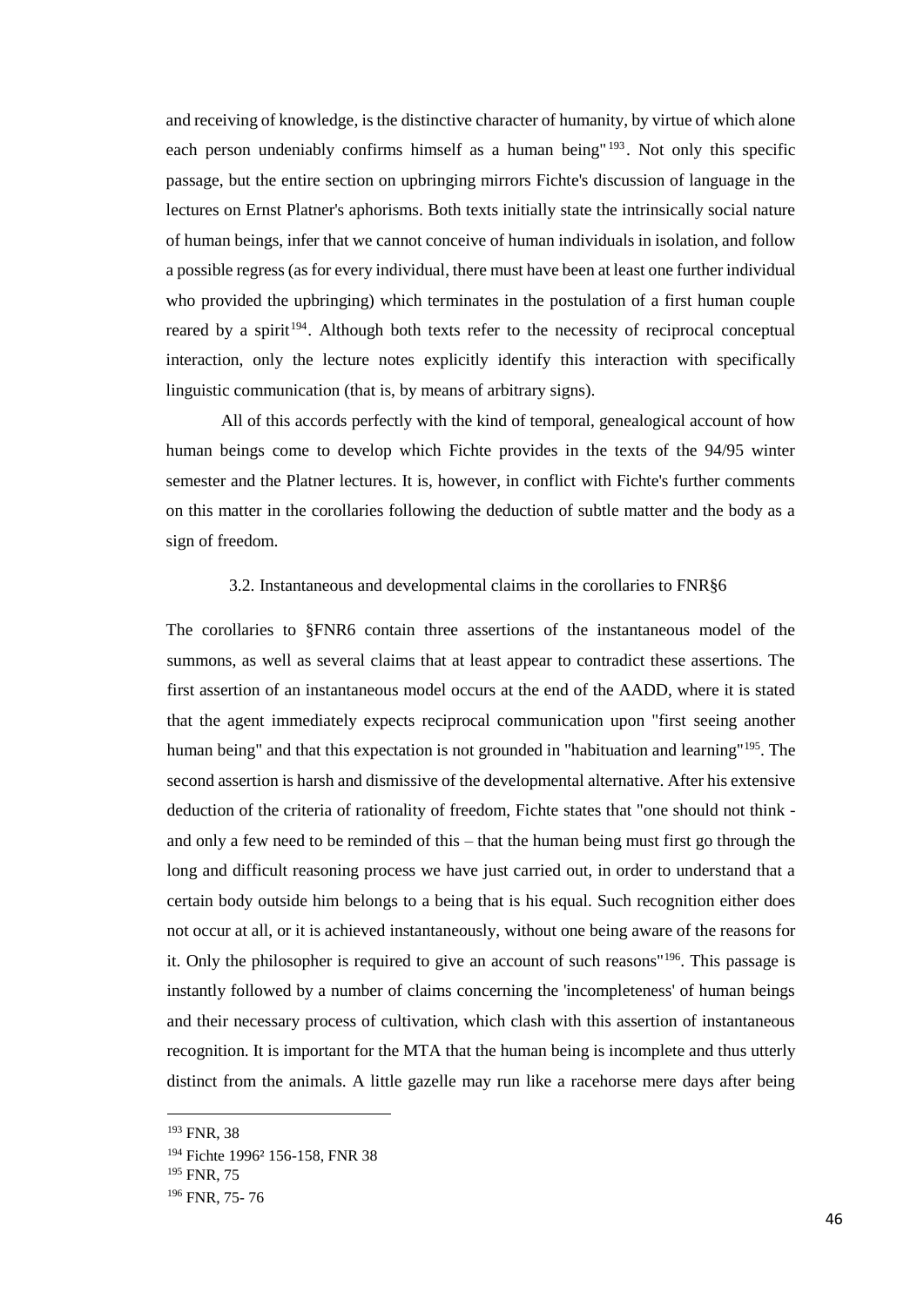born, but a human baby requires years of nearly constant parental assistance in order to become an individual competent in those abilities that we recognize to be characteristically human.

"Because of this utter helplessness, humanity is made to depend on itself. That means first and foremost that the species is made to depend on the species. Just as the tree maintains itself by shedding its fruit, so too does the human being maintain itself, as a species, by caring for and raising its helpless offspring. In this way, reason produces itself, and only in this way is reason's progress towards perfection possible. In this way, the generations are linked to one another, and every future generation preserves the spiritual achievements of all preceding ones" $197$ .

Here Fichte depicts, and links, two types of development which I will call 'ontogenetic' (concerning the cultivation of the individual) and 'phylogenetic' (concerning the cultivation of the species). Upbringing is a necessity of the ontogeny of human individuals because they are born without a closed determinate set of drives as is possessed by animals. To become a rational free being, and thus accord with its vocation, the human being depends on the care and instructions provided by other human beings, who enable it to acquire competency in characteristically human skills. Upbringing is also a necessity of the phylogeny of the human being as it must endlessly strive in accordance with its vocation, to be self-determined and unconstrained by natural limitation, by passing on the accumulated achievements of generations to the next. Both of these necessities highlight that, due to being incomplete in nature, it is the nature of human beings to have a second nature and for this second nature to depend, to a varying but necessary extent, on other human beings. These developments, framed within the contrast of 'cultivated' and 'uncultivated' human beings are discussed by reference to how the functions of the eyes and the mouth are refined in the former. On the latter he remarks that although "nature designed it for the lowest and most selfish of functions – that of nourishment", it becomes "through the human's self-cultivation, the expression of all social sentiments, just as it is the organ of communication"<sup>198</sup>. Several remarks of this kind are also found within the main text of §6. There, Fichte identifies "uncultivated people" as "those who have not yet been adequately taught" and as "people whose basic human functions have not yet been refined into skills"<sup>199</sup>. He also states that "I become a rational being – *actually*, not merely *potentially –* only by being *made* into one"<sup>200</sup>. From these remarks we can infer that there are various degrees of cultivation, and that a human individual

<sup>197</sup> FNR, 76

- <sup>198</sup> FNR, 78
- <sup>199</sup> FNR, 66
- <sup>200</sup> FNR, 69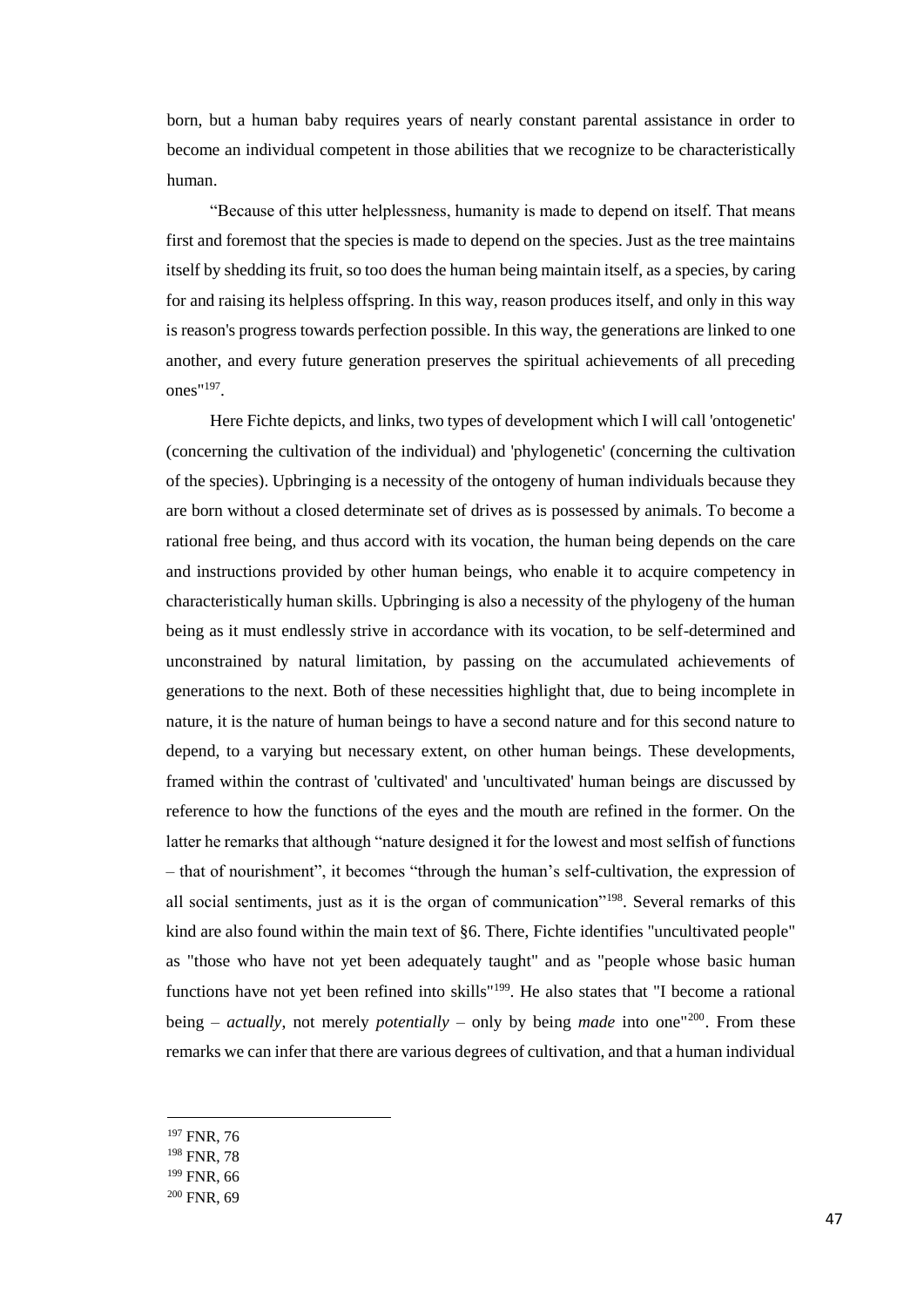at the lower end of this scale is only potentially a rational being, requiring upbringing in order to become an actual rational being.

A strong and weak interpretation of what is denied in the first assertion of the instantaneous model are possible. Under the strong interpretation, Fichte asserts that no developmental process whatsoever is required in order to achieve the recognition constituting the summons. Under the weak interpretation, he merely asserts that recognition does not require a reasoning process akin to the deduction of right. If we accept this weak reading, we could reconcile the conflicting passages by interpreting the initial assertion of instantaneous recognition to merely concern the acts of recognition performed by an individual who already has the conceptual competence constitutive of recognizing other humans. Of course, a child does not have to transcendentally deduce the concept of right in order to recognize other beings, but this does not mean that it has to undergo no developmental process in order to achieve the self-consciousness associated with it. Thus, we could take Fichte to mean that once the process of upbringing has reached a certain stage, the individual is able to recognize others as her equal in an instant. However, in the third assertion of instantaneity, Fichte appears to again reject this weak reading. This assertion is preceded by a variety of empirical criteria for the recognition of the human body, such as the upright gait and remarkable dexterity of the human hand. "All of these things – not considered in isolation, the way philosophers split them up, but rather in their amazing, instantaneously grasped connection, as given to the senses – these are what compels everyone with a human countenance to recognize and respect the human shape everywhere – regardless of whether that shape is merely intimated and must still be transferred (albeit with necessity) to the body that intimates it, or whether that shape already exists at a certain level of completion"<sup>201</sup>.

Given the context in which Fichte addresses these issues, it should come as no surprise that he insists that the "human shape is necessarily sacred to the human being"<sup>202</sup> regardless of whether this being is a baby who can do nothing but squirm and scream, a stranger who does not speak my language, or an adult who can verbally assert her humanity. The summons is a crucial part of Fichte's conception of self-consciousness, but not the central concept to be deduced in the FNR, which is of course the concept of right. The self-limitation to be grasped when confronted by another human being in this context distinctly relates to permissible and impermissible bodily movement – "the other is a free being and not to be treated as a mere thing"<sup>203</sup>. If I wish to influence him, I must respect his physical boundaries and not push and shove him around. This is a result to be arrived at prior to any

<sup>201</sup> FNR, 78

<sup>202</sup> FNR, 79

<sup>203</sup> FNR, 80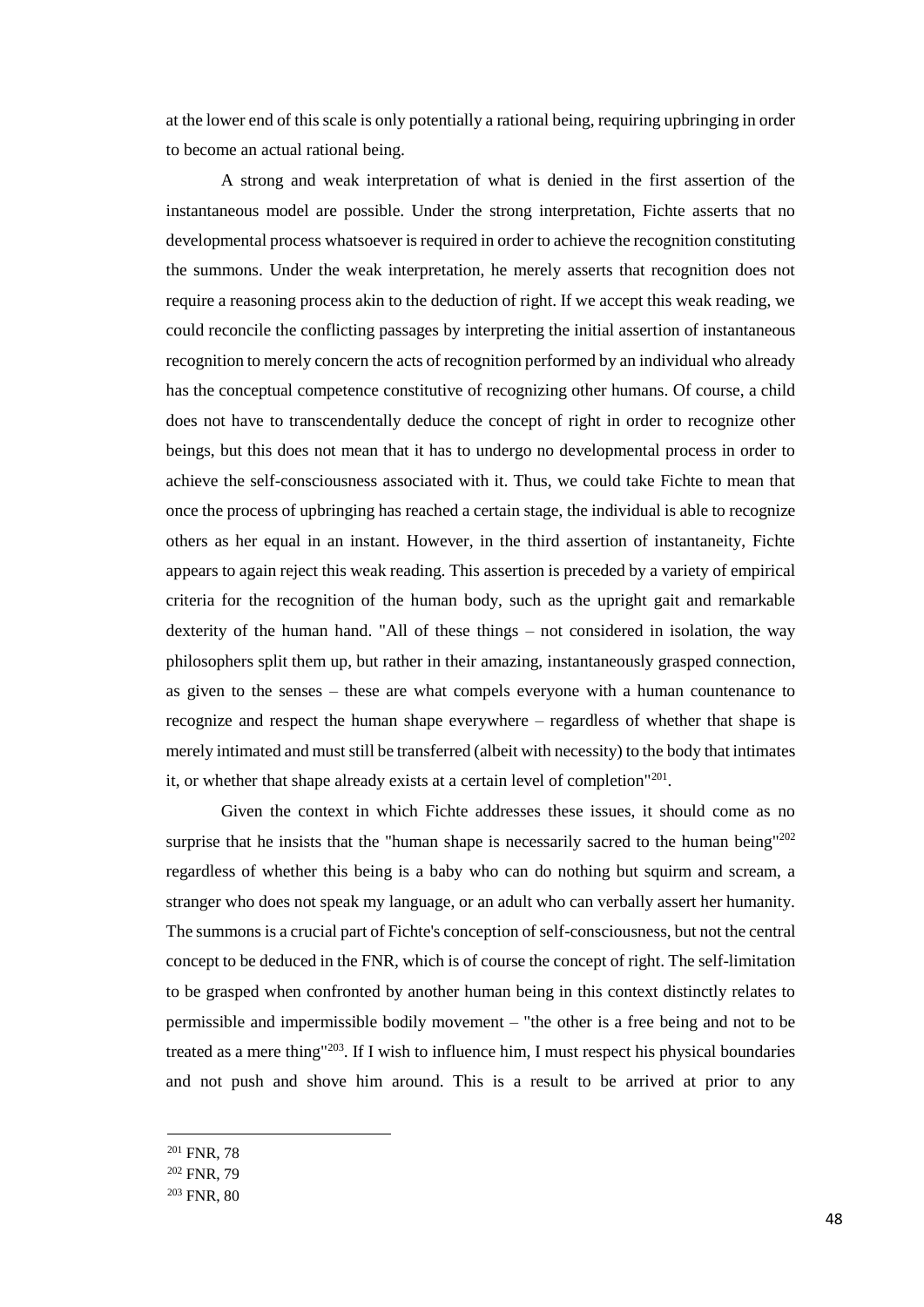communication or establishment of a social contract in which the other informs me of these normative limitations, as these limitations are constitutive of the mutual recognition of free beings. Individuals, no matter how uncultivated they are (or whether this uncultivated state is located within their ontogenetic or phylogenetic development) must be related to me by the concept of right or else I do not relate to them as individuals. In this sense, Habermas is right when he takes the notion of intersubjectivity in *FNR* to only establish the institution of (legal) relations of right rather than a cultivation of the I that requires intersubjective mediation in a significant sense. <sup>204</sup>

Nevertheless, this focus on the relation of right appears to lead Fichte to obscure a shift in perspective between different kinds of individuals, namely between those that are properly cultivated and those that are not. It is the latter that are yet to be summoned and thereby enabled to realize their rational capacities, but it is the former whose perspective Fichte takes when emphasizing that the body of an uncultivated human being must elicit both recognition and the understanding of its potential for cultivation. When it comes to the summons, it takes two to tango, but the role of these partners is asymmetrical insofar as one is actually, and the other merely potentially, a rational individual. It is an interaction between an agent of type I2a and one of type I2b, and its context is upbringing. In the Platner notes, Fichte remarks on the summons that "a free being decided to educate [*erziehen*] a being capable of being free for itself: for in them, there are all the conditions which make such a decision possible<sup>"205</sup>. Here Fichte again emphasizes that it is in the nature of human beings to recognize uncultivated reason and guiding the development of its natural potentials, but makes explicit that this is a decision by a "free being" as opposed to a "being *capable* of being free for itself"<sup>206</sup>. In the next section, I will argue that the spiritual cultivation by which an agent is brought up to be a rational individual<sup>207</sup> is the refinement of the capacity of the productive imagination, and that this capacity is developed in the process of language acquisition.

# 3.3. The cultivation of the human being as the refinement of the productive imagination

The spiritual development of human beings is treated in *Concerning the spirit and the letter*, where the specific capacity to be cultivated is named as being the productive imagination: "spirit as such, or productive imagination, may be described as a capacity for raising feelings

<sup>204</sup> See Introduction

<sup>205</sup> Fichte 1996², 159

<sup>206</sup> my italics

 $207$  As it is portrayed in the texts of the first winter semester as well as the Plater notes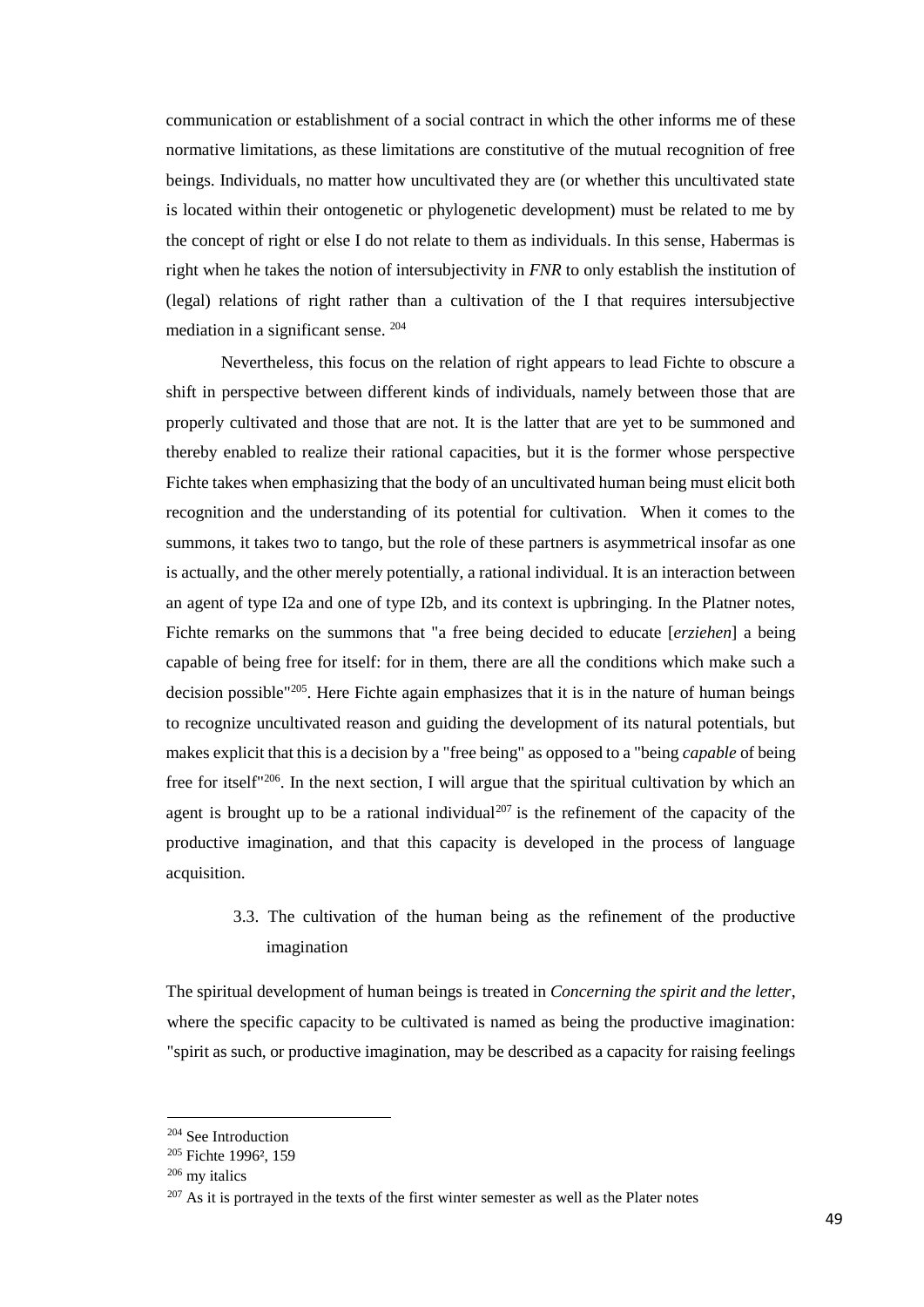to consciousness" <sup>208</sup> by converting "feelings into representations" <sup>209</sup> . This capacity is possessed by all human beings, and corresponds to the capacity to construct a Nachbild in response to a felt limitation. "Spirit in the special sense, in which we certainly appear to be justified in denying spirit altogether to many persons, is the ability to raise to consciousness the deeper feelings underlying those  $[\dots]$  which relate to the physical world"<sup>210</sup>. The 'special sense' of spirit enables the grasp of limitations that are not concerned with our material being, and therefore directly relates to what is elsewhere called the summons. Fichte states "these deeper feelings relate to a suprasensible world order, and the ability to raise them to consciousness may be termed the ability to convert ideals and ideas into [representations] $1211$ . Clearly, Fichte is here conceiving of the productive imagination as distinguishable in a way corresponding to the distinction between I2a and I2b. He goes on to posit the representations of 'deeper feelings' as arising within the context of communications: "These representations of a purely spiritual character are, for the purposes of communication between spiritual beings, clothed in bodies and thereby become expressed<sup>"212</sup>. In order to explain why such contexts must necessarily arise, Fichte goes on to refer to the drive to assume beings like ourselves outside ourselves and links it to the need for communication<sup>213</sup>. Since "spirits are unable to affect each other immediately […] they have to determine themselves according to the example of some appearance in the material world"<sup>214</sup>. The representations of a purely spiritual character are therefore to be identified with linguistic signs, which constitute the medium of self-harmonization by means of reciprocal communicative activity: "the closer the ideas that you develop within yourself on this occasion resemble those ideas that I developed in myself while engaged in this activity, the better your frame of mind will harmonize with mine<sup>"223</sup>. The harmony achieved through communication is therefore not primarily that I can get others to do what I want, but instead consists in mutual understanding. It this drive to harmonize with other human beings through communication that is here portrayed by Fichte as the engine of phylogenetic spiritual development: "In the human species, spirit constantly develops by means of this struggle of one spirit with another. Thus the whole species becomes richer in spirit"<sup>215</sup>. Similarly, in the Platner notes, Fichte asserts that the summons marks "the beginning of the production of reason by itself [and of] the

<sup>208</sup> EPW, 199

<sup>209</sup> EPW, 199

<sup>210</sup> EPW, 199

<sup>211</sup> EPW, 199

<sup>212</sup> EPW, 199

<sup>213</sup> EPW, 196

 $2^{14}$  EPW, 196. The path of argument here is mirrored in the Plater notes (Fichte 1996<sup>2</sup>, 156)  $^{223}$ 

EPW, 197

<sup>215</sup> EPW, 197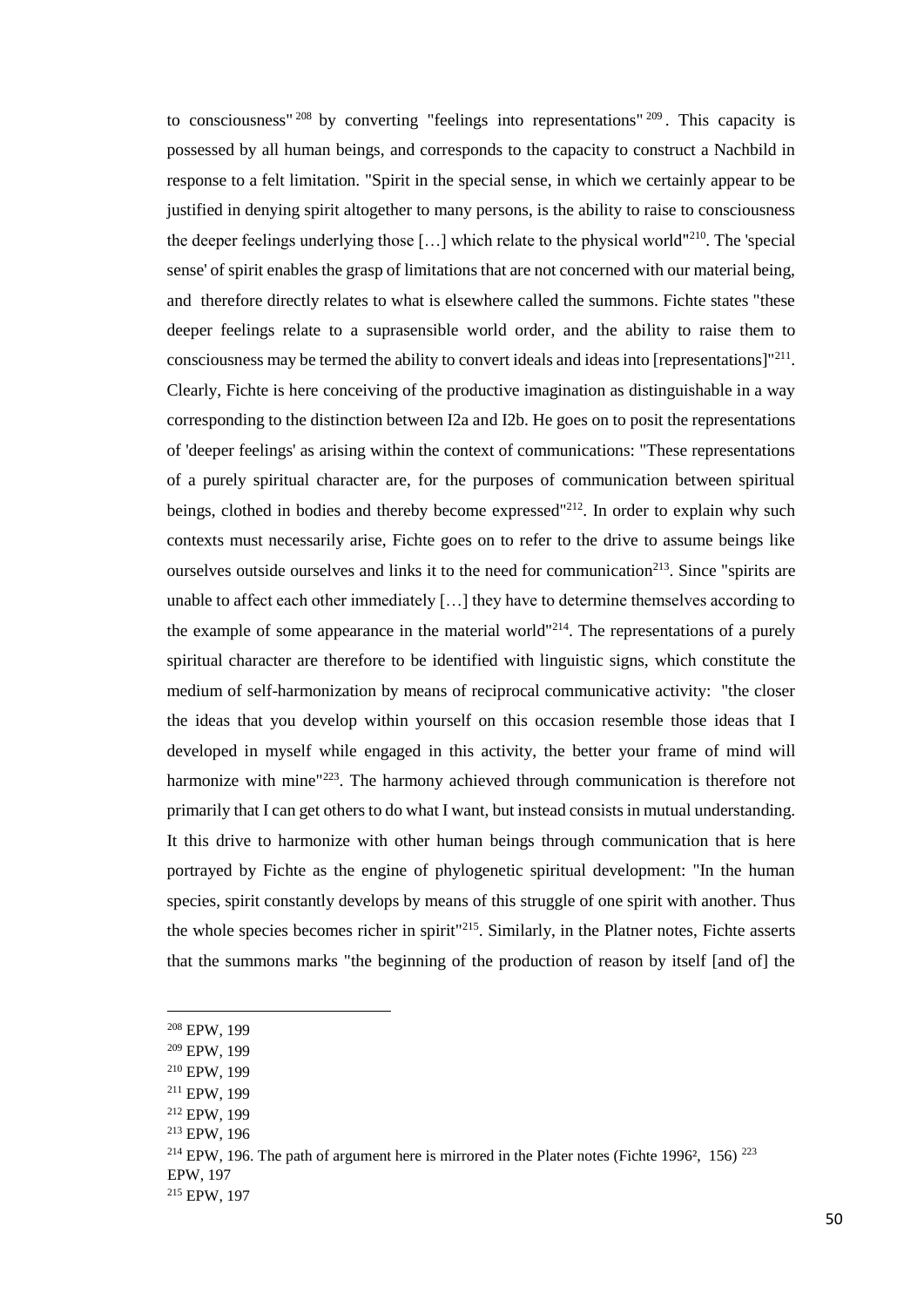intelligible world" and that "this influence can occur in no other way than as described above, through signs"<sup>216</sup>.

The production of reason by itself is thus to be understood as a cultivation of the productive imagination through communication of thought by means of signs. That this refinement of the productive imagination provides the agent with a 'concept of a concept' of the I can be inferred from a passage in the 2nd Introduction to the Wissenschaftslehre in which Fichte depicts the dogmatist's sad condition: "it is not that they lack the concept as such of the pure I, of mere rationality [*Vernuenftigkeit*] and spirituality; if this was the case they would also have to refrain from[*unterlassen muessen*] arguing against us, just as a brick must refrain from it. But it is the concept of this concept they are lacking, and which they cannot raise [*erheben koennen*]. They have it within them; they merely do not know that they have it"<sup>217</sup>. As in *Concerning the spirit and the letter,* the ability to act in accordance with a concept is ascribed to all human beings and marks that they, in contrast to a brick, possess spirit as such. Spirit in the special sense, in which it is most definitely denied to the dogmatist, consists in the ability to raise a concept of this concept to consciousness.

The concept of the concept of the I (I3) is the determinable sphere of rational beings, under which the agent determinately grasps herself as a free individual. The claims made in *UGuB*  and the Platner notes therefore suggest that the summons is to be understood as essentially involving a development of linguistic capacities. Fichte's claims that the concept of the human being as a species contains its formability, its responsiveness to reason, and its dependence on others further strongly suggest that these are characteristics the agent grasps herself as possessing in engaging in communicative acts. They are entailed by understanding oneself through the concept of I3, and further explain the rational individuals drive to cultivate the spirit of others in upbringing, and to cultivate herself as well as others in the process of coming to mutually understand one another and communicating our knowledge.

<sup>216</sup> Fichte 1996², 159

<sup>217</sup> SWI, 505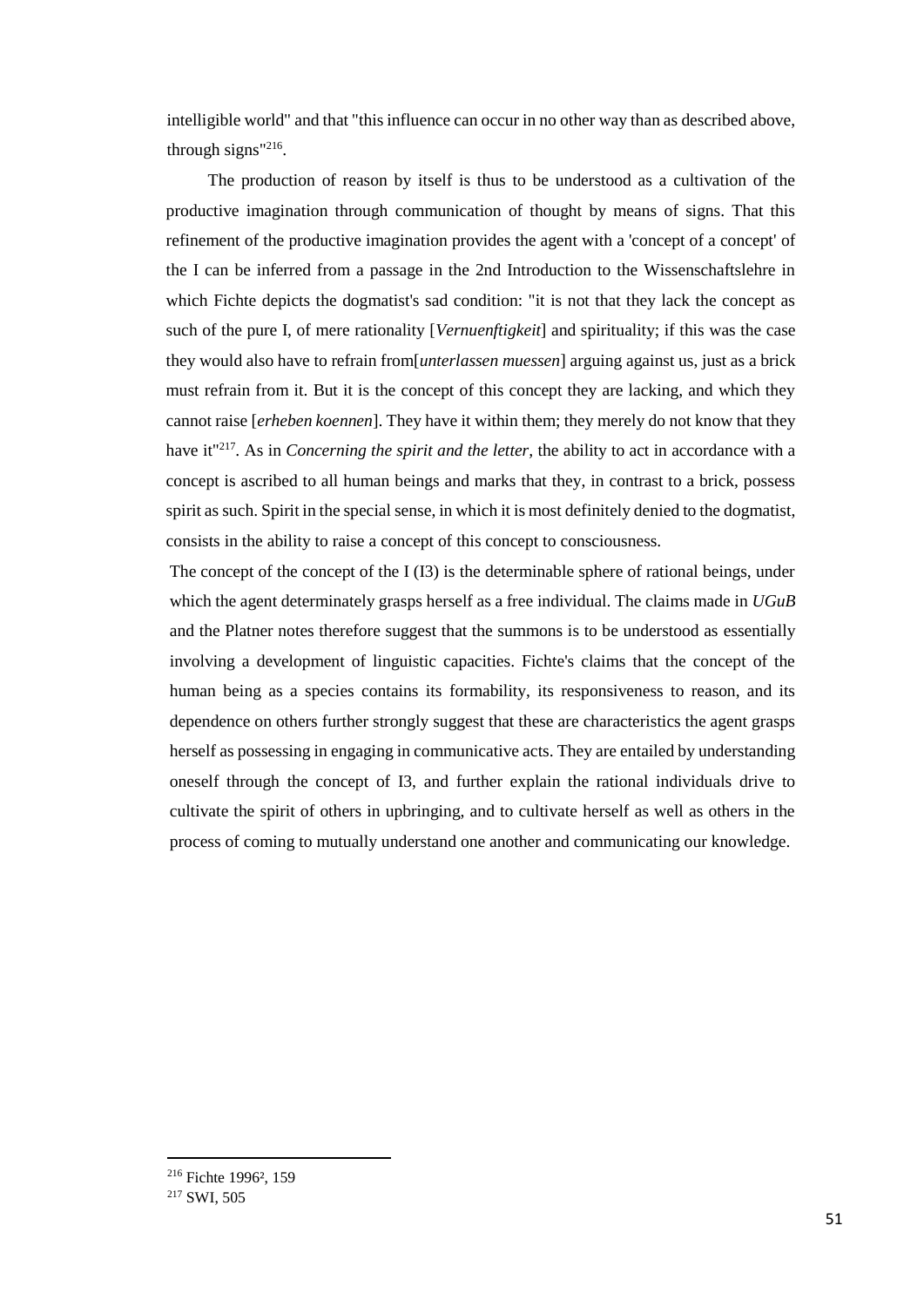# 4. The deduction of language

In the *Sprachfähigkeit* essay, the deduction of the concept of language (in the narrow sense) consists in the definition of the linguistic capacity and the discussion of basic drives which, in accordance with the highest principle, makes the development of language a necessity for the human being. The deduction has to answer the question of "what in general brought man to the thought of inventing a language"<sup>218</sup>, and more specifically: "how did man arrive at the idea of indicating his thoughts through arbitrary signs"<sup>219</sup>. The second part of the deduction in the wide sense, which demonstrates the possibility of developing a language, asks whether there is "in human nature the means which would necessarily have to be available in order to realize the idea of a language"<sup>220</sup>. This demonstration of the applicability of the concept of language takes the form of a kind of genealogy of sign use which shows how basic cognitive capacities of human beings can give rise to the protolinguistic communicative action of the *Ursprache*, and how this kind of communication can be further developed until it becomes properly linguistic communication by means of arbitrary signs. The application of the concept with regards to its more specific realizations in the sensible world concerns the manner in which different kinds of concepts (such as universal concept as well as concepts of the highest generality) come to be signified and a speculative account of the development of grammar. In this thesis, only the first two tasks of the wider deduction will be closely examined insofar as Fichte's account of universal signs and grammar are largely irrelevant to my purpose, although the most important and general aspects of the third appear in his account of the development of signs. The demonstration of the applicability of the concept of language with regards to the basic cognitive capacities of rational beings is largely implicit in Fichte's deduction of language, since his history of its development largely proceeds by considering determinate circumstances in which this concept is realized and falls short of its end. Hence the three subtasks of a deduction do not appear as demarcated in the essay on language as they do in FNR.

# 4.1. Expository methodological claims and definitions

In the early passages of his investigation, Fichte's employment of the highest principle is implicit but unmistakably omnipresent. It is only when giving a unitary characterization of human drives that an explicit expression is given: "sei immer einig mit dir selbst"<sup>221</sup> (SPR, 262), which can be rendered 'be always at one with yourself' or 'be always in harmony with yourself'. In the *Scholar's* 

<sup>218</sup> Fichte 1996, 120

<sup>219</sup> Ibid, 120

<sup>220</sup> Ibid, 121

<sup>&</sup>lt;sup>221</sup> Fichte 1996, 119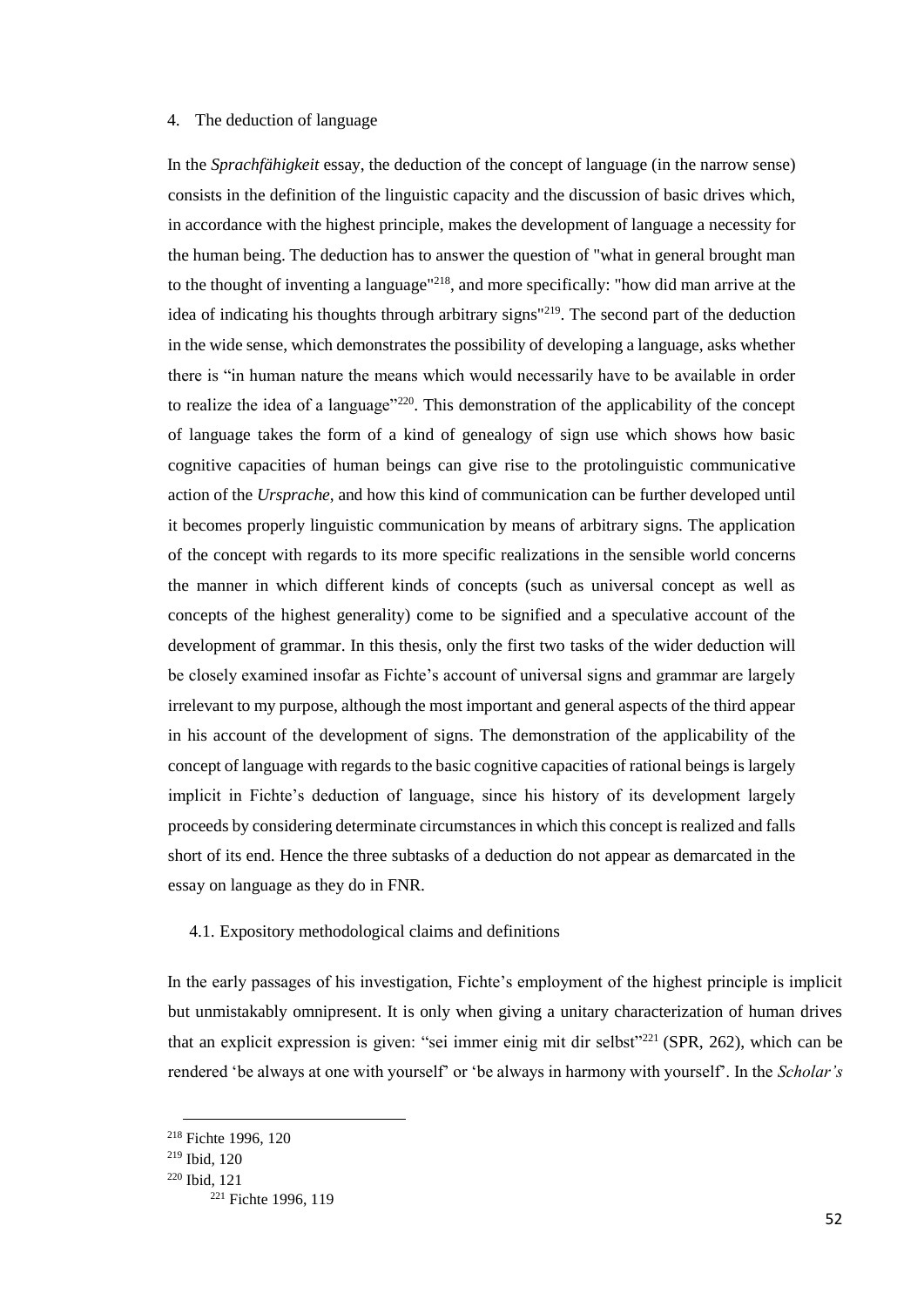*Vocation,* Fichte provides two teleological expression of the principle that resemble the version of the *Sprachfähigkeit* closely: In the first, he states that "Man is always supposed to be at one with himself; he should never contradict himself<sup>" 222</sup>. In the second, he states this somewhat more extensively as "Man's ultimate and supreme goal is complete harmony with himself and […] the harmony of all external things with his own, necessary practical concept of them (i.e. with those concepts which determine how things out to be"<sup>223</sup>. Put in this manner, the self in question is one which is constrained, and thus an empirically situated agent striving towards harmony.

Fichte begins the essay by making three negative demands on an investigation into the origin of language, to which he provides what he takes to be the correct methodological counterparts. These broad methodological demands mainly serve to distinguish Fichte's basic assumptions on how language is to be examined from prejudices he sees as pervasive in his predecessors by highlighting the superior assumptions of the method of the WL. First, "one must not resort to hypothesis, to an arbitrary list of the particular circumstances under which something like a language could have arisen<sup>"224</sup>. His negative emphasis on the multiplicity of ways in which such an investigation could be carried out and the thereby resulting "half-true explanations"<sup>225</sup> indicates that a true explanation must in some sense be unique and exhaustive. Furthermore, it rejects any empirical approach to the question, as the evidence it could provide always remains incomplete and necessarily insufficient. Instead, Fichte claims that "one must deduce the necessity of this invention from the nature of human reason; one must demonstrate that and how language must have been invented"<sup>226</sup>.

Second, Fichte warns against presupposing "the very result that one hoped to find"<sup>227</sup>. Given that the investigator is a linguistically competent being with a particular form of language, there is always the danger of taking aspects of the concrete realization of language we are familiar with as being essential to language as such. This error might take the form of assuming the innateness of certain rules or capacities that are only available to competent sign-users, or to make the false generalization that signs must always be audible. Instead, we must assume the "viewpoint of human beings who as yet still had no language but were supposed to invent it in the first place, who as yet did not know how language would have to be constructed but would have to create its rules for themselves from the beginning"<sup>228</sup>. To better understand what kind of pre-social individual Fichte has in mind, it is instructive to consider the *Scholar's Vocation* again. Fichte presents a nested

 $\overline{a}$ 

<sup>225</sup> Ibid, 119

<sup>222</sup> EPW, 149

<sup>223</sup> EPW, 10

<sup>&</sup>lt;sup>224</sup> Fichte 1996, 119

<sup>226</sup> Ibid, 119

<sup>227</sup> Ibid, 119

<sup>228</sup> Ibid, 119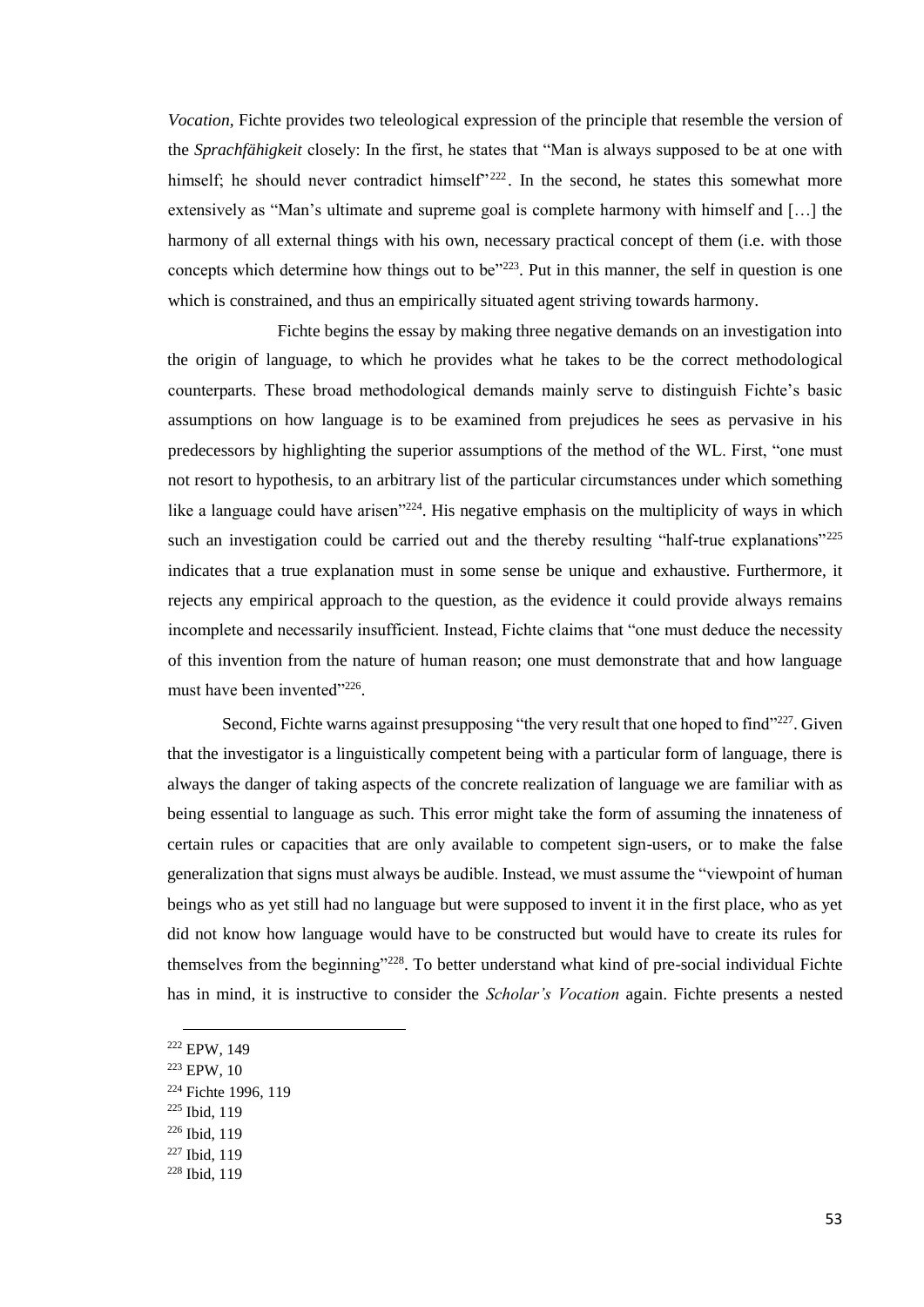structure of 'vocations' in order to determine the particular vocation of the scholar in light of the highest principle, the first to be subordinated to this principle being the vocation to society. Hence, he must first show why the human being must enter into community with others if it is to progress towards its highest calling, and therefore he must show how a human being prior to entering into such community must be considered. In this context he states that "neither here nor anywhere else does the expression 'man considered in himself and in isolation' mean man considered as a pure I [...] instead, this expression means merely man conceived of apart from all relationship to rational beings like himself<sup>3229</sup>. The demonstration of necessity of language (§4.2) strongly suggests that Fichte is concerned with the I considered merely as an embodied agent striving to overcome sensible obstacles in accordance with absolute tendencies. This I operates efficaciously in accordance with drives that, while grounded ultimately in I1b, are not thereby self-consciously represented to the I as I1b. By assuming a perspective of this manner and correlating it with an ordinary (albeit generic) consciousness posited as I2a, we are proceeding of course on developmental grounds. I2a is supposed to be an empirical agent not yet capable of the self-consciousness posited by I2b, but with a vocation to achieve it, as well as a basic set of drives and capacities that render this achievement possible. The process of developing sign-use until it constitutes linguistic communication has several necessary stages, to be discussed in the next chapter, of which Fichte sometimes speaks as taking up centuries.

Third, one must not lean "too heavily on arbitrary convention" in the sense of taking the arbitrariness of signs to indicate that their signifying relation was instituted by conventional agreement, like some kind of linguistic equivalent of the social contract familiar from modern political philosophy. As will be discussed below in detail, the arbitrary character of linguistic signs plays a central role in Fichte's definition and deduction of language, but not in the manner here dismissed by Fichte in which this arbitrariness is taken as the primitive form taken by signification as such rather than a developmental achievement.

Following these general methodological demands, Fichte goes on to provide three definitions concerning conceptual characterizations of the act and the immediate product of language<sup>230</sup>:

- 1. "Language […] is the expression of our thoughts by means of arbitrary signs [Willkürliche Zeichen"
- 2. Arbitrary signs are signs "explicitly determined to designate one concept or another"
- 3. "The linguistic capacity [Sprachfähigkeit] is the ability to signify thoughts arbitrarily [*willkürlich*]"

<sup>229</sup> EPW, 148

<sup>230</sup> Fichte 1996, 120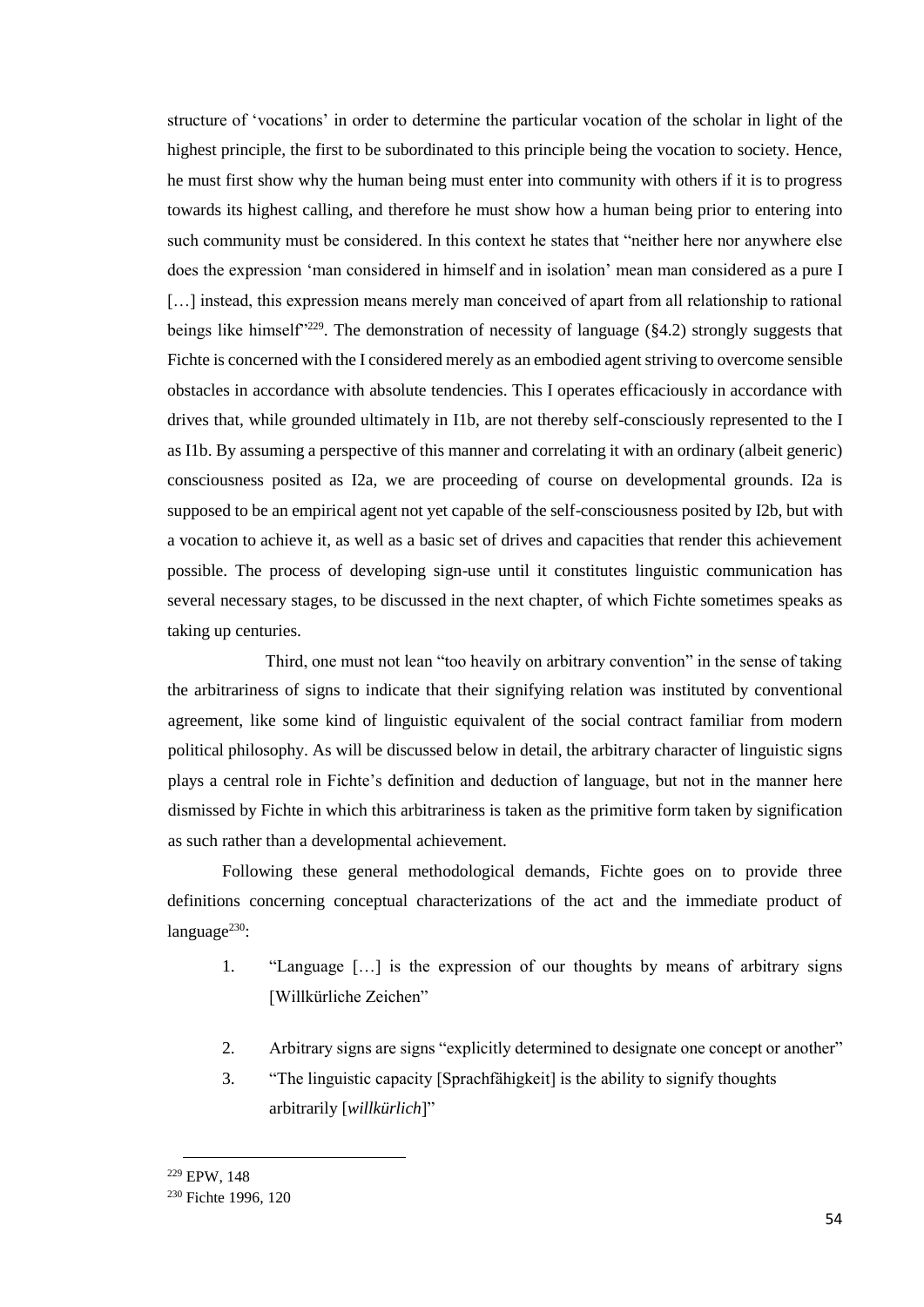The systematic importance of these definitions can be seen by unpacking the contribution made by the term 'arbitrary' [willkürlich] and the phrase 'explicitly determined to designate': 'Willkürlich', which appears in all three definitions, has two meanings, one which is captured by 'arbitrary' and one which is typically translated as 'voluntary'<sup>231</sup>. The noun form of this verb, *Willkür*, plays an important part in the practical philosophy of Kant, Reinhold, and Fichte, where it (broadly put) designates the will characterized as the capacity of choice rather than as *Wille,* the capacity to set ends or practical reason as such. Fichte states that he follows Reinhold's definition and that "one calls the will *Willkür* when one attends to the feature just indicated: namely, that it necessarily choses among several, equall possible actions"<sup>240</sup>. Fichte explicitly links these two senses in the course of pointing out why the "involuntary invention or use of language [such as through involuntary cries of pain] involves an internal contradiction"<sup>232</sup>. After repeating the definition of the linguistic capacity as the "ability arbitrarily to signify its thoughts", he states that "language therefore presupposes a choice [eine Willkür]"<sup>233</sup>. The two senses of *willkürlich* can thus be seen as characterizing respectively the communicative act and the sign thereby employed. The former is essentially voluntary and free, while the latter essentially signifies its object in an arbitrary manner.

The reason why the end of an act of using such a sign must be "explicitly determined to designate one concept or another" also relates importantly to the manner in which such a sign must be understood. Fichte explains that he defines arbitrary signs in this way in order to distinguish them from end-directed behaviour as such: "Our thoughts also manifest themselves through the effects which they have in the sensible world" in the form of action<sup>234</sup>. If another rational being observes my actions, they "can infer what I have thought from actions"  $235236$  insofar as they recognize the intention of which my behaviour is the result or expression. Fichte therefore emphasizes that the expression of thought by means of actions "is merely incidental"<sup>245</sup> unless it is explicitly intended to signify a thought. If another being observes me approaching the fridge and infers that I am hungry, my behaviour does not express a sign since its end is eating, not signification. In order for an action to constitute sign-use, "one must intend absolutely nothing more than the signification of thought; and language has no purpose whatsoever beyond this signification"<sup>237</sup>. The second definition strongly suggests that, like the lectures on Platner, the *Sprachfähigkeit* identifies the communication of thought by means of arbitrary signs with the

SoE, 151

- <sup>232</sup> Fichte 1996, 121
- <sup>233</sup> Ibid, 120-121
- <sup>234</sup> Ibid, 120
- <sup>235</sup> Ibid, 120
- <sup>236</sup> Ibid, 120
- <sup>237</sup> Ibid, 120

<sup>&</sup>lt;sup>231</sup> Cf. Surber, 34-35.<sup>240</sup>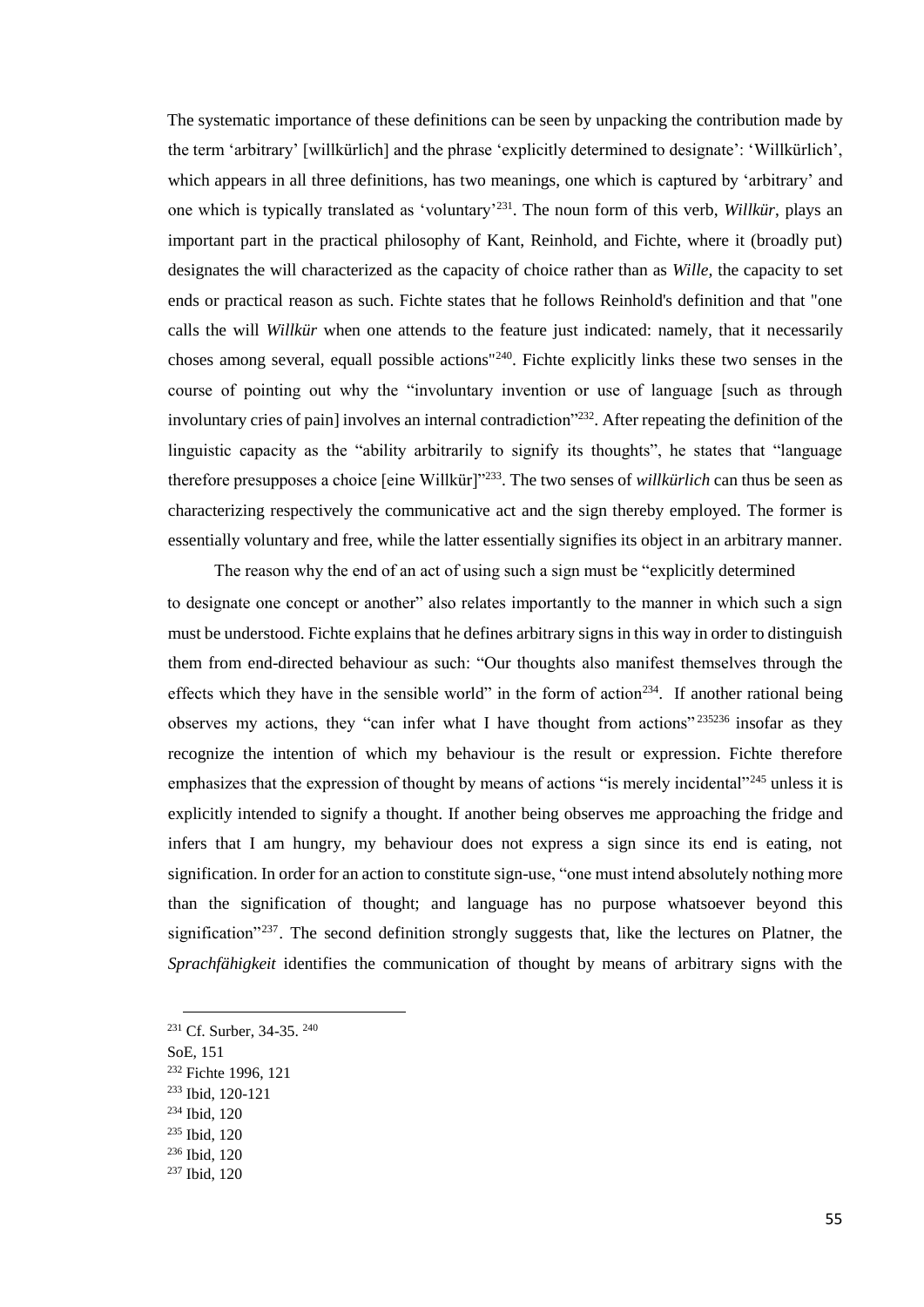*Aufforderung*. In FNR, Fichte states the following formal condition concerning comprehension of the latter which mirrors his restriction on the understanding of arbitrary sign-use: "it would have to be impossible to think that the action had any other end […] unless it were intended as one that intended to produce cognition"<sup>238</sup>. It therefore tells us something important about the recognition of rational causes operating in the sensible world: while rational beings have an understanding of the actions of others as expressing thoughts, insofar as they take some sensible effect to manifest an intention that is its cause, this understanding is crucially distinct from the recognition that the other's intention was to signify a thought through its effects in the sensible world. While the former understanding interprets the other's action as being in accordance with a concept, the latter can only render her actions intelligible by assuming that she has a concept of a concept. A sign is the product of such an action, as the communicative act only succeeds if the sign is understood by me as expressing the concept you intended to communicate with it. Your intention and my recognition of it are reciprocally determined elements of the communicative act.

# 4.2. Demonstration of the necessity of language

Fichte begins to answer the question of how human beings must have arrived at the idea of a language by recapitulating the AADD, and it is in this context that he first states the highest principle: "Man proceeds to modify raw or bestial nature according to his own purposes. This drive must be subordinated to the highest principle in man, which is: Be always at one with yourself" (Surb 122). He goes on to state that in the primitive manifestations of the highest principle, human beings are not self-consciously aware of acting in accordance with this principle:

"According to this principle, he constantly produces the most universal expressions of his power, without, however, being conscious of it [I.e., the principle]. Man seeks this  $$ not directly from a clearly conceived determining principle, but from one interwoven through his entire being and without any contribution from his free will – to subjugate irrational nature so that everything will harmonize with his reason, since only under this condition can he come into harmony with himself<sup>"239</sup>.

The human being can act efficaciously in accordance with the highest principle despite lacking free will and awareness. In this sense, the depiction of human drives in the *Sprachfähigkeit* and other texts of the winter semester is closer to the *System of Ethics* than it is to FNR. In SOE, Fichte speaks of an "original, determinate system of drives and feelings [that is] fixed and determined independently of freedom<sup>"240</sup>, and which accounts for our drive

<sup>238</sup> FNR, 37

<sup>239</sup> Fichte 1996, 122

<sup>240</sup> SOE, 105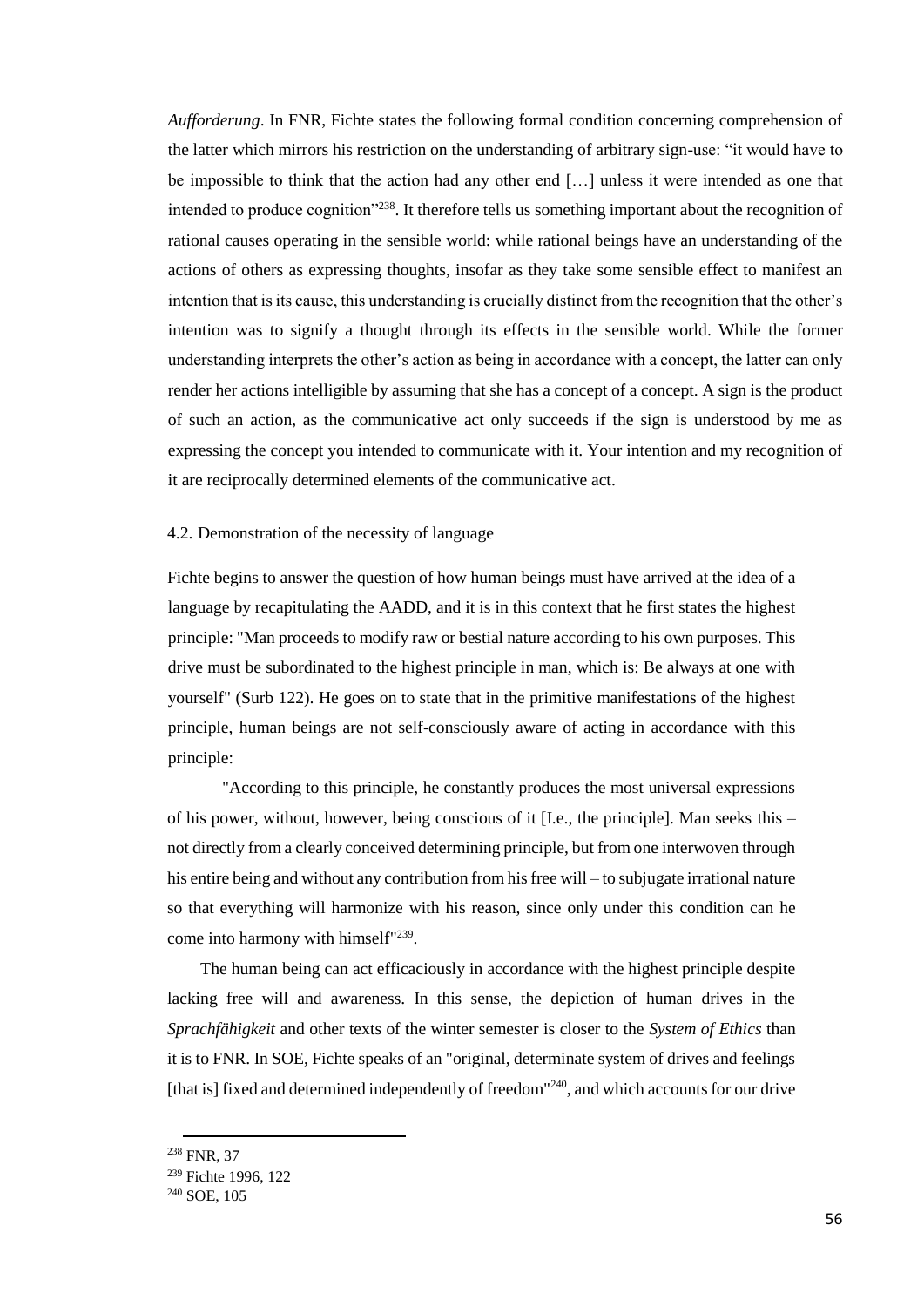for self-preservation shared with nonrational life. Nevertheless, he claims that "my drive as a natural being and my tendency as a pure spirit" are not to be understood as separate, but constitute (from a transcendental perspective) two sides of "one and the same original drive  $[U$ rtrieb]<sup>"241</sup>. What distinguishes this natural drive from the manner in which it occurs in other natural beings is that it does not compel the human being to act with necessity. I cannot help feeling hungry, and it is not up to me that this hunger can only be quenched in certain determinate ways (I.e. by attaining and consuming food), but by virtue of the capacity for free reflection it is up to me whether I act on it. Further, Fichte claims in SOE that "this consciousness of my freedom is a condition of I-hood"<sup>242</sup> and that it is "not an *original* but an *acquired* state"<sup>243</sup>. Formal freedom "consists merely in the fact that a new formal principle, a new force, comes upon the scene, without making the slightest change in the material contained in the series of effects. In this case it is no longer nature that acts, but a free being, even though the latter brings about exactly the same thing that nature itself would have brought about if it could have continued to  $\arctan 244$ . The natural drive presents me with the feeling of hunger and a structure of means and ends that allows me to satisfy this need. In consciously choosing to acquire and eat food, I do what the drive would compel me to do if I was a merely natural being, but I do so freely and therefore perform a formally distinct act than the animal. *That* the act occurs depends on freedom, but the way in which it occurs depends on nature. Material freedom "consists in this: not only does a new force come upon the scene, but there is also a completely new series of actions, with respect to the content of the same. Not only does the intellect engage from now on in efficacious action, but it also accomplishes something completely different from what nature would ever have accomplished"<sup>245</sup>. Again, the characterization of an agency that is formally free but unaware of its free efficacy corresponds to the real efficacy striving to subordinate the not-I of I2a. The next section will show how this distinction between formal and material freedom are also at work in Fichte's account of the development of signs.

Fichte further follows the AADD by rejecting the idea that the original disposition of human beings towards each other consists in a drive to subordination: "in the primordial nature of man a principle must be discernible which makes him behave differently towards others of his kind than he behaves towards nature [...] it is the drive toward self-

<sup>241</sup> SOE, 125

- <sup>242</sup> SOE, 132
- <sup>243</sup> SOE, 131

<sup>244</sup> SOE, 132-3

<sup>245</sup> SOE, 133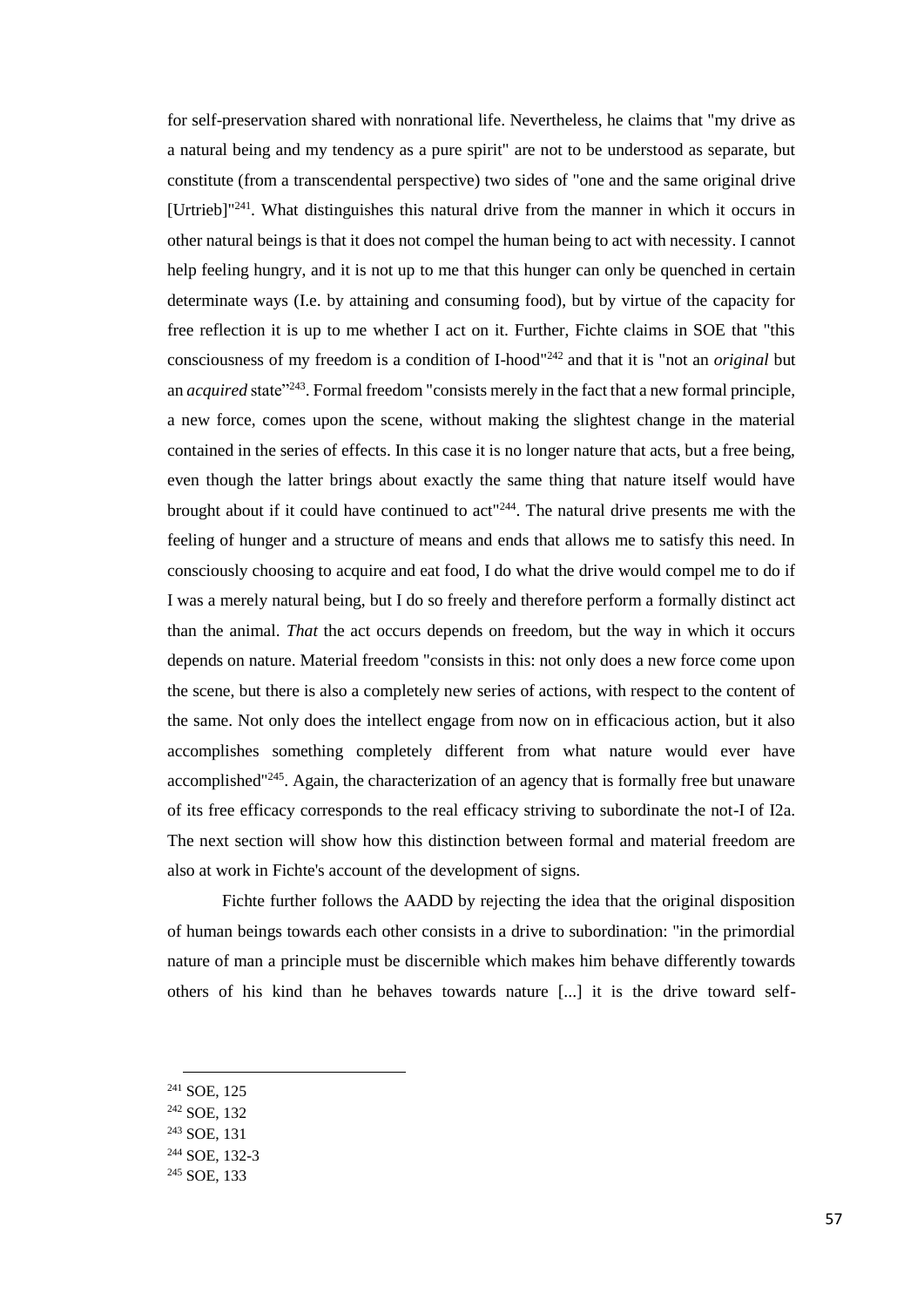harmonization which leads man to seek rationality outside of himself<sup>"246</sup>. Instead, humans originally manifest a different drive in response to others of their kind: "If [the agent] should now encounter an object which already manifested the rationality which he seeks [...] he has found something that harmonizes with him; would it not be absurd to want to make an object conform to his drive, which, without his own doing, already conformed to it<sup>"247</sup>. Hence an encounter with a rational object is in harmony with one's drive and constitute an experience of satisfaction, which awakens the communicative drive: "As soon as he actually encountered a being of his own kind in a reciprocal relation, it is precisely this drive that would have to produce in him the wish to indicate his thoughts to the other […] and, on the other hand, to be able to obtain from the other a clear communication of the other's thoughts"<sup>248</sup>. Communication with the other is necessary for self-harmony, as we might otherwise come to misunderstand each other's intention: "In such a case, man would come into open contradiction with his own purposes and consequently would be in direct conflict with the harmonization with himself" <sup>249</sup>. The desire for intersubjective harmony of communicative intentions becomes a necessary part of the drive for self-harmony: "Thus I wish that the other might know my intention [and] to know the intentions of the other", and "thus arises the task of inventing fixed signs by which we can communicate our thoughts to the other<sup>250</sup>. Fichte thereby takes himself to have demonstrated the necessity of language *a priori*, as an idea to be realized: "Accordingly, in the drive grounded in the nature of man to discover rationality outside of himself there lies the particular drive to realize a language, and the necessity to satisfy it enters when rational beings enter into reciprocity with one another"<sup>251</sup>. In the Platner notes, Fichte states that the drive to expect rational beings other than ourselves is accompanied by a drive "to modify their reason by [my] own […] to cultivate"<sup>252</sup>. Hence, I do not intend to modify them as I modify mere matter: "Man wants to rule  $[\dots]$  but he wants to rule through reason<sup> $1253$ </sup>. A rational influence is possible by means of signs, which allow us to express and understand thoughts. These drives are further commented on in the *Scholar's Vocation*, where it is stated that "within the social drive, or the drive to interact with other free, rational beings […] are the following two drives: the drive to communicate [...] and the drive to receive <sup>254</sup>. Presumably, these subdivisions of the

<sup>247</sup> ibid, 122

- <sup>248</sup> Ibid, 123
- <sup>249</sup> Ibid, 123
- <sup>250</sup> Ibid, 124
- <sup>251</sup> Fichte 1996a, 124
- <sup>252</sup> Fichte 1996b, 160 1
- <sup>253</sup> Ibid, 161
- <sup>254</sup> EPW, 163-4

<sup>246</sup> Fichte 1996, 122-3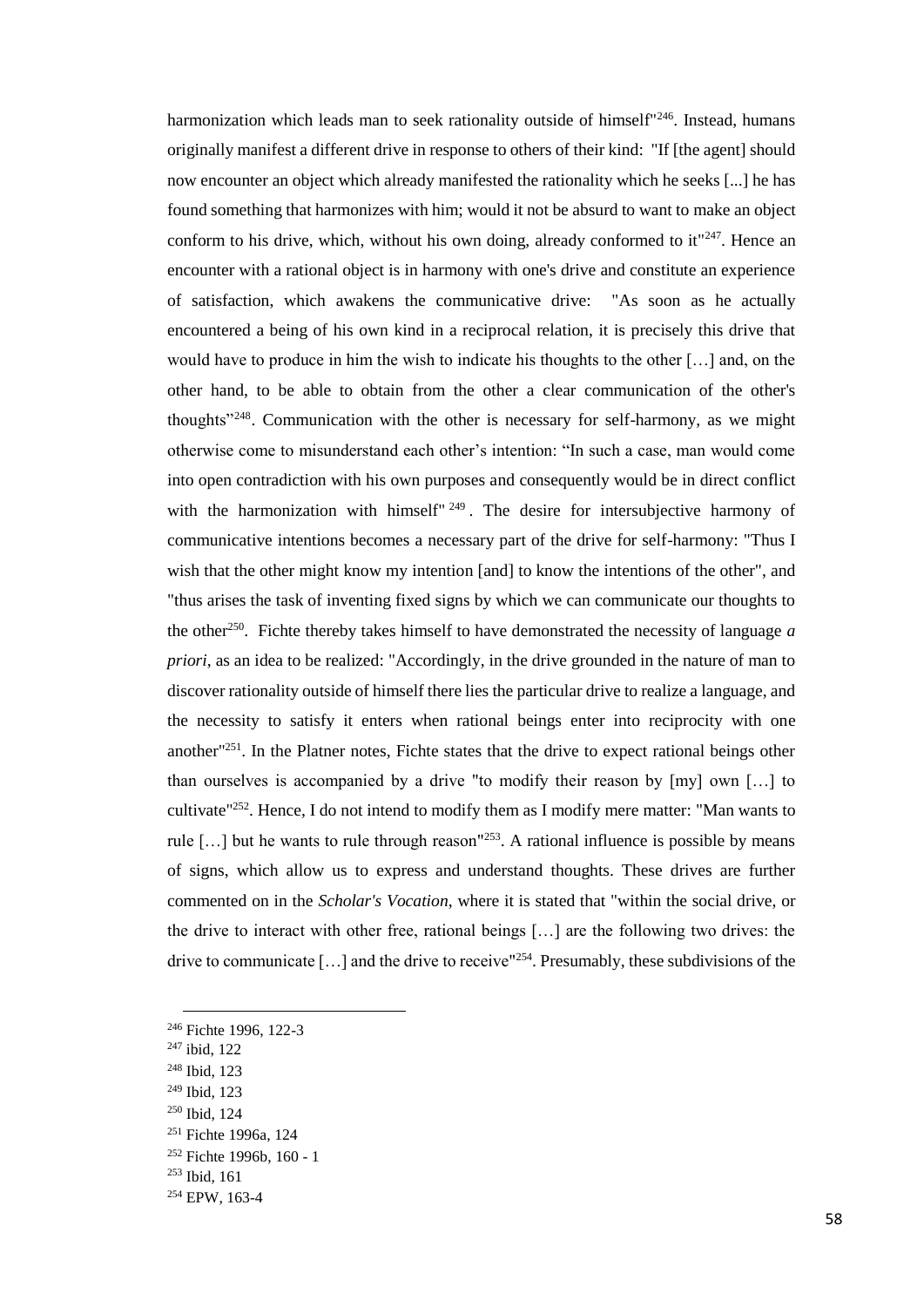social drive are also what Fichte refers to in FNR when he states that what characterizes the reciprocal interaction by means of signs is "only the giving and receiving of knowledge"<sup>255</sup>. In this context<sup>256</sup>, Fichte provides a developmental characterization of how a drive comes to guide the activity of an agent, and of how the agent comes to consciously manifest this tendency: "Every drive has to be awakened by experience before we can become conscious of it […] in order for a drive to become an inclination and in order for its satisfaction to become a need, the drive in question has to be developed through frequently, repeated experiences of the same type"<sup>257</sup>. This is the way in which the human being becomes aware of its determinate finitude and in turn strives to develop its communicative capacities, as will be discussed in \$4.3.2.

# 4.3. Demonstration of the possibility of language

Fichte provides a kind of genealogy of how language must have developed by beginning with a human being equipped with the basic rational capacities and depicting stages of its striving to realize its drive to communicate. In accordance with the above cited comments from the *System of Ethics*, *Concerning the spirit and the letter* and the *Scholar's Vocation*, these basic capacities are cultivated by experiences which frustrate manifestation of this drive, and occur necessarily as a result of the inadequacies of the kind of sign that is employed. Hence, the question to be answered in the demonstration of the applicability of the concept of a language is put forward as follows: "Is there in human nature the means which would necessarily have to be available in order to realize the idea of a language? Can one trace out these means, and how would they have to be used in order for the goal to be achieved? If such means could be found, a history of language could indeed be outlined *a priori*. And such is in fact the case<sup>"258</sup>. I will show that each step in this development presents a set of components important to the procedure of a pragmatic history as outlined and practiced by Fichte: it gives the formal and material conditions of an act, relates it to the highest principle in the form of a drive, and shows why this act-type is an insufficient manifestation of this drive by depicting determinate instances of application in which the agent finds her attempts to act in this manner systematically frustrated. This latter element of frustration thus brings the act-type into contradiction with the drive it manifests and leads to further steps of development of the communicative act and the thereby instantiated signs, until a formally and materially free

<sup>255</sup> FNR, 38

<sup>256</sup> The *Scholar's Vocation*

<sup>257</sup> EPW, 162

<sup>258</sup> Fichte 1996, 121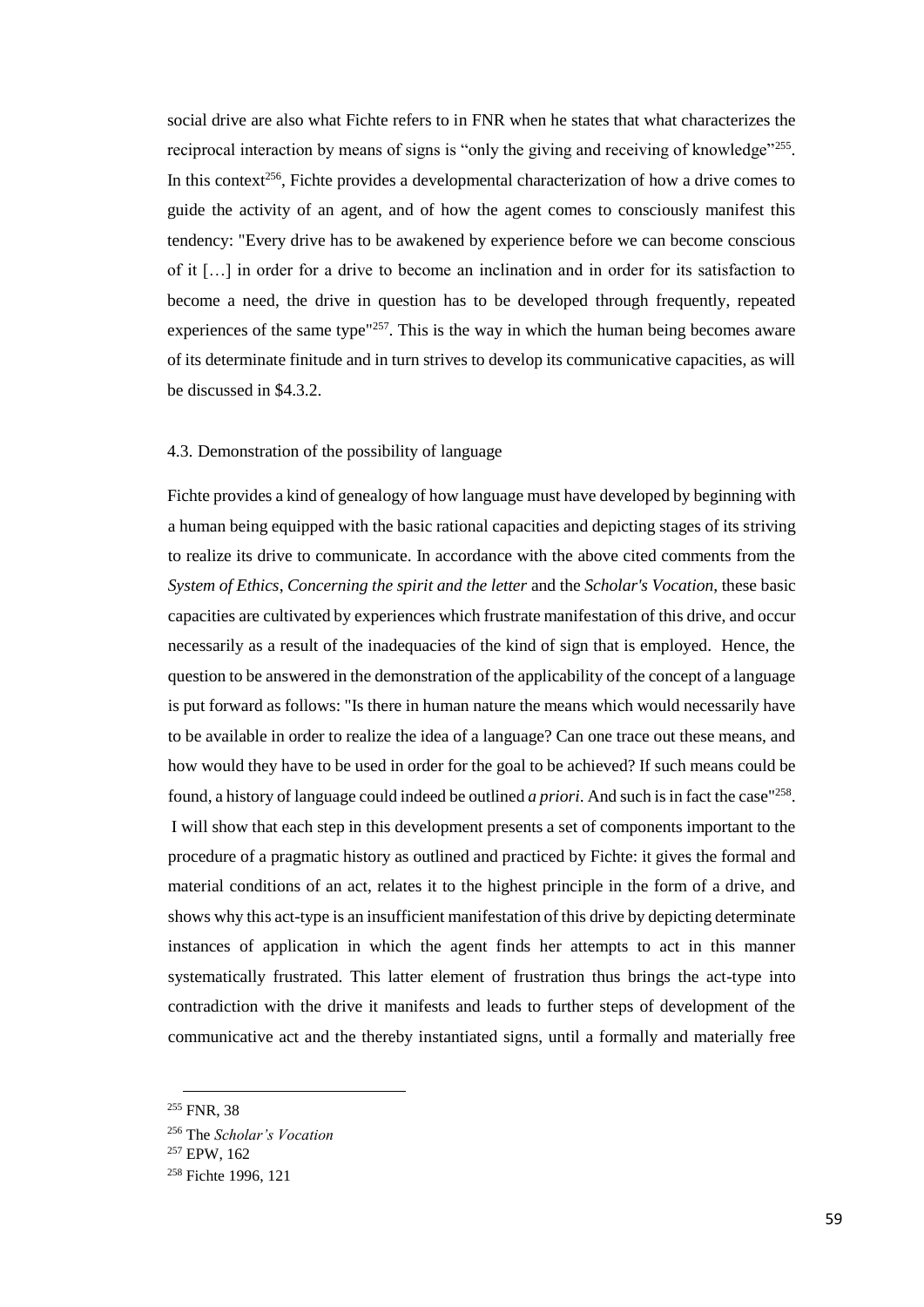kind of communication – by means of arbitrary signs – is possible. I will present the development of language as consisting of three main steps corresponding to different kinds of signs.

First, a system of visual signs that is grounded in the capacities of the productive imagination basic to human perception and agency (in the sense of I2a). This kind of sign will be shown to be inadequate both formally and materially. Second, a system of audible signs that, although superior to the first, is still ultimately grounded in the basic capacities of imagination (such as association). This kind of sign will be shown to be materially inadequate. Third, a system of audible signs of arbitrary character that is grounded in the developed capacity of the productive imagination, depends on the understanding of rational causes, and is formally and materially free. Before turning to the development of language, we must turn to Fichte's treatment of the preliminary question of the application of the concept of rationality

# 4.3.1. The recognition of rationality

As in FNR, Fichte turns to the criterion of rationality, asking "on what basis is [the agent] supposed to know the rationality of the object encountered?"<sup>259</sup>. Also as in FNR, the initial task in answering this question lies in distinguishing rational action from other types of purposive action in nature. An irrational living thing is either one which "grows, bears fruit, and so forth according to definite rules, or one which acts from a definite instinct for nourishment, sleeps, awakes, and so forth, and which he therefore judges to be behaving purposively"<sup>260</sup>. Similarly to the MTA, Fichte takes there to be fundamental differences between plants (as organized products of nature), animals (as articulated products of nature), and humans, although these differences are here not stated in the context of mereological properties, but rather in the kind of laws governing the behaviour of living things. Similarly to the AADD, the behaviour in question invokes tendencies revealed in the interaction of human agents<sup>261</sup> and non-rational lifeforms. What both the purposive behaviour of plants and that of animals have in common in this context is that a nonrational lifeform does not alter its purpose in accordance with my action, but "goes on its way without a change in its purposes"<sup>262</sup>. The criterion that marks out specifically rational life is what Fichte calls "action according to varied purposiveness, namely that of an action which is varied according to our

<sup>259</sup> Ibid, 123

<sup>260</sup> Ibid, 123

<sup>&</sup>lt;sup>261</sup> Fichte here speaks of an interaction between a nonrational lifeform and 'natural man', which I take to mean prereflective agents of the I2a type.

<sup>262</sup> Ibid, 123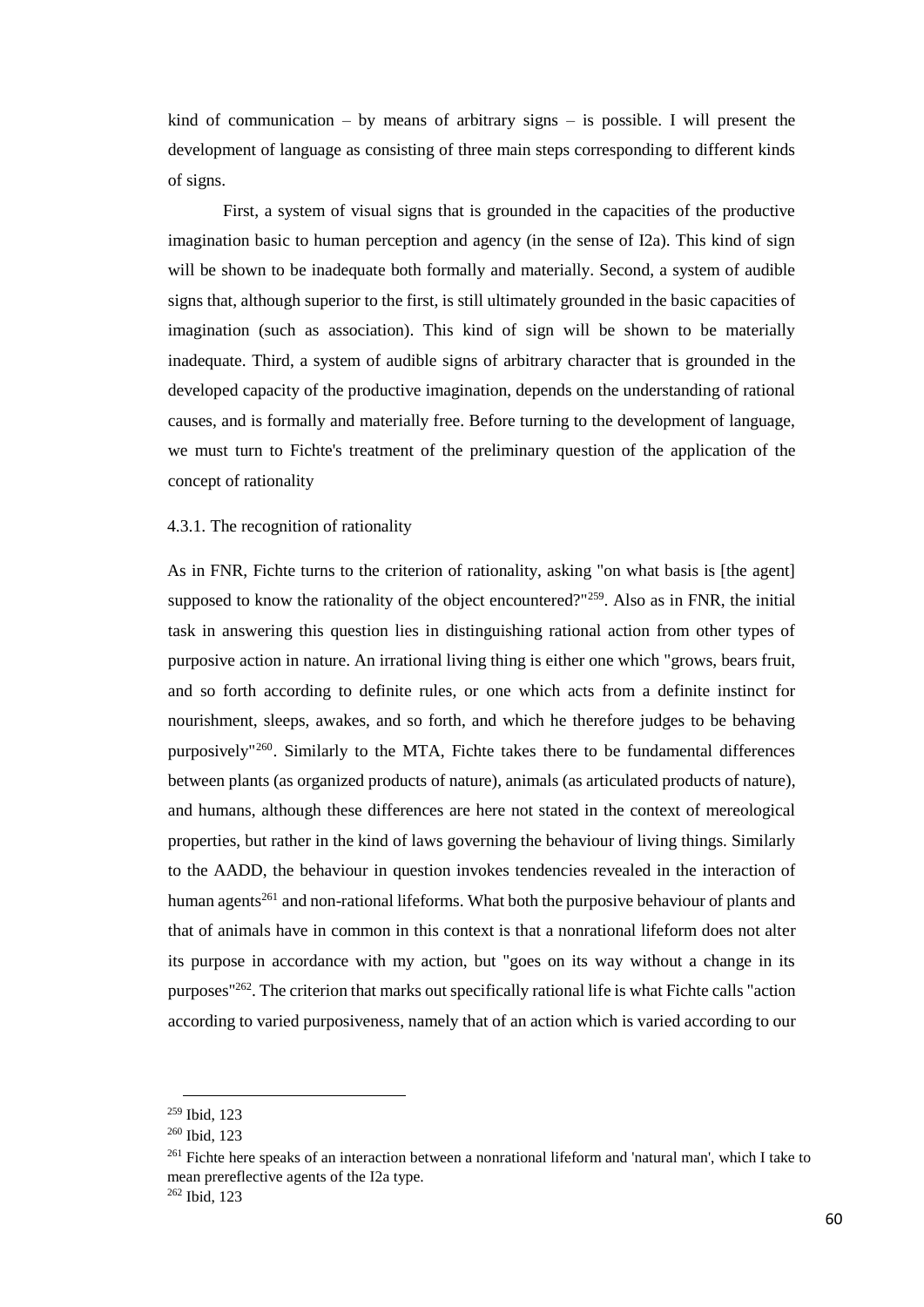own purposiveness"<sup>263</sup>. This kind of action exhibits a reciprocity which Fichte describes as follows:

"Only a being which, after I have expressed my purpose to it, alters its own purpose in relation to my expression, which, for example, uses force if I use force against it, which acts kindly to me if I act kindly to it: only such a being can I know to be rational. Then I can conclude from the reciprocity which has arisen between it and me that it has comprehended a representation of my manner of behaviour, has adapted it to its own purposes, and now as a result of this comparison freely gives its own actions another direction. Here an interchange between freedom and purposiveness is clearly revealed, and in this interchange we recognize reason"<sup>264</sup> .

Clearly, this kind of reciprocity is insufficient for the recognition of rationality as it is manifestly false that we can only enter into this reciprocity with beings capable of rationality. If I act kindly towards my cat by petting its head, it reacts kindly by brushing itself against my hand or licking it, and it would bite me if I were to hit it. It may seem unfair to use a cat as an example, as many domestic animals have undergone evolutionary change through selective breeding by humans who have thereby altered these life forms in order to exhibit social sentiments similar to ours. Nevertheless, Fichte sets himself up for this challenge in the corollaries to FNR§6 when he states that demonstration of the applicability of the concepts of rationality and right includes showing "whether it might not even befit the loyal house-pet $2^{65}$ . If we take his list of examples to be disjunctive, then the criterion seems even more inadequate. There may not be many animals that repay human expressions of kindness with kindness, but many that repay force with force. In none of these cases do we have to ascribe rationality to the creature we interact with. Consequently, Fichte's explicit criterion of rationality in the *Sprachfähigkeit* is deeply problematic. At best, varied purposiveness can be postulated as a necessary but not sufficient criterion of rationality. In this manner, it resembles the ascription of sense as the understanding of the vulnerability of the other being, and the ascription of a sensory apparatus similar to mine. It is a criterion for recognizing an agent of type I2a rather than I2b. I will show that something like this is at work in Fichte's depiction of communicative interaction by means of non-arbitrary signs.

<sup>263</sup> Ibid, 123

<sup>264</sup> Ibid, 123

<sup>265</sup> FNR, 75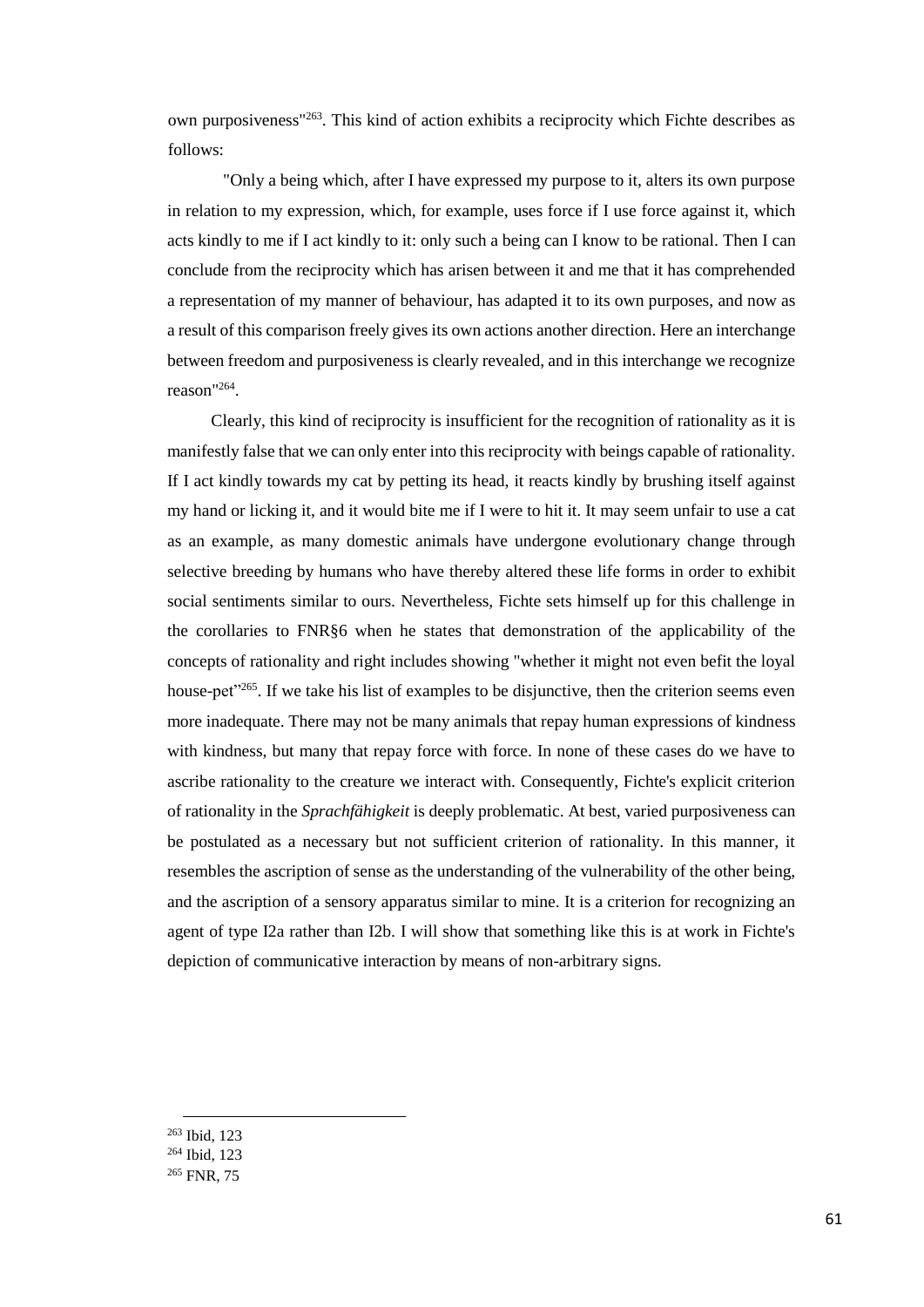#### 4.3.2. The development of language from the *Ursprache* to arbitrary signs

4.3.2.1. From iconic visual signs to accidental audible signs

Proper sign use begins with what Fichte calls the 'hieroglyphic language' or *Ursprache*  (primordial language). These first signs signify their object by means of resemblance. Grasp of them those requires the exercise of those perceptual capacities by which we recognize these object. Use of them requires an understanding of the other as possessing these perceptual capacities too. Fichte states a basic principle of the *Ursprache*: "Just as nature signified something to human beings, exactly thus did they have to signify it to one another through freedom"<sup>266</sup>. Similarly, in his Platner notes, Fichte claims that "the whole of our early system of signs is oriented towards the presence of the object which is supposed to be known and conceived"  $267$ . This 'orientation towards the presence of the object' can again be interpreted along the formal and material conditions of an action. That we can direct the other's attention is made manifest by the most primitive communicative act, of pointing at an object<sup>268</sup>. In this case the object is present both to the user of the sign, the addresser, and the addressee whose attention is directed to it by the pointing. This act, although not yet employing iconic signs, reveals a formal condition of such signs – that the attention of the audience can be influenced by gestures. The material aspect of iconic sign, that is the manner of signifying an object to another by imitating a feature of it, concerns a different orientation towards a present object, namely the manner in which we come to know it ourselves in intuition. In recognizing an object, I attend to it and exercise my productive imagination by internally imitating its shape. Hence, in order to signify it to an other, I outwardly imitate this shape through gesture. Of course, Fichte takes it that a similar mechanism concerns iconic audible signs such as when I imitate the bleating of a sheep. "The first signs of things, according to these principles, were derived from the workings of nature: they were nothing more than an imitation of it"<sup>269</sup>. The relevant effects to be imitated relate to vision and hearing, as Fichte takes the impressions of the other sensory modalities to be too indeterminate. I signify an object by using my body to imitate some visible or audible properties of it, intending the other to recognize a resemblance between the sign I produce and the object I wish to signify. Someone who employs such signs "does externally and perceptibly for the other what he himself must do internally in order to grasp the object. – One conceives in front of another, as it were<sup>"270</sup>. Fichte initially depicts the way in which we

<sup>266</sup> Fichte 1795, 267

<sup>267</sup> Fichte 1996b, 161

<sup>268</sup> Ibid, 156

<sup>269</sup> Fichte 1996a, 125

<sup>270</sup> Fichte 1996b, 161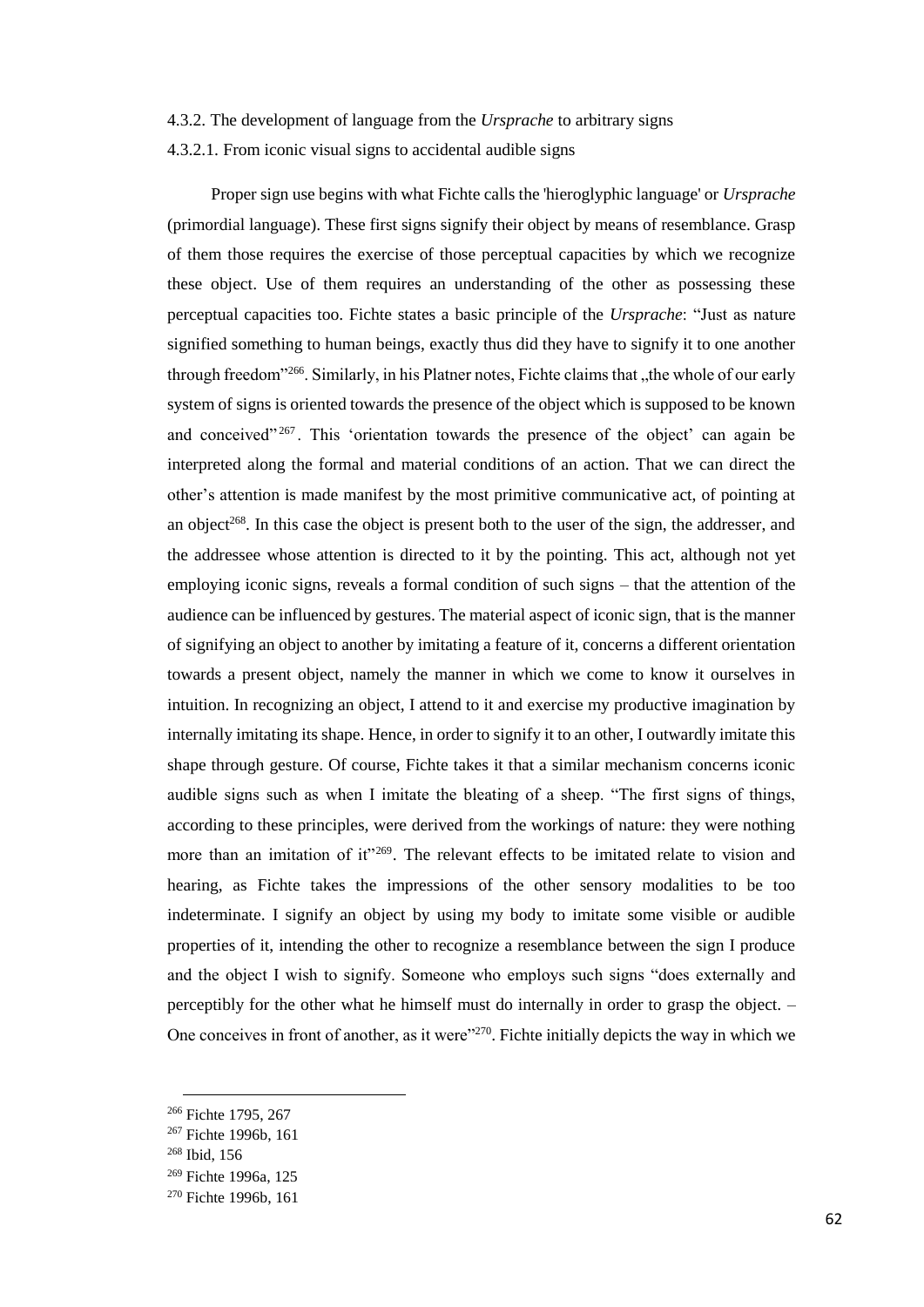immediately know an object intuited in visual perception in terms familiar from previous sections: "To notice something with the eye, its shape must be internally copied, its outline grasped; this act is actually that of immediate knowing, something characteristically human. Nature is a shape in repose. The character of freedom arises through motion"<sup>271</sup>. The human body figures significantly in this depiction of this gestural language, but contrary to the body as it figures in the deduction of the summons in FNR, it is not at rest but reveals its freedom in movement, performing a determinate act. The motion which Fichte links to freedom is not only that of the articulated body, but (as the description of vision indicates) but of the shapes drawn in the productive imagination, which the agent imitates through bodily movement in employing a gestural sign. An object is grasped by me in sensible intuition through the construction of a Nachbild in the productive imagination. As discussed above, representations of objects implicitly refer to my activity as limited and are therefore intrinsically related to schemas of possible actions. Vorbild and Nachbild are directly related in hieroglyphic sign use as I employ my body as a sign in imitating the object, for example by tracing its shape with gestures. What is supposed to result from my action is that the other, in internally imitating this shape in intuition, produces the same kind of Nachbild that serves as Vorbild for my action.

Similarly to the account of FNR, communication by means of the hieroglyphic language thus presupposes an ascription of sense to the other. In employing a sign of this kind, I grasp the other as possessing sensory capacities akin to my own. Also, the other is recognized as performing the same kind of bodily movements that I am capable of when she is communicating to me. The addressee of my communicative act is necessarily posited as my equal in our shared kinds of intuition and efficacy. It is perhaps in this sense that a notion of 'varied purposiveness' can serve as a criterion for this limited type of rationality corresponding to I2a. In then going on to highlight that this mechanism is also operative in cases where the object is absent, Fichte is of course referring to the imagination in its reproductive function. This ability is fundamental to the earliest communication by signs, in that these signs are employed in order to make the audience recognize a concept by recalling an absent object. "If the other responds to this, the concept must necessarily arise, and if he already knows the object as actual and remembers it, so too must the recollection of its already perceived reality […] in this way, man discovers the manner of communication; the shape would be drawn, sketched in space; - to the degree that the sign is adequate and the other attends to it, he understands it"<sup>272</sup>. The freedom which Fichte claims to be involved lies

<sup>271</sup> Ibid, 161

<sup>272</sup> Ibid, 161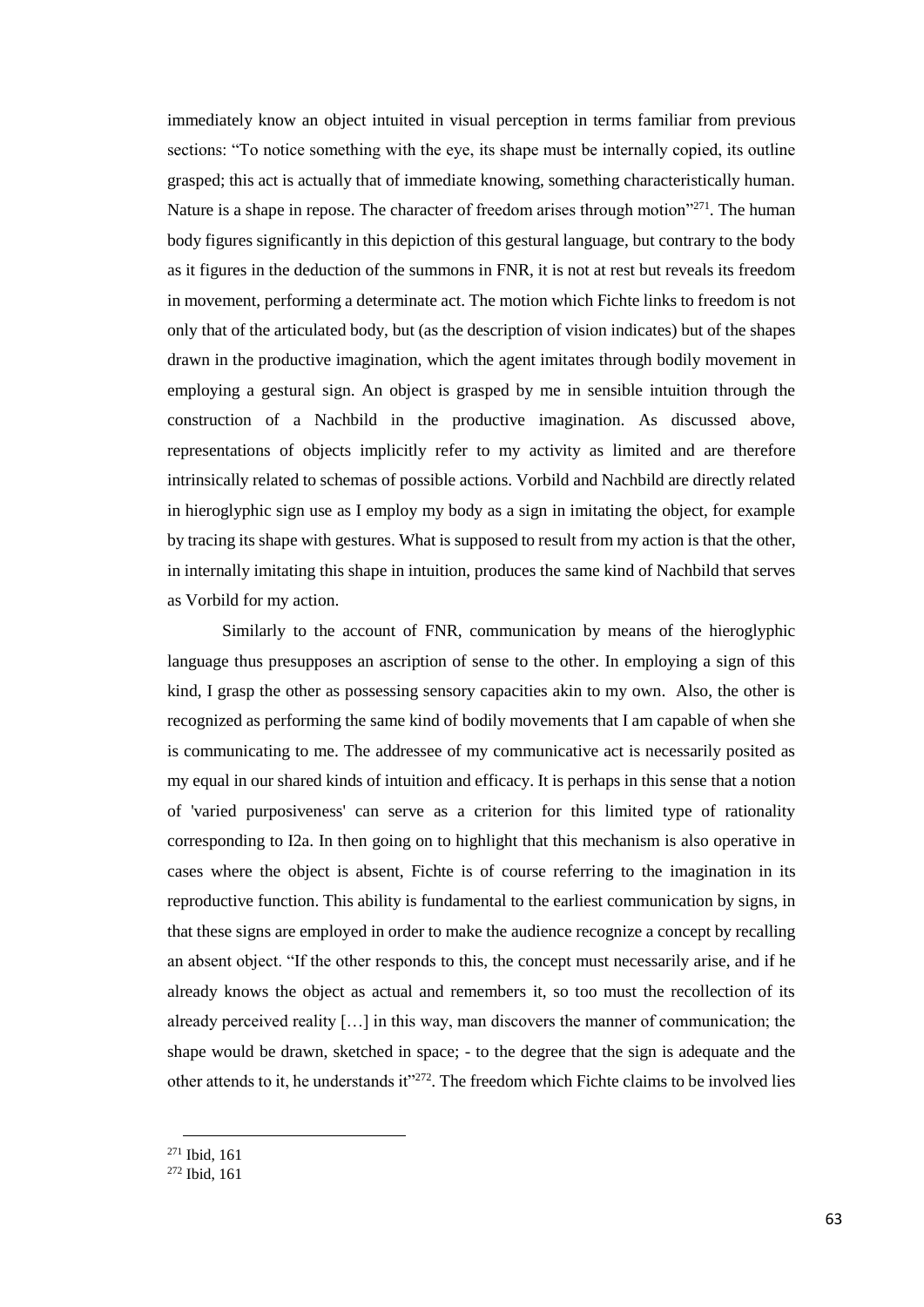in grounding the occurrence of the act in the decision of the addresser to produce the sign in order to signify something to the addressee. It is formal freedom in the sense described by the SoE quotes above, the possibility to initiate a natural effect through a spontaneous cause. Hence, Fichte states that "the voluntary communication of thoughts was itself a voluntary [*willkürliche*] matter [...] but the manner of communication was not<sup>2273</sup>. It is materially constrained first and foremost in that it can only signify by imitating natural effects.

The limitations posed by this mode of communication can be elucidated by reference to the distinction between formal and material conditions of an act, as well as that between formal and material freedom of an act. The formal conditions of a communicative act by means of gestural iconic signs are (i) that I decide to signify this concept to the other, and (ii) that the other attends to my act of signification. Gestural language is inadequate with respect to form in that "it does not arouse the attention of the other, but already presupposes it" $^{274}$ . Unless the other is looking at me when I want to signify my thoughts, the communicative act does not occur at all. Hence, the act is not entirely formally free. The conditions with respect to content consist in the nature of the sign and its relation of resemblance to the thereby signified object, communicated through acts of imitation on both the side of the addresser and the addressee. The particular manner in which the communicative act must proceed is that the addressee attends to the sign in such a manner as to internally imitate its outline and recognize its resemblance to the relevant object. The act of signification must structure the attention of the audience in a way associated by the latter with the shapes perceived to be characteristic of an object. This manner of communication is thus bound with respect to its content, that is, what must follow from the occurrence of such a communicative act in order for it to be successful. The recognition of a concept in the apprehension of a visual sign depends on how one attends to the shape of an object, which is possible in many different ways and open to personal idiosyncrasies. The iconic sign must resemble the object insofar that in attending to the kind of object signified by the sign, both parties must recognize the same of the many aspects of its shape as characteristic of this object. It thus requires that the addresser's exercises of the productive imagination in recognizing this object are fixated in the same manner, producing the same Nachbild, as those of the addressee.

Since being frustrated in one's attempt to communicate by means of gestural signs brings this kind of action into conflict with the drive for coordination, it is experienced as a limitation to be overcome in the striving for self-harmony: "The stronger his desire to communicate, the more intensely must he also feel his inability to make his thoughts

<sup>273</sup> Fichte 1996a, 125

<sup>274</sup> Fichte 1996b, 162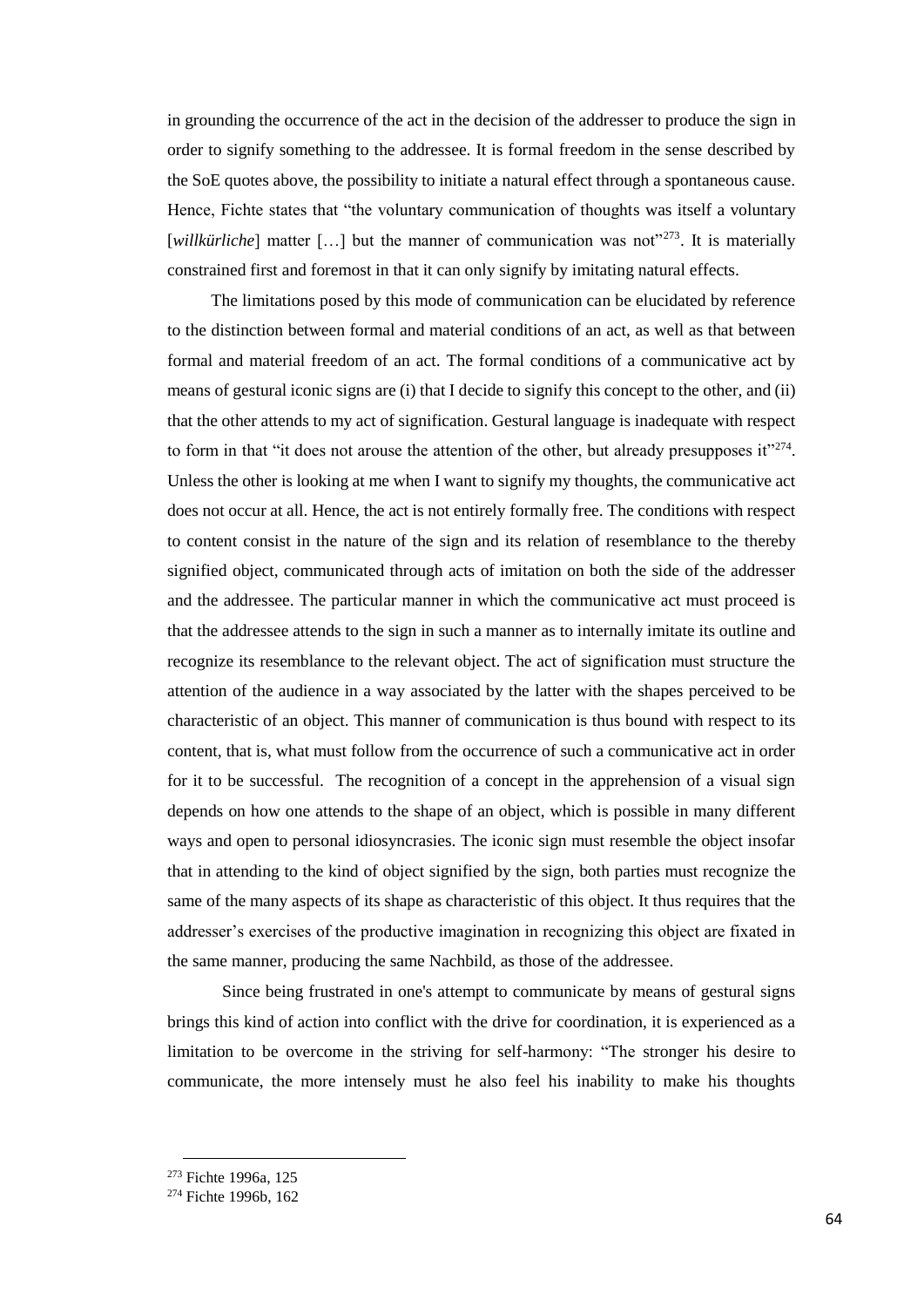observable  $[\dots]$  by visual signs"<sup>275</sup>. To act in accordance with these desires, a different manner of communication must be found which does not exhibit these limitations. Being familiar with the contrasting effect that producing sound has on the attention of others, people begin to exploit this formal aspect of audible communication for gestural significations, by making sounds in order to attract the addressee's visual attention<sup>285</sup>. Vocalizing and gesturing are posited as equal insofar as both can be used to imitate a natural effect. They are different insofar as only the former can be used to compel the attention of one's audience, whereas the latter presupposes it. Audible signs carry an advantage as "hearing involuntarily draws the eyes with it"<sup>286</sup>. The vocalizations by means of which attention is first attracted in order to enable (gestural) communication therefore must not necessarily have been vocal signs. They could simply have been acts that are revealed to have certain unintended effects for which they are henceforth intentionally used. Having become aware of both the deficiencies of gestural signs and the superiority of vocal signs in the relevant aspect, their drive to communicate necessarily leads humans to "the task to transform it into a purely audible language"<sup>276</sup>.

#### 4.3.2.2. From audible accidental signs to audible arbitrary signs

An obvious problem for the task of developing a purely audible language is that not all things naturally produce sounds. In signifying things of this kind audibly, one therefore has to move beyond signification based on resemblance. Fichte names several ways by which a sound could come to signify an object by association rather than resemblance. For example, the hoarfrost and the forest do not produce characteristic sounds by themselves, but do so if one walks over the hoarfrost or "passes through the bushes" of the forest<sup>277</sup>. "In this way, things came to be designated according to certain sounds accidentally associated with them or related to them"<sup>278</sup>. This marks a step away from the initial constraint of an iconic language, but it does not yet fully constitute communication by means of arbitrary signs. While unconstrained by matters of resemblance, the signification of the object by the sound still depends on their factual connection in experience. In this way they are less dependent on idiosyncrasies in the operations of the productive, but the reproductive imagination as well as the contingencies of experience. This development nevertheless initiates the process of turning to arbitrary significations and therefore properly linguistic communication.

<sup>275</sup> Fichte1996a, 126

<sup>&</sup>lt;sup>285</sup> Fichte 1996a, 126

<sup>&</sup>lt;sup>286</sup> Ibid 125.

<sup>276</sup> Ibid 126

<sup>277</sup> Ibid 128

<sup>278</sup> Ibid 128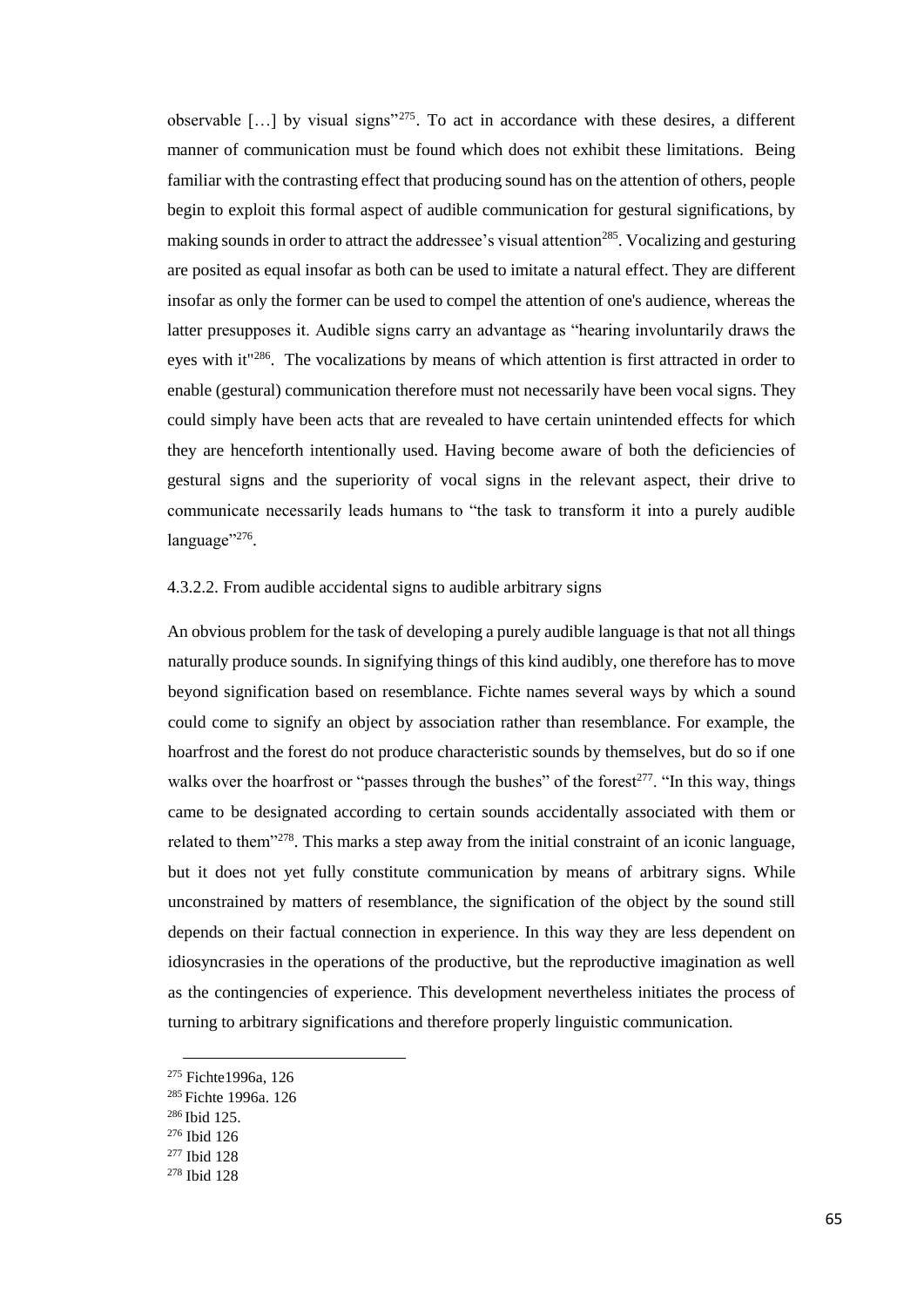Several possible ways in which agents are presented with determinate effects which reveal the arbitrariness of signification are named by Fichte. The first concerns the gradual alteration of initially iconic audible signs through the idiosyncratic speaking habits of spiritual leaders and other authority figures. This change is made possible by differences of pronunciation between the individuals of a community. Fichte claims that within human communities, the speech of people regarded as authority figures will be listened to by the rest of the community with a particular attentiveness and regard. Idiosyncrasies of pronunciation by such leaders will shape the linguistic behaviour of others and over time come to be imitated by the community. Fichte tells us about the speech of such a leader that "it so happens that although he signifies things only casually, it is not taken as inappropriate if he skips over this or that sound in speaking. One will soon become accustomed to this deviation and will easily learn to understand this casual sort of signification. He will gradually get further and further away from the exact imitation of the natural sounds […] Finally – perhaps already after a period of a hundred years – hardly any resemblance can be discovered between his signification of an object and the natural sound by which it audibly presents itself"<sup>279</sup>.

The tendency of human beings to be guided in language acquisition and performance by authority figures is also portrayed by Fichte in ontogenetic examples which concern the acquisition of arbitrary signs for particular objects and general concepts in the context of a child's upbringing. First, he states that upon coming to realise that signs do not necessarily signify by resemblance and association, "it is very conceivable how one was finally led also to establish sounds for signifying an object for which there was not even an accidental sound associated. To clarify the meaning of such a sound, the inventor would have to explain it through other already known sounds, through whose conjunction he could even construct new words […] to enrich his language with significations" <sup>280</sup> . The task of expanding language with arbitrary expressions and establishing their signification to others would "by its very nature […] have to be the business of the mother and father of a family"<sup>281</sup>. Through their instructions of other household members in "their domestic affairs"<sup>282</sup>, repeated usage of arbitrary expressions is fixed by the intention of the parents. Fichte gives the example of a father who asks his son to bring him a rose, is given "the flower which [he] intended by this expression" <sup>283</sup> , and acknowledges this to the child. Having understood his father's intention, the son comes to understand that this is the object signified by the sound. Being asked on another occasion to bring a rose, the child, who had associated the expression with

<sup>279</sup> Ibid 128

- <sup>280</sup> Ibid 128
- <sup>281</sup> Ibid 129
- <sup>282</sup> Ibid 129
- <sup>283</sup> Ibid 129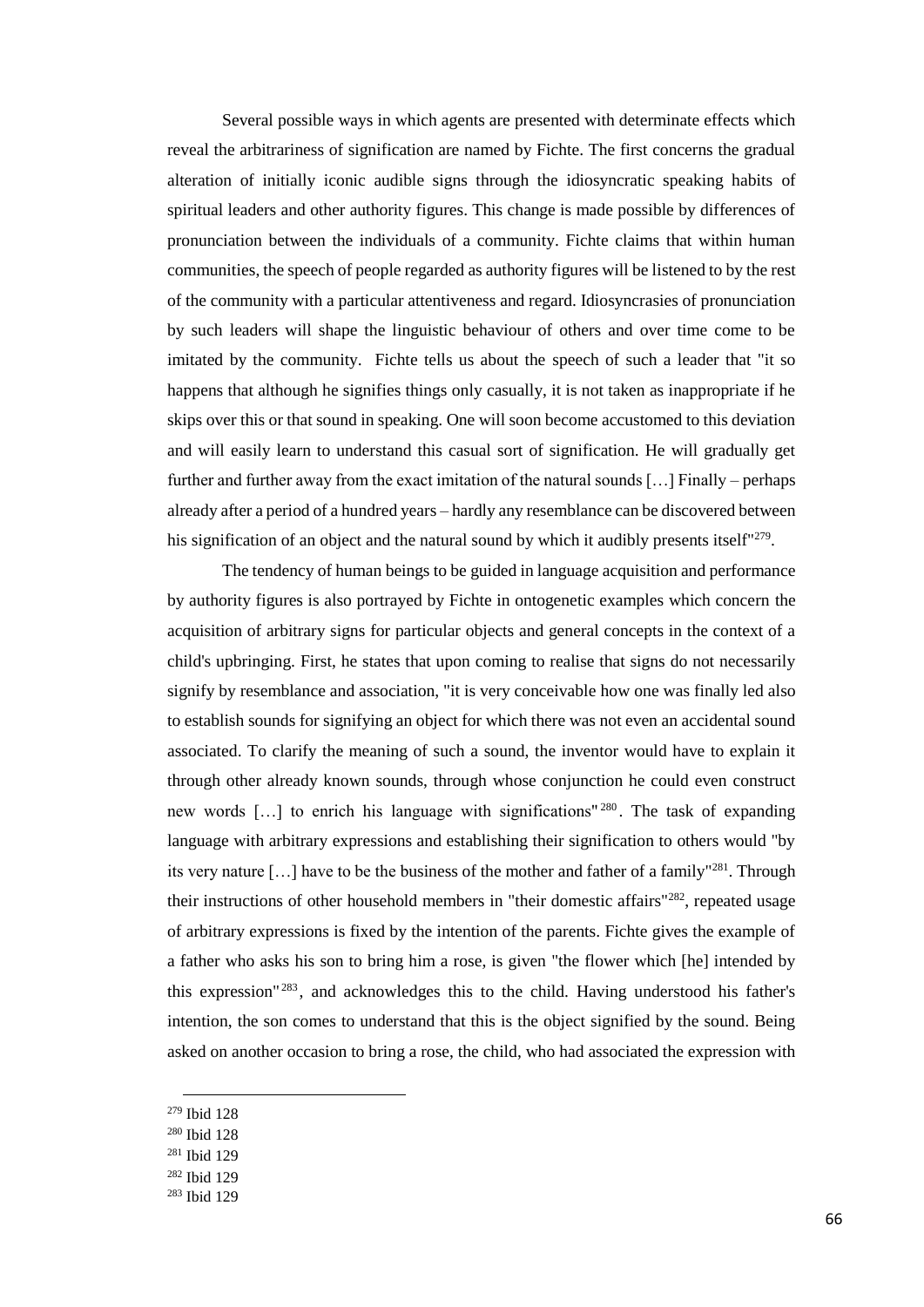the particular flower, is now unable to find this flower, and decides to instead pick one of the same shape. When his father again "acknowledges the flower as a rose" the child understands that "the sound 'rose' means not only that particular object […] but generally all flowers of the same shape, the same color, and the same smell"<sup>284</sup>. Here we see the mutual understanding of intentions at work in the fixing of the child's imagination. The signifying function of the sound is no longer grounded in a shared capacity of productive imagination at work in representation, but in the ability to set ends that fundamentally characterizes us as willing, freely efficacious beings. Agents may of course operate implicitly with arbitrary signs without reflecting on this arbitrariness. Signs that have been slowly altered due to imitation of the idiosyncracies of authoritative speakers may simply be assumed to signify entirely through resemblance, just like the English 'Bah' and the German 'Mäh' are both onomatopoeia of the vocalizations of sheep, but nevertheless differ in arbitrary manners. Fichte's further examples tell us how such differences allow for the reflective positing of the arbitrary character signs.

The second way concerns the confrontation with differently altered initially iconic audible signs through the interaction with other human communities with different speaking habits "the same imitated natural sounds may have developed differently in various tribes and peoples. From this, several sounds for the same object arose […] In each tribe, the natural sound was altered in a different way; thus it was understood, and communicated to the peoples who entered into association with them and who then regarded the sounds as something arbitrary"<sup>285</sup>. We can reconstruct the act of reflection in which this is grasped as follows. Reflection, as we have seen, is a capacity for partial consideration. To posit something determinately, I must perform a limitation in accordance with reflective opposition, and the capacity to use both iconic and truly arbitrary signs allows for such a reflection on one's linguistic capacity. The agent, presented with different signs s1 and s2 that signify the same object O reflects on their differences and commonalities. Suppose that s1 is an iconic sign that the agent understands to signify O due to resemblance, and that s2 does not resemble O. What s1 and s2 have in common is that they are employed by other agents to signify O. The ground of their signifying function are thus not any naturally determined sensible properties common to s1, s2, and O, but the intention of human agents to signify O to others by means of these signs.

<sup>284</sup> Ibid 130

<sup>285</sup> Fichte 1996b, 163-164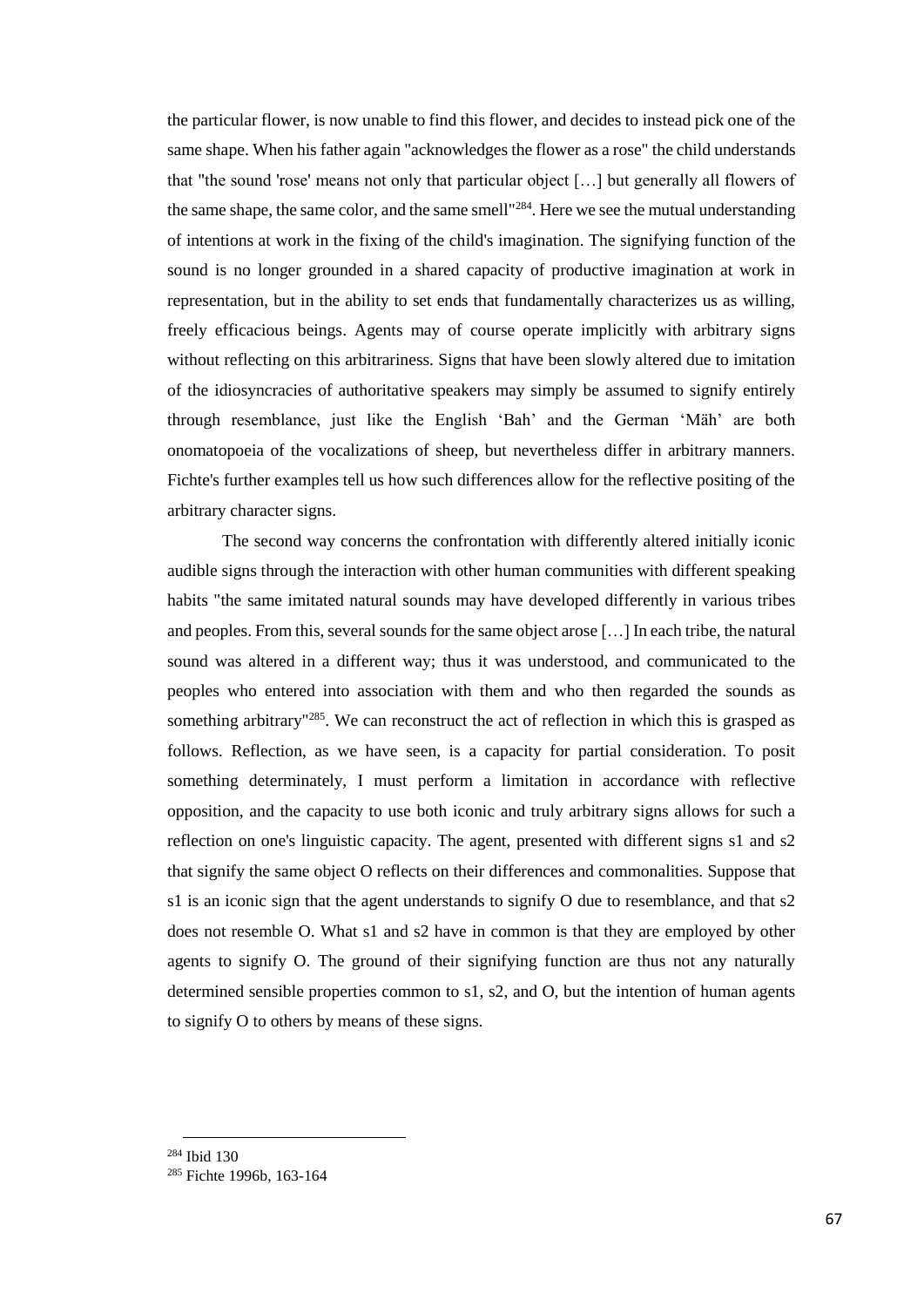# 4.3.2.3. The linguistic genealogy of spiritual concepts

In what can be considered the application of the concept of a language, Fichte tells us about how a variety of linguistic features (such as different types of concept and different grammatical functions) must have been developed. While most these will not be discussed here, his account of the development of spiritual and mental concepts, in particular that of the 'I', strongly appears to contain a criticism of Fichte's own procedure in FNR regarding subtle matter, and will therefore be quoted at length.

Fichte beings by depicting an individual who is guided entirely by the natural drive, and states that it is only after a process of refinement of his sensibility that such an individual can go on to strive in accordance with higher needs: "so long as man, driven by necessity, is concerned only with the satisfaction of physical needs, he will have no time for reflection and, in particular, for the development of mental concepts. But as soon as his sensibility has developed up to a certain level and he has become skillfull in easily satisfying his needs, he will be led to inquire into mental ideas by the soul's innate drive to progress"<sup>286</sup>. As these ideas begin to develop, "the drive to acquaint others with what he had discovered would begin to stir in [the human being], for never is the drive to communicate livelier than in the case of new and sublime thoughts"<sup>287</sup>. The task to understand mental concepts, to raise those deeper feeling pertaining to the supersensible (that Fichte speaks about in *Concerning the spirit and letter*) to consciousness, increases the human being's drive to communicate, presumably due to the necessity of communication for the achievement of this task. The initial signification of such concepts depends on our imaginative capacities, and a modification of expressions of the U*rsprache:*

"The signs for supersensible ideas arise very easily from a fundamental feature of the human soul. Namely, there occurs in us a unification of sensible and spiritual representations through the schemata produced by the imagination [*Einbildungskraft*]. Significations for spiritual concepts are borrowed from these schemata. That is, the sign, which already signified in the language the sensible object from which the schema was derived, was transferred to the supersensible concept itself"<sup>288</sup>

I suggest that this unification of sensible and spiritual representations in the imagination refers to the intrinsic link between a Vorbild, which represents a volitional phenomenon, and a Nachbild, which represents a sensible object. In the attempt to isolate these volitional phenomena and to thereby represent the I, some sign that originally represents sensible objects must be repurposed to become a representation of the

<sup>286</sup> Fichte 1996a, 132

<sup>287</sup> Ibid, 132

<sup>288</sup> Ibid 133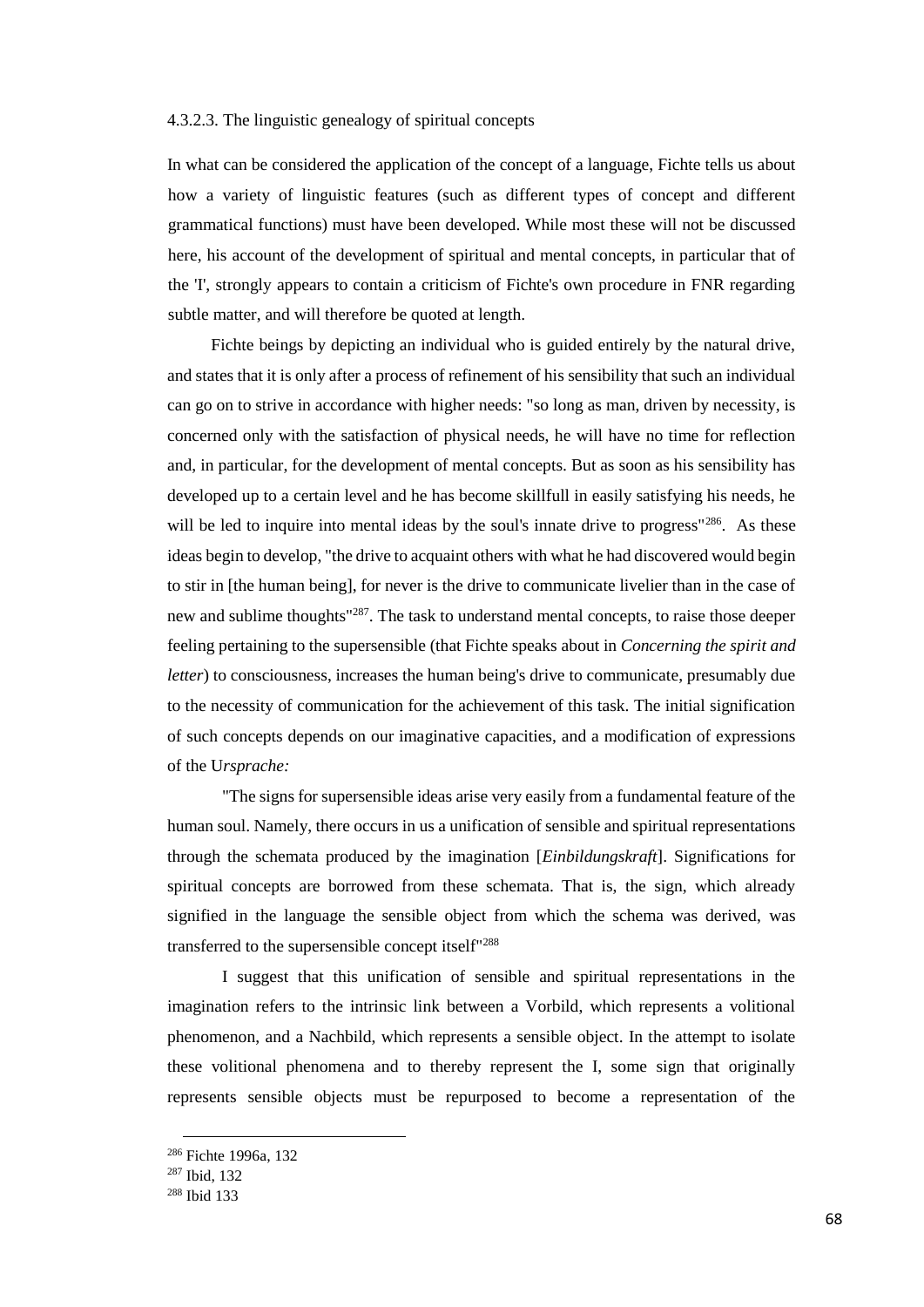supersensible. Fichte first briefly alludes to how this works in the successful case: "clearly an illusion lay at the basis of this sign, but through this illusion the sign was also understood, because for the other to whom the spiritual concept was communicated the same thought depends on the same schema"<sup>289</sup>. As long as there is a harmony of communicative intentions with regard to what the expression signifies, the inadequacy of representing the supersensible by analogy to some sensible material is outweighed by the benefit of being able to introduce and employ mental concepts into the language. He then goes on to depict the inadequacies of such a signification, and how they encapsulate a larger problem in the progression of reason: "the 'I' must be conceived as immaterial insofar as it is opposed to the material world"<sup>290</sup>, but in order "to be represented, it must be posited outside of us in accordance with the laws governing how external objects are represented"<sup>291</sup>, in the form of sensible spatial schemata. "Here is a manifest conflict of the 'I' with itself: reason wants the I to be represented as immaterial, and the imagination wants it to appear only as occupying space, as material. The human mind seeks to resolve this contradiction by assuming something as substrate of the 'I' which it opposes to everything that it knows as crudely material"<sup>292</sup>. In this passage, Fichte describes both the problem he is facing in the first part of the MPA as well as the conclusion he gives by postulating the existence of a subtle matter in opposition to ordinary resistant matter. Here, however, the tendency that opposes the drive of reason to represent the immaterial is blamed on the imagination's original dependency on acts of spatial schematism: "thus, the human being, if he is still accustomed to borrowing materials for his representation primarily from the sense of sight, will choose for his representation of the 'I' such matter as is not visible but which he nevertheless perceives [or feels, *spürt*] for example air, and will call the soul spiritus"<sup>293</sup>. The basic capacity of the productive imagination is first and foremost at work in raising felt limitations to consciousness by producing visual, spatial schemata of objects (Nachbilder) to which these limitations are causally attributed. As air is felt, but not accompanied by such schemata, it bears a closer resemblance to our volitional states than other sensible phenomena, and the sign that refers to it can be transferred to supersensible concepts by analogy. Fichte further states that "this manner of signification becomes more refined in accordance with the degree of refinement of the concepts"<sup>294</sup>, and sketches a phylogenetic development of mental concepts which advances alongside culture

- <sup>290</sup> Ibid 133
- <sup>291</sup> Ibid 133
- <sup>292</sup> Ibid 133
- <sup>293</sup> Ibid 133

<sup>289</sup> Ibid 133

<sup>294</sup> Ibid 133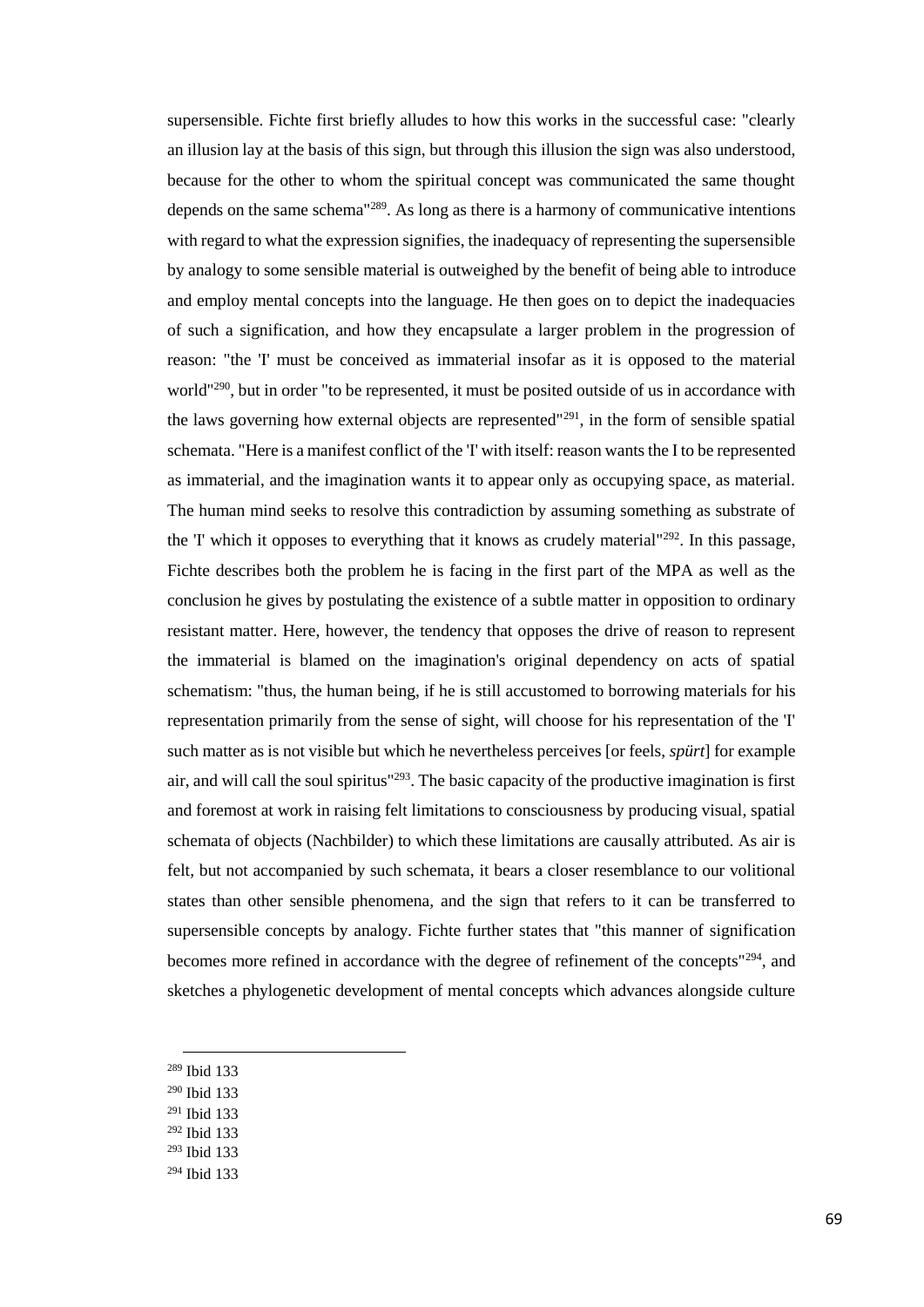and philosophy: "As these concepts are further refined, the soul will be expressed by air, anima, spiritus; and in an even higher culture, if one has heard of aether, he will signify the soul by aether<sup>"295</sup>. The reference to aether as the substrate of the soul again recalls Fichte's procedure in  $FNR$ , as both subtle matter and aether are (now discredited)  $19<sup>th</sup>$  century concepts of an invisible, space-filling medium accounting for (different types of) action at a distance. The employment of the terminology of such a spiritual substrate carries intrinsic dangers as "it becomes easy to confuse the spiritual concept expressed in this way with the sensible object from which the sign was borrowed"<sup>296</sup>. Not unlike a transcendental antinomy, this is a kind of error arising necessarily from the progress of reason, and frequently results in bad metaphysics:

"This confusion, however, was unavoidable; those concepts could not have been signified in any other way. Thus anyone who had not yet exercised his power of thought enough to be able to follow the more advanced spirit of the original developer of those spiritual ideas in their more rigorous abstractions would find it virtually impossible to grasp the sense in which the originator understood the figurative expressions […] those who could not rise to the level of what was being signified remained at the level of the first primitive  $sign$ "<sup>297</sup>.

The process of coming to understand signs expressing supersensible ideas thus recapitulates the general development of signs: as in the hieroglyphic language, there is an initial necessity to borrow from one's sensible, visual capacities, and the process of refinement towards arbitrary signs leads to an understanding of our supersensible, spiritual capacities. Although Fichte here links the undeveloped concept of spirit with an uncultivated imagination whose primary sense is sight, this does not mean that someone who "stays at the level of the first primitive sign" is communicating spiritual concepts by gesture rather than vocalizations. Instead, in an ontogenetic context we must conceive of the primitive state of his linguistic competence as consisting in the kind of schema by means of which he interprets the other's expressions. Rather than realizing that the 'I' is only activity, and hence to be referred to volitional states, he refers this concept to spatial schemata and thereby comes to imagine that the spiritual realm designates a special kind of substrate. Whether he does so purposefully, or unconsciously, Fichte therefore diagnoses his own theory of subtle matter (as a special spiritual substrate) as a (necessary) confusion based on insufficiently refined linguistic, and imaginative, competence<sup>298</sup>. Like the people who lack spirit in the special sense, an unrefined

<sup>295</sup> Ibid 133

<sup>296</sup> Ibid 133

<sup>297</sup> Ibid 134

<sup>&</sup>lt;sup>298</sup> Or, alternatively, he criticizes those who understand subtle matter to constitute such a substrate, rather than understanding his terminology to be (at least to some extent) metaphorical.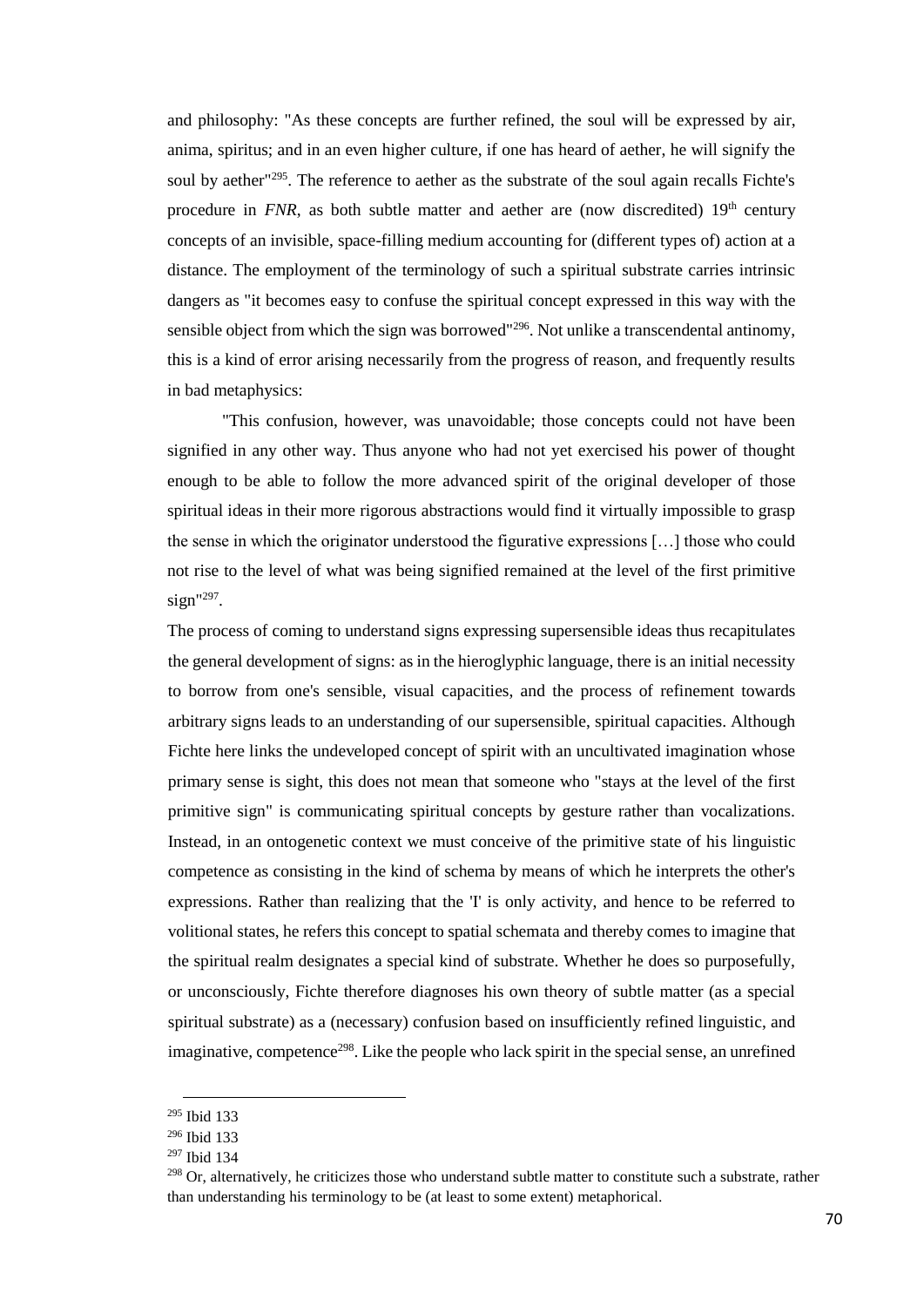speaker of this kind cannot clearly raise to consciousness those 'deeper feelings' relating to the supersensible, as he is still drawing too heavily on the capacity to represent the feelings relating him as a sensible being to sensible objects.

## 5. Conclusion

In this thesis, I have examined passages from a variety of texts of Fichte's Jena Wissenschaftslehre in order to argue that his account of language contains a developmental history of the human being which allows to better understand the obscure intersubjective dynamic of *Aufforderung* and the thereby achieved *Anerkennung* as the process and result of upbringing through the cultivation of the essential capacities of reason. I have further argued that this developmental conception of the summons provides an alternative, and superior, criterion for rationality than the account given in *FNR* through the employment of arbitrary signs.

To do so, I have first outlined the system of the Wissenschaftslehre in order to distinguish between the different conceptions of the I and its activities operative within the Jena texts (§1.1 & §1.2). A characterization of the procedure of the texts of the winter semester 94-95 (§1.3.1) revealed that the therein employed rendition of the highest principle is in imperative form (I1b), and its characterization of the I as an embodied conscious agent who develops from the uncultivated natural state I2a to the cultivated state I2b by acting in accordance with social drives manifesting I1b. As such, they concern the same explanatory context as the deduction of the summons in *FNR*. §1.3.2 further elucidated different manners of conceiving of the relation between the transcendental history of this development and the empirical acts instantiating it, which were titled the instantaneous and developmental account of self-constitution as I2b. Through an examination of the first part of *FNR* (§2), the reciprocal influence through which the I posits itself as I2b was identified as the *summons*  (§2.1), and the criterion for the rationality of the free being producing this *summons* was shown to be given in a set of related arguments concerning to the concepts of subtle matter and the human body ( $\S2.2 \& 2.3$ ). The third chapter highlighted that this account of the summons contains both claims supporting an instantaneous and claims committing Fichte to a developmental view (§3). A more determinate look at the developmental view operative in the texts of the winter semester was given by the depiction of self-cultivation as a refinement of the productive imagination in *Concerning the spirit and the letter* (§3.4). Passages from this text, as well as from the Platner notes, were shown to depict linguistic communication through signs as the necessary manifestation of a reciprocal spiritual influence, and the engine of spiritual development. The examination of the *Sprachfähigkeit* (§4) provided a close reading of the steps which Fichte takes to be necessary in the development of language,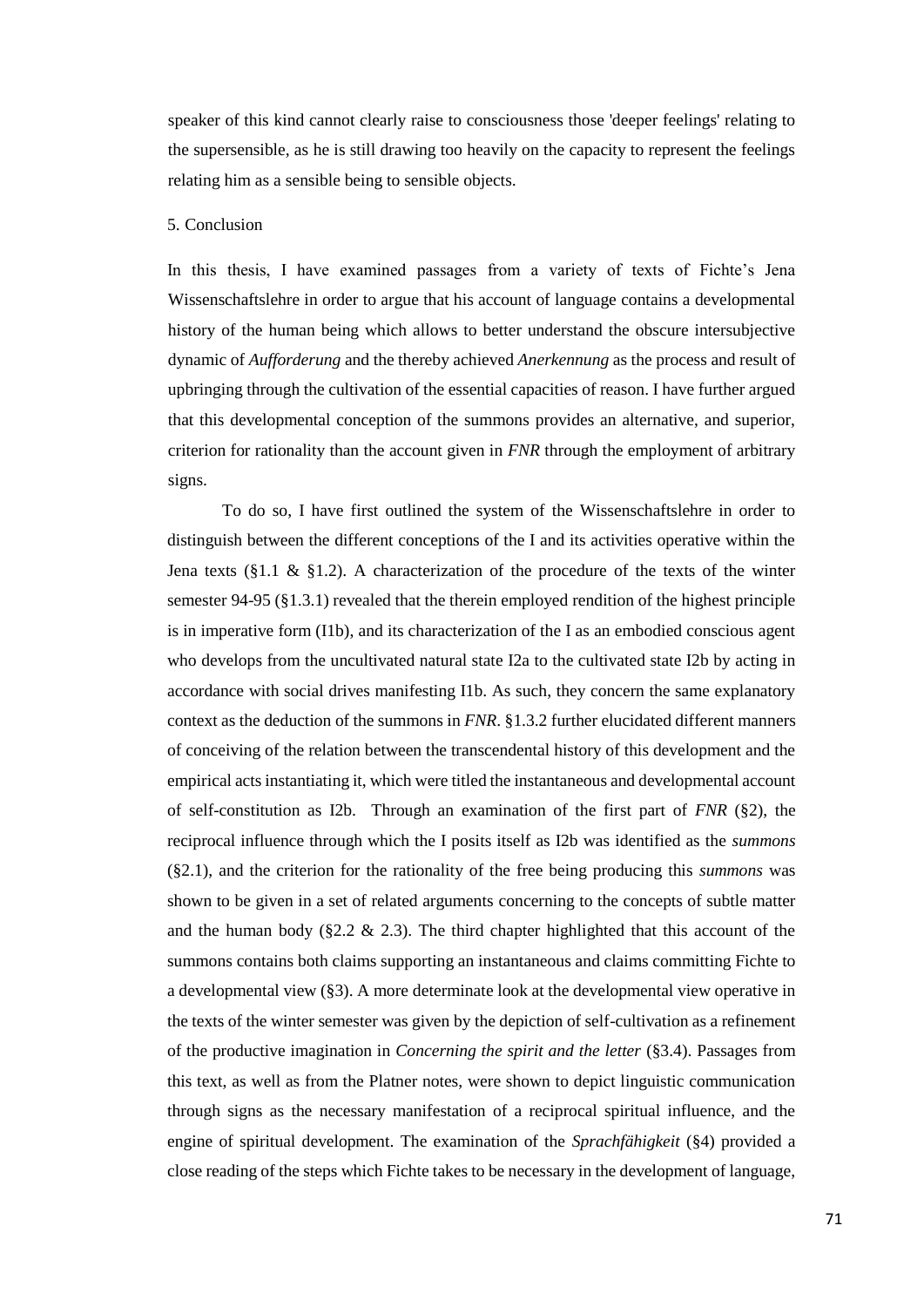as well as an account of how an individual, by engaging in communicative action by means of arbitrary signs comes to act in a formally and materially free manner through which it posits itself as I2b. Finally, Fichte's linguistic genealogy of spiritual concepts was shown to contain a criticism of the notion of subtle matter from within the developmental perspective of the *Sprachfähigkeit* (§4.3.2.3).

In the account of mutual recognition in the *Sprachfähigkeit,* the pitfalls of the MTA are avoided as the relevant recognition of the other's body in sight is not that of a shape at rest, but of determinate movements by which the other employs signs of the *Urprache* and structures my attention. Furthermore,this activity presupposes an ascription of sense, which must be understood in the limited meaning of mutual recognition as intuiting beings. Although there is no mention of subtle matter, the two types of empirical medium into which Fichte distinguished this kind of matter are presupposed in the *a priori* history of language, as the media of visual and auditory perception and thus of visual and audible signs. Furthermore, a hierarchy between them is established in the necessary move towards a purely audible language. A bodily movement modifying air immediately compels the other's attention, contrary to a modification of light, the medium of vision. It is therefore the moveable subtle matter, which in FNR took second fiddle to the subtle matter identified as light, which is the objective correlate that must be posited in this development of communicative action. Air and light are not distinguished in the *Sprachfähigkeit* by reference to whether they exhibit mereoliogical properties allowing an immediate modification by the will, but by whether they immediately modify the attention (the Sprachfähigkeit's analogue of the productive imagination) of the other in communicative acts. Contrary to the MPA, this manner of conceiving of an influence of a distinctively spiritual or intellectual kind is not dependent on radically different types of matter serving as its medium, but the lack of constraint which distinguishes this influence from a merely material one is a developmental achievement through which the I comes to be capable of modifying initially resistant matter in a new manner. The human being develops new kinds of signs in response to reflecting on how the current sign-system constraints the successful manifestation of communicative drive. In striving after self-harmony, humans thus refine the capacities operative in the employment and understanding of signs. By learning to comprehend and produce arbitrary signs, the I comes to engage in an activity that is formally and materially free as it represents and initiates a series of action the means of which are not determined by the properties of matter and their natural effects on human sensibility as *Nachbilder*. Instead, signs possess their effects entirely in virtue of the individual's intention to communicate thought, and thereby represent her distinctively rational capacities as intelligence and will in a determinate way despite being manifested in sensible form. Influence by means of such signs therefore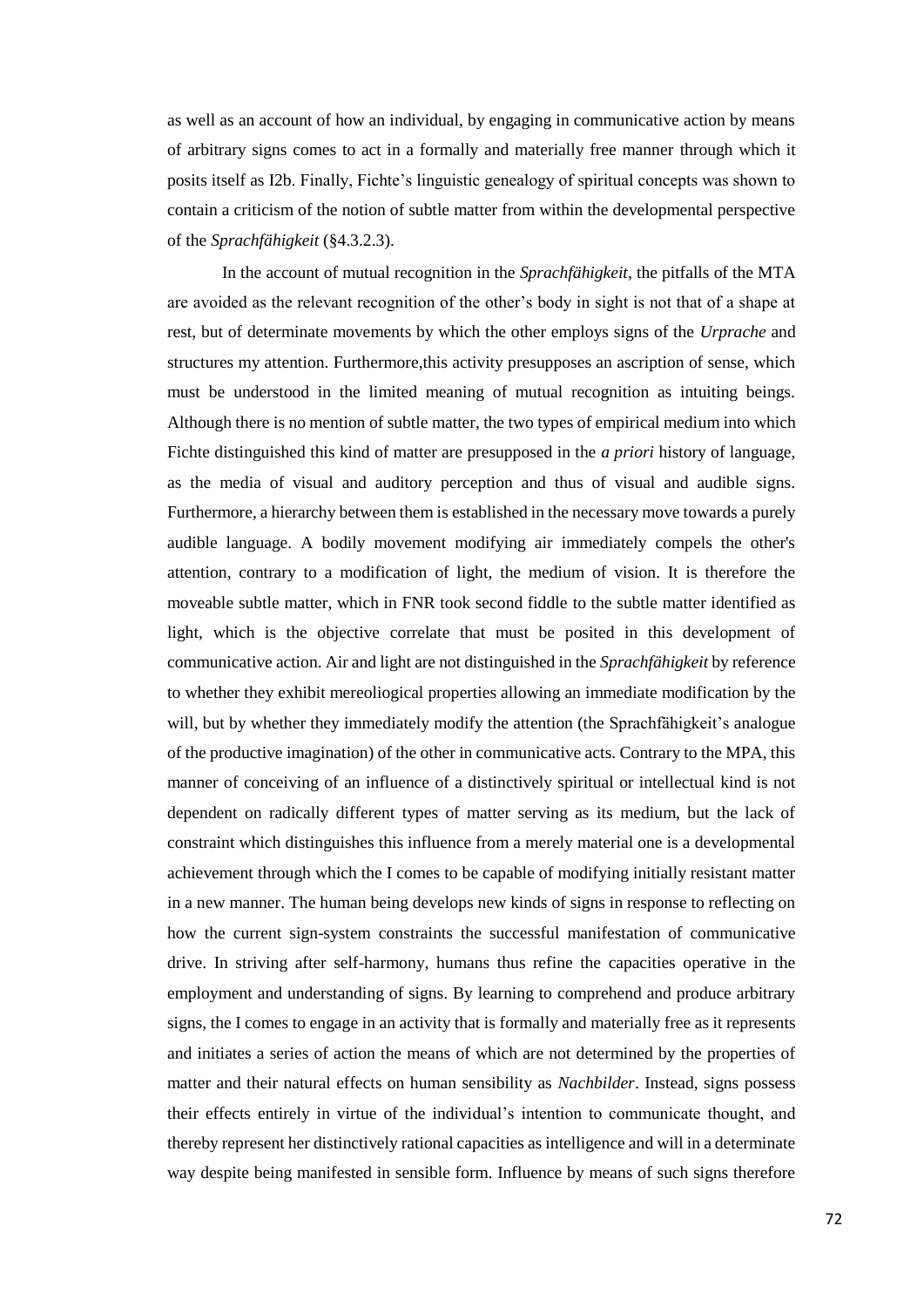satisfies the condition Fichte ascribes to both the summons and properly linguistic action: the other's action is only intelligible if its end is understood as the intention to produce cognition in me. In the case of the summons, the content of this communication is a demand (or invitation) to freely engage in action and this free efficacy is both manifested in my acceptance or refusal. Since it is grasped as an imperative to self-determination, it is therefore posited alongside my determinable sphere of possible actions. In an uncultivated individual communicating by means of the *Ursprache*, the capacity of *Willkür*, the freedom to choose between equally possible alternatives, must therefore also be operative in the understanding of such imperative communications. However, the sphere of possible actions is constrained insofar as each action schema (*Vorbild*) that can be selected by real activity must be an imitation of a spatial schema (*Nachbild*) by which productive imagination relates us to a sensible not-I. The act is *willkürlich* insofar as it occurs in accordance with a freely chosen end, but bound insofar as its determinate manifestation depends for its efficacy on a mutual understanding of how the I2a is limited in the intuition of sensible objects, and the ability to imitate the sensible properties of such objects with bodily movements. Fichte claims that both the intelligible and the sensible world "arise from the laws of ideal activity [;] the intelligible from the laws of thought, the empirical from the laws of intuitions […] the ground of both is absolutely and originally the determination of the pure will"<sup>299</sup>.The ideal activity involved in intuition is only represented indirectly through the determinate products of real activity. This is the uncultivated perspective possessed by the individual consciousness I2a, reflecting on empirical objects as given, and only finds itself as willing in the exercise of real efficacy.

Communication with arbitrary signs is *willkürlich* also in its material aspect, as the determinate manifestation of my act in a physical sign is unconstrained by spatial schemata borrowed from the real efficacy that relates us to sensible objects. By reflecting on this kind of communicative activity, the I comes to be aware of itself as determinable not just as a system of sensibility, but a being possessing *Willkür.* The ideal activity involved in language represents its possible actions as schemata determined by their efficacy in the communication of thought. They can only be understood if they were explicitly determined, through the real activity of another consciousness, to communicate thought. The determining ground of the sign as an intelligible effect is the concept that the other has of my concept, and that both of us have to think in order for the communicative act to succeed. The schemata by which real activity limits ideal activity in acts of the linguistic capacity are therefore purely determined by the I's capacity to set and grasp (communicative) ends. Since the I (as I3) can freely

l

<sup>299</sup> WLnm, 144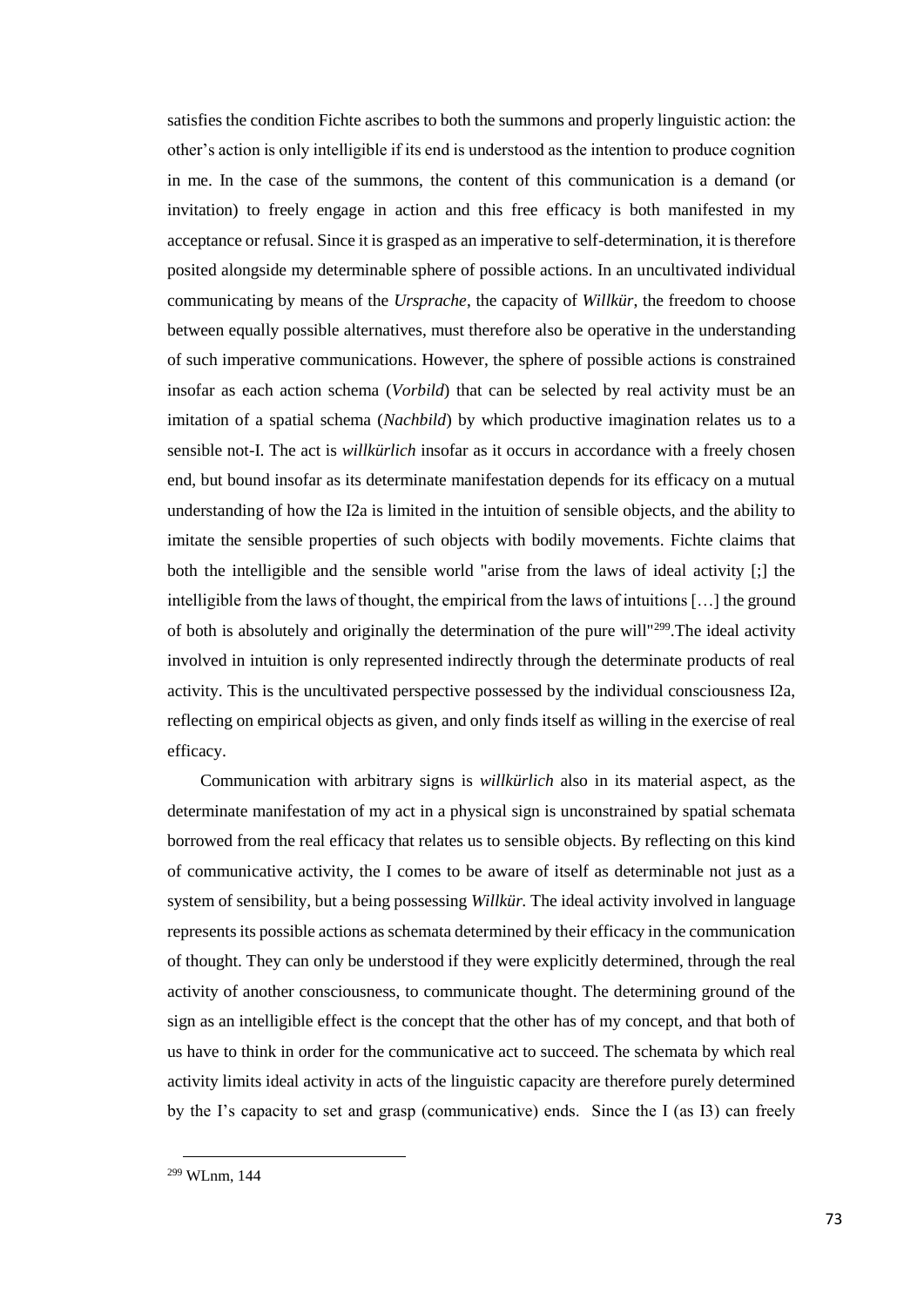determine the effect of a sign by instituting rules of its correct use, the material of *Willkür* is ultimately determinable through *Wille*, and the linguistically competent individual therefore acts in the realm of intelligible causes. In general the introduction of signs is attributed to authority figures, both parental and communal, who are actively involved in the ontogenetic (guiding the language acquisition of individuals) and phylogenetic cultivation of the human being (passing on the system of signs and the knowledge from generation to generation, as well as developing it). The linguistic medium, as the determinable sphere of arbitrary signs, is thus in principle infinitely determinable by the I (understood as the sphere of rational beings), as all of its schemata are fixed by the productive imagination in raising those feelings related to our volitional nature to consciousness. In practice it appears to the individual as a determinate limitation of its theoretical activity (in the act of understanding a sign as expressing a thought) and its practical activity (in the act of producing a sign to communicate a thought to the other). We must make ourselves intelligible to each other by reference to mutually understood determinations of the system of arbitrary signs, but are as such limited only by rules set by other rational beings independently from any closed set of natural effects. We modify one another's consciousness, but we do so through reason, not through the structuring of the other's attention by imitations of nature. Communication by means of arbitrary signs therefore relates us as a rational individual *R1* to another *R2*, and our determinate acts in practical and theoretical activity are efficacious expressions of ourselves as I2b. Ascription of a cultivated linguistic capacity to oneself and another therefore comprehends the communicating individuals as limitations of I3, freely efficacious rational individuals.

## Bibliography

## Primary texts:

Fichte, Johann Gottlieb:

-"Annals of Philosophical Tone" Trans. Daniel Breazeale. *Fichte: Early Philosophical Writings*. Ithaca and London.: Cornell UP, 1988. 337-341.

-"Concerning the Concept of the *Wissenschaftslehre*" Trans. Daniel Breazeale. *Fichte: Early Philosophical Writings*. Ithaca and London.: Cornell UP, 1988. 94-136.

-"Concerning the Difference between the Spirit and the Letter within Philosophy" Trans. Daniel Breazeale. *Fichte: Early Philosophical Writings*. Ithaca and London.: Cornell UP, 1988.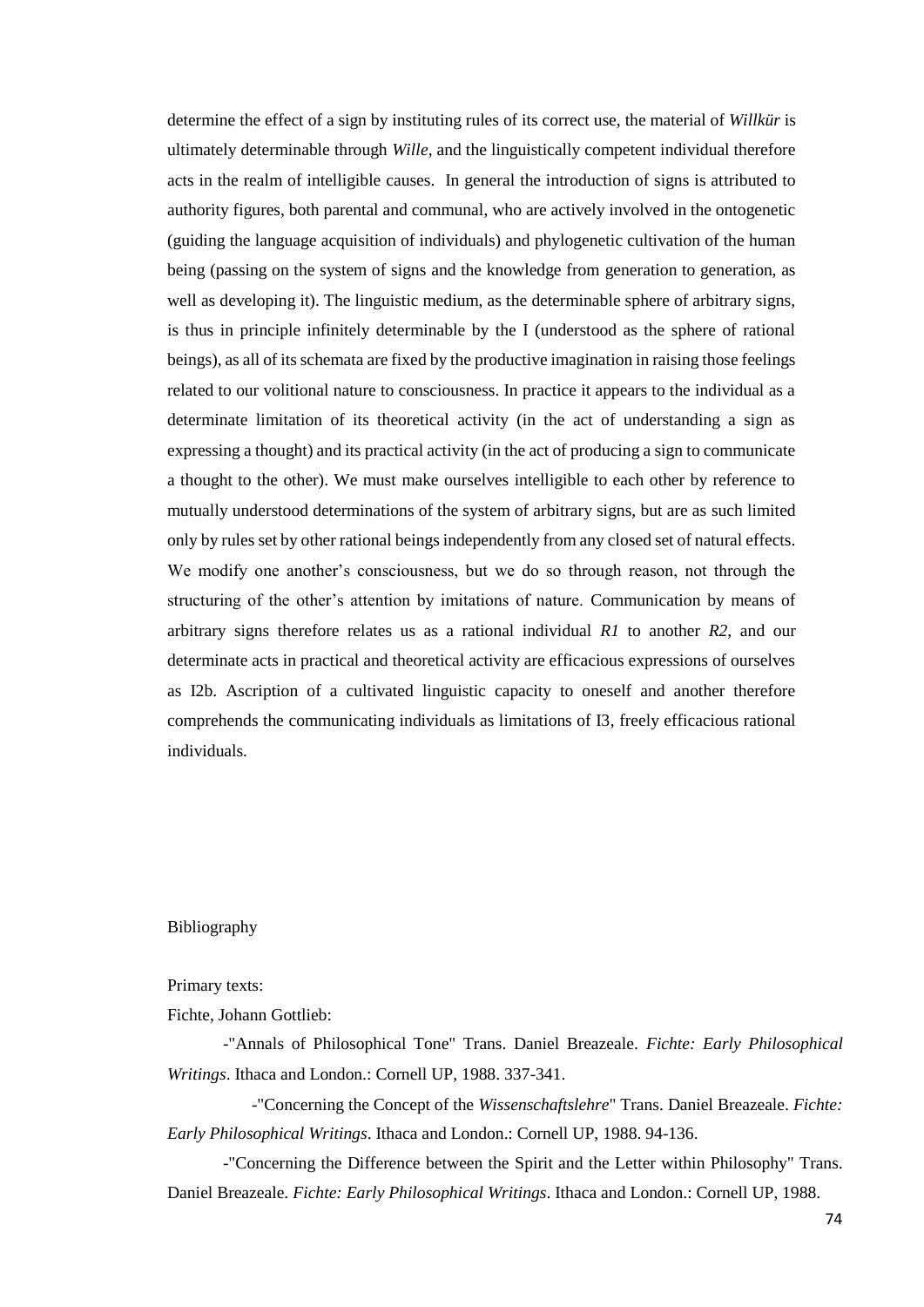192-217.

*-Foundations of Natural Right*. Trans. Michael Baur. Ed. Frederick Neuhouser. Cambridge: Cambridge UP, 2000.

*-Gesamtausgabe der Bayerischen Akademie der Wissenschaften*, ed. R. Lauth, H. Jacob, and H. Gliwitsky. Stuttgart–Bad Cannstatt: Friedrich Fromann, 1964–.

*-Introductions to the Wissenschaftslehre : and other writings, 1797-1800.* Trans&Ed. Daniel Breazeale. Indianapolis: Hackett, 1994

-"Lecture Notes on Platner's *Aphorisms*" Trans. Jere Paul. Surber. *Language and German Idealism: Fichtes Linguistic Philosophy*. New York.: Humanity Books, 1996b. 155-166.

-"On the Linguistic Capacity and the Origin of Language." Trans. Jere Paul. Surber. *Language and German Idealism: Fichtes Linguistic Philosophy*. New York.: Humanity Books, 1996a. 117-45.

*-Sämmtliche Werke.* Ed. Immanuel H. Fichte. Berlin: Veit und Co, 1845.

*-Science of Knowledge: with the first and second introductions*. Trans. Peter Heath & John Lachs. New York: Cambridge UP, 1982.

-"Some Lectures concerning the Scholar's Vocation" Trans. Daniel Breazeale. *Fichte: Early Philosophical Writings*. Ithaca and London.: Cornell UP, 1988. 144-185.

*-The System of Ethics: According to the Principles of the Wissenschaftslehre*. Ed. Daniel Breazeale and Günter Zöller: Cambridge UP, 2005.

*-Wissenschaftslehre Nova Methodo: Kollegnachschrift K. Chr. Fr. Krause 1798/99*. Hamburg: F. Meiner, 1982.

Kant, Immanuel. *Critique of Judgment*. Trans. Werner S. Pluhar. Indianapolis: Hackett, 2010. Secondary texts:

Breazeale, Daniel. "Fichte's Conception of Philosophy as a "Pragmatic History of the Human Mind" and the Contributions of Kant, Platner, and Maimon." *Journal of the History of Ideas* 62.4 (2001): 685-703.

-"The 'Mixed Method' of Fichte's *Grundlage des Naturrechts* and the Limits of Transcendental Reellephilosophy. " *Rights, Bodies, and Recognition: New Essays on Fichte's Foundations of Natural Right*. Ed. Daniel Breazeale and Tom Rockmore.: Ashgate, 2006. 117138. Föster, Eckart. *The Twenty-Five Years of Philosophy: A Systematic Reconstruction*.: Harvard UP, 2012.

Franks, Paul W. *All or Nothing: Systematicity, Transcendental Arguments, and Skepticism in German Idealism*. Harvard.: Harvard UP, 2005.

Gottlieb, Gabriel." Fichte's Developmental View of Self-Consciousness". *Fichte's Foundations of Natural Right: A Critical Guide*. Cambridge, UK: Cambridge University Press. pp. 92-116, 2016 Habermas, Jürgen. "Individuation through Socialization. *Postmetaphysical Thinking:*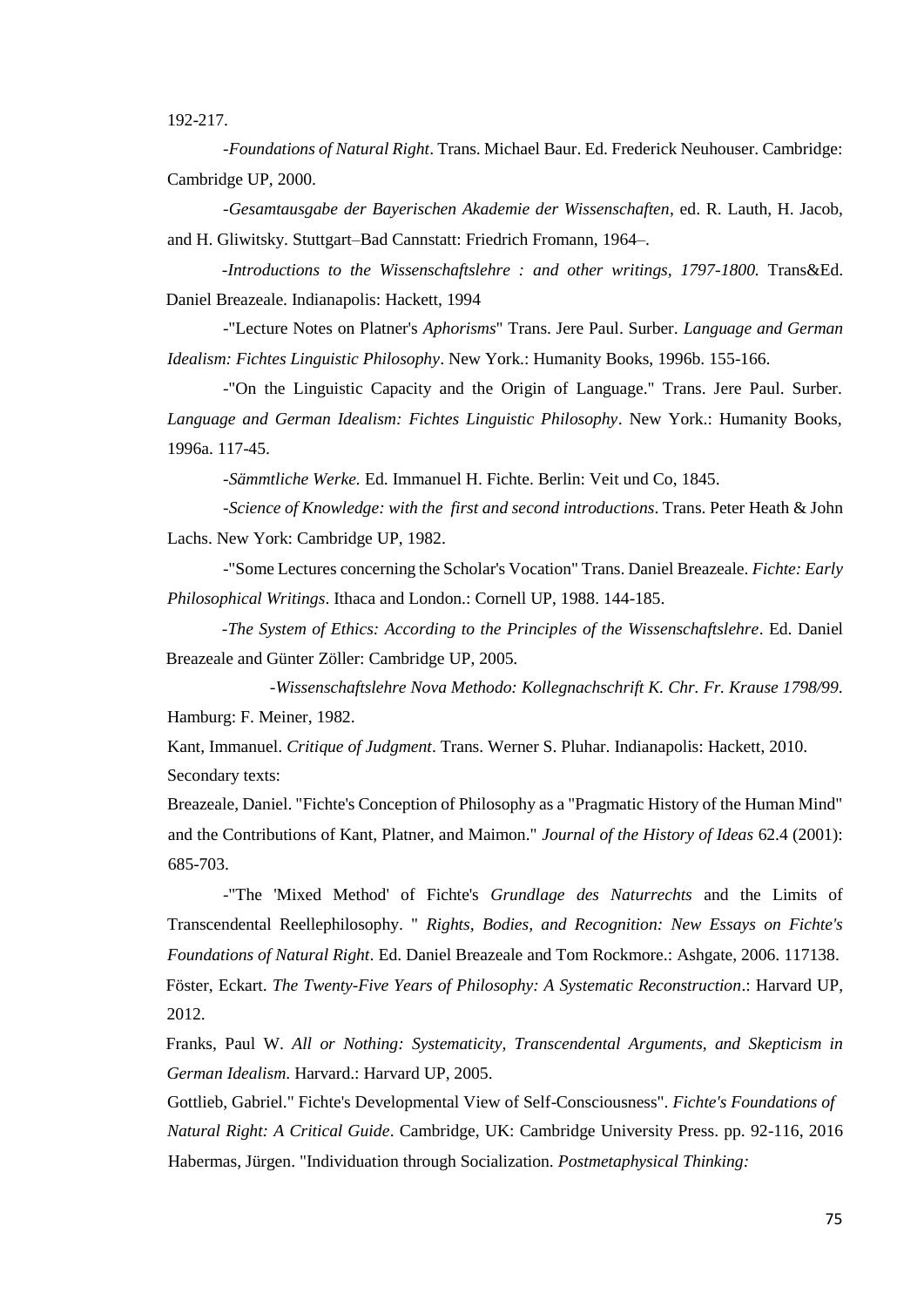*Philosophical Essays*. Ed. William Mark Hohengarten.: Polity, 2005. 149-205. Print.

Jergius, Holger. *Philosophische Sprache Und Analytische Sprachkritik*. N.p.: Symposion, 1975. Print.

Kant, Immanuel. *Critique of Judgment*. Trans. Werner S. Pluhar. Indianapolis: Hackett, 2010. Martin, Wayne M. *Idealism and Objectivity: Understanding Fichte's Jena Project*. Stanford.: Stanford UP, 1997.

Nuzzo, Angelica. "The Role of the Human Body in Fichte's *Grundlage des Naturrecht*s (1796/97)." *Rights, Bodies, and Recognition: New Essays on Fichte's Foundations of Natural Right*. Ed. Daniel Breazeale and Tom Rockmore..: Ashgate, 2006. 71-89.

Schrader, Wolfgang H. *Empirisches Und Absolutes Ich: Zur Geschichte Des Begriffs Leben in Der Philosophie J. G. Fichtes*. Stuttgart: Frommann-Holzboog, 1972.

Scribner, F. Scott. *Matters of Spirit: J. G. Fichte and the Technological Imagination*.: Pennsylvania State UP, 2010.

-"An Aesthetic of Influence: Fichte's *Foundations of Natural Right* in View of Kant's Third Critique". *Rights, Bodies, and Recognition: New Essays on Fichte's Foundations of Natural Right*. Ed. Daniel Breazeale and Tom Rockmore..: Ashgate, 2006. 138-151.

Surber, Jere Paul. *Language and German Idealism: Fichte's Linguistic Philosophy*. Atlantic Highlands, NJ: Humanities, 1996.

Williams, Robert R. *Recognition: Fichte and Hegel on the Other*. N.p.: State U of New York, 1992. Wood, Allen. "Deduction of the Summons and the Existence of Other Rational Beings." *Fichte's Foundations of Natural Right: a Critical Guide*, by Gabriel Gottlieb, Cambridge University Press, 2016, pp. 72–91.

Zöller, Günter. *Fichte's Transcendental Philosophy: The Original Duplicity of Intelligence and Will*.: Cambridge UP, 1998.

-"Fichte's *Foundations of Natural Right* and the Mind-Body ProblemBodz*ghts, Bodies, and Recognition: New Essays on Fichte's Foundations of Natural Right*. Ed. Daniel Breazeale and Tom Rockmore..: Ashgate, 2006. 90-107.

## Abbreviations:

**AA:** *Gesamtausgabe der Bayerischen Akademie der Wissenschaften*, ed. R. Lauth, H. Jacob, and H. Gliwitsky. Stuttgart–Bad Cannstatt: Friedrich Fromann, 1964

**SW:** *Sämmtliche Werke.* Ed. Immanuel H. Fichte. Berlin: Veit und Co, 1845.

**EPW:** Breazeale, D. *Fichte: Early Philosophical Writings*. Ithaca and London.: Cornell UP, 1988. 337-341.

**FNR**: Fichte, *Foundations of Natural Right*. Trans. Michael Baur. Ed. Frederick Neuhouser. Cambridge: Cambridge UP, 2000.

**SoE:** Fichte, *The System of Ethics: According to the Principles of the Wissenschaftslehre*. Ed.